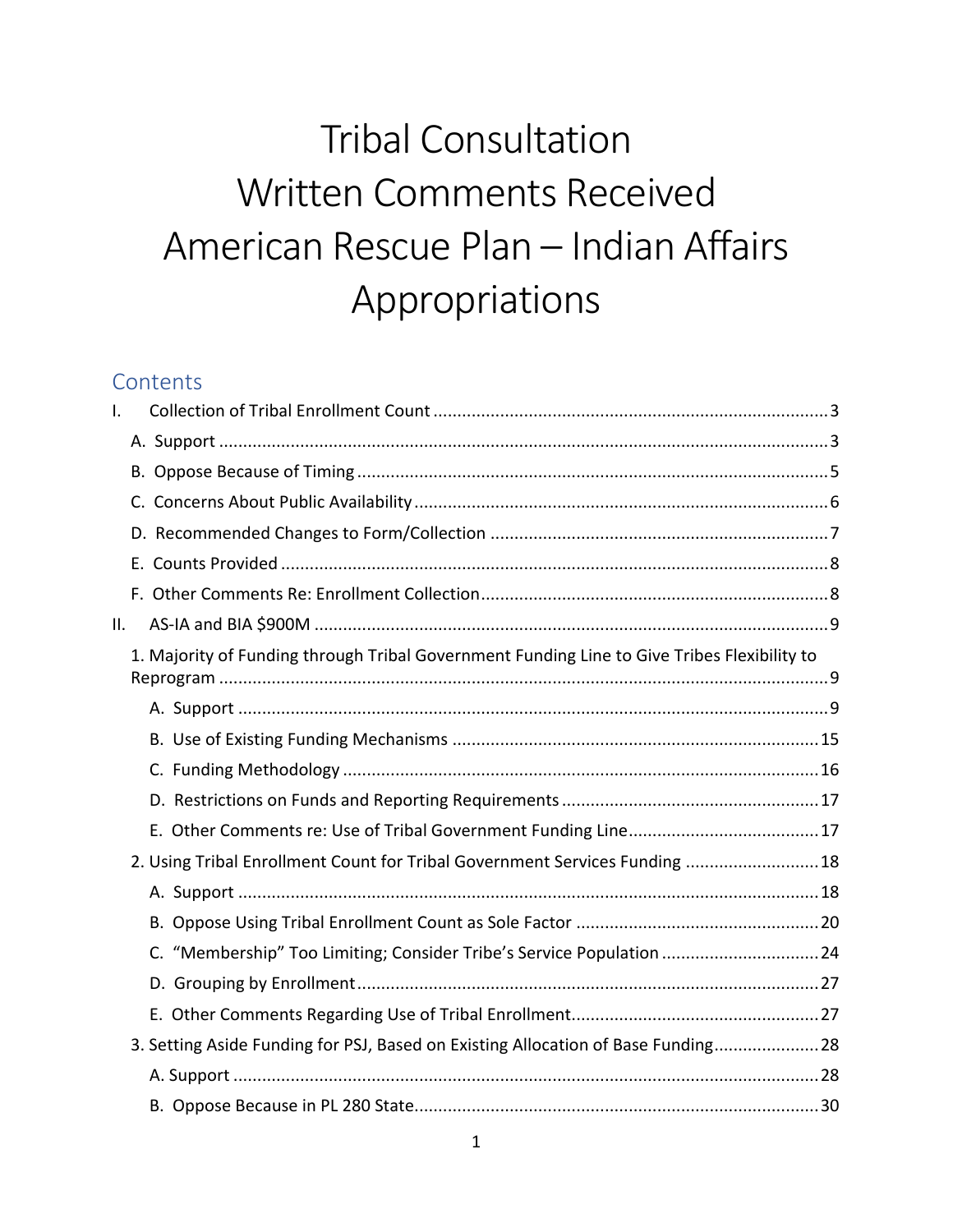| 4. Housing Improvement \$100M Providing 30% to All Tribes and Remaining Pro Rata  45 |
|--------------------------------------------------------------------------------------|
|                                                                                      |
|                                                                                      |
|                                                                                      |
|                                                                                      |
| III.                                                                                 |
|                                                                                      |
|                                                                                      |
|                                                                                      |
|                                                                                      |
|                                                                                      |
|                                                                                      |
|                                                                                      |
|                                                                                      |
| IV.                                                                                  |
|                                                                                      |
|                                                                                      |
|                                                                                      |
|                                                                                      |
|                                                                                      |
|                                                                                      |

Comments in blue font were received after the comment deadline.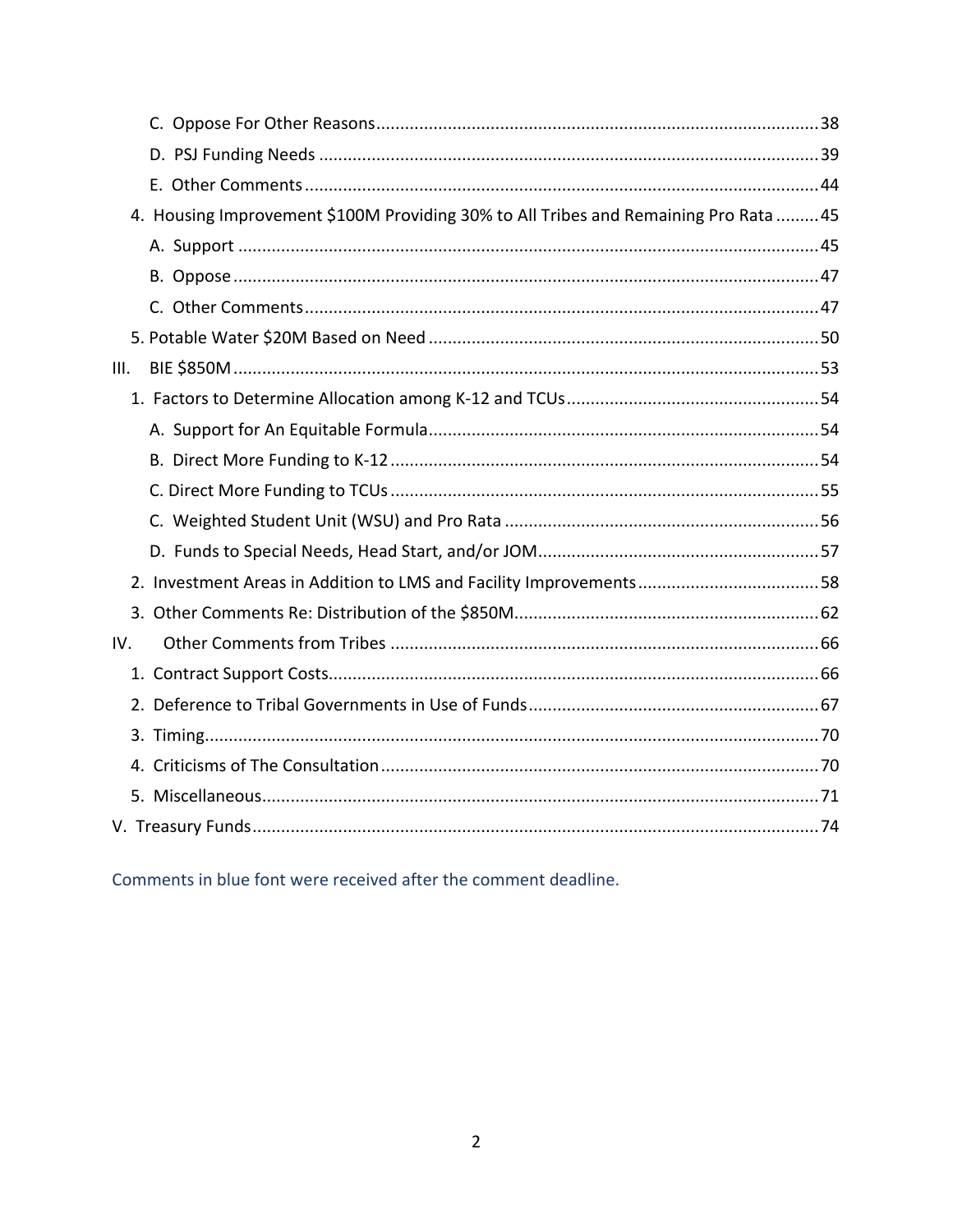# <span id="page-2-1"></span><span id="page-2-0"></span>I. Collection of Tribal Enrollment Count

## A. Support

The Community is in support of utilizing tribal enrollment as a key factor in determining funding distribution. Tribal governments best know their current enrollment number and can be relied upon as the most accurate count; rather than relying on outdated numbers from certain calculation from previous grant applications from prior years or the ten (10) year Census data. The utilization of the current tribal enrollment is the best way to ensure the equitable distribution among Tribes across the nation. (11-Ak-Chin Indian Community)

Curyung supports the Bureau in using self-certified tribal enrollment data and recognizes that in doing so, the Bureau honors our Tribal sovereignty. Curyung is opposed to the use of unreliable census data, imperfect program participant numbers or any other metric. (62 - Curyung Tribal Council)

My team has reviewed the DOI enrollment certification form and we approve it. The simplicity is welcome and it appears relatively easy to provide the information and transmit back to DOI. We also agree that the BIA regional office is the most appropriate agency office to collect this aggregate information. From the consultation call, we accept that the Freedom of Information Act and Open Data Act require transparency of the BIA and that BIA Director LaCounte plans to publish the aggregate enrollment data on line as well as share that information with other federal agencies. Given the data leak with the CARES Act, we request that the enrollment data be handled carefully and appropriately and that the federal agencies actually utilize tribally certified enrollment data in the funding formula under the ARP. (17-Fort Berthold)

AVCP applauds the decision to collect accurate tribal enrollment data, certified by sovereign tribal governments. However, we have reservations about the ability of BIA to collect and process, and tribes to provide, this information efficiently to allow ARP funds to be distributed quickly and equitably. In rural Alaska, many tribes do not have access to broadband and many tribal staff are still working remotely or on a hybrid schedule. The BIA has not provided information about how the allocation method will be used for tribes who are unable to provide an enrollment certification under this compressed time frame. (66 – AVCP)

We support the use of a simplified form that is certified by the Tribal Chair or an officially designated Tribal Official for submission of enrollment data. We agree with using our Regional Offices to collect and aggregate the Tribal enrollment data in order to protect the data from unnecessary public disclosure.

• However, we question whether the Freedom of Information Act (FOIA) requests could be made to access data that was collected at the Regional level pre-aggregation. If so, this would expose Tribal data to public scrutiny despite the steps DOI has adopted to protect it. (67 - Jamestown S'Klallam)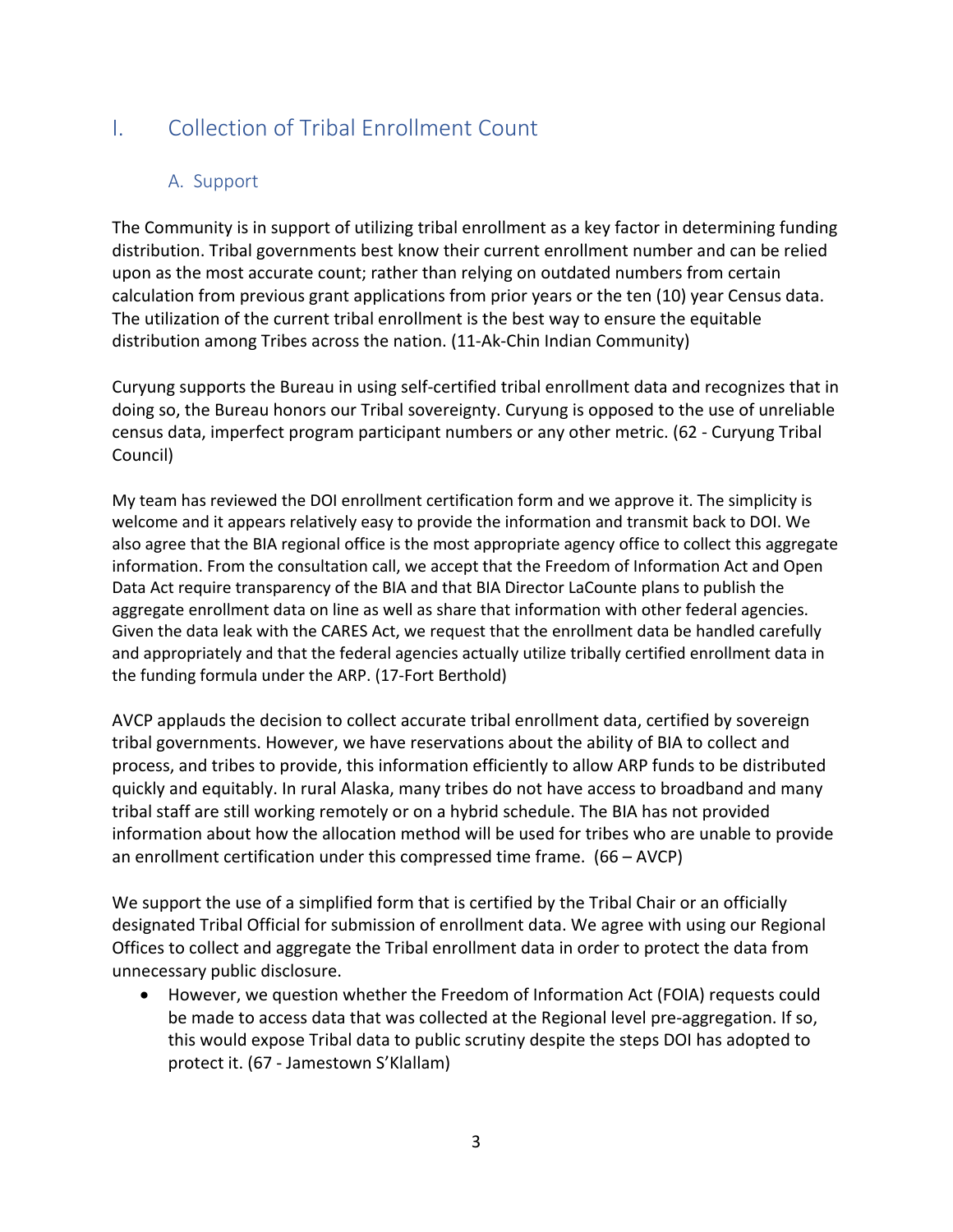The Walker River Paiute Tribal Council is constitutionally required to protect the health, safety and well-being of all tribal members. The Walker River Paiute Tribe serves all members, in addition to non-tribal family members, regardless of location of residence. Our membership exceeds the population allowed in the IHBG formula by over 700. Use of any enrollment data other than self-certified data would result in severe underfunding to the Walker River Paiute Tribe. (68 - Walker River Paiute)

Tribal population, as measured by the total number of enrolled Tribal citizens for each Tribe, not Census Bureau data or Indian Housing Block Grant formula area populations. Tribal enrollment data are more reliable than data from the Census Bureau.

- American Indians are the most under counted group in the U.S. Census. More than 80% of reservation lands are in hard to- count (HTC) census tracts. Nation Wide, approximately one-third of all Indian people live in HTC census tracts In states with large Indian reservations, like South Dakota, that number is even higher: 52.4% of Indians in South Dakota live in HTC census tracts- The Census Bureau has identified twelve factors that are associated with census undercounts, including unemployment, poverty, linguistic isolation, lack of a high school diploma, and lack of a telephone. A recent study of these factors found that on-reservation Indians are, and Will continue to be, ''very difficult to enumerate accurately'' for the Census Bureau.
- In addition to problems with undercounting, Census Bureau data capture self-reports of racial identities and tribal affiliations. They do not accurately count enrolled Tribal members.
- By comparison, Tribal enrollment lists are comprehensive lists of all Tribal citizens enrolled in each Indian Tribe. Tribal enrollment data can be obtained from each Indian Tribe and verified by the twelve (12) Regional Offices in the Bureau of Indian Affairs. (73 - Sisseton-Wahpeton Oyate)

The Department of the Interior's collection of tribal enrollment information; I trust that we will be able to get BIA that information as needed and appreciate BIA handling this for us. (78 – Coeur D'Alene)

The CARES Act reserved \$8 billion from the Coronavirus Relief Fund for payments to Tribal governments and provided that the allocation of payments to Tribal governments is to be determined by the Secretary of the Treasury in consultation with the Secretary of the Interior and Indian Tribes. The Treasury made payments in 2020, based on population to all Tribal governments. For purposes of the payments based on Tribal population, Treasury referred to the Tribal population data used by the Department of Housing and Urban Development in connection with the Indian Housing Block Grant program. If the American Rescue Plan is to follow the same allocation to tribes based on population, we asked that the Tribes are allowed to submit updated enrollment numbers, and not use what the Department of Treasury relied on in the past. (77 - Kotzebue)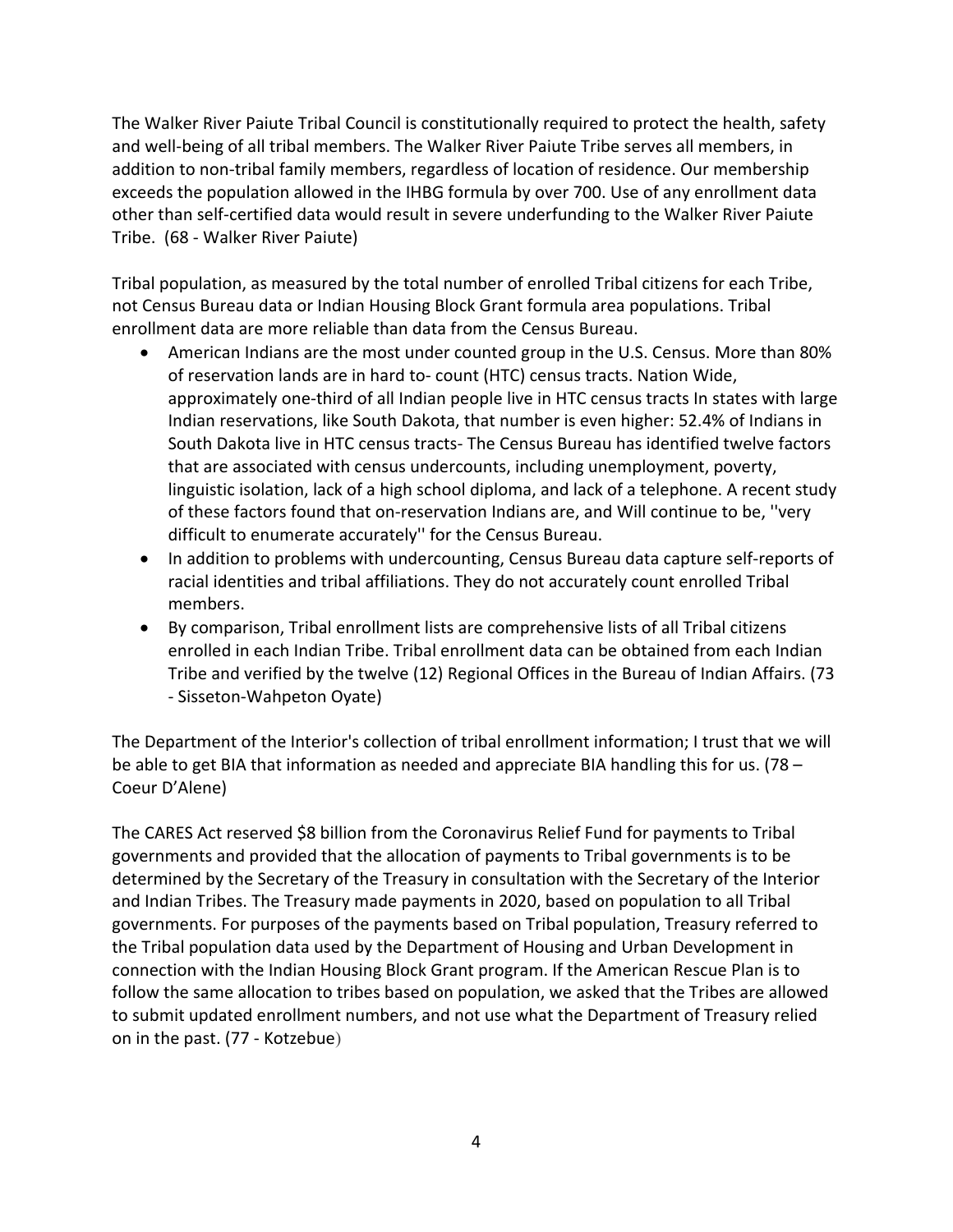The Choctaw Nation fully supports a process to acquire tribal certification of updated enrollment data upon which to make ARP funding distribution decisions. We do not have any recommendations on the draft form or process for the collection of updated enrollment data from Tribes. (23-Choctaw Nation)

The Native Village of Tuntutuliak…has the tribal enrollment data locally and can be requested through secure means. (26-Qinarmiut Corporation; see comments for more background)

Leech Lake Band of Ojibwe has no issue provided updating tribal enrollment data to the DOI. As many other tribes have expressed, the most accurate tribal data available is collected and shared by each tribe. (33-Leech Lake Band)

MCN maintains a centralized database of tribal enrollment information that is updated daily and provides information to verified users. As a government, we are well positioned to provide accurate and timely information regarding our population at any time. MCN recognizes the importance of collecting and supports utilizing available tribal data to determine distribution of available federal resources. As such, the Nation agrees that the Department of the Interior (DOI) is the best repository of this information. Further, MCN supports the proposed form for submission and acknowledges that this information may later be available to the public under existing federal law. (80 – Muscogee Creek Nation)

## B. Oppose Because of Timing

<span id="page-4-0"></span>We oppose using the tribally certified enrollment data currently being collected as the "population" data in any funding formula. We do applaud the effort underway to collect tribal enrollment data in a uniform process, but respectfully suggest it is too big of project to be incorporated into the ARPA distribution in the time available. We operate BIA services for most of our member tribes, but did not even learn of the collection process until the last few weeks. We are extremely skeptical that even a 50% response rate is achievable in Alaska in the short term. (60 - Bristol Bay Native Assn)

We do not support a lengthy process to collect tribal enrollment information that will delay distribution of the funding available to our communities. (65 - Cook Island Inlet)

AFN supports a tribally driven process to update enrollment data, but kindly asks BIA to pause this initiative in order to give the task the time and attention it deserves. BIA Should Pause the Collection of Tribally Certified Enrollment Data; Such Data Should Not be Used for ARPA Allocations.

• While AFN fully appreciates that tribes could provide BIA with a more accurate count of American Indians and Alaska Natives throughout the country, and that tribally certified enrollment data would contribute to greater planning and decision-making within DOI including how billions of dollars in federal resources (outside of ARPA) are annually allocated to tribal entities through contracts, compacts, and grants, we believe the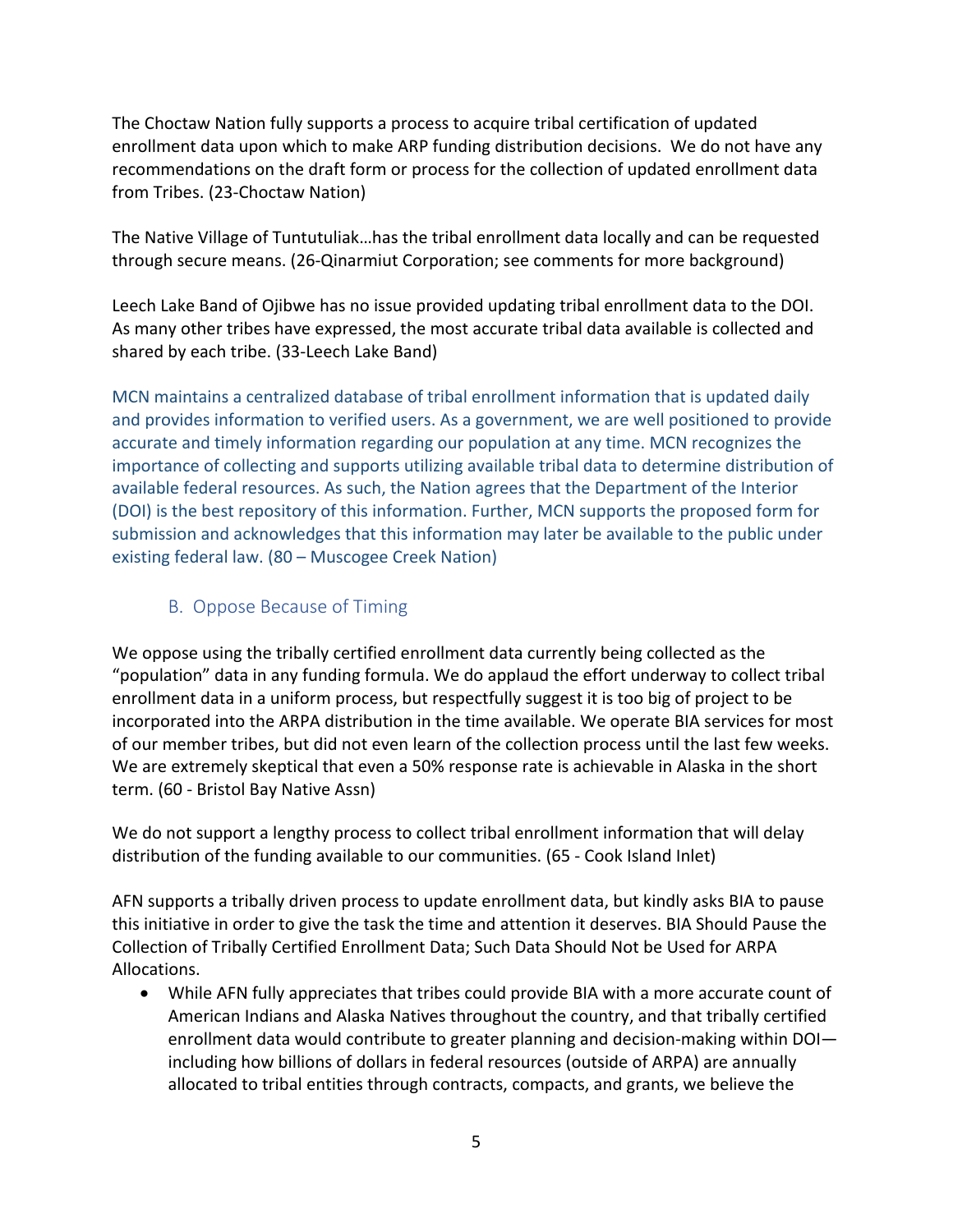timing and unintended consequences of this request for information outweighs the benefits.

• Specifically, BIA is scheduled to disburse \$1.75 billion in ARPA funds to American Indian and Alaska Native tribal governments within the next 60 days. This is a Herculean task. Having to develop and implement an educational campaign to procure updated tribal enrollment data while simultaneously allocating these funds will be difficult, if not impossible, even if tribes even agree to help with the effort. Larger BIA regions like Alaska, with 229 tribes, compared to Navajo, with just one tribe, will be especially disadvantaged in soliciting this information on the desired timeline. (see comment for additional justification) (69 - Alaska Federation of Natives)

BIA is scheduled to disburse \$1.75 billion in ARPA funds to American Indian and Alaska Native tribal governments within the next 60 days. That is a very small amount of time to disburse such large distributions of funding. Having to develop and implement a strategy to implement and achieve updated tribal enrollment data during a pandemic while simultaneously allocating these funds will be difficult, if not impossible, even if tribes even agree to help with the effort. Larger BIA regions like Alaska, with 229 tribes, compared to Navajo, with just one tribe, will be especially disadvantaged in soliciting this information on the desired timeline, particularly since some tribal leaders only learned of this plan two days ago. This is nowhere near enough time for TCC to coordinate a satisfactory response to BIA's request for updated tribal enrollment data within our Region, particularly in the midst of a pandemic – when the majority of our rural tribal communities within the region are still on lockdown and emergency services are ongoing; the season is changing dramatically – making travel on thin and melting river ice very dangerous (ice roads on rivers and waterways are the primary mode of transportation in the region); and there is limited (or no) internet service in several villages within the region. This puts the 37 tribes that TCC provides support too, most of which are among the poorest in the nation, at a severe disadvantage in applying for and receiving ARPA funds.

- <span id="page-5-0"></span>• For these reasons, and others, we believe federally recognized tribes would be better served if the Bureau placed this initiative on pause and focused exclusively on allocating the \$1.75 billion in ARPA funds to American Indian and Alaska Native tribal governments. Additionally, these same reason show why the isolated tribal governments in Alaska are in dire needs of resources. After this task is complete, BIA can turn its attention back to updating tribal enrollment data, which TCC agrees is important. The extra time will allow the Bureau to solicit tribally vetted criteria for the certification form, the least of which must include uniform criteria for defining who is and who is not a "tribal member" and a corresponding audit function to fact-check this data, as well as a tribally agreed upon process for collecting and securing this information, and the permitted uses of such data. (83-Tanana Chiefs Conference)
	- C. Concerns About Public Availability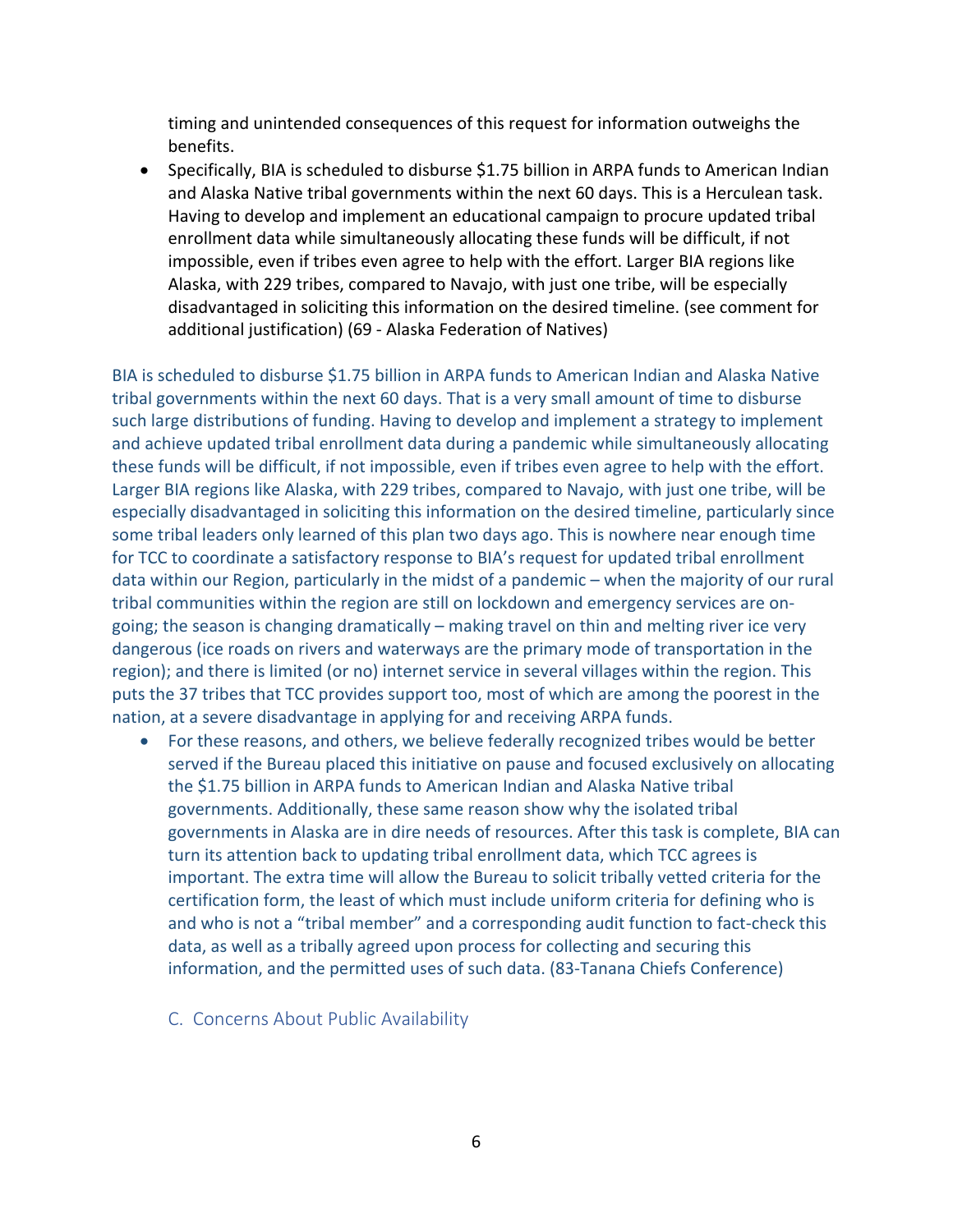Some of our tribes view enrollment data as proprietary information and may never be willing to submit it to the federal government. Once this data is incorporated into a funding formula, it becomes public. (60 - Bristol Bay Native Assn)

Moreover, all of the tribal enrollment data that BIA collects would be publicly discoverable through the Freedom of Information Act9 and other federal statutes, and shared with other federal agencies. One can imagine how this information could be used to harm the economic, political, social, or traditional well-being of any federally recognized tribe who submitted the requested certification form to the Bureau. As such, AFN believes that American Indians and Alaska Natives would be better served if BIA placed this initiative on pause and focused exclusively on allocating the \$1.75 billion in ARPA to tribal governments. After this task is complete, the Bureau can turn its attention back to updating tribal enrollment data, which AFN agrees is important. (69 - Alaska Federation of Natives)

Sharing or publishing Tribal data has often been a double-edged sword for Tribes. While there are benefits to agencies having access to Tribal data there have been numerous instances where Tribal data has been used by the agencies and Congress in a detrimental way that is harmful to Tribes.

- We strongly oppose any course of action that could subject Tribes to future harm.
- It should also be noted that Tribal enrollment data is not a fixed data point and will need to be updated frequently due to births, deaths, and other Tribal procedures for determining membership. Agencies have not faired well in the past when it comes to collecting and updating Tribal data. There should be processes and procedures in place to ensure Tribal data is current and accurate. (67 - Jamestown S'Klallam)

USET SPF understands DOI's interest in collecting up-to-date enrollment information for the purposes of the distribution of certain portions of ARP funds. However, recognizing this concerns the collection of Tribal Nation data, we defer to our member Tribal Nations for any guidance regarding the appropriateness of this action, including any personally identifiable information. We do have questions about the public availability of such data, as well as unfettered access to said data on the part of other federal agencies. There must be appropriate safeguards and oversight in place regarding the use of this data, particularly as it relates to the development of federal policy and funding mechanisms. In addition, we caution against an overreliance on this data, as it is but one factor in the scope of Tribal governmental action and responsibilities. (32-USET SPF; see comments for more background)

# <span id="page-6-0"></span>D. Recommended Changes to Form/Collection

The BIA draft Enrollment Form is ok, but, the Effective Date should be the date the Tribe signs the form, not February  $1^{st}$ . For example, Red Lake has several hundred new enrollees pending final Council action on April 13, 2021. These new enrollees should be counted! (03-Red Lake Band)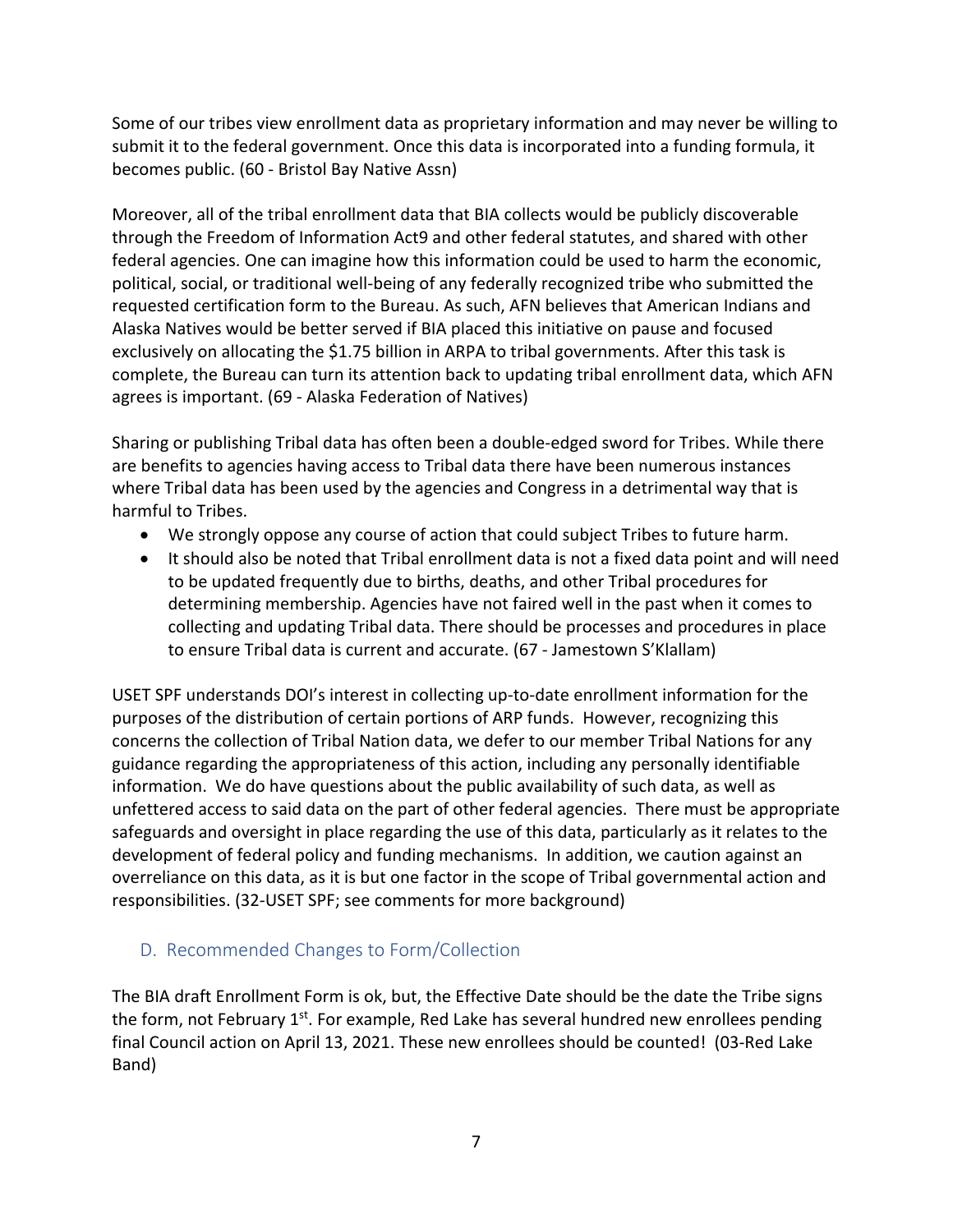Tribal Enrollment Data Collection form. Our tribal laws requires that release of tribal enrollment information must be done by the express written permission of the tribal council when such information is requested by any person or organization. We would like to see an option to have this done by resolution of the tribal Council. (70 - Yupiit of Andreafski)

If the BIA chooses to rely on self-certified enrollment data, the Nation urges BIA to accept enrollment numbers on the date the tribe submits the form to the agency instead of being backdated to February 1, 2021. Additionally, the Nation encourages the BIA to consider how land base may be incorporated into the formula, as tribal members living on remote tribal lands require more support from tribal governments, and providing services can be more costly due to the extra transportation costs involved. (57-Navajo Nation)

Tribes are trustworthy partners in the government to government relationship and may be counted on to supply accurate, updated information as needed. A simple signed certification on tribal letterhead from an elected official should suffice. Your agency's certified enrollment form threatening federal action under the False Statements Accountability Act is unnecessary and is insulting to tribal leaders. We suggest you remove this statement immediately. (37- Citizen Potawatomi Nation)

# E. Counts Provided

<span id="page-7-0"></span>The Community has completed and verified the total number cited on the Tribal Enrollment Data Collection form, verified and confirmed by our Tribal Enrollment Department for our Tribal enrollment of 1, 119 as of February 1, 2021, certified by Community leadership. (11-Ak-Chin Indian Community)

Our [tribally] certified tribal enrollment count as of today, March 30, 202 1, is 1,431. (15- Asa'carsarmiut)

The Karuk Tribe has 3,734 enrolled tribal members and 5,050 enrolled descendants. (59 - Karuk Tribe)

Sac and Fox Nation signed the DRAFT Tribal Enrollment Data Collection agreement form, see submission. (64 - Sac and Fox Nation OK)

# F. Other Comments Re: Enrollment Collection

<span id="page-7-1"></span>Calista will assist the 56 Y-K Delta Tribes as requested to gather and self-certify their tribal enrollment data.

• As DOI stated during the tribal consultation held Monday, March 29, 2021, any data collected is likely to be subject to requests made under the Freedom of Information Act. Additionally, with the data breach that occurred during the CARES Tribal Relief Fund ("TRF") distributions, only non-sensitive information should be requested in this form.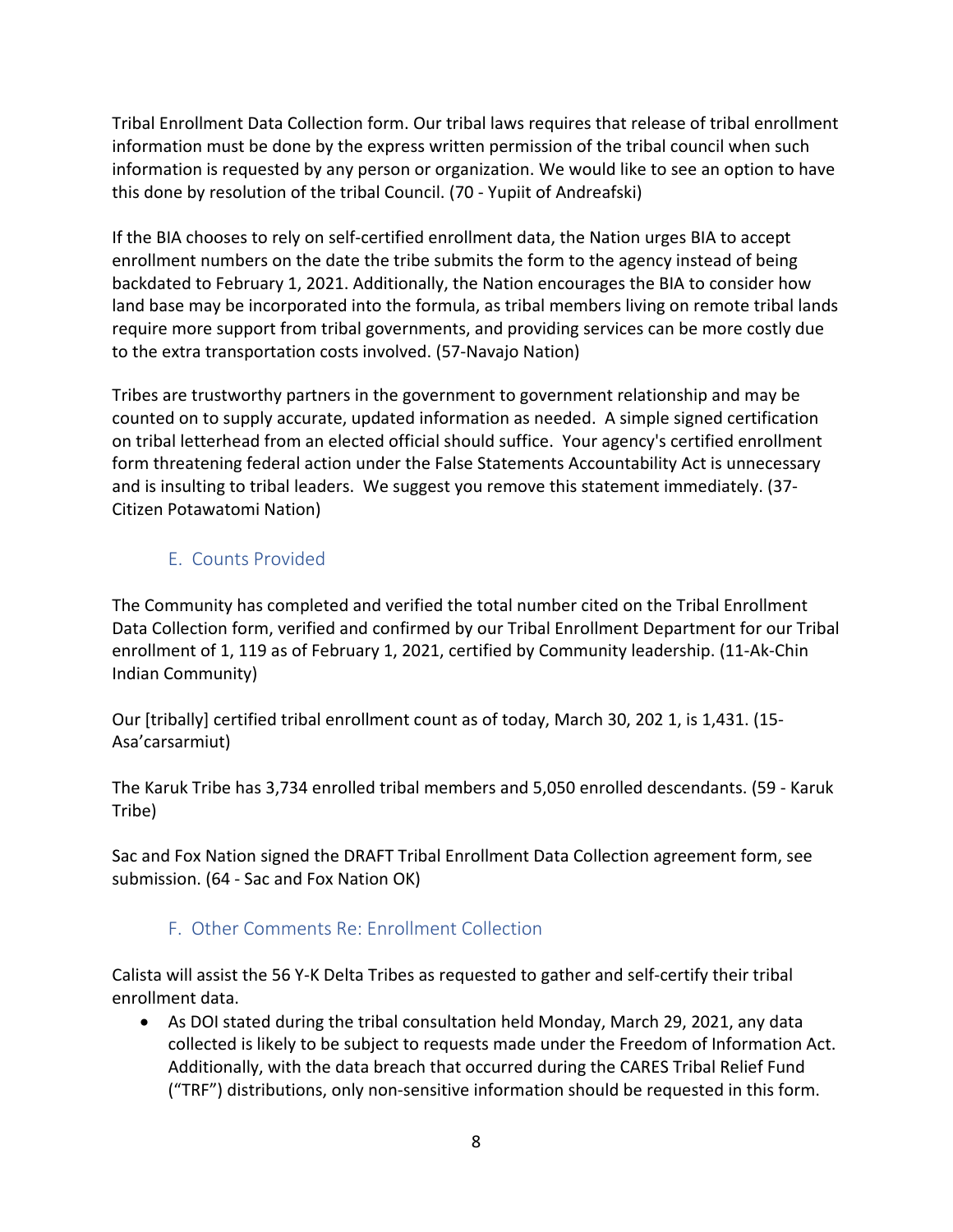Should DOI determine sensitive data is needed for the finalized allocation formula, a secure portal should be utilized. Many Y-K Delta Tribes lack access to reliable internet and regular mail service.

- Any requests for tribal information should give ample and adequate time for Tribes to obtain and submit the needed information.
- Technical assistance should also be readily available to Tribes needing help with data submission. A dedicated technical service number should also be provided for Tribes to call in data submissions where internet is not a feasible option. (16-Calista Corp.)

The DTLL states that the tribal enrollment data is needed to ensure equitable and transparent allocation of the \$900 million in BIA ARP funds, but it notes that the enrollment data is "also an important source of information for supporting equitable distribution of resources by Indian Affairs and other agencies" (suggesting that it could impact distribution of the ARP Fiscal Recovery Fund monies being handled by Treasury). The DTLL also states that Interior has attached a draft certification form for collecting enrollment information, on which it would like input; however, the form was not attached, but by separate email GTB received the attached form. No deadline for filing the form is provided. (20-Grand Traverse Band)

1. How will membership numbers affect the allocation if membership has been significantly increased after February 1? 2. Which parts of the funding will be allocated directly to the tribe and which parts of the funding if any do we have to apply for directly? The BIA infrastructure funds is this a portion that will be directly allocated or something we have to apply for? (82- Picayune Rancheria)

# <span id="page-8-0"></span>II. AS-IA and BIA \$900M

## <span id="page-8-1"></span>1. Majority of Funding through Tribal Government Funding Line to Give Tribes Flexibility to Reprogram

#### A. Support

<span id="page-8-2"></span>Facilitate maximum flexibility for the expeditious disbursement and implementation of Indian Country funds for addressing COVID-19 and its impacts. It is critical for the Department of the Interior to allow maximum flexibility in the use of new-and existing funds to enable tribal nations to carry out comprehensive COVID-19 response efforts.

- In this time of crisis, the federal government, including the Department of the Interior (DOI), must facilitate the most flexibility possible so that our Tribe and others are able to quickly receive federal funding and use that funding in the most effective way possible to combat COVID-19 and its impacts.
- Existing systems of service delivery and infrastructure will experience greater stress and/or reach their breaking points as tribal nations seek to maintain essential services, as well as dedicate resources to the unique circumstances of COVID-19 response. Failure to support tribal discretion in use of funds and resources will be disastrous for Santo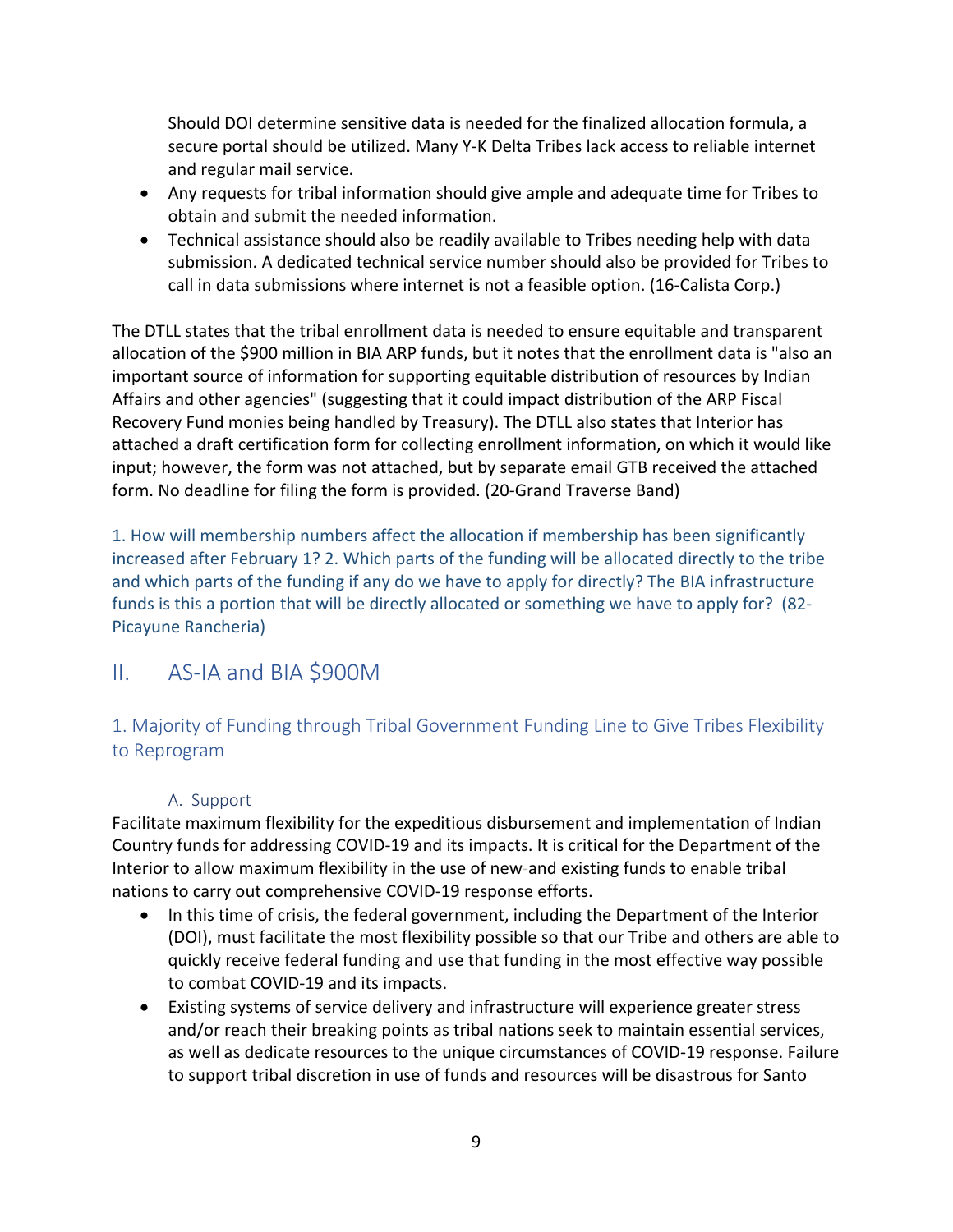Domingo Pueblo, as well as result in an incomplete response to this crisis, affecting the nation at-large. (02-Santo Domingo)

We support that at least \$700 million of the \$772.5 for tribal government services, public safety and justice, social services, Indian child welfare and related expenses be allocated to tribes through the Aid to Tribal Government line. Doing so will provide the maximum flexibility for tribes to get the funds where they are needed most. (03-Red Lake Band)

The tribal council will have the flexibility to use the funds as each need is addressed once we receive the final guidelines from the consultation. (05-Native Village of Kongiganak)

The Blue Lake Rancheria recommends providing this funding through Aid to Tribal Government funding line and allow tribes to reprogram as necessary. (06-Blue Lake Rancheria)

Congress simply appropriated tribal funds. Tribes should be allowed flexibility on how to utilize and invest those funds in their communities. It is not for DOI to now restrict how tribes use those funds. DOI should help the tribes, not direct the use of ARP funds. DOI should make clear its support of tribal flexibility before distribution to avoid confusion and inefficiencies. (07- Lower Brule)

Regarding the allocation of funds and distribution methodology. Within the bill's language, \$772. 5 million is designated for tribal government services, such as public safety and justice, social services, Indian child welfare and related expenses. The Community is in support of the funding distribution utilizing the Aid to Tribal Government (TPA) funding line and allow tribes to reprogram as necessary. The Community is a self-governance Tribe. We encourage Indian Affairs to utilize the process of dispersal through our self- governance compact. The funding provided through the Aid to Tribal Government line item enables Tribes the flexibility to allocate funds to programs, services, functions, and activities as needed within the context of their self-governance agreements. Funds should be distributed to Tribes through selfdetermination contracts or self-governance compacts should not be decreased for federal administrative costs. (11-Ak-Chin Indian Community)

Yes, Calista believes it would, if this means that Tribes would be able to use the funds consistent with the flexibilities allowed for in the Indian Self-Determination Act, i.e., in any manner that each Tribe "deems to be in the best interest of the health and welfare of the Indian community being served." (16 – Calista Corp.)

Yes. The Fort Belknap Indian Community supports maximum flexibility for tribal governments with ARP resources. Elected tribal leaders and their staff know the highest and best use of funds to be utilized in the community. (17-Fort Berthold)

Yes. If funding is provided to Tribes through the Tribal government funding line, Tribes can reprogram it for other purposes and there will be sufficient flexibility. The services provided by the Tribe would be covered through the bill language, all of which runs through the Sault Ste.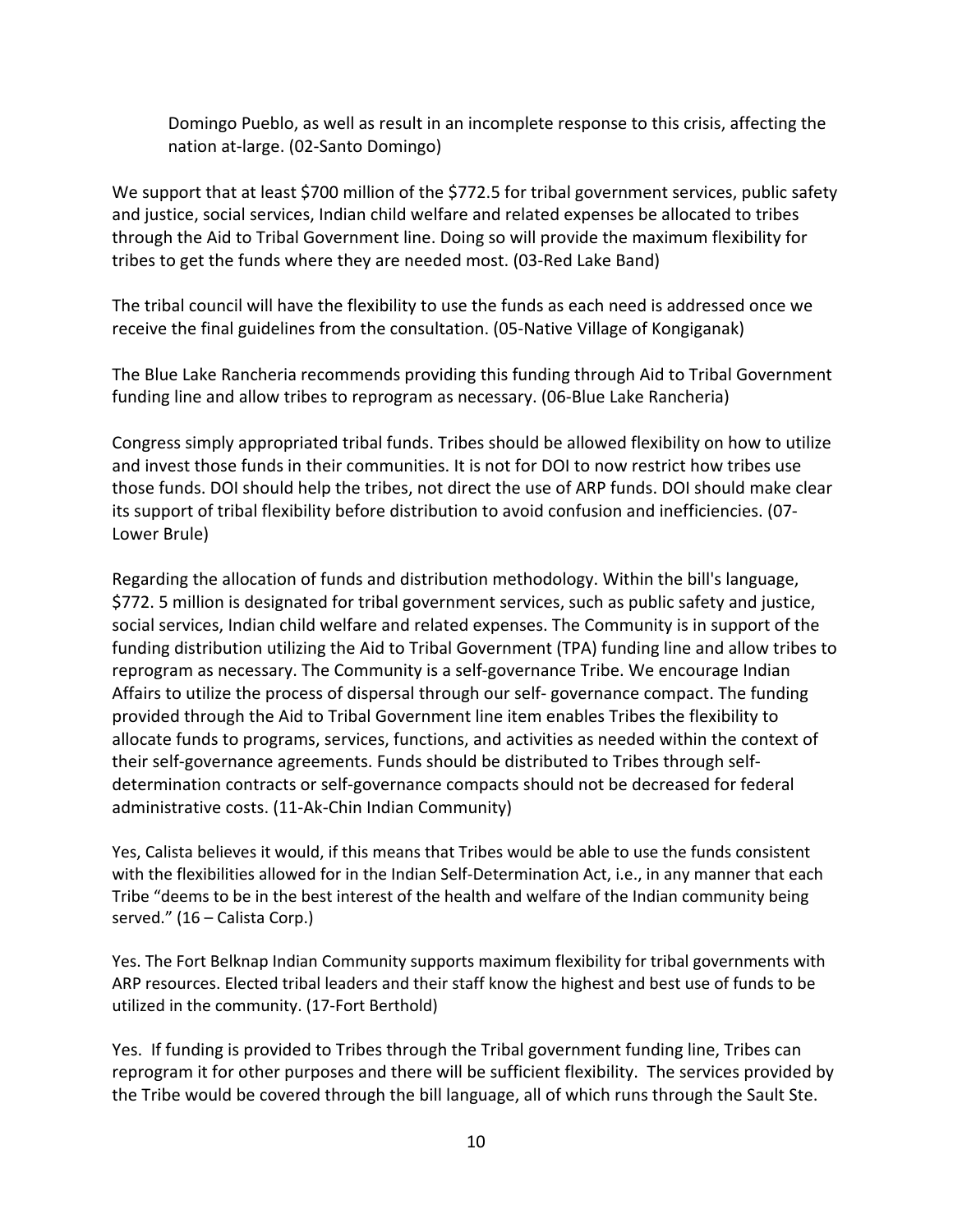Marie Tribe of Chippewa Indians government. If provided in this manner, the Tribe will be able to move the funds to the area the funds are intended by the statute. (18-Sault Ste Marie)

The Confederated Tribes of Siletz Indians would concur that providing funding through existing tribal government funding lines such as Aid to Tribal Governments would provide sufficient flexibility to reprogram as needed. (19-Confederated Tribes of Siletz)

GTB' s supports distribution of Section 11002 funding that provides the greatest flexibility for tribes consistent with each tribe's status under the Self-Determination Act or the related Self-Governance Act. Therefore, GTB supports the majority of the funding "through the tribal government funding line" as identified in question one…. And GTB supports the general comments made by the Seneca Nation at the March 25th consultation in response to questions 1 and 2 to the DTLL of March 16, 2021. (20-Grand Traverse Band)

The funding should acknowledge both contracting and compacting Tribes and Tribal Organizations under Title I and Title V of the Indian Self-Determination Act (ISDA) and be distributed through those well-established and successful agreements based on existing formulas. (65 - Cook Island Inlet)

CITC supports distributing the funding through the Aid to Tribal Government funding line to allow for the broadest possible use of the BIA's ARP funding so essential to ensuring maximum flexibility to address the critical needs of Alaska Native communities in response to the COVID pandemic.

- To the extent that the entire portion is not allocated to Aid to Tribal Government (which we support), we suggest the following as particularly important to ensure adequate response to the pandemic: Workforce development; Social services; Economic development; Aid to Tribal Government; and Public Safety and Justice (More of CITC's justification for this opinion can be found in their letter pg3).
- The funding should support critical response functions to put people back to work through workforce development and the supporting functions that move people to selfsufficiency and get them back to work, such as child welfare, general assistance, burial assistance, aid to tribal government and the funding that allows Tribes and Tribal Organizations the flexibility to meet their own people where they are to help them address the multiple consequences of the COVID 19 pandemic and move Our People to self-sufficiency and self-determination. (65 - Cook Island Inlet)

Yes. The Indian Self-Determination and Education Assistance Act acknowledges that tribes are uniquely suited to administer federally funded programs that benefit tribes and tribal communities. Disbursing ARP funds through each tribe's Aid to Tribal Government program will allow tribes to structure programs to respond to the COVID-19 pandemic as each tribes deems to be in the best interest of the health and welfare of the Indian community being served. (66 – AVCP)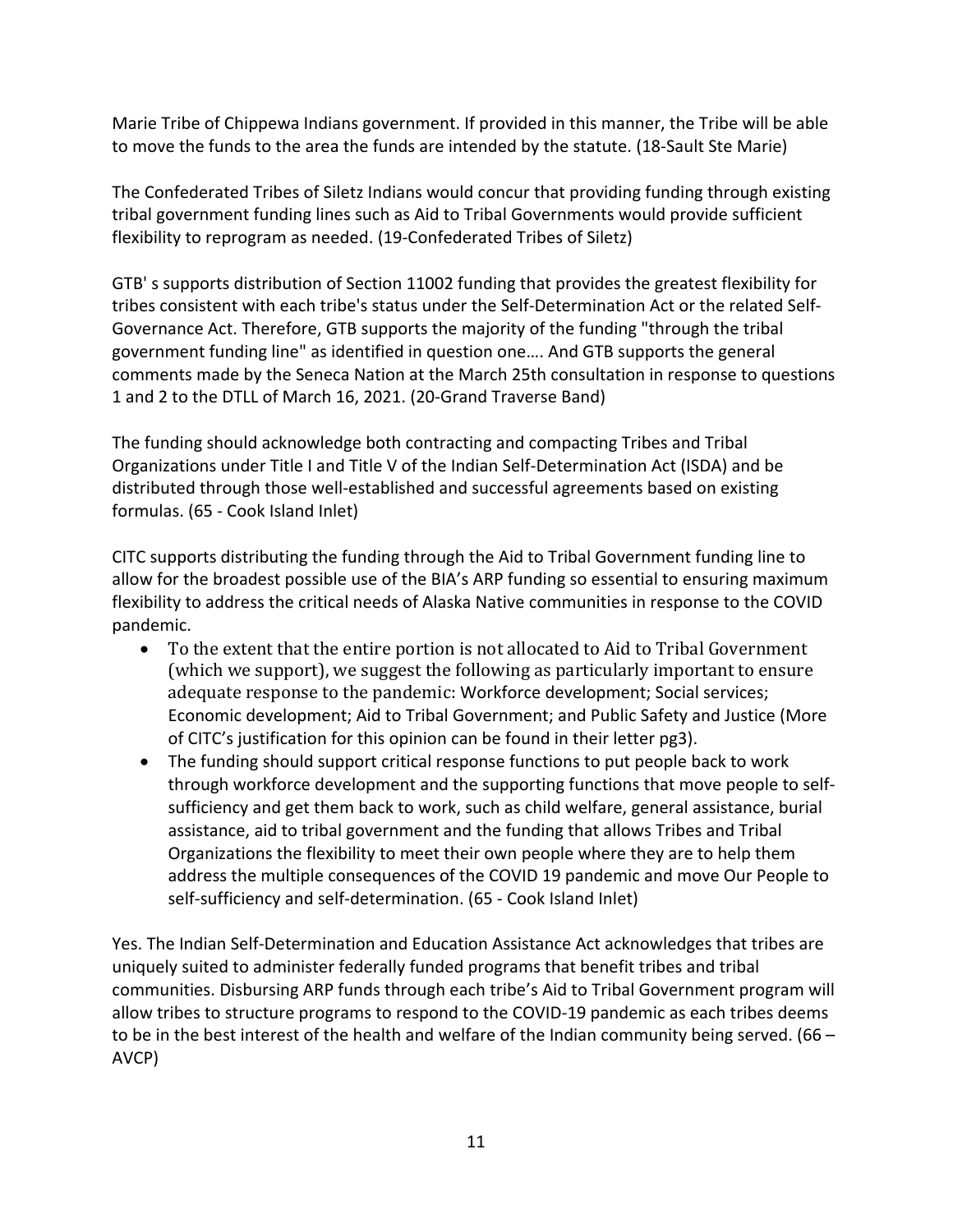We endorse DOI's decision to provide for maximum flexibility in the use of funds, to include, authorizing Tribes to reprogram, redesign, and reallocate funding to Tribally determined priorities at the local level. Broad flexibility in the use of funding will allow Tribes to address their most pressing needs as they continue to implement measures to protect the health and well-being of our Tribal citizens and community members. (67 - Jamestown S'Klallam)

The Walker River Paiute supports the use of the tribal government funding line to distribute as much of the funding as possible. The ability to reprogram the American Rescue Plan funds to programs and project identified to meet the specific needs of the Walker River Paiute Tribes is essential to the Tribe's continued response, recovery and future preparation efforts. (68 - Walker River Paiute)

Supports BIA using the flexible Aid to Tribal Government (TPA) line item to allocate \$772.5 million in ARPA funds for tribal government services, public safety and justice (PSJ), social services, Indian child welfare, and related expenses. (69 - Alaska Federation of Natives)

Funding provided through the tribal government funding line. Based on our experience with the funds we received under the CARES Act, tribal government funding line allowed us to utilize the funding in a manner that best serves the health and welfare of our tribe as long as it was used to address the COVID-19 public health emergency. We think that this, again, would be the most sufficient in terms of flexibility. In addition, we are already familiar with most of the BIA regional staff and the processes involved in administering the funds. (70 - Yupiit of Andreafski)

To provide the greatest flexibility for tribes, we support that a majority of the funding be provided to tribes through the tribal government funding line so the Tulalip Tribes can reprogram this money accordingly based the unique needs of the Tulalip community. (72 - Tulalip Tribes)

Chemehuevi supports the direct distribution to the tribe for the tribe to properly allocate these funds where they will be most beneficial to the tribe. This process supports Chemehuevi's interest in Tribal Self Determination. (75 - Chemehuevi Indian Tribe)

The CTUIR agrees that providing the majority of the \$772.5M in funding to the tribal government funding line would provide the flexibility needed to utilize the funds provided that tribes could reprogram the funds to any authorized function in its Funding Agreement. (76 - CTUIR)

The Navajo Nation largely supports the efforts of the BIA to provide funding to tribal governments through the tribal government funding line so that tribal governments have the flexibility to reprogram this funding as needed. Time and time again, tribal governments have proven that they know what is best for their tribal members. Moreover, as the COVID pandemic has impacted each tribal community in different ways, the needs of communities vary across Indian Country. Thus, providing flexibility in the spending of these funds will provide the most beneficial for all tribal governments. (57-Navajo Nation)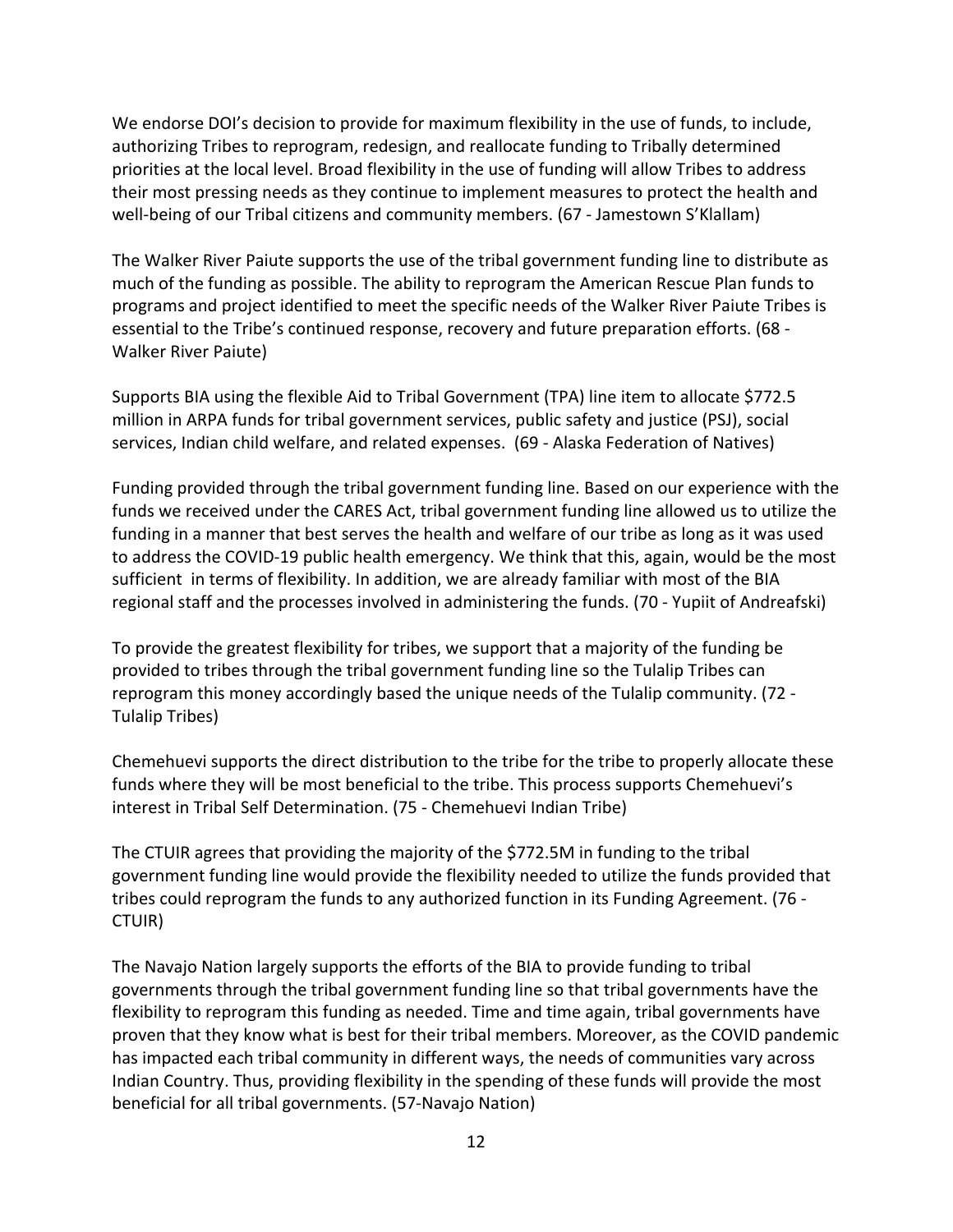We support distributing the funding through self-governance compacts and funding agreements. This allows for maximum flexibility for Tribes in prioritizing and expending the funding as they determine will best benefit the communities they serve. (48-Kawerak, Inc.)

It would be sufficient for the Tribe if majority of the funding was provided through the tribal government funding lines so that Tribes could reprogram for other purposes. Other factors that should be taken into consideration are rural Tribes with currently no BIA funding for schools or PSJ programs. The Tribe urges consideration for funding to put forth pilot/demonstration programs. These programs would improve school bus stop/school pick up safety areas: lighting, patrol enforcement, "safe paths to school" to improve school bus pick up locations or safe walking paths on "high traffic" Tribal roads or intersections. (44-Tuolumne Band of Me-Wuk Indians)

In that regard, the Community strongly supports the provision of those funds through the Aid to Tribal Government funding line with an important authorization that would broadly allow the Community to re-program those funds as necessary to address our specific needs. Rapid deployment and maximum flexibility are key to maximizing the tribal benefit from the use of those funds. (40-Metlakatla Indian Community)

We support DOI's proposal to funnel the bulk of the ARP funding through the Aid-to-Tribal Government process, and to dedicate an amount to public safety and justice services. (43- Pueblo of Laguna)

#### Yes. (21-Pueblo of Santa Ana)

Yes, for the purposes of the efficient transfer of funding allocations to each tribe. But the Choctaw Nation strongly cautions against BIA deciding how much it will allocate to each tribe based upon a proportionate share of each tribe' s recurring base of individual TPA programs. Tribes have, over time reprogrammed their base funding amounts into different budget categories and as a result BIA would create many unfair anomalies if the BIA were to use proportional shares of specific TPA lines ( e.g., the Consolidated Tribal Grant Program—CTGP) to determine how much each tribe is allocated. (23-Choctaw Nation)

We firmly believe that the \$900 million must be allocated with maximum flexibility to ensure that funds can be expended by tribal governments to address local needs. There is no time for developing new funding mechanisms as the public health emergency continues to rage on. BIA should send these monies out to tribal nations through existing program structures, where appropriate, and directly to tribal nations where such structures are not in place or are not inclusive of all tribal governments. Furthermore, the BIA should make immediate direct payments from these funds to tribal nations through their existing ISDEAA agreements, as authorized by the ARPA. (25-Oneida Nation)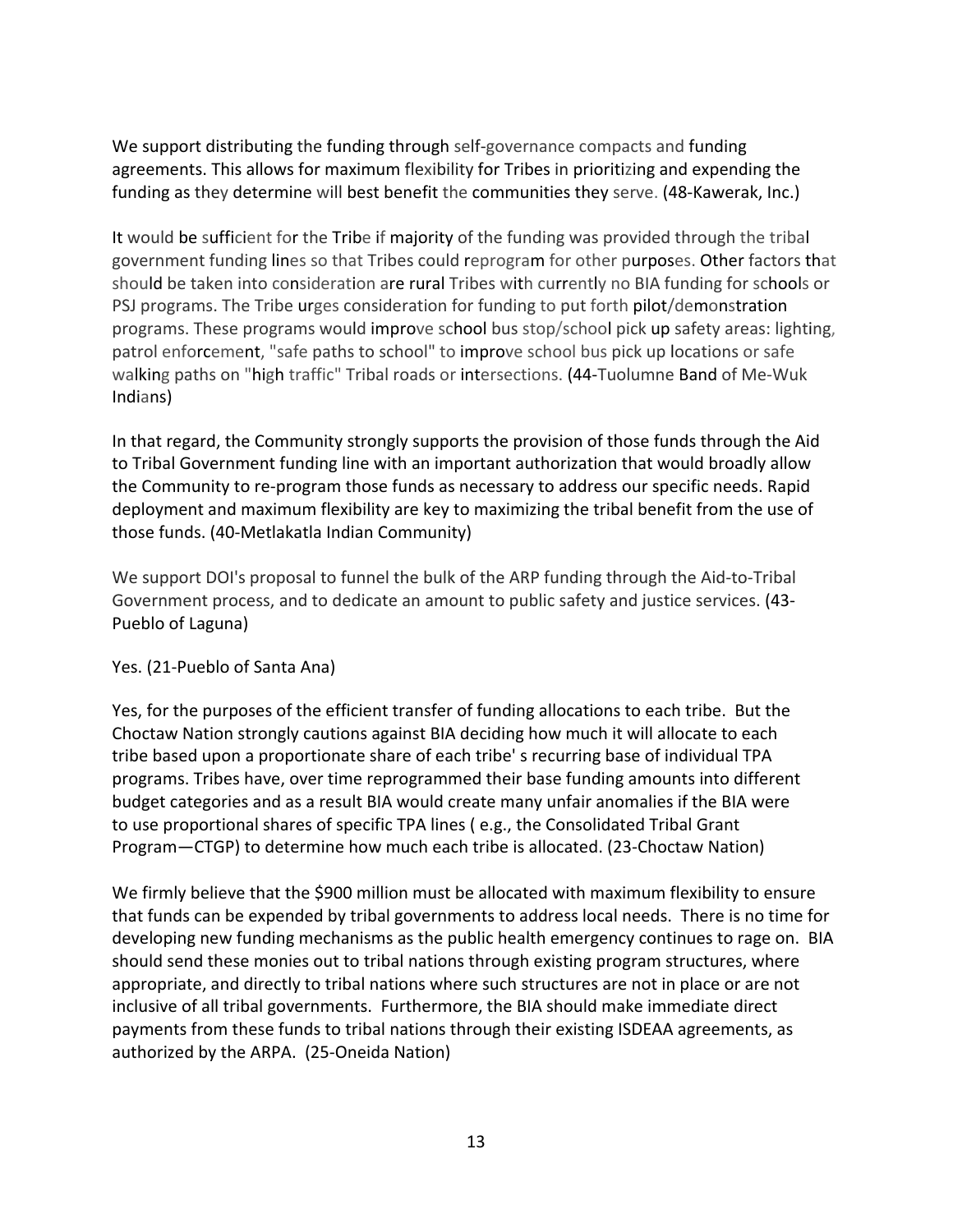Provide a majority of funding through Aid to Tribal Government (TPA) funding line and allow tribes to reprogram as necessary using a formula based on newly collected enrollment data, we would also like to see land base used in this process. (27-Chippewa Cree Tribe)

Using the tribe's multi-year funding agreement is the most streamline process for funding delivery. Flexibility is important to tribes and allows them to leverage all their resources to address their most important needs. Tribes can be trusted to know their communities, the needs, and be creative in solving those needs. This process seemed to work efficiently and fairly under the CARES Act and should be used again. (30-Yurok Tribe)

Yes, in order to ensure maximum flexibility to reprogram, redesign, and reallocate funding to programs and services needed to fight the pandemic is provided to Tribal governments, SGAC strongly supports the transfer of funds through existing compacts, contracts, and funding agreements. (31-Self-Governance Advisory Committee)

USET SPF strongly supports DOI's proposal to distribute the majority of this sum through the Aid to Tribal Government (TPA) funding line, which will provide maximum flexibility to Tribal Nations as we seek to address the unique circumstances each of us faces as a result of the COVID-19 pandemic. (32-USET SPF)

We would prefer for flexibility of funding through the Aid to Tribal Government (TP A) funding line and all the tribes to reprogram as necessary, this would be best for LLBO. (33-Leech Lake Band)

We firmly believe that the \$900 million must be allocated with maximum flexibility to ensure that funds can be expended by tribal governments to address local needs. With the vast differences between tribal nations on COVID-19 impacts, internal capacities, accessible local resources, and geographic locations (with the myriad ancillary challenges that arise for rural and remote communities like ours) flexibility is an absolute necessity. Congress provided for maximum flexibility when it appropriated the BIA funding by category without any further limitations on how the resources can be used…We urge the BIA to interpret this and other provisions as flexibly as possible. (35-Santa Clara Pueblo; see comments for more background)

Generally, White Earth appreciates and approves of your preliminary distribution methods. Foremost, White Earth supports that at least \$700 million of the \$772.5 million for tribal government services, public safety and justice, social services, Indian child welfare and related expenses be allocated to tribes through the Aid to Tribal Government line. Doing so will provide the maximum flexibility for tribes to get the funds where they are needed most. (36- White Earth)

All funding provided in ARPA section 11102(a)(2) should be provided to tribes using flexible funding lines that allow for reprogramming. For many tribes this is the tribal government funding line, also known as "ATG". Tribes successfully used this line to respond to the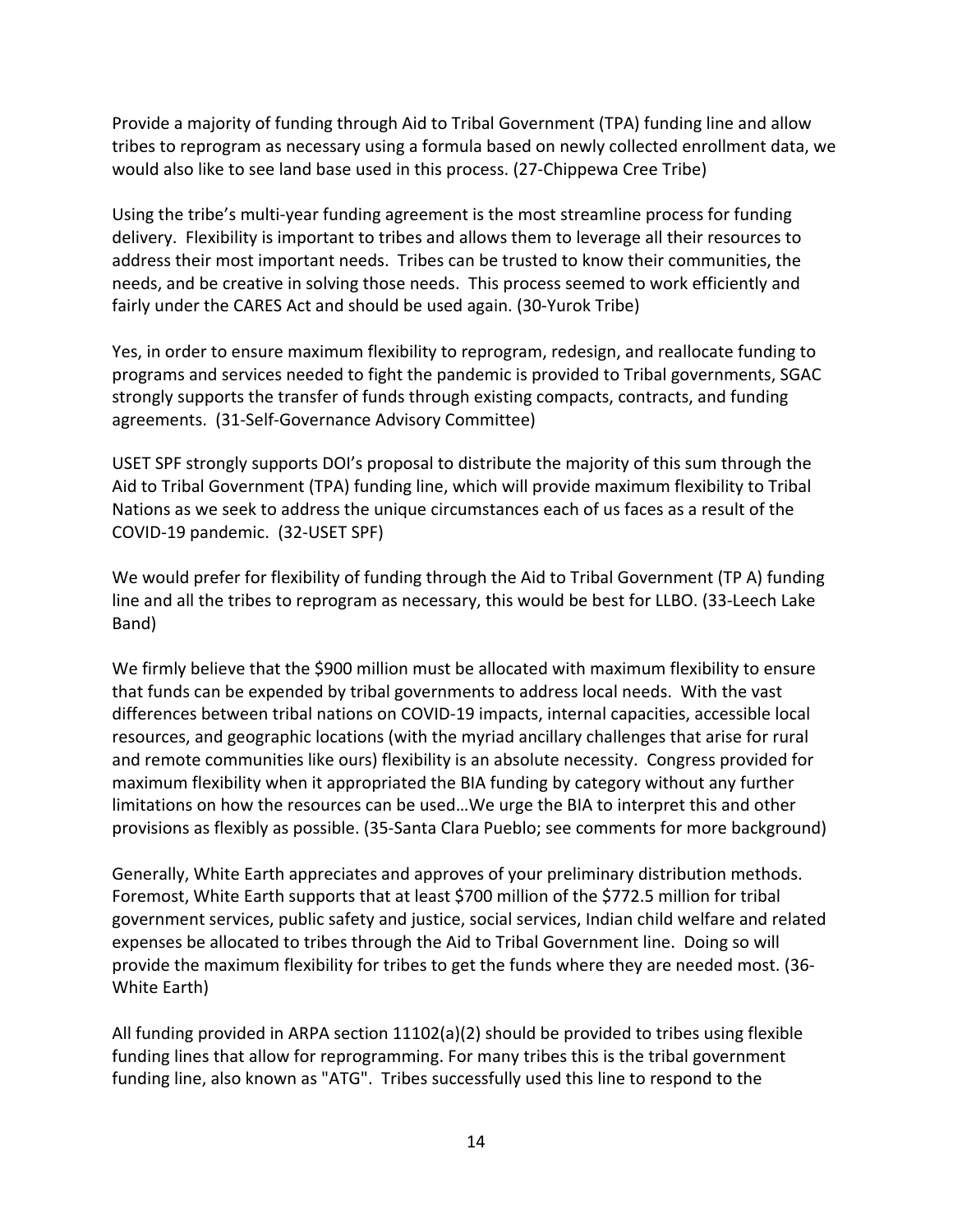pandemic when it was used for CARES Act distributions, there is no need to complicate the process with the larger ARP A allocations. (37-Citizen Potawatomi Nation)

Congress provided for maximum flexibility in the use of these funds without any further limitations on how they can be used. Thus, we believe that the \$900 million must be allocated with maximum flexibility to ensure that funds can be expended by tribal governments to address local needs. PGST supports the funding through Aid to Tribal Government (TPA) methodology used as when negotiating our Multi-Year Funding Agreement to allow us to reprogram as necessary. (38-Port Gamble S'Klallam; see comments for more background)

We support the Department's decision to use the Aid to Tribal Government program line for funding distribution in order to provide Tribes with the greatest flexibility to reprogram dollars to address the Tribally-determined areas of need. Our primary concern is making sure all Federally Recognized Tribes receive a portion of the \$900 million in ARP funding and that no Tribe is left out due to not receiving dollars through the Aid to Tribal Government line. (67 - Jamestown S'Klallam)

Aid to Tribal Governments: MCN fully supports the majority of available funding to be distributed utilizing recent enrollment data certified by tribal governments through the Aid to Tribal Governments (ATG) Tribal Priority Allocation. This distribution should be based on a prorata distribution using available data, versus the striated approached previously utilized. The break over points in the striated distribution was not the subject of tribal consultation and likely disadvantages tribes either at the top or bottom of the tiers for distributions. Collection of updated data seems reasonably attainable and, therefore, a proportional distribution would result in more equitable distributions. (80 – Muscogee Creek Nation)

We support distributing the funding through self-governance compacts and funding agreements. This allows for maximum flexibility for Tribes in prioritizing and expending the funding as they determine will best benefit the communities they serve. However, it is difficult to know based on the information that has been provided to us by DOI what restrictions may come with sending funding to tribes/tribal orgs through this funding line. What other restrictions will be imposed on the use of such funding? We agree with sending this funding through our funding agreements but caution that DOI must adhere to self-governance principles and allow Tribes to redesign, reallocate and prioritize this funding to most effectively utilize it where it is needed the most in our region of Alaska. Overly burdensome and unnecessary restrictions will nullify the benefits of distributing this through SG agreements. (83- Tanana Chiefs Conference)

#### B. Use of Existing Funding Mechanisms

<span id="page-14-0"></span>Additionally, we would recommend the transfer funds through existing compacts, contracts, and funding agreements. Contract and Compact amendments should be streamlined and not impose any additional restrictions or requirements other than those included in the Act. . (19- Confederated Tribes of Siletz)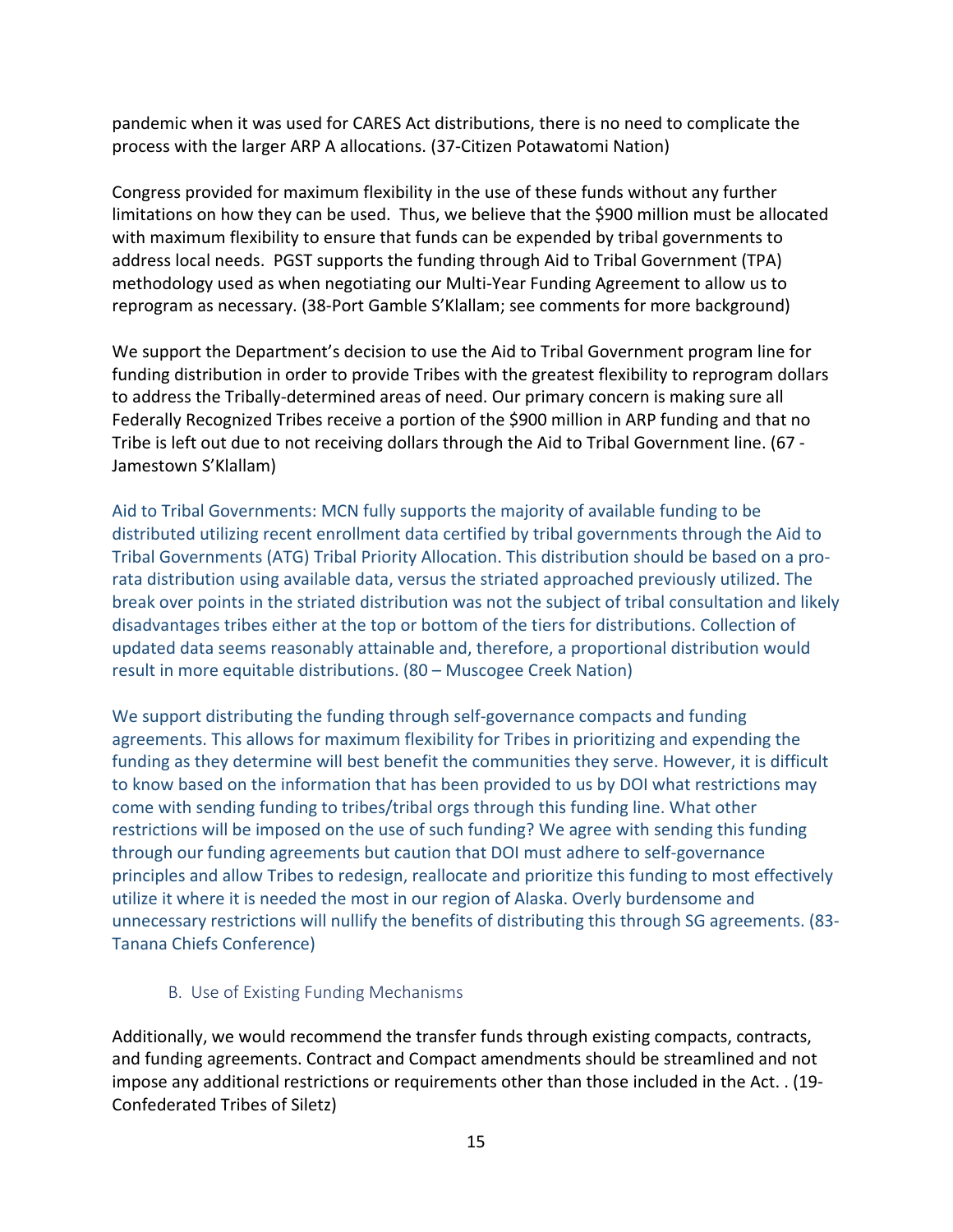We also strongly support the use of existing funding mechanisms for funding distribution purposes, to include, Self-Governance compacts, Self-Determination contracts and Funding Agreements. Utilizing these existing mechanisms will ensure distribution is completed in an expeditious and efficient manner. (67 - Jamestown S'Klallam)

Yes, the majority of the funding should be provided to tribes through existing agreements (Title I and Title IV contracts/compacts). Tribes should be able to reprogram, redesign, and reallocate funding to programs and services needed to fight the pandemic. Tribes should also be able to purchase supplies and equipment to ensure their governments are able to safely function and operate. (25-Oneida Nation)

#### <span id="page-15-0"></span>C. Funding Methodology

Do not allocate to the tribe based upon a proportionate share of each tribe's recurring base of individual TPA programs. Tribes have, over time[,] reprogrammed their base funding amounts into different budget categories and as a result[,] BIA would create many unfair anomalies if the BIA were to use proportional shares of specific TPA lines (e.g., the Consolidated Tribal Grant Program-CTGP) to determine how much each tribe is allocated. (23-Choctaw Nation)

Distribution of funds on a needs-based approach would more efficiently and effectively distribute federal funds to areas where they can make the greatest difference in this pandemic. (24-Oglala Sioux Tribe)

All tribes should receive the same allocation due to their unique situation as they all encounter and experience the same conditions living in rural Alaska. (26-Qinarmiut Corporation; see comments for more background)

The SGAC cautions Indian Affairs that allocations to each Tribal government should not be based upon a proportionate share of each Tribal governments' recurring base of individual TPA programs. Tribal governments have, over time, reprogrammed their base funding amounts into different budget categories and as a result Indian Affairs would create many unfair anomalies if it were to use proportional shares of a specific TPA line to determine how much each Tribal government is allocated. (31-Self-Governance Advisory Committee)

Funding allocations should use existing methodologies that rely upon well-known and understood factors, such as user population. Developing a new methodology could delay the transfer of funds and increase the burden on Tribal recipients to provide or verify new data points. (19-Confederated Tribes of Siletz)

However, we do have concerns with DOI's proposal to base the distribution methodology on the newly collected enrollment data, including the possibility of utilizing groupings by enrollment size. Recognizing there are existing methodologies for the distribution of funds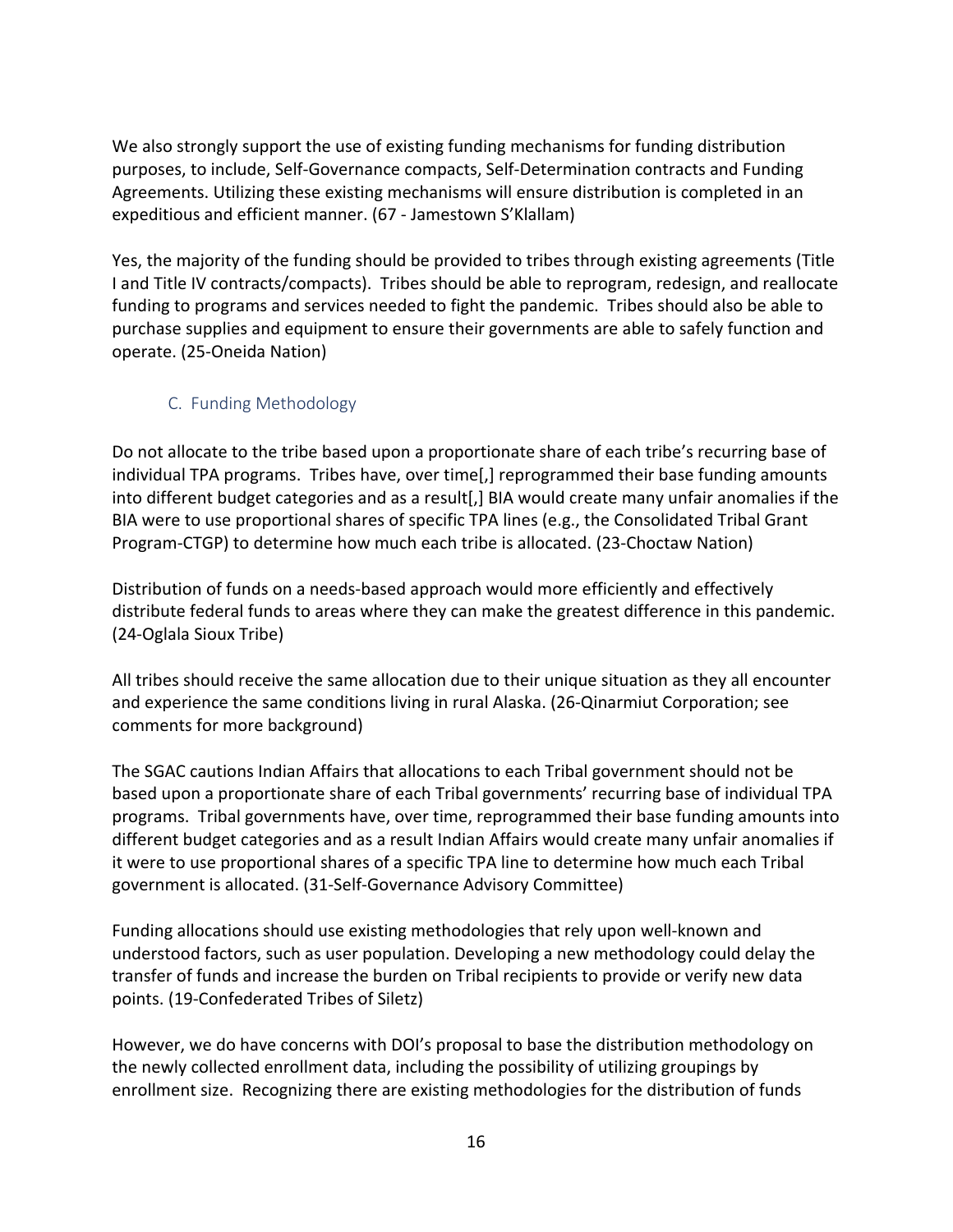through this line, the impact of the proposed methodology is currently unclear and is deserving of further consultation in and of itself. DOI must ensure that Tribal Nations are fully aware of the differences between utilizing existing or proposed methodologies. (32-USET SPF)

We would, however, oppose predicating allocations on a proportionate share of each Tribes recurring base in the Aid to Tribal Government line as many Self-Governance Tribes have, over time, reprogrammed their funding amounts into different budget categories. If the intent is fair and equitable distribution, it wouldn't be appropriate to penalize Tribes who reallocated resources into other lines. (67 - Jamestown S'Klallam)

#### D. Restrictions on Funds and Reporting Requirements

<span id="page-16-0"></span>DOI should also refrain from instituting any additional measures that would restrict the use of funds or impose additional reporting requirements on Tribes. (67 - Jamestown S'Klallam)

However, it is difficult to know based on the information that has been provided to us by DOI what restrictions may come with sending funding to tribes/tribal orgs through this funding line. What other restrictions will be imposed on the use of such funding? We agree with sending this funding through our funding agreements but caution that DOI must adhere to self-governance principles and allow Tribes to redesign, reallocate and prioritize this funding to most effectively utilize it where it is needed the most in our region of Alaska. Overly burdensome and unnecessary restrictions will nullify the benefits of distributing this through SG agreements. (48- Kawerak, Inc.)

We recommend that BIA maximize use of streamlined reporting for these new funds. Any reporting that is absolutely necessary should be subsumed into reporting we already provide to the BIA. (24-Oglala Sioux Tribe; see comments for more background)

In addition, the SGAC emphatically opposes the Department placing additional reporting requirements not directed by the Act on these funds. Tribal governments already adhere to reporting required in their Self-Determination and Self-Governance agreements. (31-Self-Governance Advisory Committee)

We recommend that BIA maximize use of streamlined reporting for these new funds. Any reporting that is absolutely necessary should be subsumed into reporting we already provide to the BIA. Additionally, we recommend that the BIA allocate funds directly to tribal governments under the tribal government services sub-category for internal capacity development. (35-Santa Clara Pueblo; see comments for more background, especially Workforce Development and Child Welfare and Related Services)

#### <span id="page-16-1"></span>E. Other Comments re: Use of Tribal Government Funding Line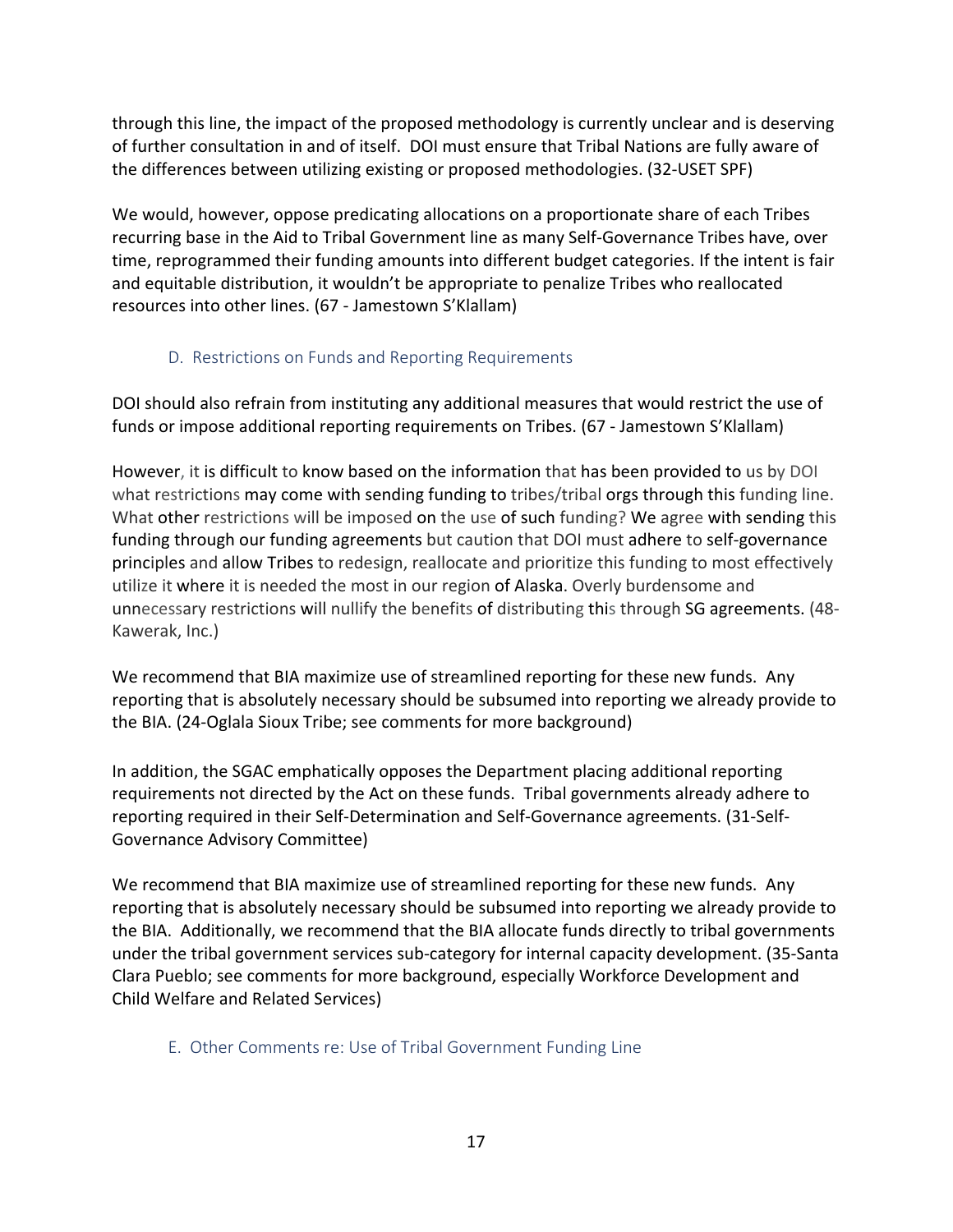The Office of the Assistant Secretary - Indian Affairs and Bureau of Indian Affairs (BIA) process for distributing \$900 million in ARP funds to tribal governments; This is very important and needs to be equitably distributed to Tribes so that they individually can decide where the funds should go to and meet needs they individually have prioritized. For example, our Tribal Public Works Department has identified 26 road, housing, other building, historical preservation site, potable and wastewater project needs at the \$13,000,000-\$14,000,000 cost level alone. (78- Coeur D'Alene)

Which parts of the funding will be allocated directly to the tribe and which parts of the funding if any do we have to apply for directly? The BIA infrastructure funds is this a portion that will be directly allocated or something we have to apply for? (22-Picayune Rancheria of Chukchansi)

It is critically important that DOI allows for the broadest possible use of the funding so that Tribes receiving ARPA funding have maximum flexibility to tailor the funding to fit the specific needs of their own communities…adopt an approach in which Tribes may determine for themselves how to put the ARPA funding to use in their own communities, so long as the funding is generally used in furtherance of the intent of the ARPA for expenditures made necessary by the coronavirus pandemic. This approach would be grounded in proven selfgovernance principles… We request the following in your overall approach:

- 1. Do not establish detailed qualified expenses that is exclusive so that if it is not on the list, it is not a qualified expense. Tribal communities' needs and solutions are not a onesize-fit-all, so you cannot take that approach in developing funding guidelines. Also please prevent problems Tribes faced with CARE ACT funding by including restrictions on expenses that unnecessarily tie up this funding so that such restrictions become barriers or unknowns that raise concerns about audits, as well as the practically of getting the services to the tribal communities in a reasonable amount of time.
- 2. Ensure that the deadlines to expend the funds are realistic and feasible. Extend them out to give Tribes adequate time. The effects of the pandemic will be impacting us for years. Additionally, given Alaska's distance from the continental U.S. and the geographical isolation of 100's of tribal communities with the State, the reality of a limited amount of supplies/equipment/materials available, and shipping items to these communities can extend project completion from months to years.
- Whatever the process, ensure that all Tribes, large land based or not, large or small population, are receiving an equitable share of the funding, if necessary, by distributing a percentage of the funding as a base amount not tied to other considerations such as population. (83-Tanana Chiefs Conference)

#### <span id="page-17-1"></span><span id="page-17-0"></span>2. Using Tribal Enrollment Count for Tribal Government Services Funding

#### A. Support

ASIA/BIA Process for Distributing \$900M ARP Funds -- These funds should be distributed among all Tribes on a population-based formula. The only reason that we are consistently given by the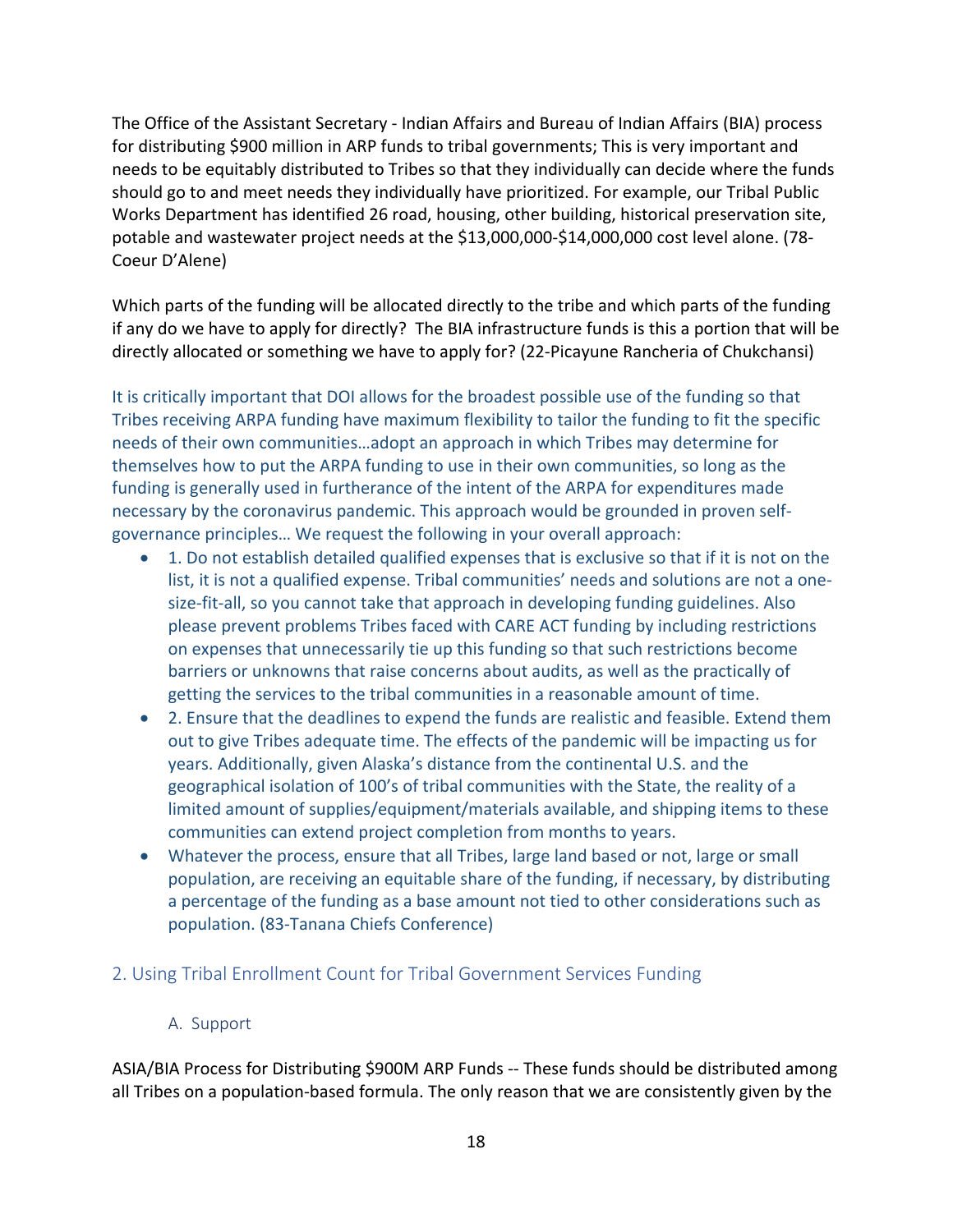BIA as to why the Kialegee Tribal Town cannot receive funding for the full-range of BIA programs outlined in the Green Book, is because of a lack of funding. We have unmet needs that are proportionally impactful to any level of underfunding to larger Tribes. By distributing these ARP funds only to Tribes with existing Green Book programs, other Tribes, such as ours, are being doubly penalized by not receiving regularly appropriated funding nor funding through ARP. Now that additional funds are available through the ARP, an equitable distribution plan must include some substantial amount of funding going to every Tribe throughout the country. (09-Kialegee Tribal Town)

We support a funding formula based upon the newly collected tribal enrollment data and not based on HUD IHBG data (FBIC was drastically undercounted). We agree that enrollment size is an important factor but we strongly recommend a ceiling and a floor for a funding formula. In specific, tribes with minimal or low tribal enrollments should receive a base allocation (in order to receive some rescue plan relief, unlike the CARES Act with the IHBG formula) and, in contrast, the tribes with the largest tribal enrollments should not receive the vast majority of all ARP funds to the detriment of the vast number of the 574 federally recognized tribes with tribal enrollments that exist in between these two extreme enrollment numbers. The adjusted methodology, with a floor and a ceiling, based on the most recent tribal enrollment data would represent an equitable distribution of ARP funds for Indian country. (17-Fort Berthold)

The Sault Ste. Marie Tribe of Chippewa Indians has no objection to funding being distributed by enrollment data. It is something we recommend. (18-Sault Ste Marie)

We support DOI's plan to utilize Tribal enrollment data for distribution of the ARP funding resources. We believe this process will ensure consistency across regions, align with the intent of establishing a fair and equitable distribution process, adhere to measures that attempt to ensure the secure management of data, and allow for the expeditious disbursement of funding to Tribes. (67 - Jamestown S'Klallam)

To equitably distribute the funding, we support the methodology for the Tribal Government Services funding on tribal enrollment data certified by the Tribal Chair of each tribe. We have no concerns with the certification form proposed by DOI-BIA. (72 - Tulalip Tribes)

We support the use of the Pueblo's certification of enrolled members for use as a yardstick in determining the Pueblo's governmental responsibilities in a formula for distribution of ARP funding. (43-Pueblo of Laguna)

The Yurok Tribe supports a methodology that utilizes Tribal self-certified enrollment data to be used in a similar formula to that of CARES Act BIA-OSG funding. The Yurok Tribe can quickly and easily provide up to the minute enrollment information whenever requested and agrees that the distribution should be population based. (30-Yurok Tribe)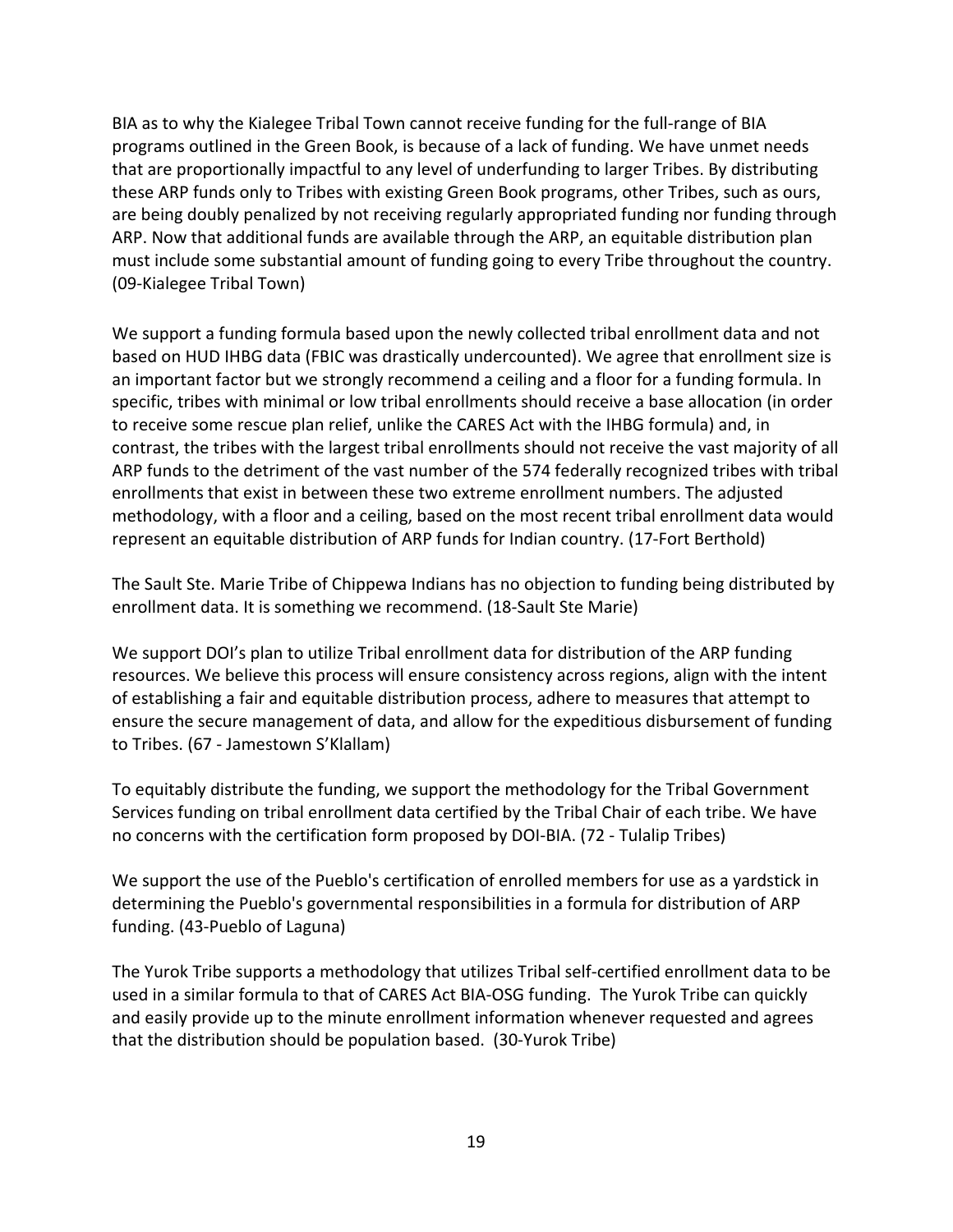SGAC supports a distribution methodology based on Tribally-certified data of its enrolled citizens that DOI will collect using its proposed form for Tribal Certification of Enrollment Data. (31-Self-Governance Advisory Committee)

A formula based on population was somewhat successful for CARES but failed many tribes by using HUD IHBG data, which itself is a modification of the U.S. decennial census data and historically undercounts tribal citizens in Indian Country. Using a tribally certified enrollment figure rather than a flawed federal data source would be a significant improvement for funding distributions, now and in the future. If population is used as the primary weighting factor in a formula, there should be no need for grouping or tiering of funds. DOI should be able to distribute funds pro-rata according to the total enrollment, per tribe. (37-Citizen Potawatomi Nation)

## B. Oppose Using Tribal Enrollment Count as Sole Factor

<span id="page-19-0"></span>As a direct service Tribe with relatively low enrollment, we are concerned that DOI appears to intend to tie ARP funding to tribal enrollment and 638 funding. A better formula would be more holistic and account for overall harm to direct service tribes during this time by **considering not only enrollment but also need**. One readily ascertainable source of data relied on throughout federal programs is the most recent census data. This is a similar approach utilized in lending programs targeting severely distressed communities where, not coincidentally, health disparities are largest. Such an approach would target funding with the greatest impact. (07- Lower Brule)

In regards to the equitable distribution of funding, the base methodology for Tribal Government Services funding is necessary to include Tribal enrollment data, however, there are other factors in relation to providing services to our Members.

- The inclusion of **total land base** would be another factor that should be considered. The Ak- Chin Indian Community consists of over 22, 000 acres, including domestic, agriculture, and cultural preserved land.
- **Dependable roads** are a critical factor to be considered. For example, road maintenance is essential with providing safe roads for multiple functions, such as public safety or emergency services in regards to services provided to our Community Members. (11-Ak-Chin Indian Community)

Yes. As discussed above, the BIA ARP funds should be distributed using a fair, balanced distribution formula that incorporates not only tribal enrollment, but also **geographic remoteness**, **basic sanitation** and **other critical infrastructure needs**, as well as the health, social and economic disparities that are disproportionately suffered by small remote Tribes, including the Y-K Delta region Tribes….We urge caution in using tribal enrollment data alone to determine distribution of BIA ARP funds. The reality is that small, remote Tribes, including the 56 Tribes of the Y-K Delta region, lack basic infrastructure; have a high cost of living; and lack basic services such as water and sanitation. Using tribal enrollment alone to determine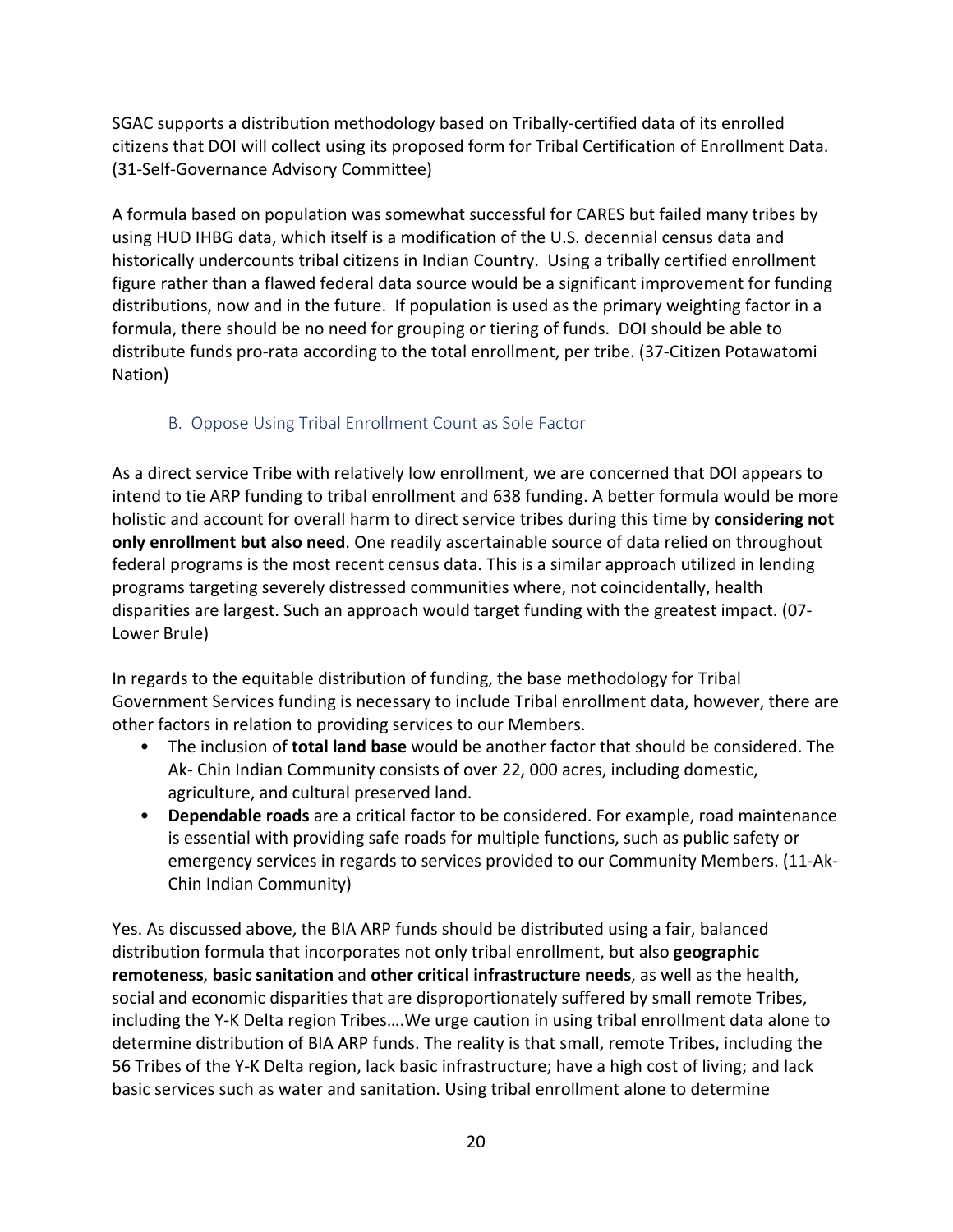distribution of BIA ARP funds, without taking into account the health, social and economic disparities suffered by small remote Tribes, would result in gross inequities. The Department of Interior should uphold the Trust Responsibility to all Tribes in its distribution of BIA ARP funds by not using overly simplistic formulas that will result in gross inequities. Rather, it should develop a fair, balanced distribution formula that incorporates not only tribal enrollment, but also the **health, social and economic disparities** that are disproportionately suffered by small remote Tribes. We urge the Department to also consider geographic remoteness and lack of basic sanitation, and other critical infrastructure, in formulating the distribution methodology. (16-Calista Corp.)

GTB supports the equitable distribution of Section 11002 ARP funding based on tribal enrollment as established by a time certain date for all tribes. In addition, GTB supports the previously utilized CARES Act formula for distribution of the Section 11002 funding. Equitable distribution should be a formula that considers not only tribal enrollment but also the governance responsibility of Indian tribes. For practical federal funding purposes in measuring the particular tribal governance responsibility, GTB would urge the use of a **median number over several years of the tribe's schedule federal expenditures of federal awards (SEFA)** contained in audit statements as the measure of the tribes' governance responsibility and the consequence measure of the tribes' eligibility for Section 11002 funding….And GTB supports the general comments made by the Seneca Nation at the March 25th consultation in response to questions 1 and 2 to the DTLL of March 16, 2021.

- GTB supports the comments of the representative of the Great Plains Tribes requesting clarification, explanation and potential further consultation and possible legislation to ensure that indirect costs are fully covered for the tribal administration of Section 11002 funding.
- Special circumstances of individual tribes based on recent Supreme Court decisions should not be a basis for distribution of Section 11002 funding. The circumstances of the development of Indian law jurisprudence is constantly evolving and therefore should be addressed in the annual funding cycle of the tribes' relationship with the federal trustee or through tribal specific legislative language.
- Previous CARES Act consultation requested tribal information on four factors: land, population, number of tribal employees, and total expenditures. GTB believes **that the current number of employees and federal expenditures should be given the greater weight over tribal population and land**. Population can consist of tribal enrollment both on and off the reservation and both within and outside the service area. Thus, the use of population is highly variable in light of the overlapping tribal service areas of multiple tribes. (20-Grand Traverse Band)

We understand that an enrollment based distribution may shortchange Alaska overall. Many Alaska Natives are not formally enrolled in their Tribes because they can still receive federal services by showing they are a shareholder in an Alaska Native Corporation. As such, using pure enrollment numbers will not count these Alaska Natives which will likely impact Curyung. However, we recognize that using our enrollment data is the most accurate information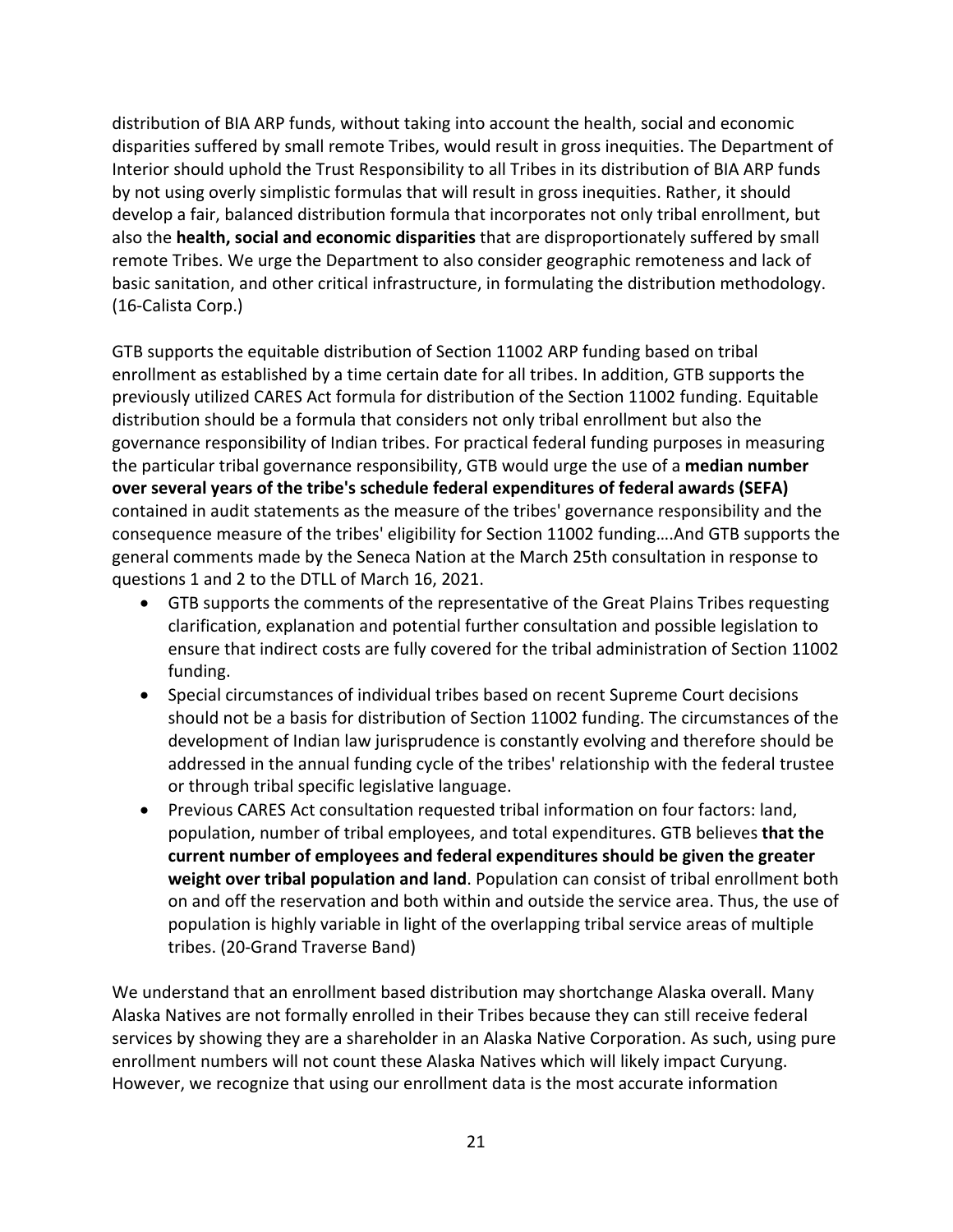#### available. (62 - Curyung Tribal Council)

The allocation method cannot be based on enrollment or population numbers alone**. Cost of living, infrastructure limitations, and other considerations** must also be factored into the allocation method. In 2020, Alaska was the sixth most expensive state to live in. These costs are multiplied exponentially in rural Alaska. According to the U.S. Department of Defense cost-ofliving index for "overseas" locations, which include Alaska and Hawaii, the cost of living in the YK-Delta hub-community of Bethel is 50% higher than the U.S. average. The cost of living in rural YK-Delta villages is even higher, but survey information is not immediately available. (66 – AVCP)

While self-certified enrollment should be used as one factor to determine distribution of American Rescue Plan funds, the exclusive use of enrollment would result in a grossly unfair distribution and place small, rural tribes such as the Walker River Paiute Tribe at a severe disadvantage. Additional factors such as **land base, geographical isolation, economic barriers and the complexity of serving members** across the nation should also be taken into consideration. (68 - Walker River Paiute)

AFN respectfully asks the Bureau to build a fair and equitable formula that includes more than "newly collected enrollment data" and "a simple grouping by enrollment size." BIA Should Build an Equitable Formula to Dispense ARPA Funds; Such Funds Should Not be Allocated Based on Population Alone. BIA Should Allocate ARPA Funds for Tribal Government Services, PSJ, Social Services, Indian Child Welfare and Related Expenses Based on Population and **Poverty Variables**, and Provide a **Cost of Living Adjustment**. (see comment for additional justification pg. 4-6) (69 - Alaska Federation of Natives)

We are in a remote, sparsely populated area and that translates into higher costs to acquire materials and services. To illustrate, last summer we purchased a two unit trailer to use as a quarantine facility for \$96,000 in Anchorage. Shipping by barge line to St. Mary's cost an additional \$56,000. Last month we purchased 18 sheets of plywood and 19 pieces of lumber of various lengths for \$1,247.00 from a supply company in Anchorage. Shipping by air to St. Mary's cost an additional \$1,234.00. If the funding formula does not take into account the **cost factors we have here in our remote village**, then it is not equitable. (70 - Yupiit of Andreafski)

The Tribe recommends an equitable distribution of funds between and among federally recognized Indian Tribes. The Tribe urges the BIA to prioritize the following factors:

- Tribal population, as measured by the total number of enrolled Tribal citizens for each Tribe, not Census Bureau data or Indian Housing Block Grant formula area populations. (see comment for additional justification pg1-2)
- **Tribal land base**, as measured by total Indian country acreage, not Tribal Statistical Areas. (see comment for additional justification pg2)
- **Tribal economic need**, as measured by the percentage of Tribal households living in poverty. (see comment for additional justification pg2)
- **Tribal government expenditures**. (see comment for additional justification pg2)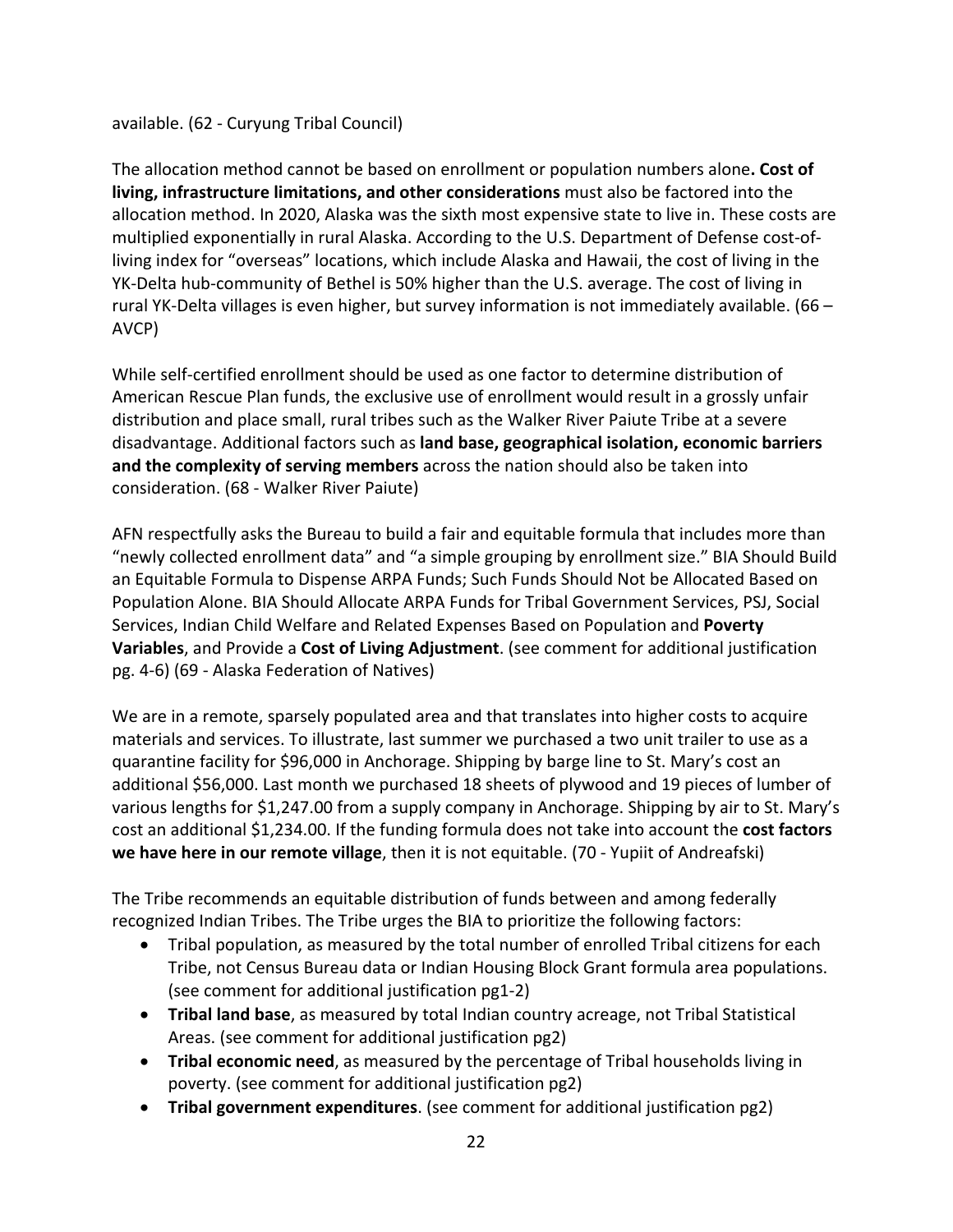- **Tribal employees**. (see comment for additional justification pg2)
- **Public safety and justice needs**. (see comment for additional justification pg3) (71 Cheyenne River Sioux)

Tribal economic need, as measured by **the percentage of Tribal households living in poverty**. In allocating funds to Indian Tribes, the BIA should take into account the relative economic hardship of each Indian Tribe, measured by the poverty rate of individuals living on the Indian reservation or within the Indian country of each Tribe, based on the most recent year for which such data are available from the Census Bureau. (We acknowledge the limitations of Census data, but we are aware of no more comprehensive or reliable datt;1 on economic hardship throughout Indian country.)

- The greater a Tribe's economic hardship, the greater its expenditures are on governmental services, including governmental services related to the COVID-19 public health emergency. Tribes with high poverty rates are likely to have high rates of unemployment, homelessness, overcrowded and unsafe housing, lack of utilities, food, and other basic necessities, and high rates of underlying comorbid health conditions, such as diabetes and heart disease. Such Tribes are also likely to have greater need for governmental services, social services, child welfare services, and other related expenses.
- **Tribal government expenditures**. In allocating funds to Indian Tribes, the BIA should take into account total Tribal government expenditures.
- **Tribal employees**. Indian Tribes must provide services to Tribal employees, which include unemployment benefits, health care; and other services. Accordingly, the BIA should consider the number of Tribal employees in the distribution of BIA ARPA funds to Indian Tribes.
- **Tribal land base**, as measured by total Indian country acreage, not Tribal Statistical Areas. In allocating funds to Indian Tribes, the BIA should take into account the Indian country land base of each Tribe, inducing reservation lands, off-reservation trust lands, and dependent Indian communities, as defined in 18 U.S.C § 1151; but not including Tribal Statistical Areas. The size of an Indian Tribe's land base is directly related to its expenditures on governmental services, including expenditures related to the COVID-19 public health emergency; since transportation costs and the costs of providing remote health care, housing assistance, food, supportive services, arid other governmental services in disbursed, rural areas are greater than in more densely populated areas. In addition, Tribes with larger land bases have greater needs for funding on roads maintenance, which is directly related to public safety. (73 - Sisseton-Wahpeton Oyate)

We believe that any formula based on enrollment or population must consider other factors. In our region, our Tribes are small in proportion to larger land based Tribes elsewhere. However we are some of the most remote communities in the nation, completely off the road system, with significantly greater challenges to our supply lines and basic provision of life health and safety functions such as law enforcement, health care, and basic infrastructure. If there is to be any additional consideration for this amount, it should be a **cost of living differential factored**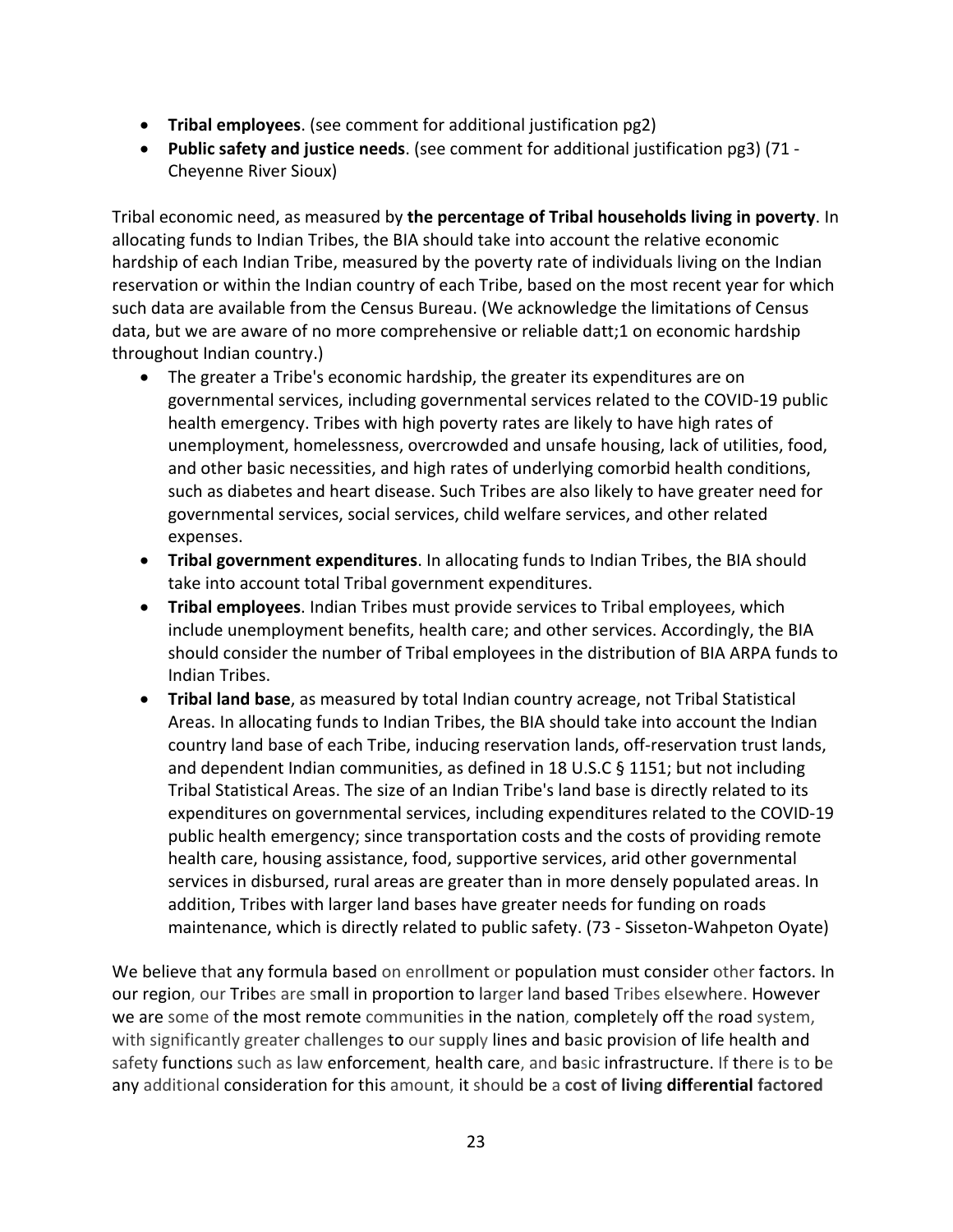**in for Alaska tribes given the exponentially greater costs associated with living and operating** in rural Alaska. (48-Kawerak, Inc.)

Finally, as to the distribution methodology, the Community's reservation is located on an island approximately 15 miles from Ketchikan, Alaska. The only ways for goods or services to reach our reservation is by boat or plane, the regular delivery of which can often be impacted by severe and unpredictable weather. Given our location, we strongly recommend that the DOI use an enhancement factor to the enrollment and/or census allocation metric to account for the increased costs of goods and services resulting from our rural and isolated location and climate conditions. Simply, goods and services cost more in our Community than the same things cost in other areas that are closer to large urban centers, that do not require costly shipping or travel expenses to get to the reservation and/or that are located in milder climates. A reasonable measure to use for the **enhancement factor applicable to tribes whose reservations are rural and isolated could be setting it at 10% higher than the overall cost-ofliving index for the tribe's closest urban center.** (40-Metlakatla Indian Community)

Distribution of funds on a **needs-based approach** would more efficiently and effectively distribute federal funds to areas where they can make the greatest difference in this pandemic. It would also respect the diversity of internal capacities and COVID-19 response and recovery conditions that exist across the 574 distinct tribal governments operating across Pueblo and Indian Country. (35-Santa Clara Pueblo; see comments for more background, especially Workforce Development and Child Welfare and Related Services)

We believe that any formula based on enrollment or population must consider other factors.

- In our region, our Tribes are small in proportion to larger land based Tribes elsewhere. However we are some of the most remote communities in the nation, completely off the road system, with significantly greater challenges to our supply lines and basic provision of life health and safety functions such as law enforcement, health care, and basic infrastructure. If there is to be any additional consideration for this amount, it should be a cost of living differential factored in for Alaska tribes given the exponentially greater costs associated with living and operating in rural Alaska.
- The United States owes ALL federally recognized Indian tribes and individual beneficiaries a special trust responsibility. This responsibility is grounded in federaltribal treaties, the U.S. Constitution, federal statutes, and opinions of the U.S. Supreme Court, and commands the highest moral and legal obligations.3 Today this responsibility is often fulfilled by the various federal agencies through their respective tribal funding formulas. (83-Tanana Chiefs Conference)

# <span id="page-23-0"></span>C. "Membership" Too Limiting; Consider Tribe's Service Population

We urge the BIA not to restrict funding solely to entities with "membership" to identify the allocation of resources. This results in inhibiting Alaska Native people from receiving services in the most efficient and effective ways and disenfranchises almost half of the Alaska Native people in the state from access to these important resources. (65 - Cook Island Inlet)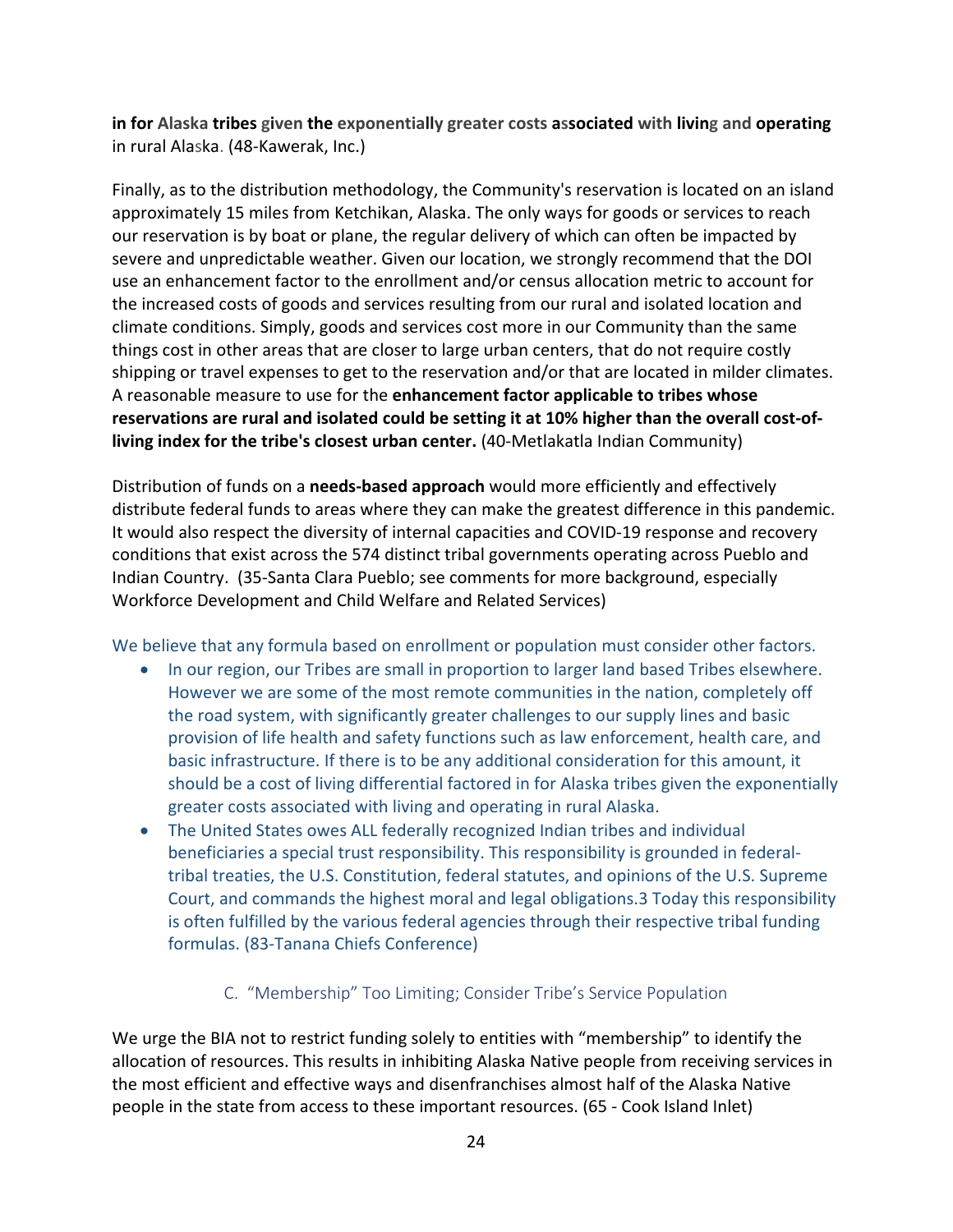We support basing the distribution methodology upon updated, tribally certified enrollment data. Regarding the enrollment size groupings, we strongly encourage BIA to consider that the single, most significant factor in responding to the COVID-19 emergency is the number of citizens being served. The types of assistance include economic assistance, food security, student technology, child and family services, homelessness, and the like. The need for resources associated with these services is primarily driven by the population served. Therefore, the full population to be served must be represented to the greatest extent possible in the distribution of ARP funding. Grouping by enrollment size needlessly disadvantages tribes whose numbers fall near the low end of a number group and advantages those tribes whose numbers fall near the top end of a number group. Instead, the Choctaw Nation supports a simple spreadsheet calculation that allocates a proportional share amount to each tribe's specific member count. (23-Choctaw Nation)

Another important factor to consider is that many tribes serve their entire reservation community, not just the enrolled members living there. For example, the Yurok Tribe provides and is expanding internet to whole villages, not just tribal members, enabling to call emergency services in areas without cell service as well as work from home and school from home capabilities. In another example, we have provided COVID-19 testing to the whole community for months. This cultural practice is also effective, as this pandemic can be more efficiently managed when considering and serving the community as a whole. (30-Yurok Tribe; see comments for more background)

Yes. The Pueblo provides services for individuals that reside within the boundaries of the Pueblo that are traditionally accepted. To equitably provide for all Pueblo families, the traditionally accepted individuals should be considered into the overall data. (21-Pueblo of Santa Ana)

PGST does not only serve our enrolled members, PGST serves other natives residing in our community and surrounding area, using the enrollment methodology is not ideal for us. (38- Port Gamble S'Klallam)

Population in any form is not necessarily a good determinate of need as it does not take into account cost factors such as **geographic remoteness** or the economies of scale gained when serving urbanized populations as opposed to scattered rural populations. For this reason we would prefer a distribution method that minimized the use of population at all.

- We suggest using the **best available "service population" data**, or alternatively to use the allocation percentages currently used to distribute "Aid to Tribal Government" as found in the BIA "Green Book" and our respective tribal funding agreements.
- To the extent population is used in the funding formula, we suggest using the best available service population data, i.e. resident Native Americans in a tribe's location. That may be census data, or possibly data collected by other agencies. If that is not possible to do on short notice – and we don't know which data set would be best – the fallback position should be to use the existing allocation used for "Aid to Tribal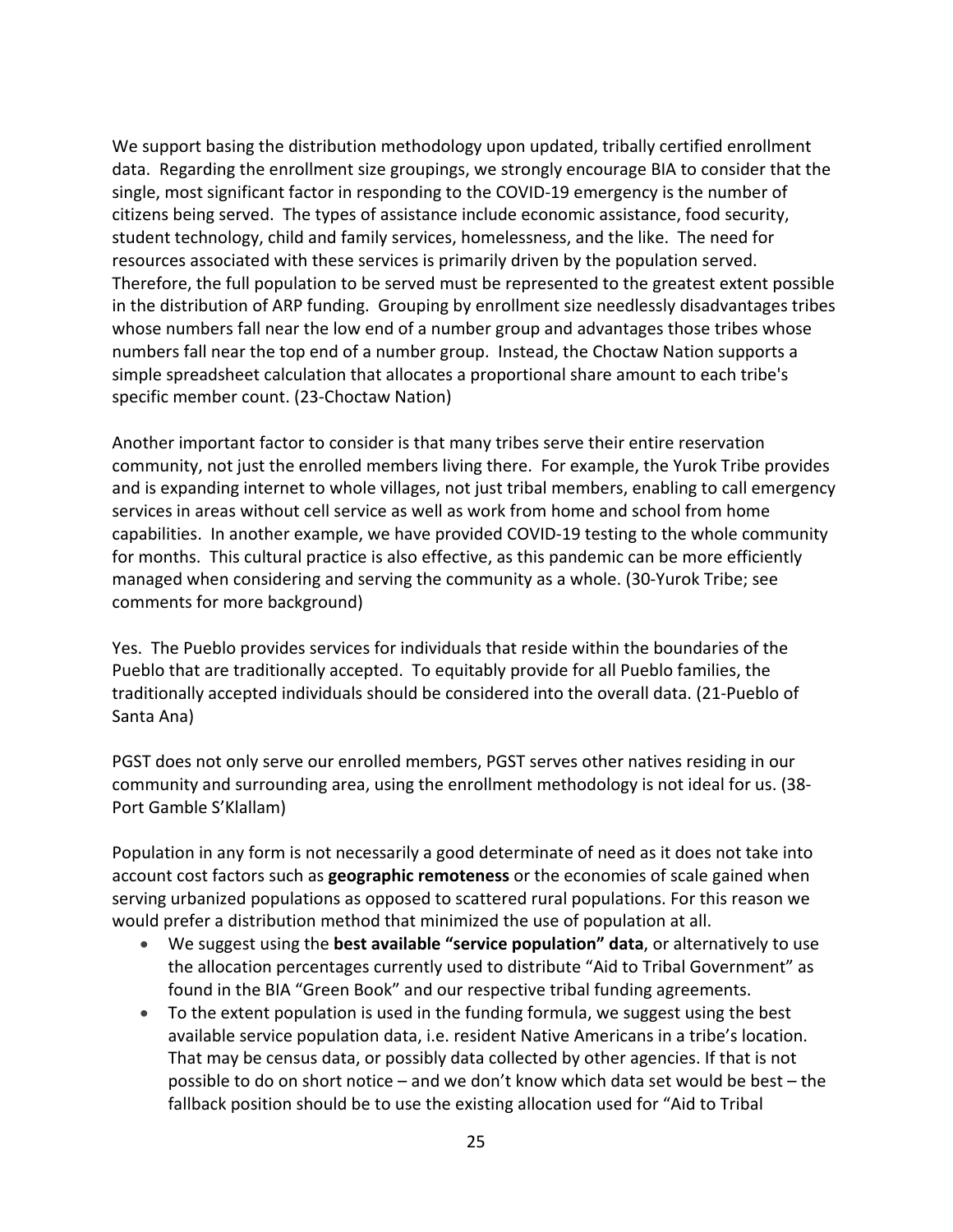Government" program funding. Historically this had an "equal per tribe" component as well as population. Although dated, that allocation is familiar and has worked for many years.

• We are also very concerned that DOI would consider using a data set that no one has seen. Although some of our low-population tribes might benefit by using enrollment, it is virtually impossible to tell without actually analyzing the national numbers. … Tribal enrollment is particularly problematic because tribes have widely varying enrollment qualifications, and because enrollment as such has little to do with the actual service population. Most BIA and IHS service programs are provided on a residency basis – services are limited to Native Americans but are not typically dependent on enrollment in a particular tribe. In our region BBNA, and most of our tribes, provide services to Native residents but not to people who may be tribal members but live in Anchorage or Seattle. (There are some exceptions, such as for Indian Child Welfare services.) (60 - Bristol Bay Native Assn)

Tribal enrollment represents only a fraction of the individuals Tribes serve.

- Many Tribes provide programs and services to more than just enrolled Tribal citizens, to include, Tribal descendants who are not eligible for enrollment, other American Indians and Alaska Natives in a Tribe's service area, Tribal community members married to Tribal citizens/descendants and their children, essential employees (police officers, teachers, healthcare workers) and other vital community members.
- The use of enrollment numbers as a factor to determine a pro rata share of funding tends to benefit Tribes with large populations of enrolled members. If the intent is to provide funding based on the individuals a Tribe serve, enrollment may not be the best determinant.
- Tribes with large populations may not provide services to all of these individuals. Some Tribes choose to limit services to enrolled members who reside on or near the reservation only, leaving out a large portion of members whose numbers would still be used to determine their allocation of funding, resulting in a windfall of resources to certain Tribes. On the other hand, small Tribes with lower enrollment numbers may choose to serve a broader base of individuals, to include, descendants, AI/AN, and other vital community members but their funding would be limited to only enrolled Tribal citizens. The result being that a small Tribe could be providing services to more community members than a larger Tribe with a larger enrollment population but the smaller Tribe would receive significantly less in funding.
- Due to the uniqueness and cultural differences of every Tribe it is extremely difficult to identify a method of distribution that will be acceptable to everyone given the limited data metrics at our disposal. Expediency requires that we resort to the quickest method of funding distribution with the intent of fair and equitable distribution that will be acceptable to a majority of the Tribes.
- Second, if enrollment numbers are being used to determine funding, fairness and equity would require that an individual should be counted as an enrolled member of one Tribal government and not as an enrolled member of a Tribe, and a shareholder of a village or regional corporation. Federally Recognized Tribal Governments determine membership.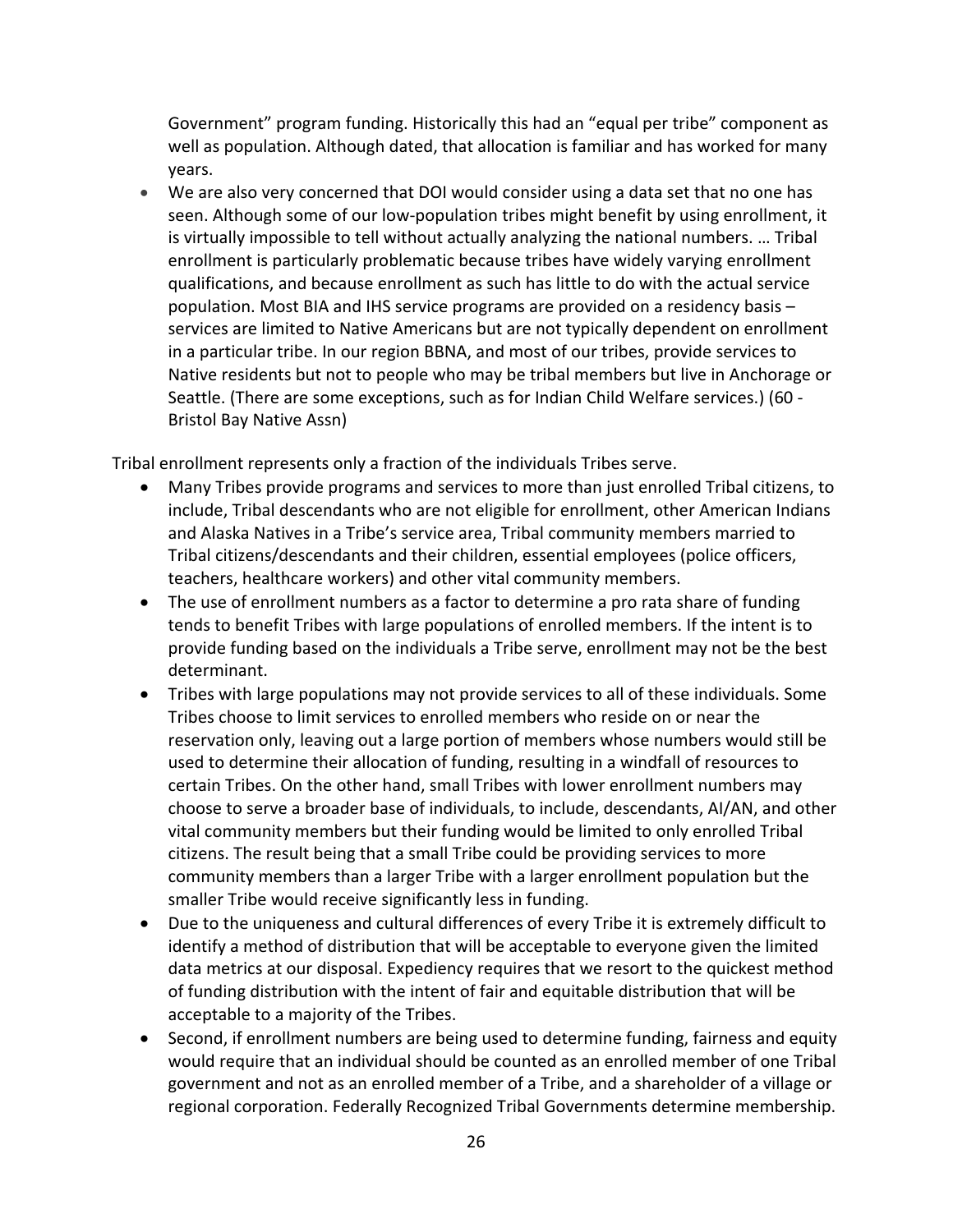Alaska Native Corporations do not have enrolled members, they provide services to shareholders. (67 - Jamestown S'Klallam)

#### D. Grouping by Enrollment

<span id="page-26-0"></span>The CTUIR recommends that, in order to equitably distribute the funding, BIA should not allocate the funding based on the grouping of tribes in enrollment categories as done under the CARES Act. Instead, the BIA should use the actual enrollment figures certified by the tribes for pro-rata allocation of the funding.( 76 – CTUIR)

BIA is considering a distribution methodology based on grouping by enrollment size, similar to the approach used by BIA for CARES Act funds. We didn't realize BIA used a "grouping by enrollment" method last year. We would like to know the specifics of this method. Why can't BIA just prorate funding based on each tribes *actual* enrollment number? (03-Red Lake Band)

We think it would be most equitable if it is evenly distributed by enrollment data alone without grouping by size. The Nation is fine with a minimum allocation amount for the smaller tribes but think the rest should be distributed evenly based on enrollment. (25-Oneida Nation)

The SGAC has concerns about "grouping by enrollment size" as it needlessly disadvantages Tribal Nations whose numbers fall near the bottom of the group and advantages those Tribal Nations whose numbers are near the top of a group. (31-Self-Governance Advisory Committee)

We understand BIA is considering a distribution methodology based on grouping by enrollment size, similar to the approach used by BIA for CARES Act funds. White Earth was unaware that the BIA used a "grouping by enrollment" method last year. We would like the specifics of this method released to tribal leaders and the reason why the funding cannot be prorated based on each tribe's actual enrollment number. (36-White Earth)

# E. Other Comments Regarding Use of Tribal Enrollment

<span id="page-26-1"></span>It is crucial the allocation reflect that every Tribal Court requires a minimum amount of funding to operate. The smallest tribes received a negligible amount of Covid-19 relief thus far (e.g., Blue Lake Rancheria received ~\$100,000 out of an \$8 billion in the CARES Act tribal government funding, despite being one of the most important governmental providers of Covid-19 response and recovery services in its rural region). (06-Blue Lake Rancheria)

How will membership numbers affect the allocation if membership has been significantly increased after February 1? (22-Picayune Rancheria of Chukchansi)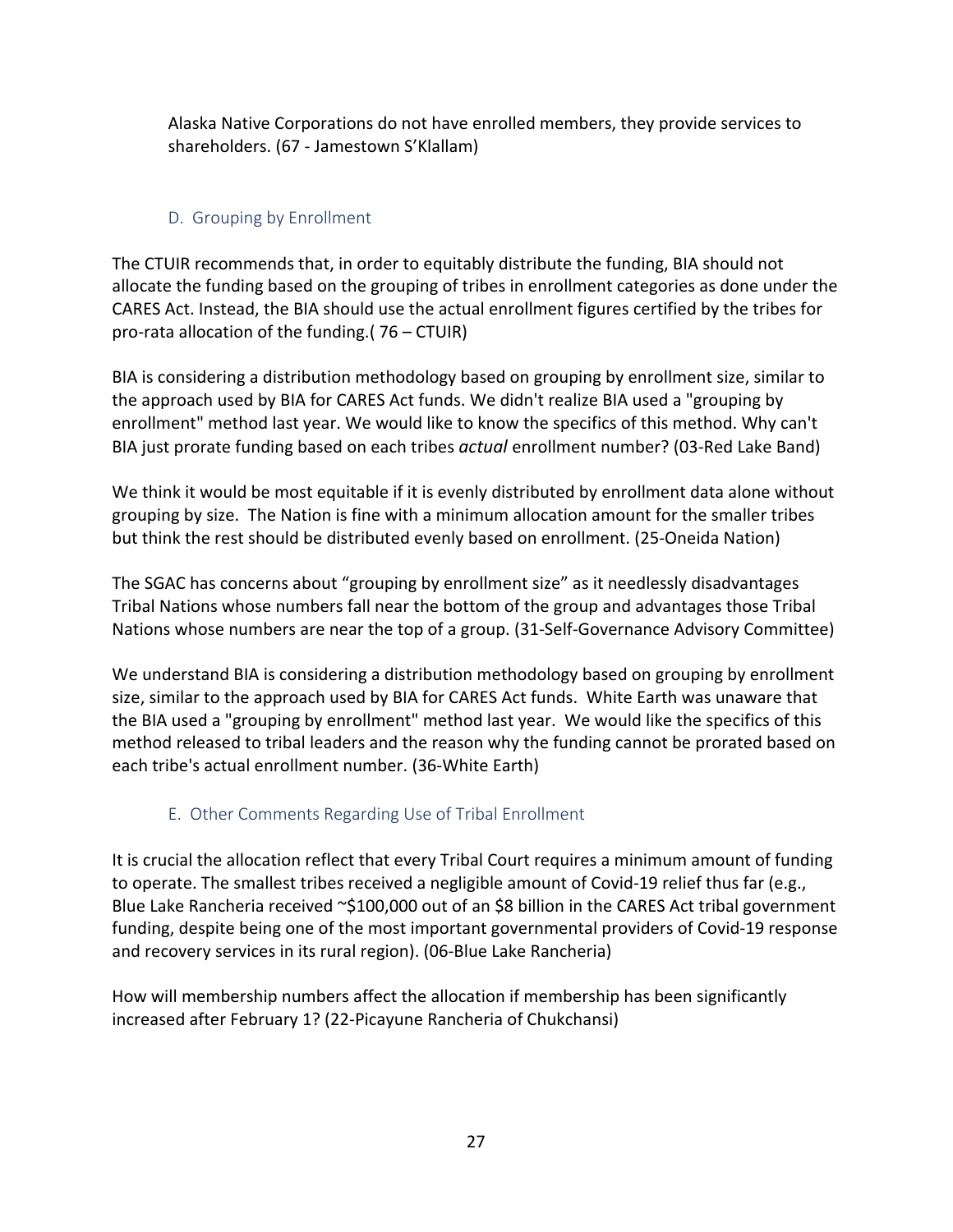#### <span id="page-27-0"></span>3. Setting Aside Funding for PSJ, Based on Existing Allocation of Base Funding

#### <span id="page-27-1"></span>A. Support

Regarding distribution of any Public Safety & Justice funding, we support BIA's thoughts on distributing these funds based on existing Base allocations of PSJ funding for tribes. This represents the best way to get the funds to existing tribal law enforcement programs, which are already terribly underfunded by BIA, and who need additional resources to continue to respond to the Pandemic. (03-Red Lake Band)

Public Safety will be greatly accepted which is continually a need yet to be met in its entirety, they will be used toward the alleviation of the need we have. (05-Native Village of Kongiganak)

The Tribal Consultation noted that Public Safety and Justice (PSJ) funding is not being considered a Tribal Priority Allocation and cannot be easily reprogrammed by Tribes. The Community is in support of a set aside funding of the \$ 772. 5 million for PSJ programs. The Community is in support of utilizing the existing allocation of (recurring annual) funding levels. Additional factors that should be considered are current staffing levels of both the Ak-Chin Police Department; including the Uniform Crime Reports (UCR) reports, reported annually by the Ak-Chin Police Department. There should also be consideration of the Ak- Chin Courts staffing levels and also Court data, as well as court programming. (11-Ak-Chin Indian Community)

We agree with BIA on their recommendation to set aside monies for public safety and justice programs which are very important to the tribe as well. Currently, with competitive federal funding from USDOJ, we do administer [and want to continue administering] tribal police, tribal courts, OVW and OVC programs, programs that address a variety of public safety and justice issues that will continue even when funding ends. (15-Asa'carsarmiut)

Yes, provided that the significant public safety challenges of small remote Tribes, including the 56 Tribes of the Y-K Delta region, should be fully and fairly taken into account in the OSJ base allocation formula, if it is not already. Y-K Delta Tribes suffer from some of the highest rates of murder, sexual assault and other violent crimes in the nation. These funds should be allocated in a manner that upholds the trust responsibility to all Tribes, including those that suffer the most from public safety challenges. (16-Calista Corp.)

Public safety and justice (PSJ) funding is critical to large land-based tribes. Consequently, we support setting aside some of the ARP funds for PSJ programs and agree that the most logical formula would be based on recurring annual funding levels for DJS-funded programs, with consideration of land base as a factor. First responders and law enforcement have challenging circumstances in covering substantial distances in remote tribal areas to address public safety in general and, perhaps even more so, with public health and safety for citizens of our community during this pandemic. (17-Fort Berthold)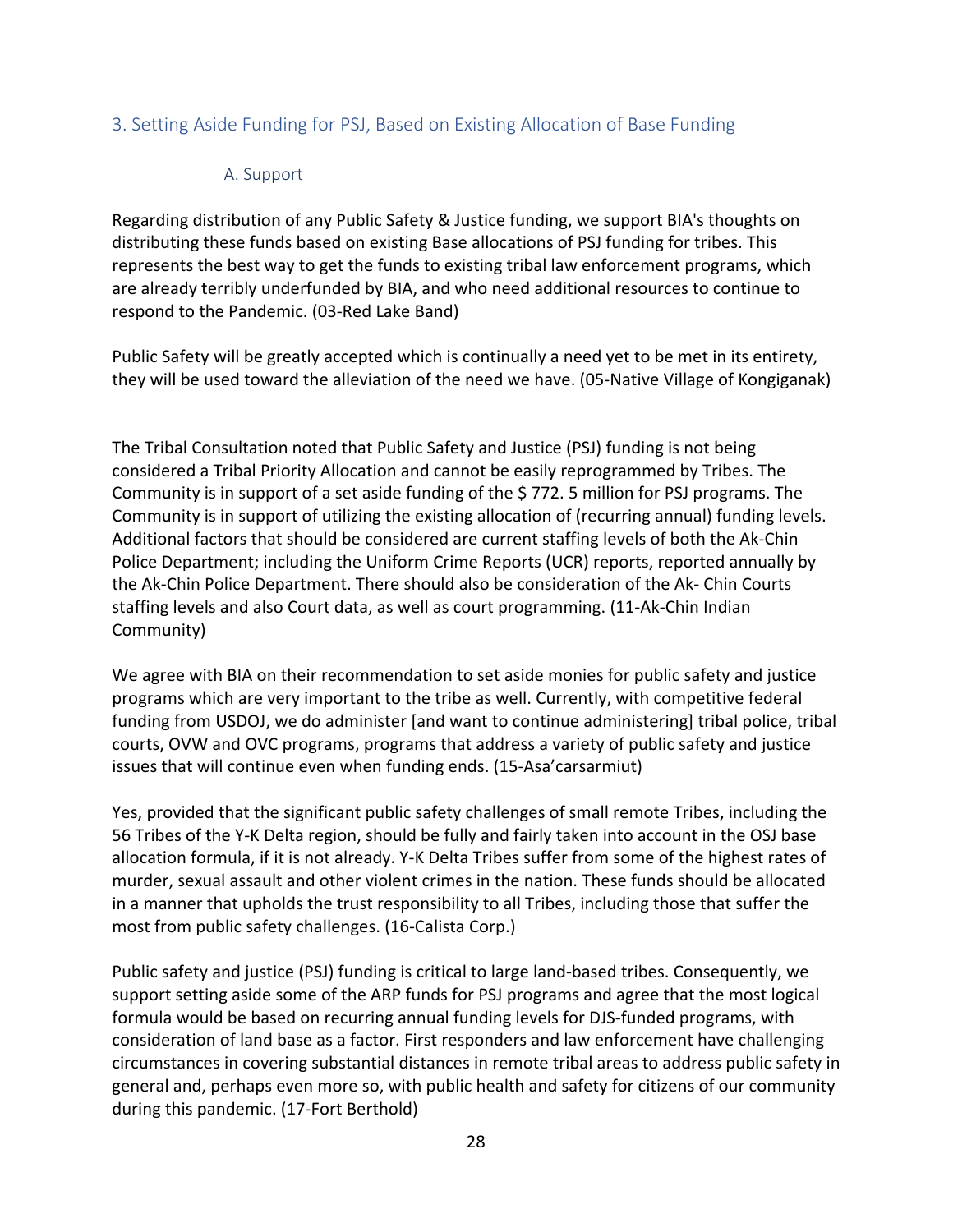For PSJ programs, the Sault Ste. Marie Tribe of Chippewa Indians currently uses BIA funding for public safety enforcement, conservation management, and juvenile detention operations. For the public safety enforcement, the funds are used to help enforce the protection, safety, and well-being of the tribal community.

• Sault Tribe law enforcement currently employs 22 sworn-in officers where the main office is in Sault Ste. Marie, Michigan and in satellite offices located in St. Ignace, Michigan; Kincheloe, Michigan; and Manistique, Michigan. For conservation management, the funding received is used to increase the presence of conservation law enforcement officers on Indian lands for the protection, conservation, and enhancement of fish and wildlife species; including habitat protection and larger ecosystem integrity, Indian treaty rights protection, cooperative management, emergency response in rural areas, cultural resource protection, and other forest, water, and agriculture resource protection. For juvenile detention operations, Sault Tribe oversees the operation and administration of the Sault Tribe juvenile detention facility, located in St. Ignace. This 25-bed facility houses youth ages 11-17 who are courtordered to a detention facility. Sault Tribe would have no objection to distribution for these programs based on the existing allocation of the base for these programs. (18- Sault Ste Marie)

GTB agrees with the BIA's proposed distribution of public safety and justice funding. (20-Grand Traverse Band)

We support the allocation of \$30 million for public safety and justice based on existing allocation of recurring annual funding levels for the Office of Justice Services (OJS) Tribally operated programs. Tribes who currently receive recurring public safety and justice funding should receive a proportionate share of the ARP funding without question.

• Other factors that are usually required in order to receive public safety and justice funding, such as, the requirement that a Tribe have submitted all of their monthly crime and drug reports every month for the prior year should not be used to deny Tribes their allocation. Also, OJS has used other factors to determine eligibility for one time funding, to include, factors such as, violent crime rate, staffing levels/shortages by ratio, size of trust land service area, and drug related offenses. When these additional factors are applied, small Tribes with limited trust lands and lower crime rates are often disadvantaged and denied funding. We would urge the Bureau of Indian Affairs (BIA)/OJS to ensure every eligible Tribe receives a pro rata share of the \$30 million allocation. (67 - Jamestown S'Klallam)

The Walker River Paiute Tribe supports setting aside up 40% of the \$772.5 million for PSJ to be equitably distributed among the 574 federally recognized tribes. The Walker River Paiute Tribe's public safety and justice programs are critically underfunded and do not provide the financial resources to provide services at the level needed to effectively support the community. Any additional funding provided under the American Rescue Plan would allow the tribe to enhance and expand these essential services that have experienced challenges in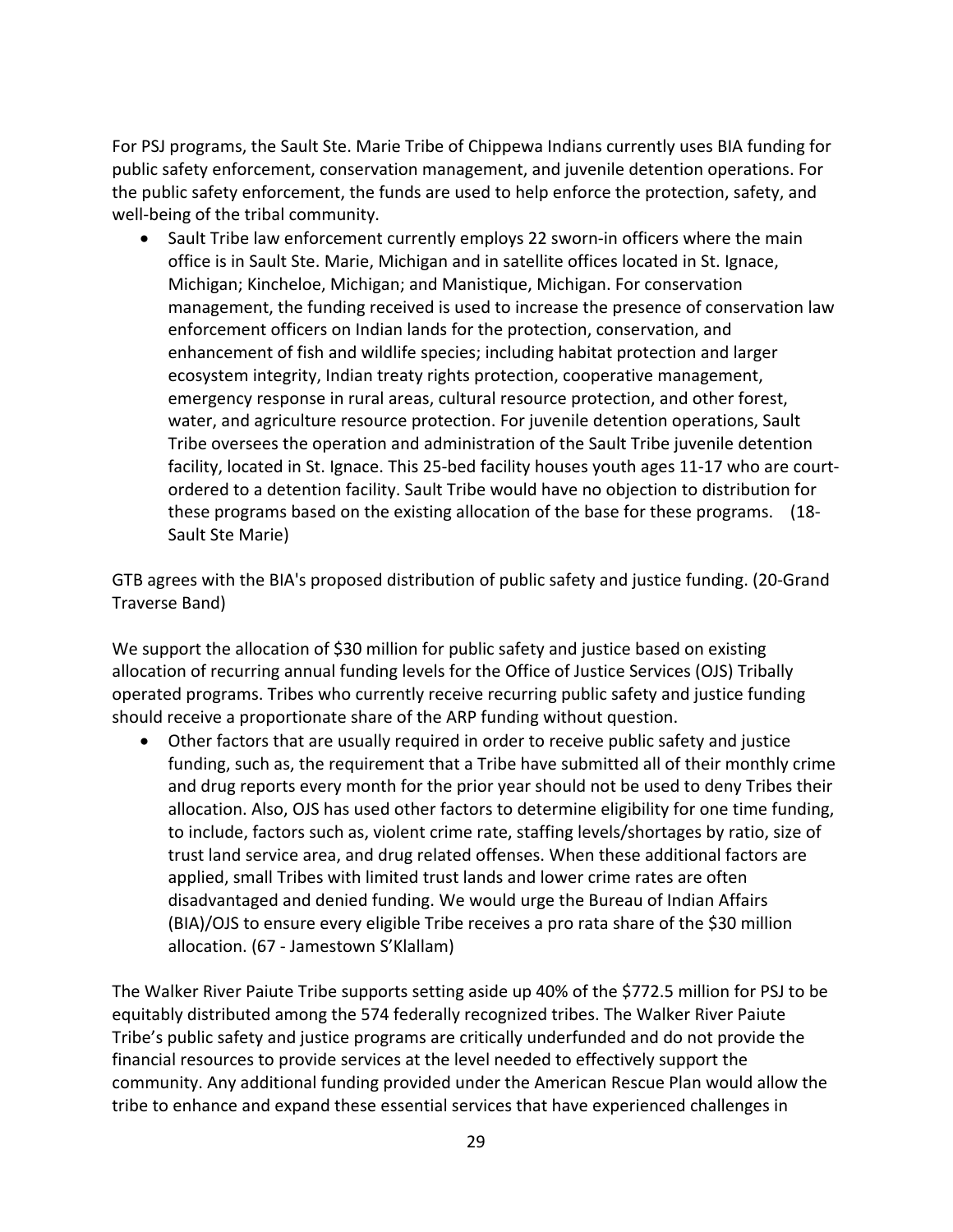staffing and an increase in services as a direct result of the COVID-19 pandemic. (68 - Walker River Paiute)

Because public safety and justice (PSJ) funding is not considered a Tribal Priority Allocation and cannot be easily reprogrammed by Tribes, we support you setting aside some of the \$772.5 million for PSJ programs. We also support you distributing these funds based on the existing allocation of base (recurring annual) funding level for OJS funded, tribally operated, programs. (72 - Tulalip Tribes)

The CTUIR supports the allocation of PSJ funding based on base (recurring annual) funding level. We do not believe any other factors should be used by the BIA in the allocation of the PSJ funding. (76 - CTUIR)

Navajo Nation supports setting aside a certain portion of this funding for tribal public safety and justice programs. It is no secret that tribal governments have been disproportionately impacted by COVID, and our public safety and justice staff are working harder than ever to address its impacts. Ensuring funding can be used to bolster our public safety and justice programs will significantly assist the nation in offsetting the impacts of the pandemic. (57-Navajo Nation)

We support DOI's proposal to funnel the bulk of the ARP funding through the Aid-to-Tribal Government process, and to dedicate an amount to public safety and justice services. This funding mechanism is well-known, and will provide each tribe significant discretion on using ARP funds to meet their unique circumstances. Funds should be distributed based on direct service needs and existing allocations of recurring annual funding levels for OJS triballyoperated programs. (43-Pueblo of Laguna)

[W]ith regard to the Public Safety & Justice funding, we support the use of existing methodologies. (32-USET SPF)

Regarding distribution of any Public Safety & Justice funding, we support BIA's idea to distribute these funds based on existing Base allocations of PSJ funding for tribes. This represents the best way to get the funds to existing tribal law enforcement programs, which are already terribly underfunded by BIA, and who need additional resources to continue to respond to the pandemic. (36-White Earth)

PGST supports allocating more funds to Public Safety and Justice. Our need for more funding of Public Safety, including our Natural Resource Enforcement officers and Justice is beyond our own Tribal funding sources. (38-Port Gamble S'Klallam)

#### <span id="page-29-0"></span>B. Oppose Because in PL 280 State

The Confederated Tribes of Siletz Indians, as a Public Law 280 tribe, would recommend distributing PSJ funding through existing tribal government funding lines such as Aid to Tribal Governments, so as not to penalize those tribes that have incurred increased law enforcement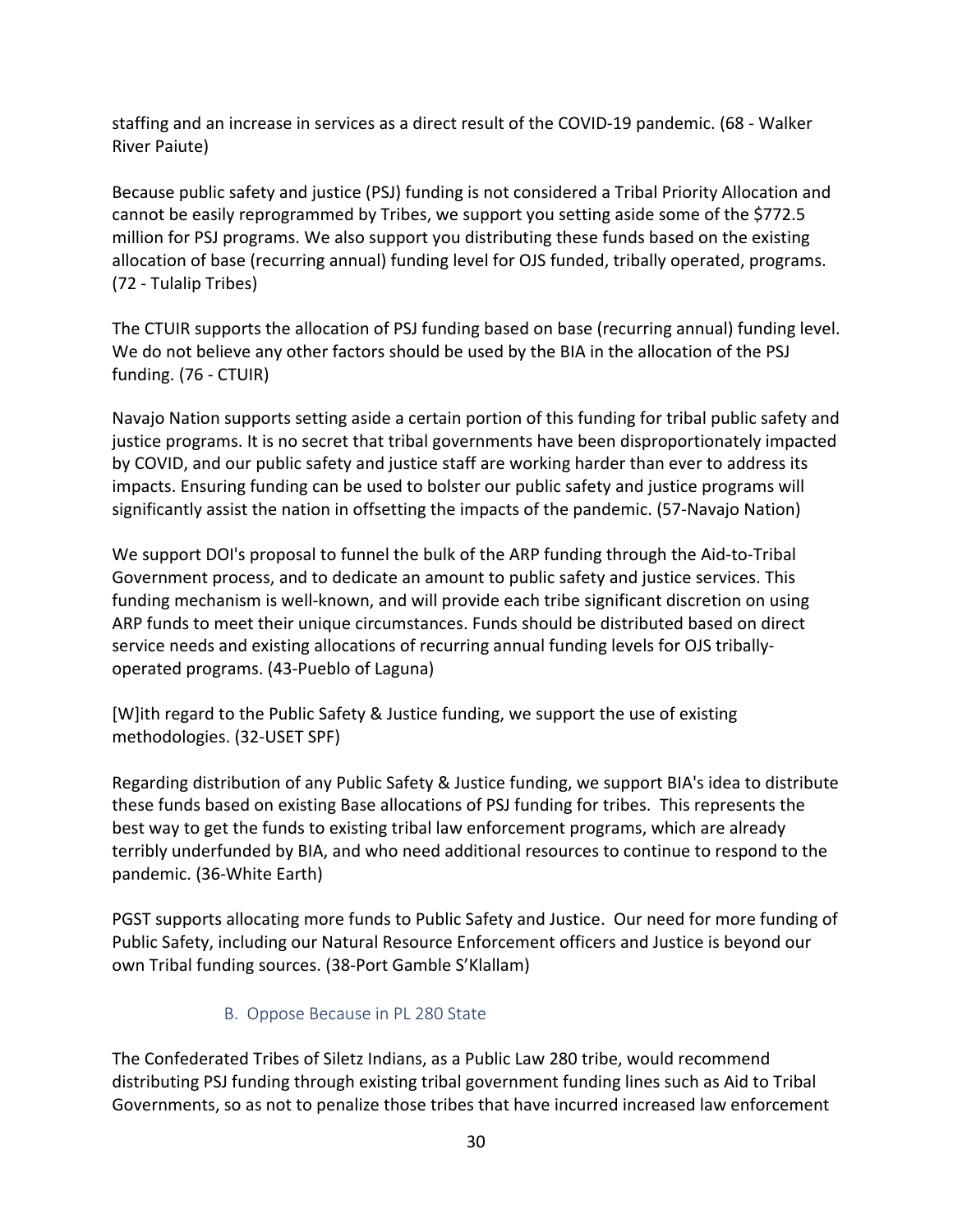expenses, but do not operate an Office of Justice Services-funded, tribally operated, program. (19-Confederated Tribes of Siletz)

One of the most outstanding issues we want to address is the possible set aside for Public Safety and Justice (PSJ). We, the Karuk Tribe, are in a Public Law 280 State and have been historically excluded from Public Safety and Justice funding, although we still have needs for Public Safety and Justice funding due to lack of coordination and response from local law enforcement providers. Our communities suffer the consequences of inadequate public safety and justice services. We propose an alternative method of distributing funds for this purpose that would not exclude Tribes who do not receive PSJ in their existing funding agreements. (59 - Karuk Tribe)

The ARP authorizes \$772.5 million for tribal government services, public safety and justice, social services, child welfare assistance, and other related expenses. However, we just heard the proposed set aside of PSJ-law enforcement funding would only be distributed to those programs currently receiving annual/re-occurring PSJ-law enforcement funding. The Fort Independence Tribe, like many California Tribes will not share in the ARP allocation of the " .. . \$772.5 [million] for tribal governments services, public safety and justice (PSJ), social services, .... " unless the tribe has a Self-Governance contract with the BIA. (63 - Fort Independence Indian Community)

We strongly oppose removing a portion of funding that would otherwise be distributed as "Aid to Tribal Government" funding in order to fund Public Safety and Justice. We believe this proposal would simply take money away from tribes in Alaska and other PL-280 states in order to fund direct BIA services on reservations. Our tribes are also underserved in regard to public safety and courts. (60 - Bristol Bay Native Assn)

Growth of tribal justice systems suffered in PL 280 States such as California. We did not choose to be a PL 280 Tribe but we are penalized for a poorly designed fix that does not meet our Tribe's needs.

• We have heard the BIA is proposing that the \$772.5 million be distributed "based on the existing allocation of base (reoccurring annual) funding level for OJS-funded, tribally operated, programs" because the BIA has determined that the Fort Independence Tribe can always rely on state law enforcement for public safety. This is an erroneous statement. We believe that the BIA should equally distribute these funds so that all tribes can receive an equal portion to serve all federally recognized tribes. (63 - Fort Independence Indian Community)

Allocating public safety and justice funds only on existing allocations of base funding levels for OJS-funded, tribally operated programs will completely exclude Alaska from this important resource and greatly diminish Alaska Tribes' ability to address public safety issues resulting from the pandemic. Therefore, a setaside for this purpose must consider the disproportionate impact it will have on Alaska Tribes and Tribal Organizations. (65 - Cook Island Inlet)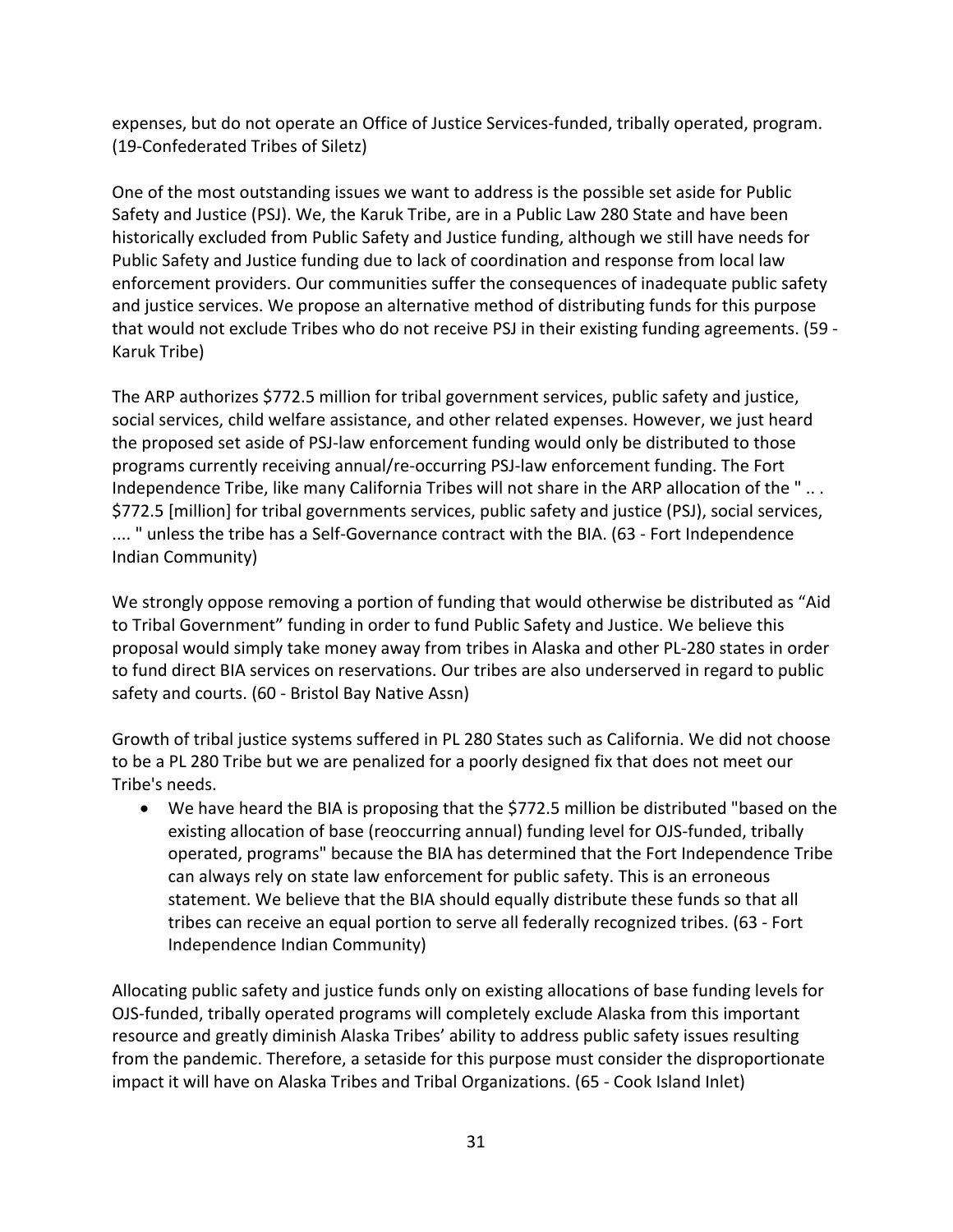We strongly disagree with basing distribution of ARP PSJ funding on "the existing allocation of base funding for OJS-funded, tribally operated, programs." PL-280 states, such as Alaska, do not receive base funding for OJS programs. Historically, Alaska tribes have been shutout from BIA public safety funding and forced to rely on the State of Alaska and a patchwork of grants, donations, and fundraising. This has resulted in multiple tribal communities with insufficient or non-existent law enforcement4, the highest rates of rape and domestic violence in the Nation, and a current Department of Justice law enforcement emergency declaration in rural Alaska. The COVID-19 pandemic has worsened an already desperate law enforcement situation in Alaska's tribal communities. It is imperative that our tribes receive their fair share of public safety funding. AVCP recommends including PSJ funding – based on the same equitable allocation methodology for the remainder of BIA's ARP funds – for every tribe. These funds can be included under the Law Enforcement Special Initiatives line to facilitate providing these funds expeditiously to PL-280 tribes. (66 – AVCP)

We do not agree with the fact that Tribes in PL280 states and some other new Tribes are deemed ineligible for public safety and justice funding. However, it is unclear whether this issue can be resolved swiftly at the 11th hour. Tribes desperately need public safety and justice funding and given the exponential need that has been magnified with the onset of the COVID-19 pandemic, we cannot have funding distribution delayed due to internal policy requirements. We would, however, urge DOI to address this long standing issue that essentially locks Tribes out of the distribution process without any recourse. If states are refusing or failing to provide public safety and justice services to Tribes in PL280 states, Tribes in accordance with the Tribal Law and Order Act, should be eligible to request re-assumption of Federal oversight and provided funding for public safety and justice by DOI. Tribes are currently being held hostage by states who are failing to carry out their jurisdictional responsibilities. (67 - Jamestown S'Klallam)

Objects to BIA setting aside part of the \$772.5 million in ARPA funds for PSJ and dispersing these funds based on current allocation methods, because P.L. 280 tribes would be severely disadvantaged, even though former Attorney General William General Barr designated rural Alaska as a law enforcement emergency, the first time in history a United States Attorney General has done so. (see comment for additional justification, pg6-7) (69 - Alaska Federation of Natives)

The proposed ARP implementation plan provides that \$772.5 million dollars will be set aside for "public safety and justice (PSJ)" services. This allocation will be distributed based on "existing allocation of base (reoccurring annual) funding level for OJS-funded, tribally operated, programs." Because OJS does not currently fund PSJ services for tribes in PL 280 states, our tribe will not qualify for the \$772.5 million dollar set aside. We strongly object to this allocation formula since tribal courts and law enforcement services in California and other PL 280 states have been impacted by the pandemic and are in need of the critical funding.

• California is one of the five mandatory Public Law (PL) 280 states. Under PL 280, the state and tribes concurrently exercised criminal and limited civil jurisdiction in Indian Country. One of the many consequences of PL 280 is the Bureau of Indian Affairs (BIA) has historically chosen not to fund tribal courts or law enforcement and instead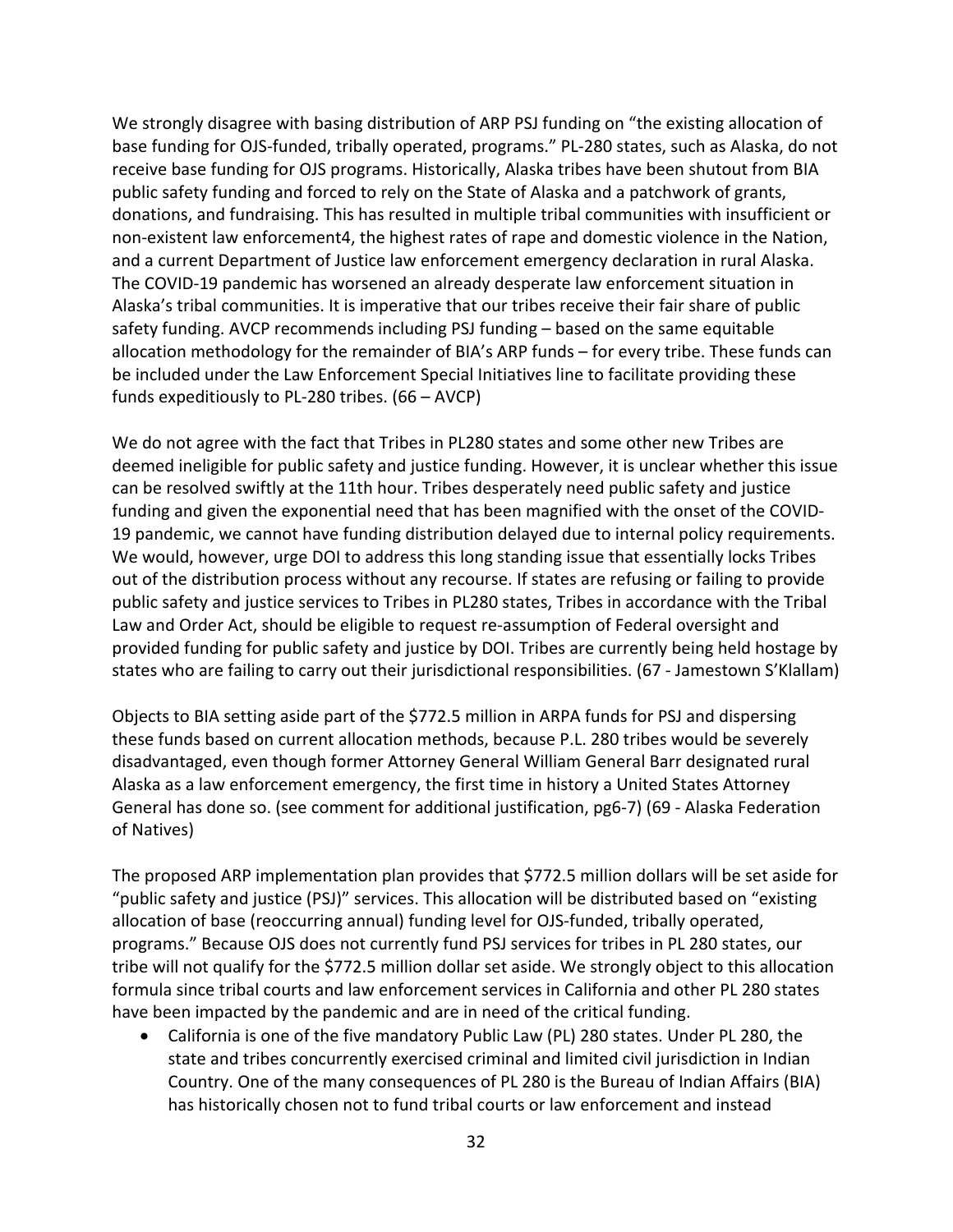prioritizes public safety and justice funding for tribes in non-PL 280 states. As result, tribes in California, with the exception of tribes with Self-Governance contracts, are not awarded 638 contracts for law enforcement or tribal court funding and therefore do not receive annual reoccurring base funding for these services.

• Without sustaining and reoccurring federal funding, tribal courts and law enforcement services in California are provided and maintained through competitive tribal grants. Tribal enterprises, businesses and other economic sources that sustain tribal revenue were severely impacted financially by the pandemic which caused a ripple effect to the tribal services to our members and community. Providing funding to tribal courts and law enforcement is critical to maintain public safety to our community. Distribution of the PSJ funds should be fair and equitable to all tribes. We request that BIA work with the tribes in formulating an allocation plan that ensures tribes in PL 280 states are not again denied funding for PSJ services. (74 - Robinson Rancheria) (46-San Pasqual Band) (79 – Cahuilla Band of Indians)

Because OJS does not currently fund public safety and justice services for tribes in PL 280 states, the result of this allocation formula is that, despite being impacted by the pandemic, all California tribes will be ineligible for these funds. Due to the lack of federal funding, tribal courts and law enforcement services in California are supported using tribal general funds. Revenue from our tribal enterprises was severely impacted by the pandemic, which caused a shortage for tribal services to our members and community. Distribution of the public safety and justice funds should be fair and equitable to all tribes, including those of us located in P.L. 280 states. We do not have a jail system, but we contract with the County of San Diego for a resident sheriff and maintain our own Tribal Enforcement Dept. The tribe struggled to support and maintain these programs throughout the pandemic because we believe that law enforcement is critical to maintain public safety in our community. We request that BIA work with the tribes in formulating an allocation plan that ensures California tribes, as well as those in other PL 280 states, receive our fair share of funding for public safety and justice and that we are not, once again, left out of funding opportunities. (55-Barona Band of Mission Indians)

Because OJS does not currently fund PSJ services for tribes in PL 280 states, our tribe will not qualify for the \$772.5 million dollar set aside. The Soboba Band of Luiseño Indians strongly objects to this allocation formula since tribal courts and law enforcement services in California and other PL 280 states have been impacted by the pandemic and are in need of the critical funding. Without sustaining and reoccurring federal funding, tribal courts and law enforcement services in California are provided and maintained through tribal general funds. Tribal enterprises, businesses and other economic sources that sustain tribal revenue were severely impacted financially by the pandemic which caused a ripple effect to the tribal services to our members and community. Providing funding to tribal courts and law enforcement is critical to maintain public safety to our community. Distribution of the PSJ funds should be fair and equitable to all tribes. We request that BIA work with the tribes in formulating an allocation plan that ensures tribes in PL 280 states are not again denied funding for PSJ services. (54-Tule River Tribe) (53- Soboba Band of Luiseño Indians)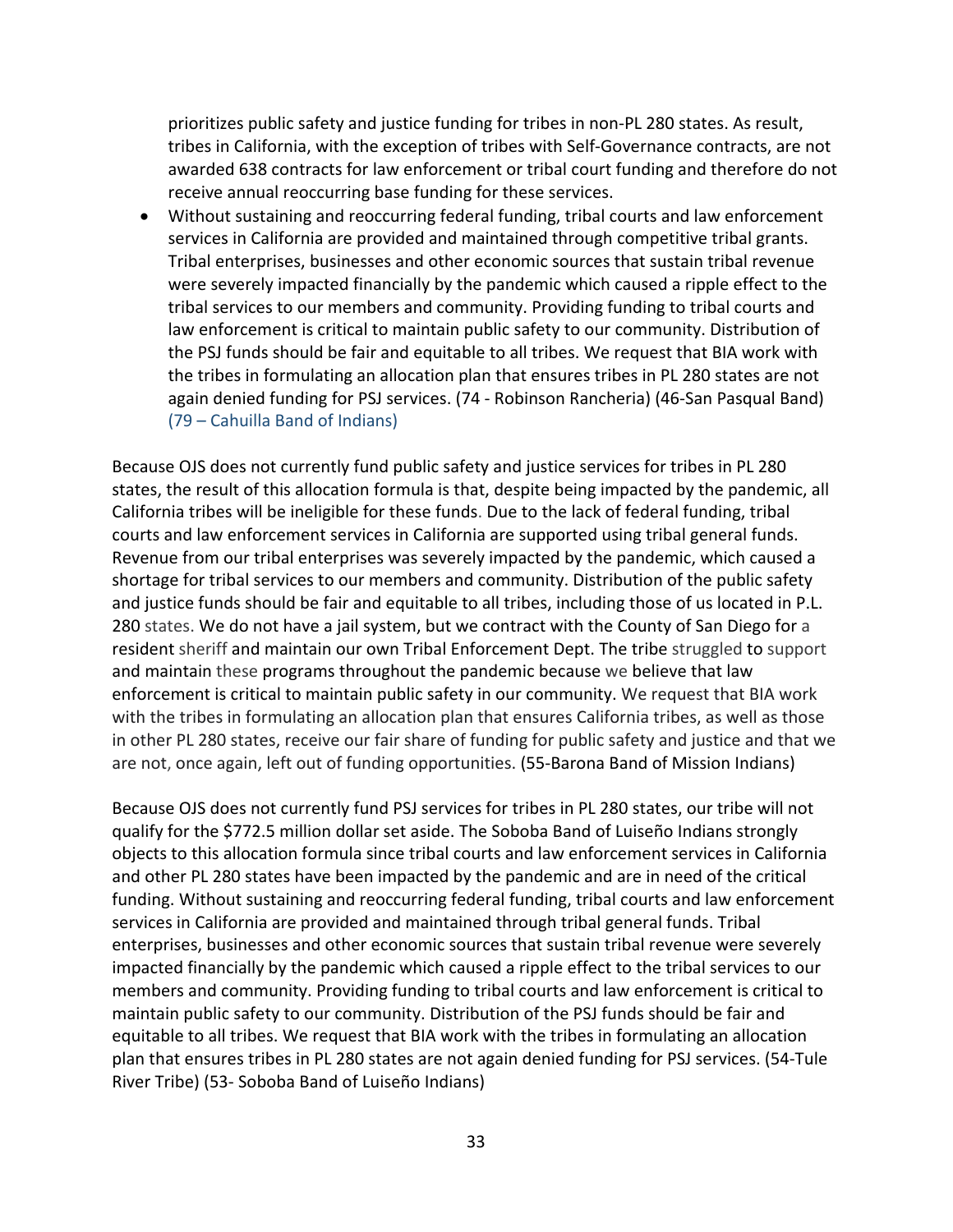My Tribe is urging the BIA to reject the proposed distribution restriction limiting the \$772.5 million dollar allocation of American Rescue Plan ("ARP") funding for public safety and justice ("PSJ") programs to tribal governments that have an ongoing PL-93-638 contract ("638 contract") with the BIA. This restriction unfairly impacts California Tribes who will not be able to share in the allocation for PSJ funding due to the effects of PL-280. […] It is imperative that the BIA reject this restriction and develop a fair and equitable funding formula for the distribution of the \$772.5 million set aside for PSJ services so that California Tribes, and all tribes in PL 280 states, can receive PSJ funding." (See comment for additional details.) (51- Chicken Ranch Rancheria)

I respectfully request that the Bureau of Indian Affairs ("BIA") reject the proposed distribution restriction limiting the \$772.5 million dollar allocation of American Rescue Plan ("ARP") funding for public safety and justice ("PSJ") programs to tribal governments that have an ongoing PL-93- 638 contract ("638 contract") with the BIA. This restriction unfairly impacts California Tribes who will not be able to share in the allocation for PSJ funding due to the effects of PL-280. […] It is imperative that the BIA reject this restriction and develop a fair and equitable funding formula for the distribution of the \$772.5 million set aside for PSJ services so that California Tribes, and all tribes in PL 280 states, can receive PSJ funding. (49-Coyote Valley Band - See comment for additional details) (47-Manchester-Point Arena Band)

To our knowledge, most, if not all Tribes in Alaska do not have a line in funding agreements for "base (recurring annual) funding level for OJS-funded, tribal operated, programs." If this is true, and your approach means that most or all of the Tribes and Tribal Organizations in Alaska will be ineligible to receive any of this funding, then we oppose this approach and believe it unfairly discriminates against Tribes in P.L. 280 States that have not had the advantage of establishing a recuring base OJS funded line in their funding agreements. If this means that some Tribes/Organizations in Alaska will be able to take advantage of this funding and others will not, we would still oppose this approach. Whatever approach is taken, Tribes should be equally entitled to receive a portion of this funding. Alaska Natives suffer from the worst rates of domestic violence, child abuse and neglect, and violence against women, in the entire country. Any formula for public safety and justice funding that excludes Alaska Tribes, would be a complete failure to apply these resources where they are needed the most. Ensure that the formula results in an equitable distribution of this funding to all Tribes, whether in the Lower 48, Alaska, P.L 280 State, or not. (48-Kawerak, Inc.)

It has come to our attention that on a recent tribal consultation, officials from the DOI announced that the portion of the ARP allocation to the BIA for public safety and justice services would be disbursed to tribes based on the existing allocation of base (reoccurring annual) funding levels for Office of Justice Services-funded, tribally operated, programs. As you may be aware, many tribes in PL-280 states, such as California, do not receive public safety and justice law enforcement funding, as the BIA has determined that tribes have the option to rely on state law enforcement for public safety. As tribes in California and other PL-280 states do not receive public safety and justice funding, there is no base or reoccurring annual funding level or 63 8 contracts to utilize for an allocation of a portion of the funds. [New Paragraph]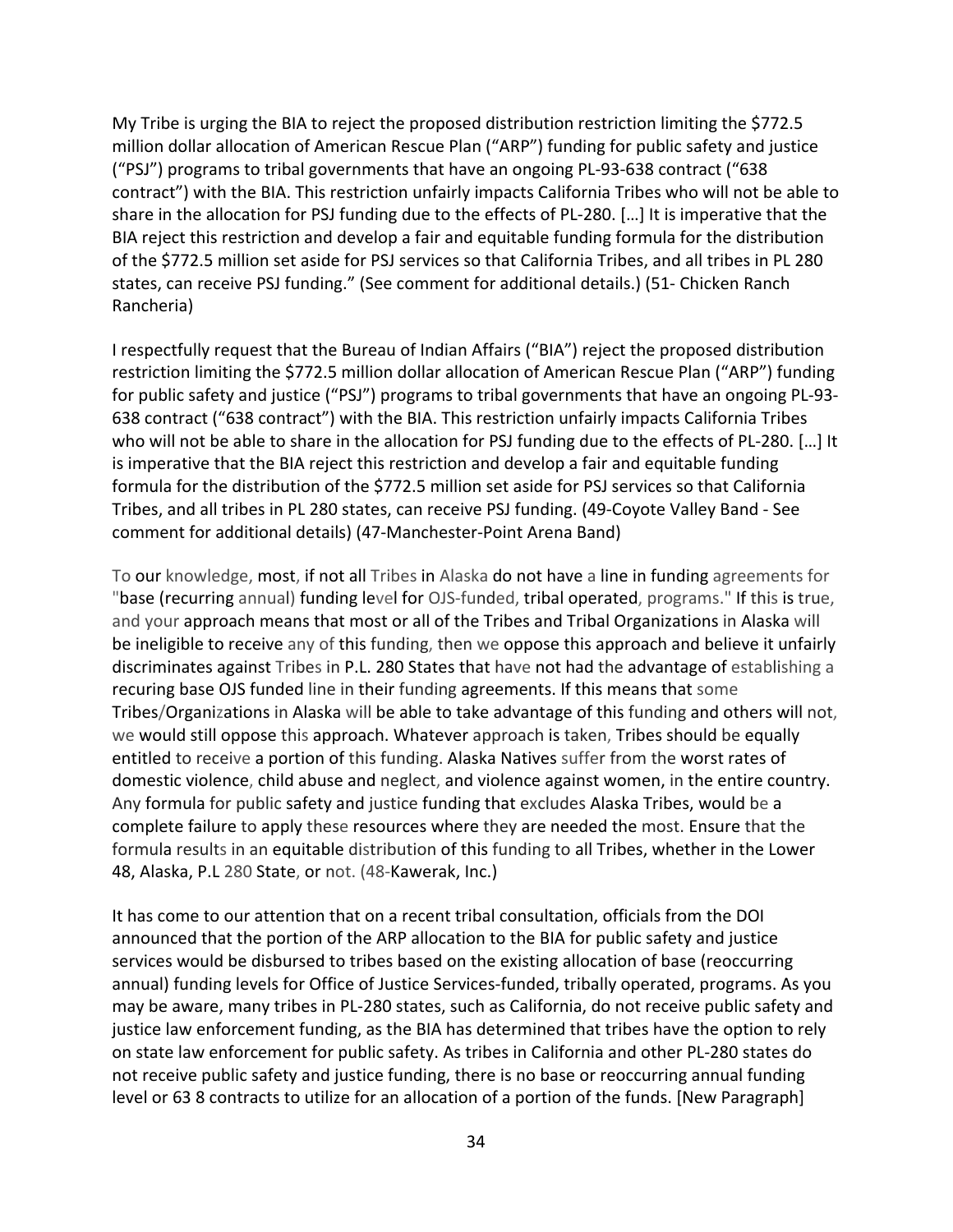Unfortunately, utilizing this method of funding essentially guarantees that California tribes, like Dry Creek, would not receive a portion of the \$772,500,000 for public safety. We respectfully request that DOI reconsider this method of funding and develop a fair and equitable funding formula for the distribution of the set aside for public safety and justice services to ensure that California tribes-and all tribes in PL 280 states-receive a portion of the set aside for public safety and justice funding. (41-Dry Creek Rancheria Band)

The Rincon Band strongly objects to a PSJ Set Aside unless the distribution methodology directs an equitable portion to California Indian tribes operating PSJ programs. Since the Ninth Circuit decision in Los Coyotes Band v. Jewell, BIA clearly has no legal obligation to reallocate PSJ program funds to contract with tribes not already funded. In California, the BIA has included a PSJ line-item in the Pacific Region budget but refused to allocate funds for PSJ based on the legal fiction that tribal citizens and non-tribal citizens residing or doing business on Indian reservations in California, a Public Law ("PL") 280 state, are adequately protected by the county sheriffs. We understand that BIA had funding to study and assess tribal courts systems in PL 280 jurisdictions but this funding did not flow through Indian Self-Determination and Education Assistance Act ("ISDEAA") contracts with California tribes and, without existing ISDEAA contracts for PSJ services, we doubt there is any viable mechanic to distribute an equitable portion of the Set Aside to California tribes. This is manifestly unfair and discriminatory toward California tribes providing those services. For more than 14 years, the Rincon Band has been a founding member of the Intertribal Court of Southern California, and within the last two years has established additional courts to provide civil trial and appellate court services on the Rincon Reservation. To advance public safety, the Rincon Band has contracted with San Diego County Sheriff to provide dedicated law enforcement officers on the Rincon Reservation at an annual cost in excess of \$400,000. The proposed Set Aside should be available to offset the Rincon Band's PSJ costs. If the Rincon Band is eligible for an equitable share of the Set Aside, of course we support the proposal. Our understanding, however, is that that is not the case. We, therefore, strongly object to the Set Aside. (42-Rincon Band)

Alaska is a PL 280 state – as such there is concurrent jurisdiction between all three sovereigns depending upon the crime and the location of the crime. However, it has been well documented that the State has been an unreliable public safety partner to Alaska Tribes and has been unable to establish and maintain a public safety presence in much of rural Alaska. Attorney General Barr rightfully recognized our predicament as a Public Safety Crisis in June 2019. The State has historically been unwilling to accept that Alaska Tribes have any continuing jurisdiction in public safety matters. Despite the fact that in many rural communities, the Tribal Government is the only functioning government with an on the ground presence. Alaska Tribes, like Tribes in other PL 280 jurisdictions, are forced to turn to competitive federal grants to fund crucial public safety positions. Most Tribes in PL 280 states, including Alaska Tribes, do not receive 'public safety and justice funds.' This means that the BIA's proposal to distribute these funds based on the existing allocation of base (recurring annual) funding level for OJS funded, tribally operated, programs will deny this important funding to Alaska Tribes. We demand that the BIA develop a fair and equitable funding formula for the distribution of the \$772.5 million set aside for PSJ services so that Alaska Tribes and all tribes in PL 280 states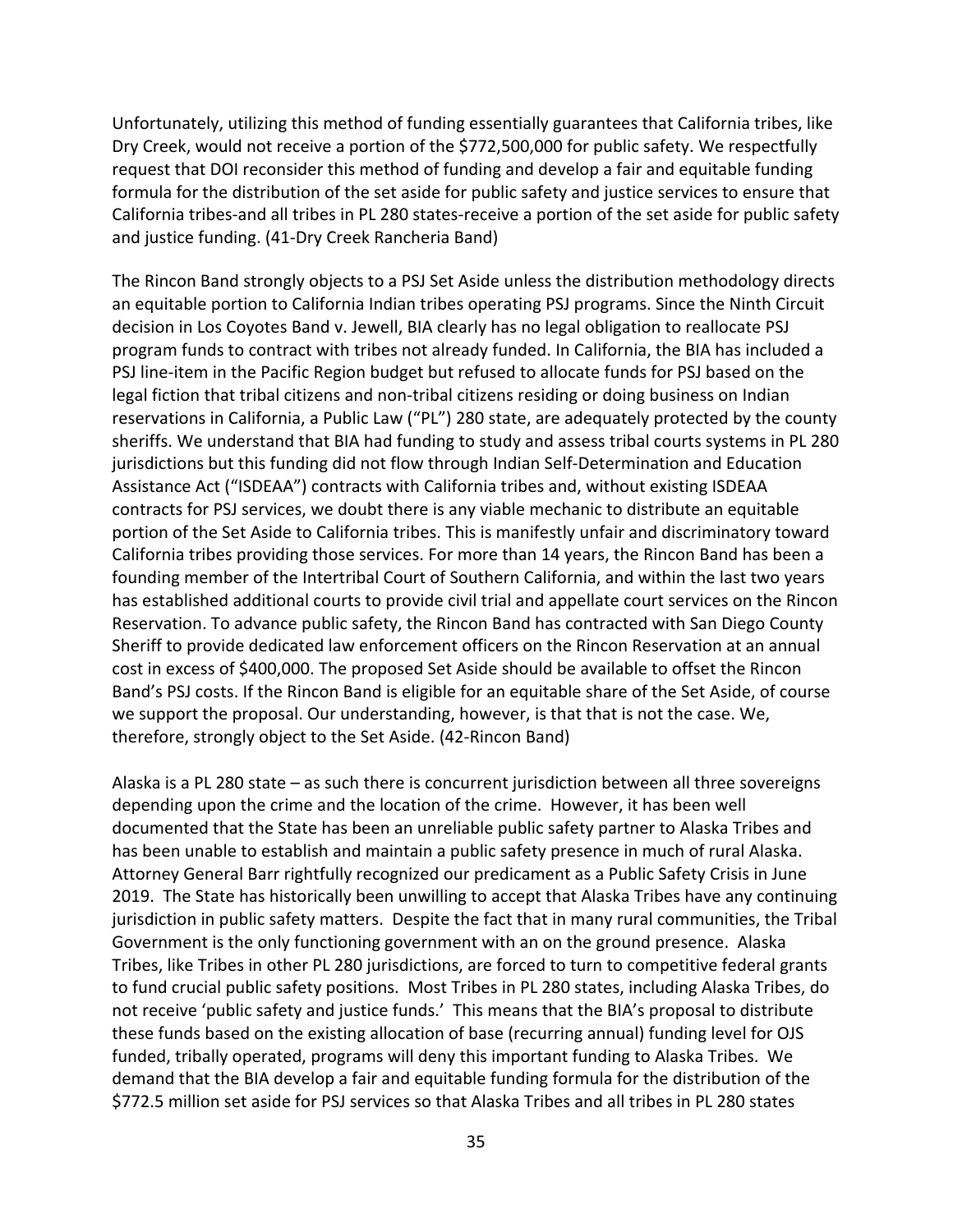receive PSJ funding. The BIA's assumption that Alaska Tribes can rely upon the State of Alaska for public safety and justice services is demonstrably false – and the BIA can no longer operate as if it is true. PSJ funding should be as flexible as possible and also distributed to entities with 638 contracts. (28-Tangirmaq Native Village)

Public Safety and Justice are critical programs, especially during a pandemic. The Yurok Tribe supports the idea of putting funding towards this program. However, one obstacle must be considered before doing so. The BIA's disastrous policy of not providing law enforcement and tribal courts funding to tribes in Public Law 280 states such as California must be ended. This lack of funding only hampers our ability to respond to emergencies. Nothing prevents BIA from ending this discriminatory policy. For the short term in allocating this funding, an equivalent calculation should be creating for tribes in Public Law 280 states, so they are not once again left behind. (30-Yurok Tribe)

The tribes located in Public Law 280 states are not eligible for recurring annual funding to operate public safety and justice programs. Minnesota is a Public Law 280 state. The Leech Lake Band of Ojibwe has a tribal court that exercises a broad scope of jurisdiction over civil matters, such as children in need of protection or services. The tribal court is partially funded by the tribal government but must compete with other tribes for limited federal grants. The present funding structure results in staffing instability and limited ability to make long-range plans for infrastructure and programming. The tribes located in Public Law 280 states need to be included in the BIA' s recurring annual funding if/when they decide to exercise their sovereign authority in the area of criminal jurisdiction. At present, tribal courts located in Public Law 280 states may apply for one-time funding grants. The grants are…relatively small (compared to the need). The grants also have limitations and restrictions that limit their effectiveness. (33-Leech Lake Band; see comments for more background)

BIA should not set aside funds for Public Safety and Justice (PS&J) programs. While it is true that PS&J programs will not otherwise receive an ARPA distribution, a set aside for this purpose would disadvantage tribes by locking funds into PS&J uses, reducing the overall flexibility of relief funds. In addition, not all tribes receive funding in PS&J line items, so a sub-allocation would create an unfair split between those that do and those that do not. An equitable distribution to eve1y federally recognized tribal government cannot be achieved when some funds are carved out for line items that do not serve all tribes. Finally, all ARPA funds should be provided through existing contracts/compacts and funding agreements and not through any grant mechanism. (37-Citizen Potawatomi Nation)

It has come to our attention that on a recent tribal consultation, officials from the DOI announced that the portion of the ARP allocation to the BIA for public safety and justice services would be disbursed to tribes based on the existing allocation of base (reoccurring annual) funding levels for Office of Justice Services-funded, tribally operated, programs. As you may be aware, many tribes in PL-280 states, such as California, do not receive public safety and justice law enforcement funding, as the BIA has determined that tribes have the option to rely on state law enforcement for public safety. As tribes in California and other PL-280 states do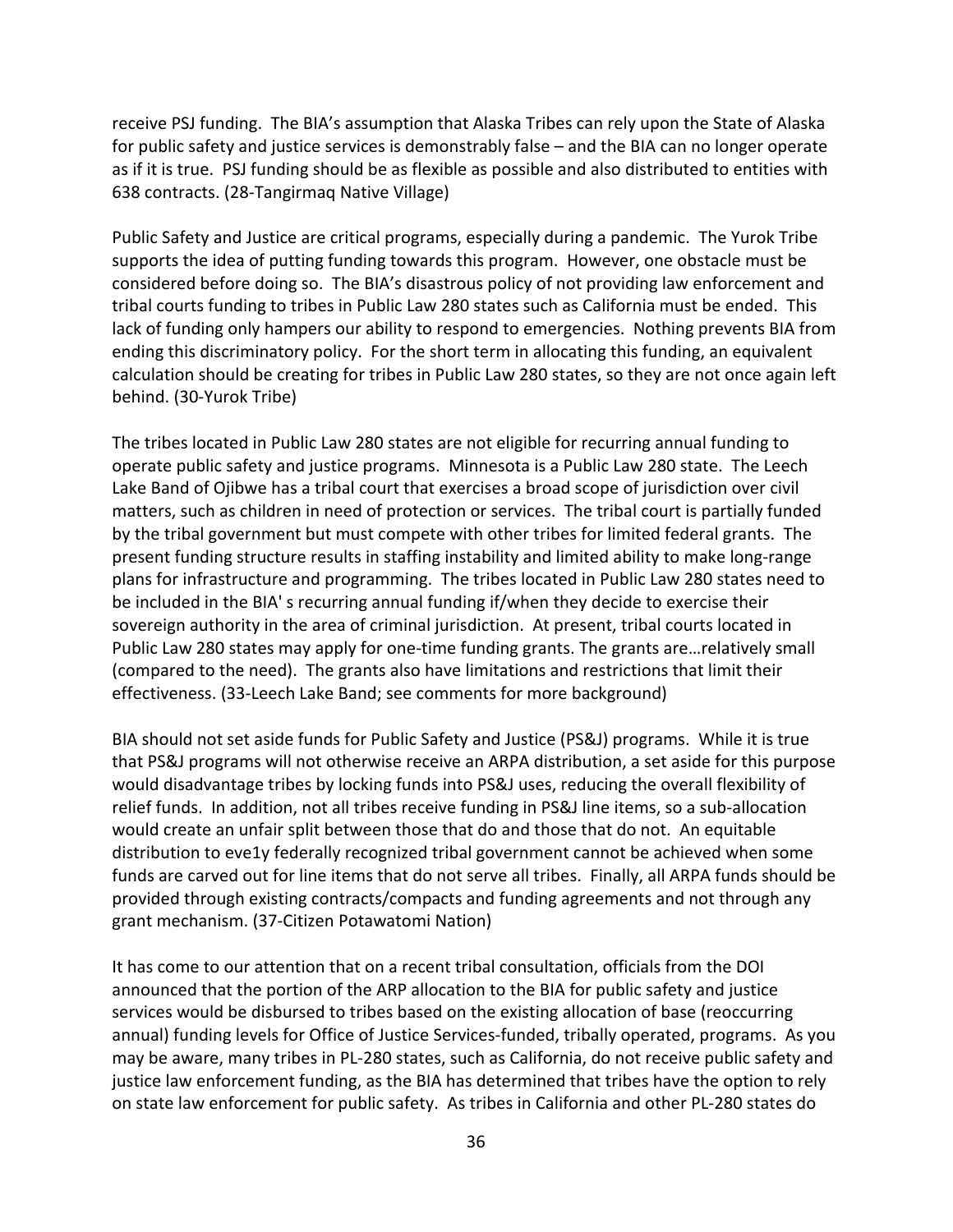not receive public safety and justice funding, there is no base or reoccurring annual funding level or 638 contracts to utilize as for allocation of a portion of the funds. Unfortunately, utilizing this method of funding essentially guarantees that California tribes, like Tachi, would not receive a portion of the \$772,500,000 for public safety. We respectfully request that DOI reconsider this method of funding and develop a fair and equitable funding formula for the distribution of the set aside for public safety and justice services to ensure that California tribesand all tribes in PL 280 states-receive a portion of the set aside for public safety and justice funding. (39-Santa Rosa Rancheria)

This distribution method puts PL 280 tribes at a disadvantage because recurring funding received is minimal. We receive less than 3% of the funding needed to operate our police department from the BIA. We have 20 officers, but our BIA funds only pay for 1. Other factors that should be considered are the size of programs. Possible factors include total law enforcement budget, number of officers, crime rates, and need. We submit our criminal statistics monthly, so the OJS should have that information already. Another option would be to treat PSJ as a TPA so we can easily reallocate money there. Another area we have concerns about is tribal court funding. Will OJS be providing additional funds to tribal courts? (25-Oneida Nation)

The Bureau is proposing that the \$772.5 million be distributed "based on the existing allocation of base (reoccurring annual) funding level for OJS-funded, tribally operated, programs." BIA's Public Safety and Justice (PSJ) program funds tribal law enforcement and tribal courts. However, most tribes in P.L. 280 states, including Alaska Native tribes, do not receive these funds. More specifically this means that Alaska will not share in the PSJ set aside of ARPA funds unless the tribe has a Self-Governance contract or compact with BIA.

- BIA does not execute 638 contracts and compacts for PSJ funding to tribes in P.L. 280 states (except for Self-Governance tribes). Since tribes in P.L. 280 states do not receive PSJ funding there is no "base (reoccurring annual) funding level" or 638 contracts or compacts in which to allocate a public safety and justice set aside of \$772.5 million in ARPA funds to Alaska Tribes.
- If this is true, the DOI's approach means that most or all of the Tribes and Tribal Organizations in Alaska, will be ineligible to receive any of this funding, then we oppose this approach and believe it unfairly discriminates against Tribes in P.L. 280 States that have not had the advantage of establishing a recurring base OJS funded line in their funding agreements. To paint a picture both Alaska and California are both P.L.280 states, and these two state alone are home to 338 of the 575 federally recognized tribes of this country- that means more than half of the tribes in this country will be excluded from these funds.
- TCC has assisted tribes in the Region to develop tribal courts since the early 1980s and is viewed in the state as a model for tribal court development. TCC supports this development through training, technical assistance and legal support when tribal courts are challenged by the State of Alaska. Through the many state and federal court decisions that have come from challenges to tribal court activity, Alaska tribes are confirmed to have clear civil jurisdiction particularly in the area of domestic relations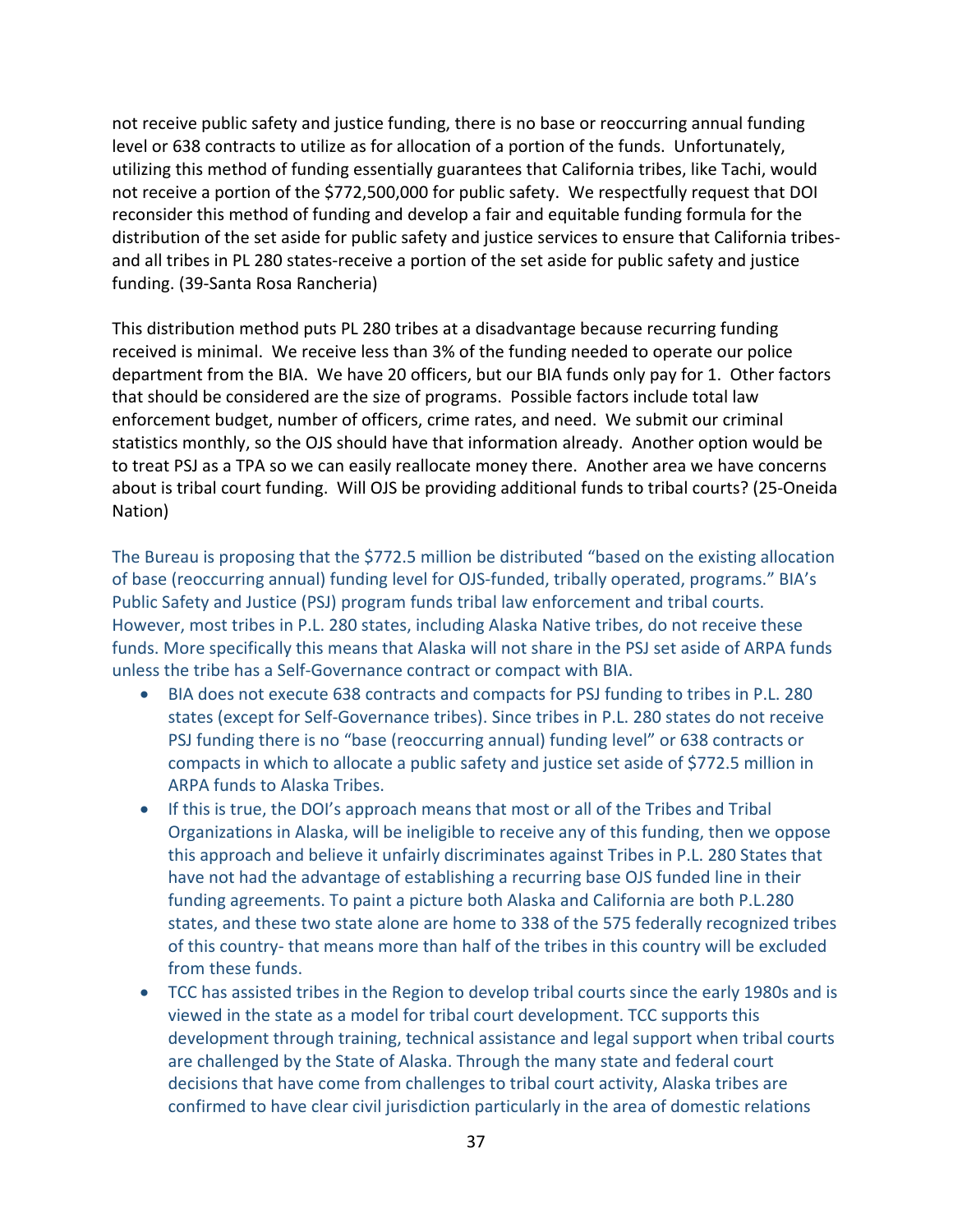even in the absence of Indian country. These cases proved that Alaska tribes have jurisdiction over tribal members and protecting their health and safety even without the land base of a reservation. Former U.S. Attorney General William Barr stated during his June 2019 visit to Alaska that it was harder for him to imagine a more vulnerable population than the Native women and children he saw in rural Alaska. He immediately issued an Emergency Declaration for Rural Public Safety and reallocated existing Justice Department funds to mitigate the crisis. The Biden-Harris Administration should continue to prioritize the public safety crisis of Alaska Natives with an all-of-government approach. (See comment for additional statistics on public safety problems in Alaska's tribal communities).

• As such, TCC only supports BIA's proposed PSJ set aside of ARPA funds if the Bureau develops a fair and equitable funding formula for the distribution of these funds for PSJ services so that Alaska Native tribes and all tribes in P.L. 280 states receive PSJ funding. Additionally TCC requests the DOI consider allowing Tribes in P.L. 280 state to receive annual base funding for PSJ, tribal government within P.L. 280 states retain their jurisdiction over their tribal members and are truly in need of funding resources to help keep tribal communities safe. (83-Tanana Chiefs Conference)

#### C. Oppose For Other Reasons

As we mentioned at the March 25th Consultation, the Seneca Nation's constitutionally-created law enforcement agency, the Seneca Marshals, is funded completely through Seneca Nation general funds and is not a PSJ/OJS-funded program. The Seneca Nation does receive a modest BIA Tribal Court grant that is funded under our 638 community service contract and not the PSJ program. If the BIA follows through with its funding proposal under Question #3, the Seneca Nation likely would receive no funding and would basically be penalized for funding its law enforcement through Seneca Nation general funds.

- The Seneca Nation proposed that the full \$772.5 million be provided to Native Nations through the "tribal government funding line." Upon hearing the Seneca Nation's comments, Mr. Newland suggested that the Seneca Nation propose a method of distribution that meets the public safety and justice demands of OJS-funded Native Nations as well as Nations like Seneca that fund their public safely and justice programs through general funds than through OJS funding.
- The Seneca Nation proposes that if the BIA goes forward with setting aside some of the \$772.5 million for PSJ programs, then a portion of the "set aside" should be reserved for Native Nations that do not have an existing allocation of funding for "OJS-funded, tribally operated, programs." This portion of the set aside should then be distributed to such Native Nations (those who are not OJS-funded) through the tribal government funding line. (10-Seneca Nation)

The Choctaw Nation strongly supports a set aside for PSJ funding but would oppose as grossly unfair any distribution based on existing allocations of OJS funding because OJS funding completely bypasses tribes like the Choctaw Nation which have huge, non-PL 280 Reservation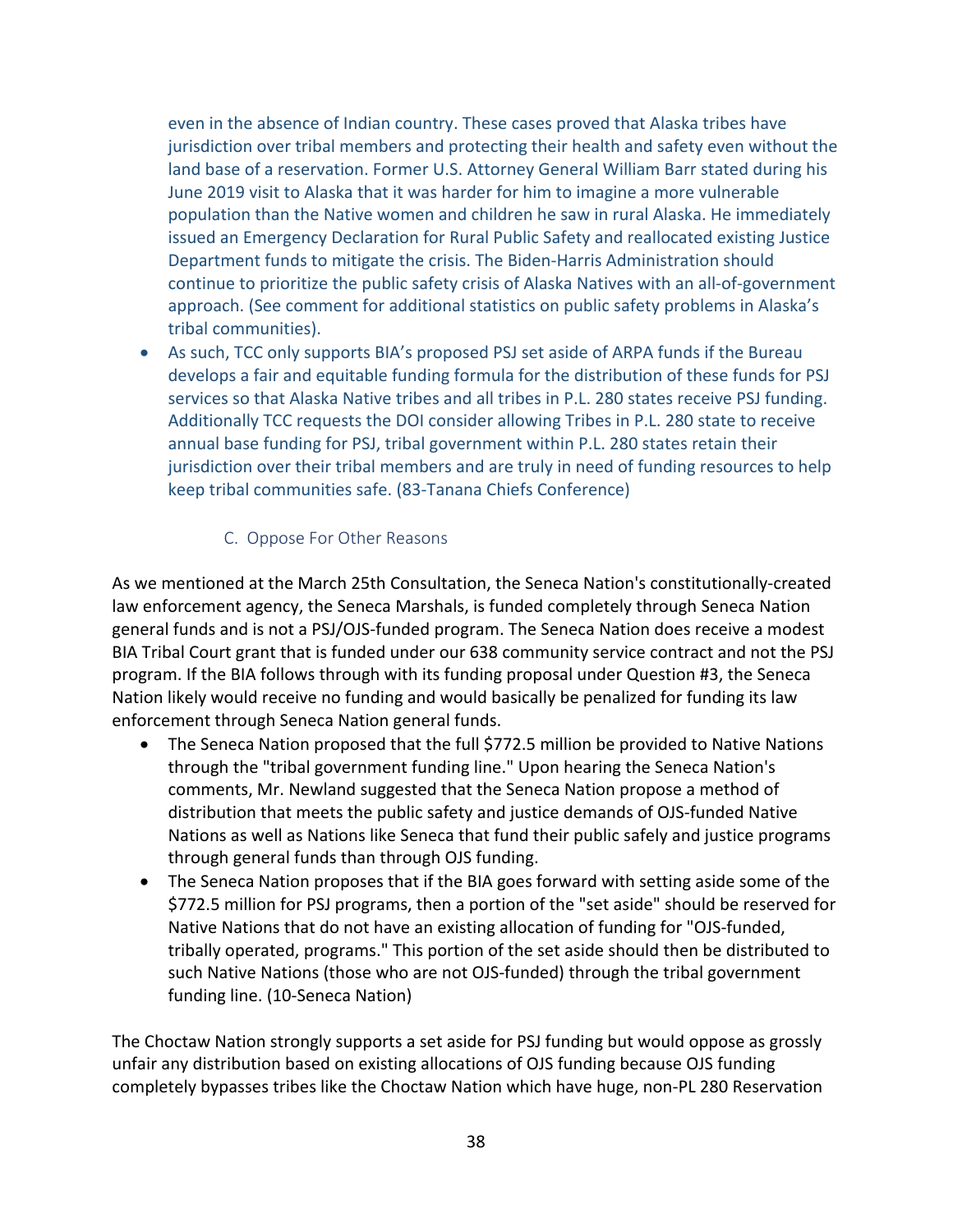land areas for which they are responsible for public safety without any OJS funding. The BIA's responsibility to provide recurring PSJ funding to the Choctaw Nation is not at all represented in the current PSJ base funding level. Funding levels have not been raised commensurate with the additional trust responsibility for funding the Choctaw Nation Reservation as necessitated by the U.S. Supreme Court's 2020 ruling in McGirt v. Oklahoma. The Choctaw Nation would recommend that any such set aside funds be distributed as tribal government services funding, so that a tribe may reprogram any portion of its allocation to supplement PSJ. The BIA could simply distribute all the funds as discussed in Question 2 above and make clear that tribes may program to any activities allowed by the Act. Alternatively, the BIA should distribute any PSJ allocation based on the newly updated enrollment data, not upon the existing recurring base for PSJ. Should the BIA consider allocating some shares in relation to the PSJ base funding levels, the historically inaccurate base funding level for Choctaw Nation must be considered and treated in parity with other tribes under the funding formulas BIA uses in its Tribal Law and Order Act annual reports. (23-Choctaw Nation)

SGAC supports a set aside for PSJ funding. However, the SGAC has significant concerns about distributing these funds based on the existing allocation of OJS funding. The COVID-19 crisis continues to exacerbate basic safety and human rights issues that already disproportionately hurt Tribal communities due to vicious cycles of marginalization, loss of sovereignty, and Federal neglect. In addition, as state and Federal prisons have become infection hotspots, American Indian and Alaska Native people again bear a disproportionate burden of the impact due to their 38 percent higher-than-average incarceration rate. Many Tribal Nations do not receive OJS funding or receive very minimal amounts of funds compared to the Tribal governments' actual operating budget for public safety and justice programs. (31-Self-Governance Advisory Committee)

MCN opposes distribution of the available funding through the public safety line item. The reason funding cannot easily be reprogrammed is because of historical decisions of the BIA, which did not consider tribal input. Therefore, modem distributions of funding to recognize the true need, especially for the Muscogee (Creek) Nation. On average, MCN finances law enforcement services on the reservations 7-8 times greater than the amount of funding the BIA provides. Historical funding bases also do not recognize recent affirmations of the Nation's reservation, nor do current funding levels meet the needs on the reservation. Therefore, we are opposed to any distribution which is based on historical funding levels. If, instead, the BIA were to use recent, available population or available crime data to distribute a subset of funding, the MCN would consider that a more appropriate measure for a formula distribution. (80 – Muscogee Creek Nation)

#### D. PSJ Funding Needs

The Lower Brule Sioux Tribe is approximately 200,000 acres, which is occupied by a little over 1,600 enrolled members. With a low population spread over a remote and large land base, our Tribe has unique needs.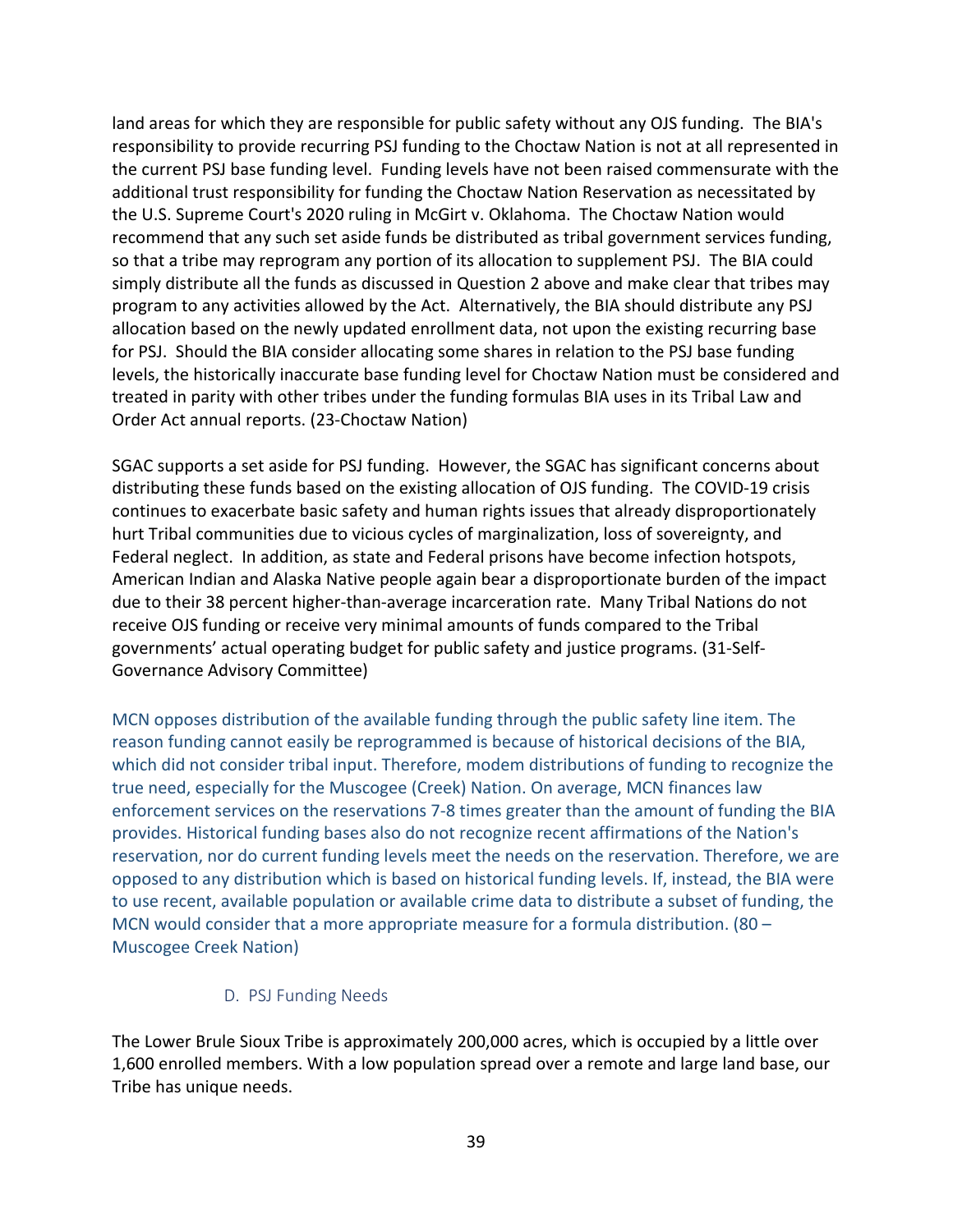- Part of those needs is law enforcement and adequate detention facilities. With condemnation threatening our old justice facility around the turn of last century, BIA agreed to house inmates here in Lower Brule. Part of this agreement involved using Tribal funds to build this new facility, which cost the Tribe around \$8.SM. Our Justice Center currently houses the BIA Law Enforcement Command Center and detention spaces serving both the Lower Brule and Crow Creek Tribes. The Tribe is currently in the middle of a major project of its Justice Center. The COVID-19 pandemic largely ground tribal construction to a halt, negatively impacted tribal finances and placed a chill on lenders. During this time our tribal law enforcement and inmate population along with their families struggle with the pandemic. The Lower Brule Sioux Tribe needs adequate funding and maximum flexibility to help meet the unique challenges it faces. (07-Lower Brule)
- **a.** Yes, non-tribal offenders lessen Pueblo public safety resources (e.g., arrest, processing).
	- **b. Courts:** The Pueblo lands lie at a major travel intersection and have two major highways that run through the Pueblo, East to West, and North to South. Over 300 miles of roads exist within the boundary of the Pueblo. As a result, 60,000 people travel through tribal lands every day with a large majority being from the other 20 tribes within the State of New Mexico. This heavy foot and automobile traffic impact the Pueblo public safety systems and courts. On average the Santa Ana Police Department (SAPD) responds to around 5000 dispatch calls annually. Due to this influx from other tribes in the surrounding area on to the Pueblo, the court usually has an average of 70% of all court cases being with non-Santa Ana tribal members.
	- **c. Law Enforcement:** The Law Enforcement program for the Pueblo is insufficient given the land mass, number of residents, travelers, and patrons. Additional personnel and associated costs for the program are essential to the safety and security of the respective interests of the Pueblo. Upper-level Command Steff positions must also be created and funded to ensure proper oversight and continual progress of the Law Enforcement program. The current staffing levels and assignments are insufficient and problematic to the overall mission of the Santa Ana Police Department.
	- The COVID-19 pandemic has had a significant impact on the Santa Ana Police Department as well. Due to the CO VID-19, the Santa Ana Police Department has maintained a checkpoint at one of the access points to the village for over one year. The checkpoint was established to mitigate the spread of CO VID- 19 within the Pueblo.
	- Workspace for the Santa Ana Police Department and Tribal Court System is a significant problem as well. The Pueblo is currently unable to fund the completion of a Public Safety/ Judicial Complex. Funding and finalization of the project is uncertain with no anticipated end date. Due to budget constraints related to the CO VID - 19, the Santa Ana Police Department did not receive any funding for the purchase of new emergency response vehicles during the current fiscal year. An aging fleet is costly to maintain and raises concerns regarding the reliability of the vehicles. (21-Pueblo of Santa Ana; see comments for more background)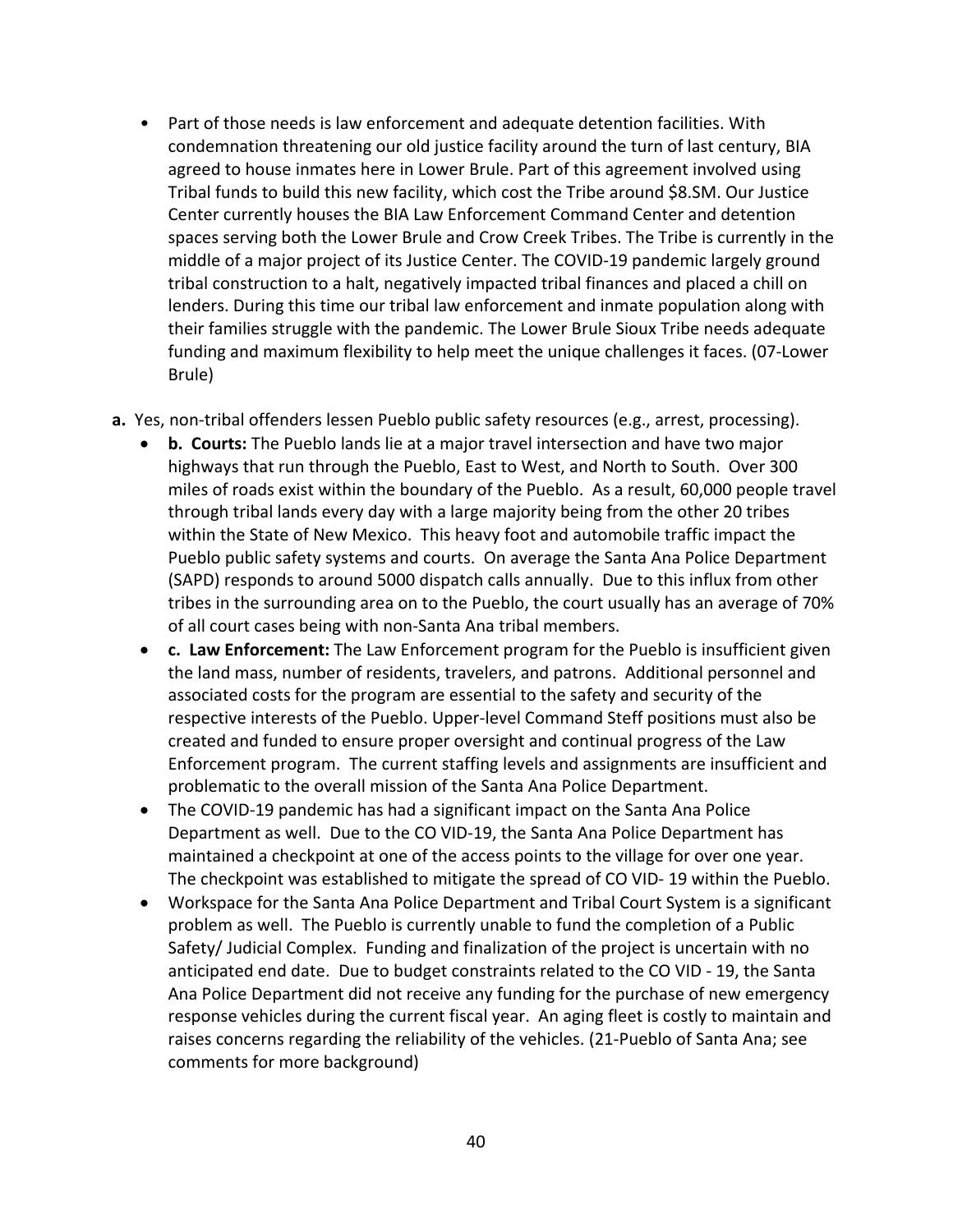The path to public safety must be safely paved. We recommend that the BIA use a portion of the \$772.5 million public safety and justice sub-category allocation to:

- Address its substantial backlogged road and bridge projects by taking a tribal nation's mile inventory, size, remoteness and seasonal weather conditions into consideration.
- Authorize new tribal road maintenance and construction projects.
- Authorize purchases of essential road equipment (snowplows, graders, etc.) for short and long term road maintenance.

Our officers are overworked and under tremendous stress. ARPA funds must be used to rectify this situation. We recommend the BIA allocate funds directly to tribal governments for law enforcement workforce development, emergency vehicle maintenance and replacements, administrative and public safety equipment, systems upgrades, and training. Our Tribal Court and justice services…have been strained during the pandemic by a rise in drug-related activities and crimes on our lands. We also recommend that the BIA broadly authorize expenditures under the public safety and justice sub-category of ARPA funding. Because Congress did not distinguish public safety and justice services into separate line items, the BIA should allocate these funds together directly to tribal governments so that we can target expenditures appropriately to meet local needs. (24-Oglala Sioux Tribe; see comments for more background)

The path to public safety must be safely paved.

- **Roads Maintenance.** On our Reservation and Pueblo lands, roads maintenance is a persistent need. Unmet repair and construction needs create unsafe road conditions…can create challenges in emergency situations, for individuals and families, for the delivery of goods and services, and for accessing areas that are culturally and spiritually significant. This is all the more true during a pandemic. We recommend that the BIA use a portion of the \$772.5 million public safety and justice sub-category allocation to:
	- $\circ$  Address its substantial backlogged road and bridge projects by taking a tribal nation's mile inventory, size, and geographic location into consideration.
	- o Authorize new tribal road maintenance and construction projects.
	- $\circ$  Authorize purchases of essential road equipment for sustainable road maintenance. Because this is an area of high unmet need, we suggest that the BIA allocate roads funding as a separate pot of funding from any law enforcement and justice services.
- **Law Enforcement Personnel and Resources.** There are many challenges that pre-date the pandemic in these areas that have become exacerbated over the past year. Our officers are overworked and under tremendous stress in their dedication to safeguarding our Pueblo. ARPA funds must be used to rectify this situation. We recommend the BIA allocate funds directly to tribal governments…funds should be allocated, to the greatest extent possible, on a needs-based methodology or, where that is not feasible, by taking into consideration geographic and population size.
- **Tribal Court and Justice Services.** Our Tribal Court and justice services…have been strained during the pandemic by a rise in drug-related activities and crimes on our lands and in the surrounding communities. [They] do not have the resources…to timely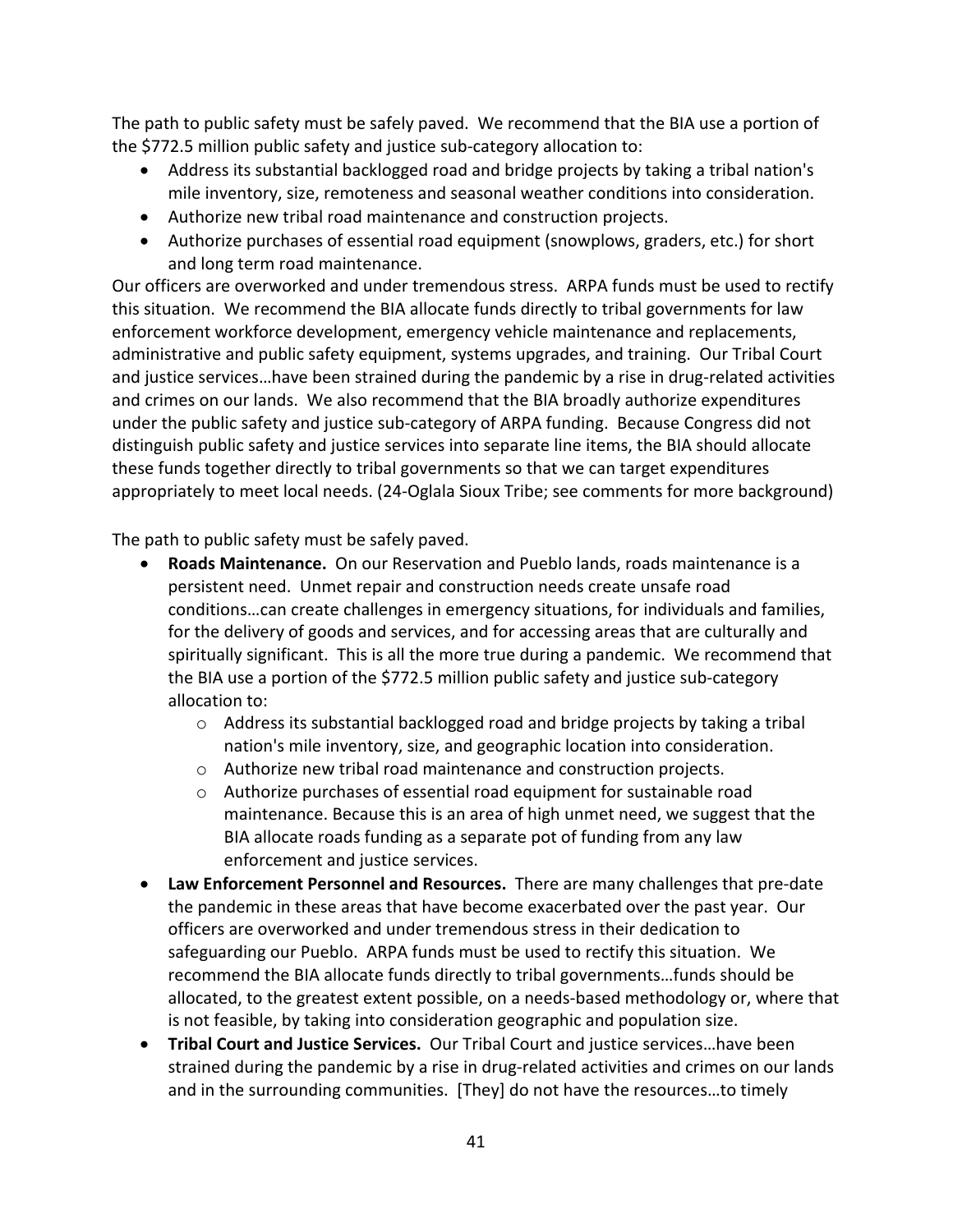process cases and complete necessary coordinating work with tribal partners on public safety in Pueblo Country. Additional resources are needed to close the funding gap…. We recommend that the BIA broadly authorize expenditures under the public safety and justice sub-category of ARPA funding…the BIA should allocate these funds…directly to tribal governments so that we can target expenditures appropriately to meet local needs. (35-Santa Clara Pueblo; see comments for more background)

I submit these comments to ensure our tribal justice system needs are recognized, and to advocate they be funded by the American Rescue Plan (ARP)…. The Blue Lake Rancheria has just completed construction (March, 2021), funded by its own treasury, of a Tribal Justice Center (TJC), which houses the Tribal Court, Tribal Police, and related functions and agencies. With this new facility, for the first time the Tribe will have a dedicated space for its Court. Due to the Covid-19 pandemic and the tribal government's many priorities including continuity of operations, closing down of its primary economic enterprises for ~six months to slow the transmission, and funding the many Covid-19 response and recovery activities, the Blue Lake Rancheria seeks assistance with the following resources to equip the facilities.

- Contract Subject Matter Expert (SME) to update and finalize Tribal Court Clerk Manual
- Contract SME to update and finalize the Judge's Bench Book
- Contract SME to update, amend, tribal ordinances and codify them
- Procure security infrastructure for the Tribal Courtroom and related facilities, including two metal
- detectors also equipped with temperature detection due to COVID-19, security cameras and related
- infrastructure (e.g., wiring, dedicated server for video file storage)
- Contract SME to develop Court emergency policies and procedures and train employees on their use
- Contract SME to assist with development of Court forms as interactive PDF forms
- Upgrade Court audio/visual system
- Obtain an appropriate court case management system software
- Obtain equipment for Court operations, including but not limited to copy machine, scanner, two printers (clerk+ judge), headphones for clerks, fireproof safe, shredder, fireproof file cabinets, computers, official court stamps.
- Training all Court staff
- Procure furnishings, including but not limited to:
	- Jury Room: modular conference table and chairs
	- Courtroom: Judge dais, witness chair, modular table and chair system for attorneys, chairs for attendees
	- Judge's Office: desk, chair, modular conference table/chairs for attorneys and other meetings
- Procurement of systems and other resources to ensure all Court operations are compliant with the Americans with Disabilities Act and other accessibility services and best practices (e.g., ADA Coordinator service, system to manage requests for accommodation, Assistive Listening System (ALS) and Portable Assistive Listening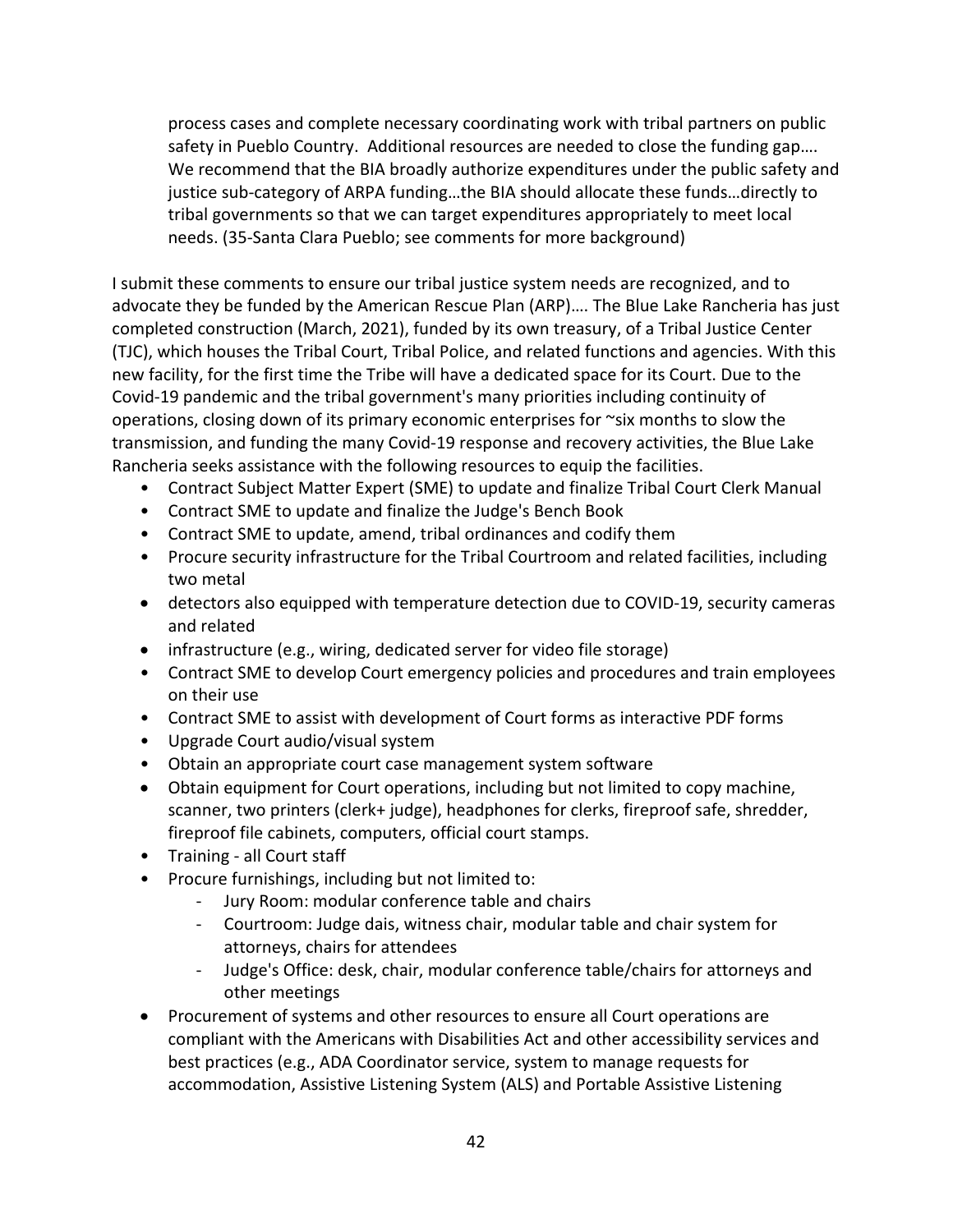Systems (ALS), interpreter services, Communication Access Realtime Translation (CART), among others)

- Procure Information Technology, including but not limited to:
	- Purchase dedicated broadband fiber network and connectivity equipment
	- Secure Court networks, digital filing and storage software system(s), licenses, and secure/dedicated servers
	- Digital Court calendar system with Court stakeholder communications functionality
	- Dedicated phone line for jurors, dedicated Court phone line for questions
	- Cell phone for clerk's office equipped to receive Court email, and able to Virtual Private Network (VPN) into the Court's secure network
	- Monitors for more accessible public viewing in Courtroom for sharing of documents
- Supplies: Typical Court operations office supplies (e.g., copy paper, pens, highlighters, staplers, staple removers, hole punch, self-stick business envelopes, carbonless receipt books w/court information, label maker, paper clips, desktop/wall calendars, general pre-inked stamps (e.g., faxed, filed, closed, posted, etc.), clipboards, organizational supplies, etc.

To ensure every tribe with a tribal justice system receives meaningful funding under this effort, we propose at least 20% of the funding (~\$154 million) be distributed equally among existing tribal court systems. The remaining 80% of the funding could be distributed equally among the 574 federally recognized tribes to fund a broader set of tribal justice system and public safety initiatives. (06-Blue Lake Rancheria)

I am writing in support of funding Tribal Government Services for the Chippewa Cree Tribe.

- The Chippewa Cree Tribal Court is currently housed in an older abandoned college annex building built in the early 1970's. The building does not provide adequate space or safety for a Tribal Court House employees. Our water pipes freeze each winter, the lights in offices do not work, the building has two furnaces to heat and cool the building, however one furnace does not work so part of the building is freezing cold in the winter and extremely hot in the summer. In 2009 & 2010 the building flooded and the foundation is cracked. I can send pictures of the building showing the siding and rain gutters falling off along with cracked sidewalks and no fire exits for some of the offices. Itis not logical to renovate such as old building located near springs which causes the building to flood. I could go on and on about the need for a new court house.
- The Tribal Court upholds all laws and ordinances for civil, criminal and juvenile matters approved by the Chippewa Cree Tribal Council. Tribal courts in the United States are referred to as the third branch of the third sovereign, placing them, by stature, at the bottom of the hierarchy of judicial systems within our federal government. Very little, if any funds for construction are available to tribes to build or maintain tribal department buildings.
- The Chippewa Cree Tribe of the Rocky Boy's Indian Reservation is a self-governance tribe however, our economic development does not provide funds to the tribe like most tribes, thus our tribe does not have the funding for construction of buildings.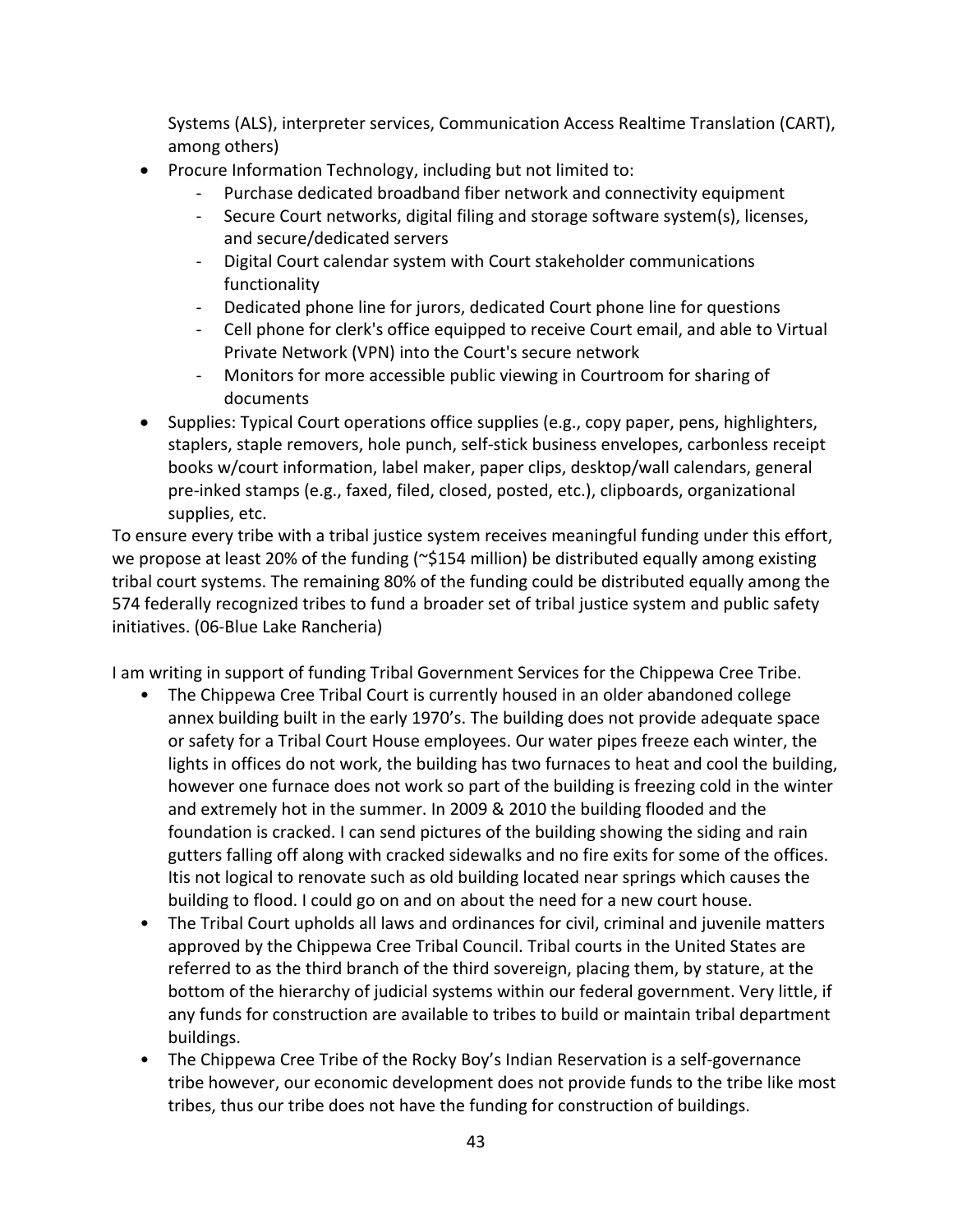• I am an experienced grant writer, however I have no experience as an construction manager or engineer. Our tribe is in desperate need for both positions with the hope of designing new buildings for the Tribal Court, Social Services, TANF, TERO, Voc Rehab and Tribal Office. These departments are forced to operate in older buildings abandoned by the Rocky Boy Health Center and Stone Child College. I can send pictures of these building as well. (12-Chippewa Cree Tribal Court)

#### E. Other Comments

Setting aside some of the funds for PSJ programs. Our tribe is a member of the Association of Village Council Presidents (AVCP), a consortium of all fifty six federally recognized tribes from the Yukon-Kuskokwim Delta region. Like many tribes in our region, we have a compact agreement with AVCP to administer our public safety and tribal justice programs. A portion of the ARP public safety funding should, however, go directly to tribes to support existing public safety personnel in our communities and assist in enforcing public safety mandates related to COVID-19. (70 - Yupiit of Andreafski)

Public safety and justice needs. In allocating funds to Indian Tribes, the BIA should consider each Tribe's need for assistance with roads maintenance, law enforcement facilities, personnel, and resources, detention and corrections facilities, personnel, and services, and Tribal Court and justice services. The BIA should provide sufficient funding to repair all substandard roads, bridges, and culverts on the Cheyenne River Indian Reservation. (71 - Cheyenne River Sioux)

Public safety and justice needs. In allocating funds to Indian Tribes, the BIA should consider each Tribe's need for assistance with roads maintenance, law enforcement facilities, personnel and resources, detention and corrections facilities, personnel, and services, and Tribal Court and justice services. The BIA should provide sufficient funding for public safety and Justice construction on the Lake Traverse Reservation, including sufficient funding to complete the Sisseton-Wahpeton Oyate Adult Detention Center and funding for a Police Station and Tribal Courthouse. (73 - Sisseton-Wahpeton Oyate)

Pinoleville Pomo Nation is a Self Gov. Tribe located in Ukiah CA The Tribe doesn't have funding for Tribal Police and is need of that funding. We have a Tribal court but no funding for law enforcement. Each tribe should have a fair share of enforcement. This is a Safety problem with Covid 19. (58-Pinoleville)

In short, California schools are in decline and COVID schedule changes have made this decline worse for children from Native families to get safe access to schools. We recommend a small portion of funding for BIE or PSJ funds be set aside for " school transportation/safety improvement programs". Additional factors that should be considered for PSJ programs are those Tribes that are now assessing a Tribal Court or Tribal Public Safety Officer Program. (44- Tuolumne Band)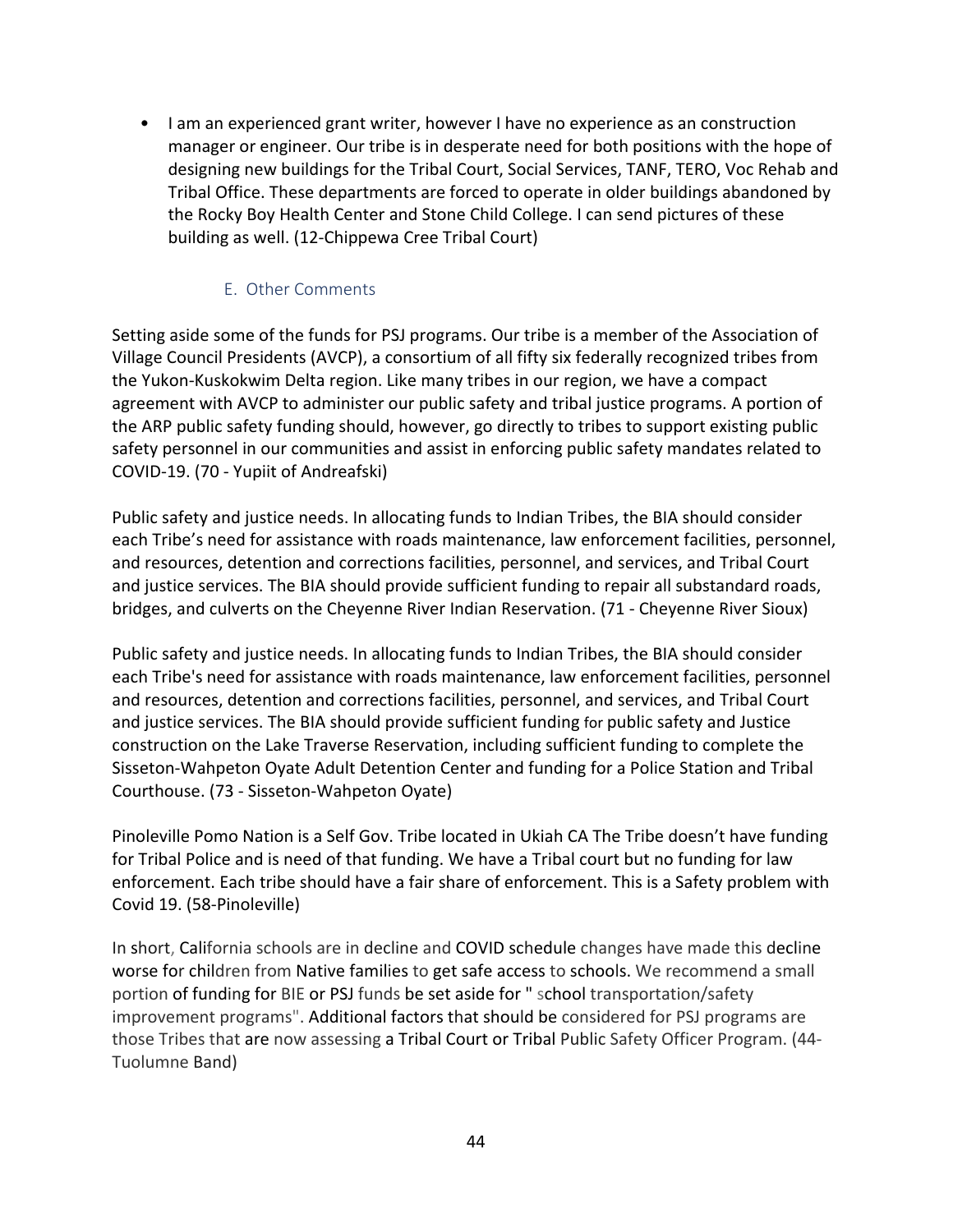Next, the Community also supports the authorization to use of those funds for the development of a Justice Center, which would house the police department, the court system and a new correctional facility. Given the Community's remote and isolated location, we have our own police force, jail facility and court system. That said, for decades, the justice system has been woefully underfunded and important infrastructure needs have gone un-met for far too long. For example, in 2009, the Bureau of Indian Affairs-Office of Justice Services condemned our jail facility given its state of severe disrepair. As such, we are unable to adequately protect Community members or to provide important, culturally appropriate rehabilitation services to our members who commit relatively minor offenses due to addiction problems. Because we cannot house them in our correctional facility for more than twelve hours, any member whose offense requires some jail time must serve their time in state facilities, which leads to increased separation from the Community and negatively impacts their ability to truly heal themselves. (40-Metlakatla Indian Community)

Allocate some funding for Public Safety and Justice also based on newly collected enrollment data and existing allocation of reoccurring annual funding level for OJS-funded, tribally operated programs. The Chippewa Cree experienced a higher level of distribution of services and products expenses not only because of our location in a rural area but also Shelter in Place orders for the reservation. (27-Chippewa Cree Tribe)

### 4. Housing Improvement \$100M Providing 30% to All Tribes and Remaining Pro Rata

#### A. Support

Regarding the proposed two-step formula for distributing HIP funds, with 30% being used to provide a minimum amount to each tribe, and the remaining amount distributed pro-rata based on enrollment, we support this proposal as an equitable means to assist all tribes. (03- Red Lake Band)

I understand the housing improvement program and its criteria to assist the elderly, any amount that can be added to the \$50,000 will once again be greatly appreciated as well. (05- Native Village of Kongiganak)

The Community supports the Housing Improvement funding proposal for all Tribes to receive a minimum level of funding, as noted within the consultation, which is 30% of the \$ 100 million and a second step with the remaining  $\frac{2}{5}$  65. 5 million funds for distribution on a pro rata based on enrollment data. (11-Ak-Chin Indian Community)

We support the BIA's suggestion to allocate the funds based on a two-step method to ensure all tribes have a minimum level of funding which would expend roughly 30% of the \$1 00 million. We also support the second step to distribute the remaining funding on a pro-rata basis based on enrollment data. (72 - Tulalip Tribes)

We support DOI's decision to provide every Tribe \$60,000 in funding and to distribute the remaining \$65.5 million on a pro rata basis using enrollment data as the distribution factor.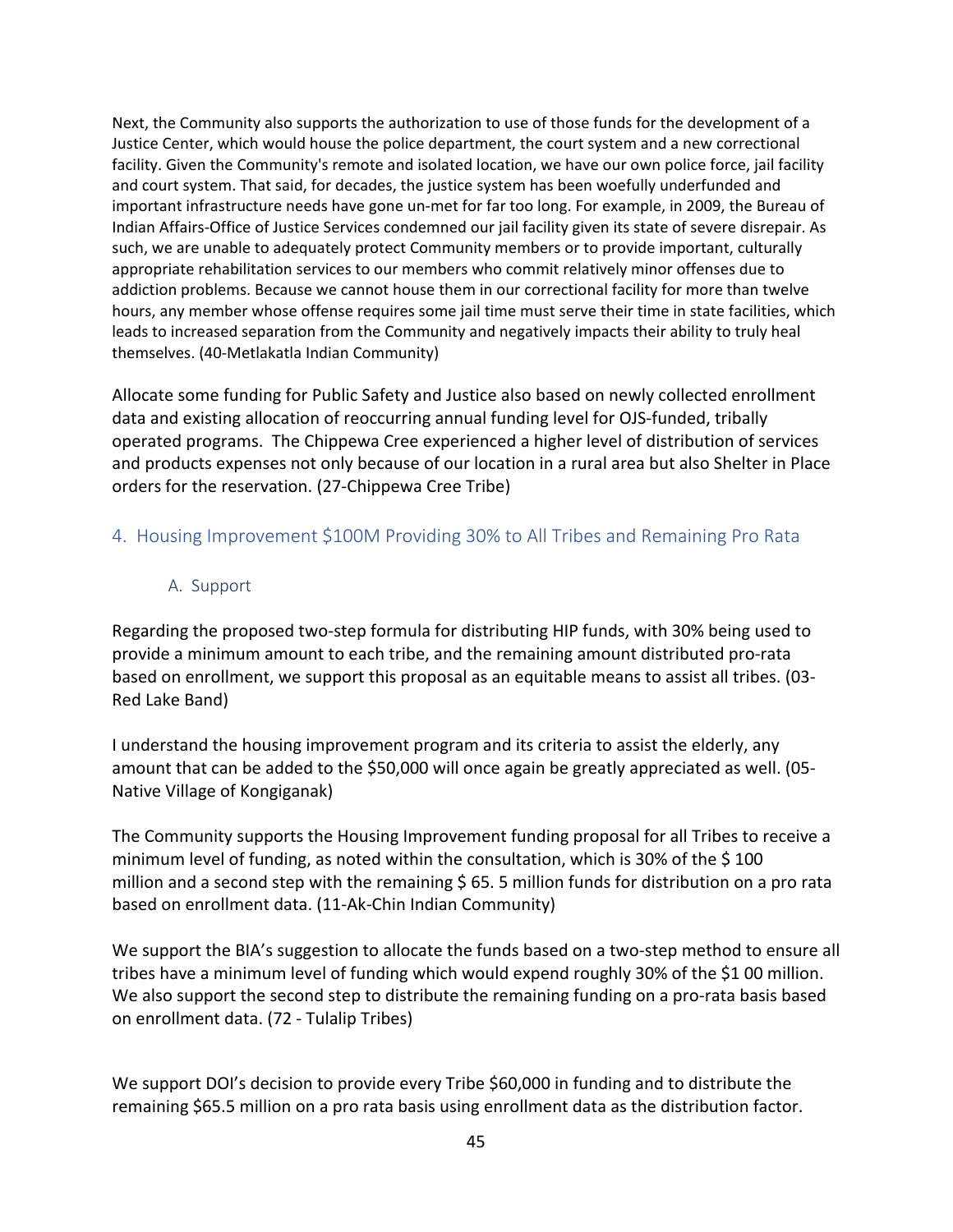Unfortunately, unmet needs/unfulfilled obligations would have been another factor to apply to the formula distribution methodology but the BIA placed a moratorium on the collection of needs based data for the last four years. We urge the Department to dispense with the moratorium and work with Tribes to establish metrics to collect needs based data. (67 - Jamestown S'Klallam)

The Walker River Paiute Tribe supports the allocation methodology as proposed by the Department of Interior provided the enrollment data used for the second step of the distribution is self-certified enrollment data provided by tribes. (68 - Walker River Paiute)

AFN supports the Bureau's plan to allocate \$100 million of the \$900 million in ARPA funds for housing, provided the data methodology for the pro-rate allocation is based on the most recent Tribal Annual Performance Report (TAPR). This is a historic amount of federal aid at one time. Our greatest hope is that it gets to where it is needed most, lifting American Indians and Alaska Natives out of poverty, while addressing critical needs to allow a rebound in a post-COVID economy which is lasting. You know as well as we do that the needs of American Indian and Alaska Native tribes have been neglected and underfunded for decades. It is critically important that these resources be invested among tribal governments with equity in mind. The poorest among tribes do not have the capacity to compete against the wealthier tribes, yet President Biden has said this is intended to cut poverty in half. It is your challenge to see that the resources get to where the poverty is. We want to help. Alaska Natives are not looking for handouts. Our tribes are looking for their due. In the alternative, if none of our recommendations are acceptable, please consider a \$10 million dollar base per tribe and further equitable sharing using the compact authority the Department has to expedite the transfer of funds.1 (69 - Alaska Federation of Natives)

The Navajo Nation supports the BIA's proposal to utilize 30 percent of the housing improvement funding to provide baseline funding for all tribal governments and dividing the remaining portion of the funding based on population. This will ensure that no tribal government is left behind while simultaneously ensuring funds are used to support the varying needs of each tribal government in the most cost-effective manner. More specifically, the Navajo Nation encourages the BIA to utilize the U.S. Department of Housing census data to distribute the remaining funding rather than relying on certified tribal enrollment data. While we recognize that there has been some concern about these numbers from other tribes when the CARES funds were distributed, this seems like the appropriate number to apply particularly when dealing with funds meant for housing. This will also ensure that tribal governments receive funding that accounts for members of other federally recognized tribes receiving services and residing on the Navajo Nation reservation. […] Additionally, the Nation encourages the BIA to consider how land base may be incorporated into the formula, as tribal members living on remote tribal lands require more support from tribal governments, and providing services can be more costly due to the extra transportation costs involved. (57-Navajo Nation)

We support the Housing Improvement Program funding distribution of \$60,000 minimum and the balance based on enrollment. (43-Pueblo of Laguna)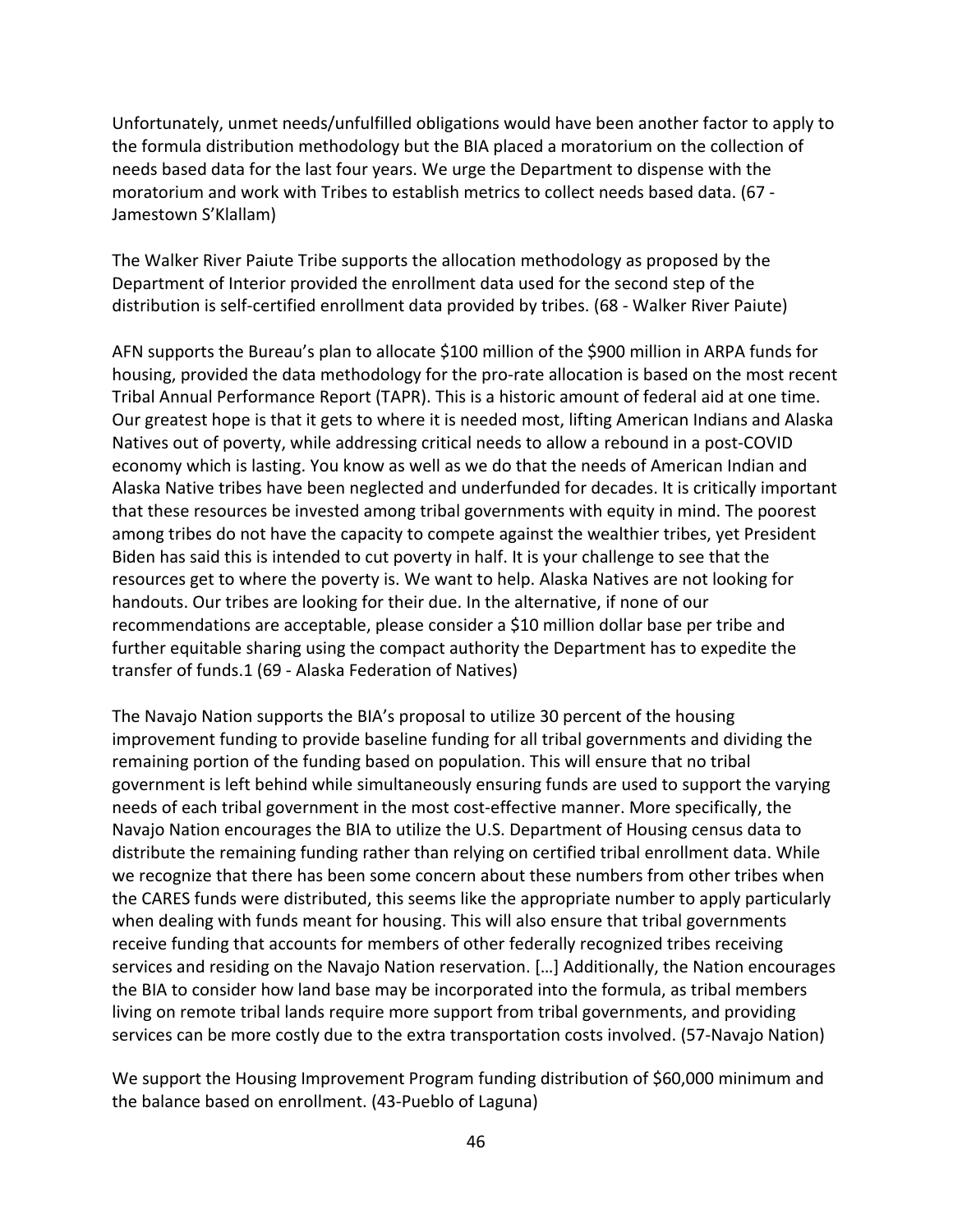The Choctaw Nation supports using enrollment data to distribute Housing Improvement funds on a pro-rata basis. Providing a minimum level of funding as described for Housing Improvement is also reasonable. (23-Choctaw Nation; see comments for more background)

Regarding the proposed two-step formula for distributing HIP funds, with 30% being used to provide a minimum amount to each tribe, and the remaining amount distributed pro-rata based on enrollment, we support this proposal as an equitable means to assist all tribes. (36- White Earth)

## B. Oppose

The CTUIR does not believe that the two step methodology that you propose would be an equitable distribution of the housing improvement funding. The CTUIR recommends that all housing improvement funding be allocated on a pro-rata basis based on the tribally certified enrollment data. (76 – CTUIR)

## C. Other Comments

Allocation of housing improvement funding. Our tribe also has a compact agreement with AVCP to administer our housing improvement program. However, since this funding is outside of the normal funding that they receive on our behalf, our tribe should have the option of whether or not we want to receive the funding directly instead of through the consortium. (70 - Yupiit of Andreafski)

One of the most pressing needs on the Sauk-Suiattle Reservation is housing. The Tribe is currently enduring a housing crisis that it has never before experienced with 16.7 percent of Sauk-Suiattle tribal members that are either currently homeless or in imminent threat of homelessness. Because of the Tribe's small size and service population, annual formula-based funds that the Tribe receives from the Native American Housing Block grant have not kept up with the need, which has been exacerbated by COVID-19.

- Given the small size of the Tribe, the Tribe is seeking various forms of federal assistance to construct 15 homes on the Sauk-Suiattle Reservation and on lands that the Tribe owns. Because we have multigenerational family, these homes would significantly reduce the backlog of tribal members on the waiting list for homes. Building these 15 homes would reduce the Tribe's homelessness rate exponentially, and would also get many of the Tribe's homeless and at-risk homeless population off the streets and into stable housing where they can shelter in place and stop the spread of COVID-19 which benefits the entire community, both in the short term during the pandemic and in the longer term.
- For these reasons, the Tribe respectively **requests that the Department rates tribal homelessness as a factor in allocating the 70 percent** of the Housing Improvement Program (HIPP) funds that the Department has proposed to distribute on a pro-rata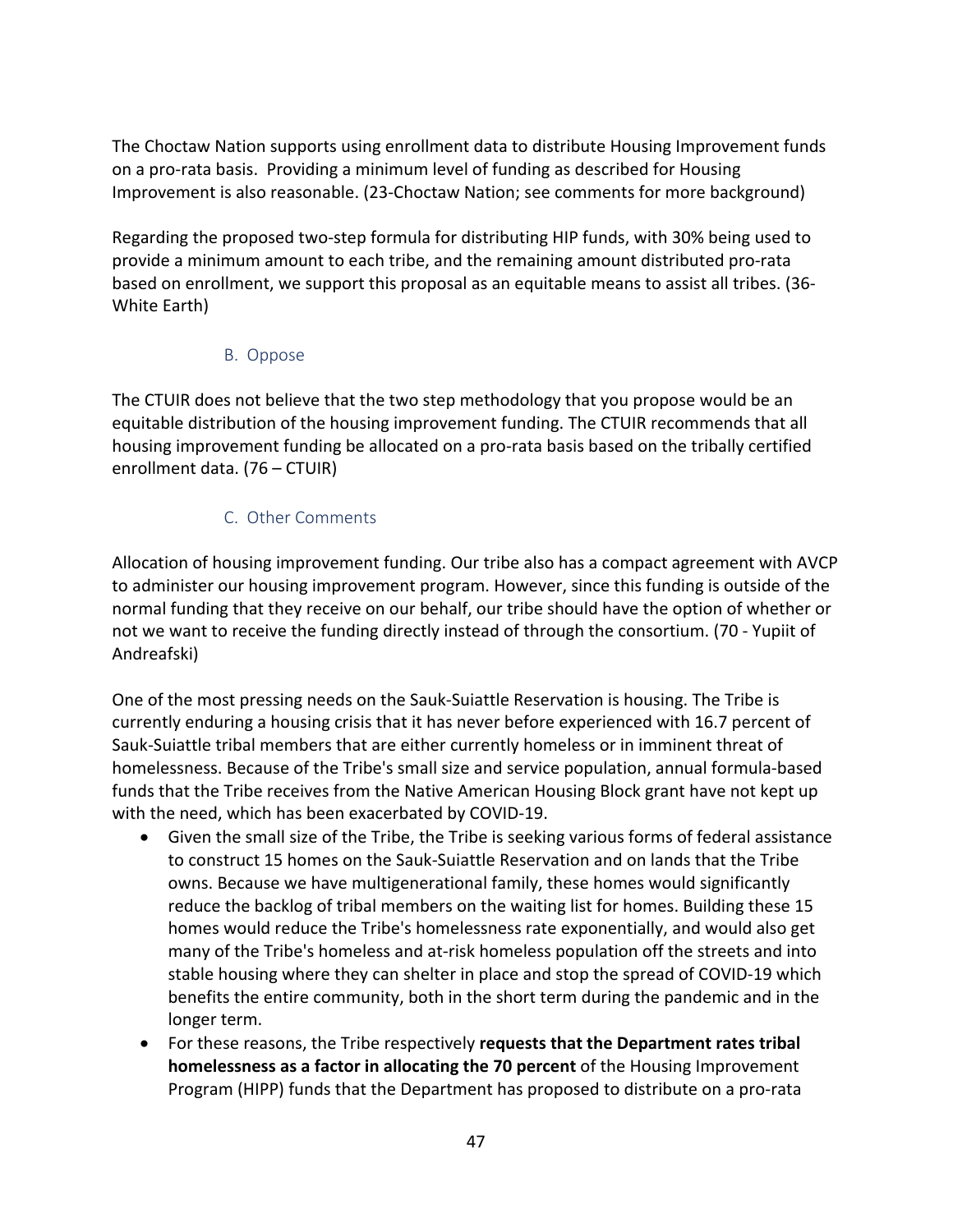basis based on tribal enrollment numbers. Since the HIPP has traditionally been utilized for the neediest of tribal members, we believe that using homelessness as a factor is not only consistent with the HIP, but is also consistent with the intent of the Rescue Plan Act in that homeless individuals are among the most at-risk for COVID-19. (14-Sauk-Suiattle)

Regarding BIA's ARPA Housing set aside funding. Specifically, the tribe would like to request and receive the authority to determine which local low-income families who apply for this program actually receive the funds for home improvement.

- The rationale for our request is simple, the tribe knows its people and their needs more than any outside agency. The tribe is capable of creating and requiring applicable eligibility criteria based on federal program regulations, and if we are given the local program award authority, this will simplify the application and award process, drawing more applications from families who actually need the funding…. Lack of adequate local housing has created many severely overcrowded homes in our community and this has posed, and currently poses, a great health risk, and many other problems, for many local residents.
- The Asa'carsarmiut Tribe would like to inform you that, in regard to the former CARES Act funding and the current ARPA funding, addressing the lack of adequate local housing has been and is one of our very high priorities. (15-Asa'carsarmiut)

Navajo Nation encourages the BIA to utilize the U.S. Department of Housing census data to distribute the remaining funding rather than relying on certified tribal enrollment data. While we recognize that there has been some concern about these numbers from other tribes when the CARES funds were distributed, this seems like the appropriate number to apply particularly when dealing with funds meant for housing. This will also ensure that tribal governments receive funding that accounts for members of other federally recognized tribes receiving services and residing on the Navajo Nation reservation. (57-Navajo Nation)

[H]ousing needs on the Pueblo need to include the entire building envelope (roof, doors, windows) and upgrades to HVAC, plumbing, propane, and electrical systems. Providing funds for a "band aid" approach is not an effective or efficient use of federal funding. (21-Pueblo of Santa Ana)

Our Reservation has an acute housing crisis. Our current unmet need is for over 4,000 new housing units and 1,000 housing repairs—and these numbers are changing every month as pandemic stressors increase wear-and-tear on homes and put pressure on our housing market. We recommend that the \$100 million sub-allocation for tribal housing improvement be distributed as expeditiously as possible…These funds should be provided through existing and new BIA Housing Improvement Program (HIP) grants and direct allocations to tribal governments with maximum flexibility. [W]e recommend the BIA **allocate a portion of the HIP as automatic supplemental grant amounts for existing grantees (such that no action or additional reporting is required on the part of the tribal nation), and that a separate amount be made available through a new non-competitive grant application**. The BIA should inform tribal leaders of the method that it will use to determine how it will equitably distribute funds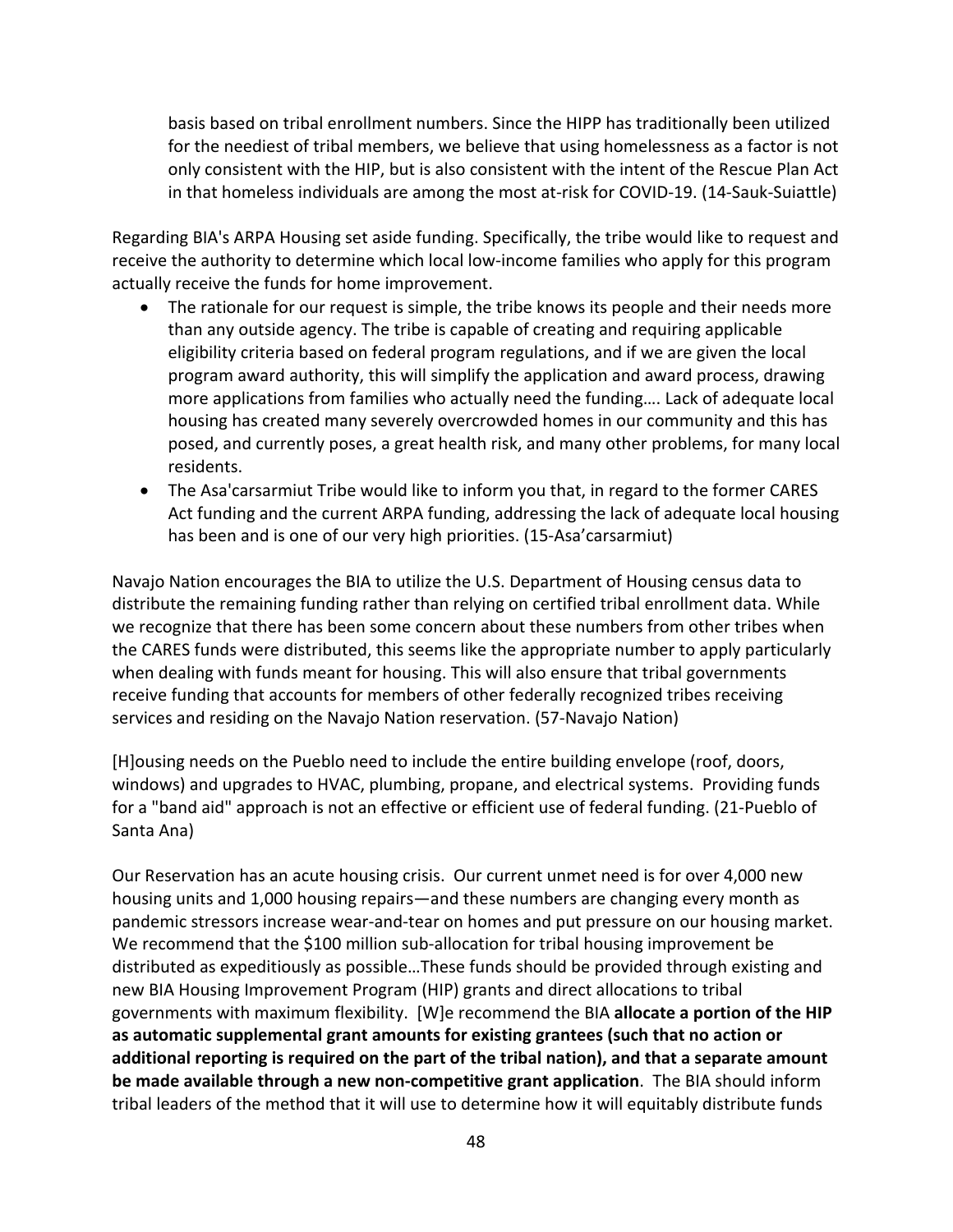to each tribal nation—both existing grantees and new grantees—under the relief bill. (24-Oglala Sioux Tribe; see comments for more background)

If the \$100 million for tribal housing improvement is distributed to tribes through the Housing Improvement Program (HIP), then Interior should distribute on a non-competitive basis. In addition**, tribes should be given maximum flexibility to address unique housing needs** of our members. All tribes are different and a one-size-fits-all approach for HIP funding will not work for Indian Country. The Nation urges Interior to issue waivers of HIP regulations (25 CFR Part 256), such as onerous eligibility or application guidelines, to the extent permissible by law to provide tribes with this needed flexibility. Interior should also take this opportunity to evaluate HIP regulations to identify permanent changes or waivers to the regulations and funding process after the pandemic has concluded. Tribal Nations would benefit from permanent, recurring, non-competitive funding rather than the current competitive, points-based process. (25-Oneida Nation)

The \$100 million for housing improvement distribution methodology used to ensure all tribes have a minimum starting level with remaining funds distributed using enrollment data. (27- Chippewa Cree Tribe; see comments for more background)

USET SPF appreciates DOI's focus on equity for [Housing Improvement] funds and supports the proposal to ensure every Tribal Nation receives a base amount. We defer to our membership regarding the proposal to distribute the remaining funds based on enrollment data. (32-USET SPF)

Our program is separate from our Leech Lake Housing Authority (LLHA) under HUD, so we are unable to utilize their funding stream. At this time, we have 130 applications on our waiting list and it will continue to grow as people are asked to stay home and isolate due to the pandemic and the continuing variants that are spreading. On average, we are receiving 6-8 applications per week. On average, our program receives eight (8) renovation/repair applications per week. Homeownership units that are "past the renovation period," that need a replacement average of approximately five (5) units per year. (33-Leech Lake Band; see comments for more background)

Our Reservation has an acute housing crisis with an unmet need that changes every month as pandemic stressors increase wear-and-tear on houses and puts pressure on our housing market. We recommend that the \$100 million sub-allocation for tribal housing improvement be distributed as expeditiously as possible to provide safe homes in Pueblo and Indian Country. These funds should be provided through existing and new BIA Housing Improvement Program (HIP) grants and through direct allocations to tribal governments. (35-Santa Clara Pueblo; see comments for more background)

During the consultation, it seemed as though Department intended to distribute and require funding to be utilized according to Housing Improvement Program (HIP) regulations. MCN asserts that this set aside should be distributed utilizing population data and that the utilization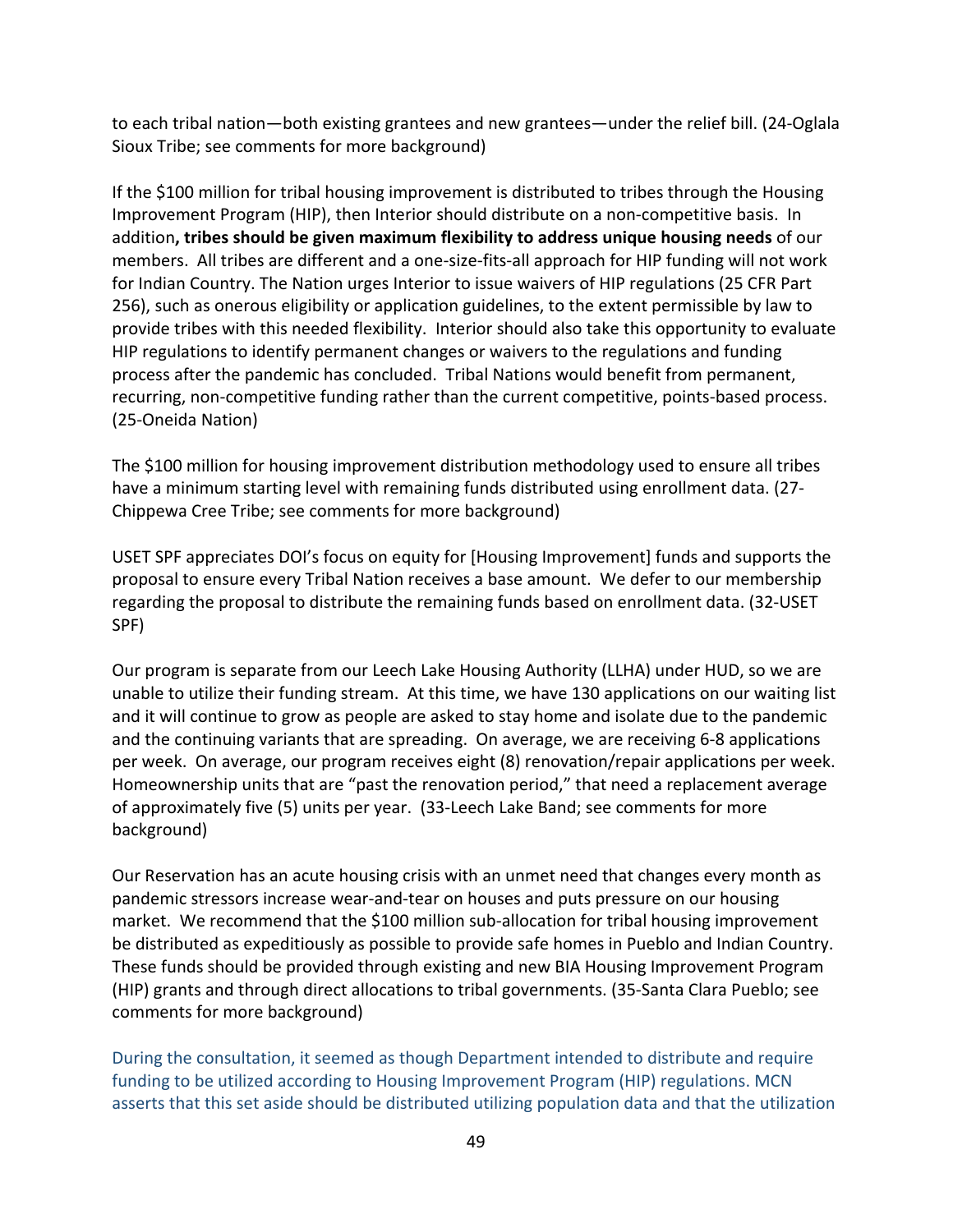of funding should not be limited to those allowable uses under existing regulations. Should DOI intend to utilize existing HIP regulations, the BIA must review the existing regulations and exercise latitude to offer waivers from the regulation so that funding can be fully leveraged. Additionally, self-governance tribes should retain the right to reprogram funding to best suit their ongoing programs. Either way, this funding should not result in significant reporting requirements for any tribes. (80 – Muscogee Creek Nation)

#### 5. Potable Water \$20M Based on Need

Once again what amount of money that will be allocated for our tribe for the need we have, especially in the 20 mil potable water delivery, with absolutely no running water for the community members. (05-Native Village of Kongiganak)

The ARP also includes \$ 20 million for delivery of potable water and \$ 100 million for housing improvement. Within the Tribal Consultation it was noted that these funds would be transferred to the BIA Regions. Within each Region, there would be an application process for Tribes to complete based on need and description of projects, budgets etc. The Community would encourage Indian Affairs to ensure that all Tribes are timely notified of this funding opportunity by the Regions. Our Region, the Western Region needs to ensure that all Tribes receive the information as soon as it becomes available and allow adequate time to complete funding requests. (11-Ak-Chin Indian Community)

In regard to Potable Water set-aside funding, the tribe has a very, very strong need [which was exacerbated by COVID-19] to construct an undeveloped new-housing subdivision, on land that the tribe owns, so that we may address the lack of housing in our community.

- We have informed the Alaska Native Tribal Health Consortium of our desire for water and sewer infrastructure funding to develop the subdivision; we have already contracted an engineering firm to design the roads and gravel pads at the subdivision and received those designs; we also contracted for and received a geotechnical investigation, and the site already received an environmental review.
- In addition to these predevelopment efforts, an Alaskan state engineer from the Village Safe Water program has provided us with an estimate to develop water and sewer at the subdivision and this amount was quoted at \$2.8 million dollars. (15-Asa'carsarmiut)

Calista also supports the Native Village of Tuluksak being fully funded with BIA ARP funds to replace its washeteria facility, its only source of drinking water, which was destroyed in a fire during the pandemic. In a recent Senate Indian Affairs hearing, Calista shareholder Valerie Nurr'Araaluk Davidson, Interim President of the Alaska Native Tribal Health Consortium, testified that "roughly 20 percent of rural Alaska Native homes still lack in-home piped water. Thirty-two of the 190 rural Alaska Native communities are still unserved, lacking access to inhome water and sewer." We encourage the BIA to thoughtfully consider the critical unmet sanitation infrastructure needs of our small remote Tribes in Alaska in determining how tribal funds are distributed. (16-Calista Corp.)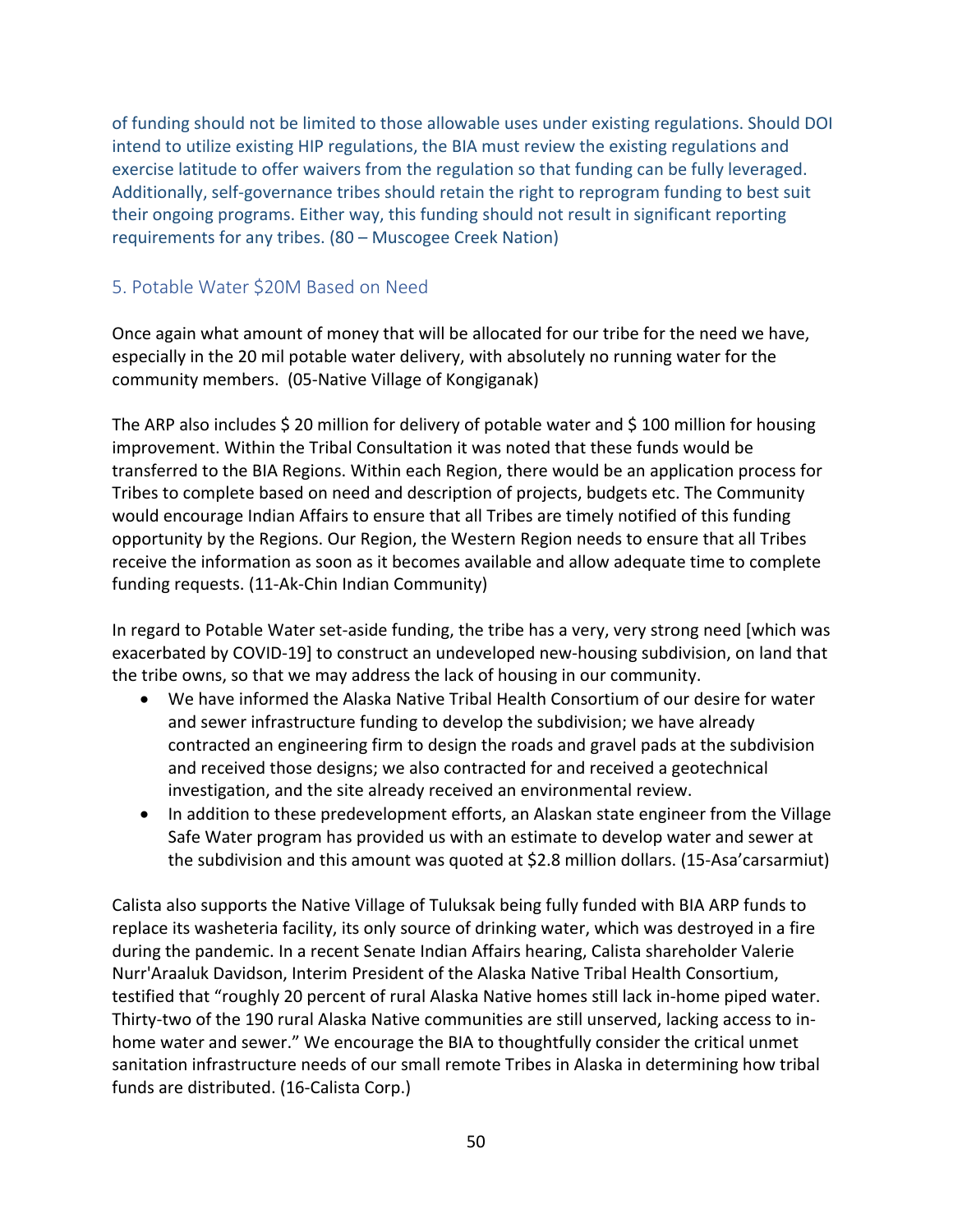Providing an additional \$10,000,000 per Tribe to start with as a base will provide meaningful impact throughout Alaska and Indian Country. Indeed, base funding at this level will allow for development of the water, sewer, and broadband infrastructure investments contemplated by Congress. (See more on this \$10 million request on Page 2 of this request)… Alaska rural villages have over 30 communities and 3,300 homes with no running water, the people that we represent are some of the poorest of the poor still today. (61 - ANVCA)

We support funding for water and waste water needs. However, the funding allocated to address Tribal water issues is nowhere near the level needed to assist all Tribes. Many Tribes have infrastructure issues that are a key component of a Tribe's ability to provide clean water to their citizens and community members. (67 - Jamestown S'Klallam)

The Walker River Paiute Tribe recommends prioritizing allocation of the \$20 million set aside for delivery of potable water to tribes that have completed needs assessments and plans developed to immediately address access to clean water issues. Other criteria to be considered in prioritizing allocation should include geographical isolation, the tribe's dependency of federal funds and lack of housing inventory. (68 - Walker River Paiute)

AFN supports the Bureau's plan to allocate \$20 million in ARPA funds for potable water based on "need," provided the Bureau works with the Indian Health Service (IHS) to determine the tribal "need" so the limited funds available can go directly to fund projects already vetted, but not funded, by IHS instead of creating a new program and collecting new applications from the same tribes. Funds should be available only to those tribes with no running water. (69 - Alaska Federation of Natives)

It is our understanding that this funding is for immediate potable water needs for tribes who lack access to water, and to serve needs such as bringing in water trucks to Indian reservations to provide drinking water to members where none currently exists. Accordingly, the Tulalip Tribes supports DOI allocating this funding based on these needs as identified by tribal governments. (72 - Tulalip Tribes)

Because of our isolated area in the desert, the tribe must be able to determine the best use for the funds. This could be used to build a newly updated public water system wells and address inadequate infrastructure highlighted with the Tribe's Water Master Plan. (75 - Chemehuevi Indian Tribe)

Throughout the Navajo Reservation, families continue to face unmet water needs. For example, many Navajo families (estimated at 30-40%) do not have access to running water. For this reason, the BIA should work closely with the Navajo Nation to ensure families living in rural or remote parts of the reservation gain access to portable water tanks and services. This must be a top priority. Additionally, the BIA should consider permitting the funding to be used to clean and service septic tanks. As you are well aware, having access to clean water is critical to fighting the impacts of COVID. (57-Navajo Nation)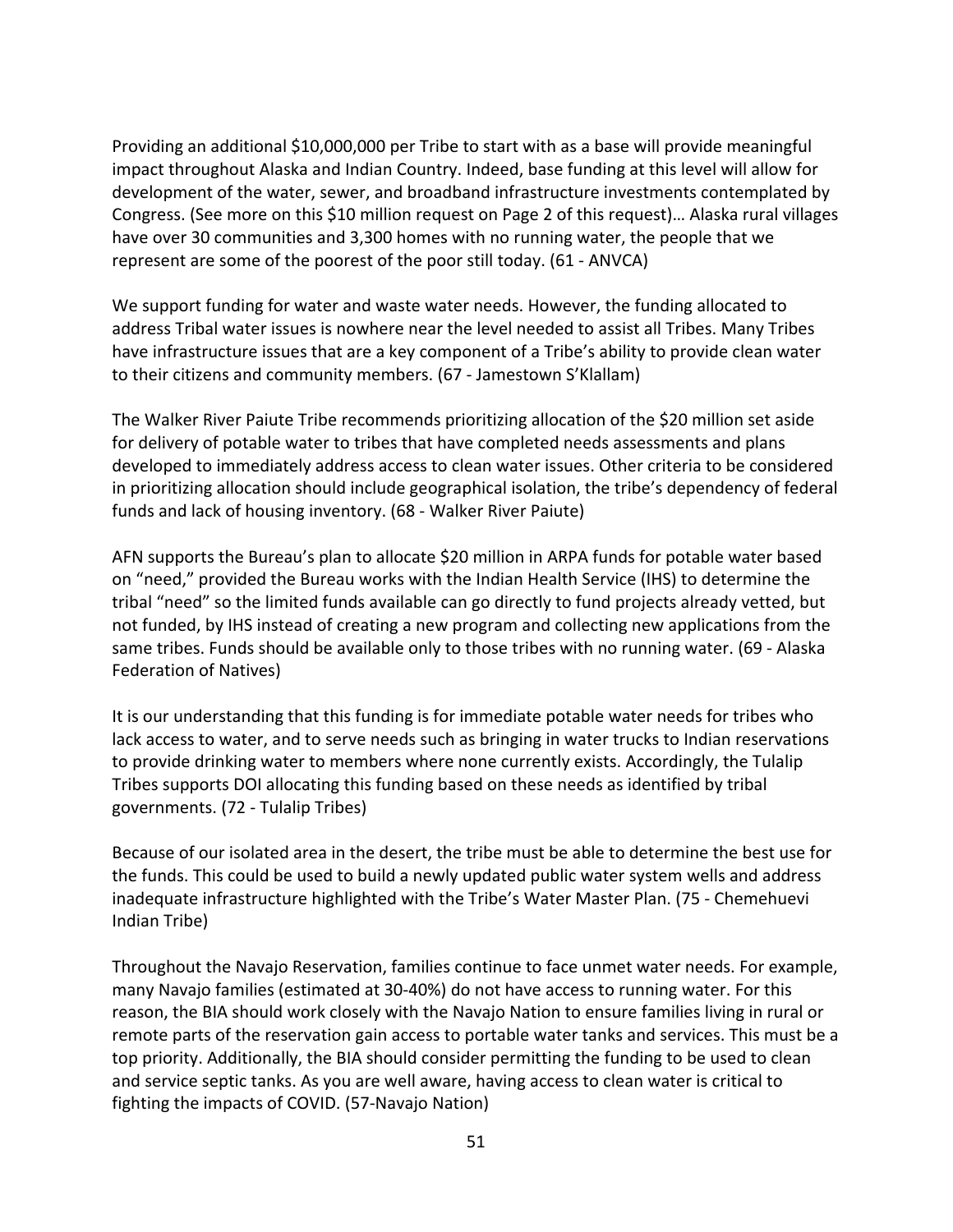In regards to potable water and housing improvements the Tribe does feel other considerations should be given. The Tribe thinks considerations should be given to partnering with EPA to combine wither "Water Rights" funding with an expanded "Safe Drinking Water" program. Many times the individual mandates of the EPA "Clean Water Act 106 funds" is limited to water testing, without being able to fund improved, small scale water treatment or water storage projects. These barriers to actually improving water quality, and water availability through the same grant have hindered Indian Country for decades.

- More funding set-asides are needed for potable drinking water, but source and purity are not the only factors that should be considered, actual new well development and storage, treatment and distribution should be as well. The Tribe recommends set-asides through the IRMP program to actually increase water availability and treatment to *rural*  Tribes, especially in California, where current water law, almost universally limits any restoration of Tribal Water sources, rights, location, access and treatment. Many California water districts date their water rights from the gold rush era claims to water and most Tribes in California are more than a I 00 years late to establishing their inherent and sovereign rights to access water.
- California is struggling through bad management and we need current set asides and improved access to the BIA water attorney's in order to now not be squeezed out by powerful California Water interests, with deep pockets. We recommend a portion of the BIA funds set aside money for Water Rights reclamation, improved (water) well development and planning funds to help deliver water to California's 'driest' reservations." (44-Tuolumne Band of Me-Wuk Indians)

The Yurok Tribe strongly supports funding for delivery of potable water and housing improvement. The Yurok Tribe also commends the proposed federal investment in housing improvement. Your proposed allocation of a minimum amount to each tribe and the remaining 70% to be distributed based on enrollment data is acceptable and workable. (30-Yurok Tribe)

[P]otable water needs are necessary and a human right but so is wastewater processing. To maintain a safe and clean environment - wastewater improvements need to be addressed with ARP 2021 funds, too. (21-Pueblo of Santa Ana)

Due to the relatively small amount of funding for potable water and the lack of a comparable program within BIA, the Choctaw Nation supports the general premise of distributing funds to the regions and providing a process whereby tribes can submit projects for potable water. (23- Choctaw Nation; see comments for more background)

The BIA sub-allocation of \$20 million for the provision and delivery of potable water must be flexibly distributed so that tribal nations can use these critical dollars for innovation, the maintenance and expansion of existing programs, and for leveraging with other sources of federal and non-federal funding. Our Tribe is in dire need of this funding to ensure our reservation has adequate and safe water supplies to be a livable homeland and to keep reservation residents healthy. We have outlined our shovel-ready potable water projects and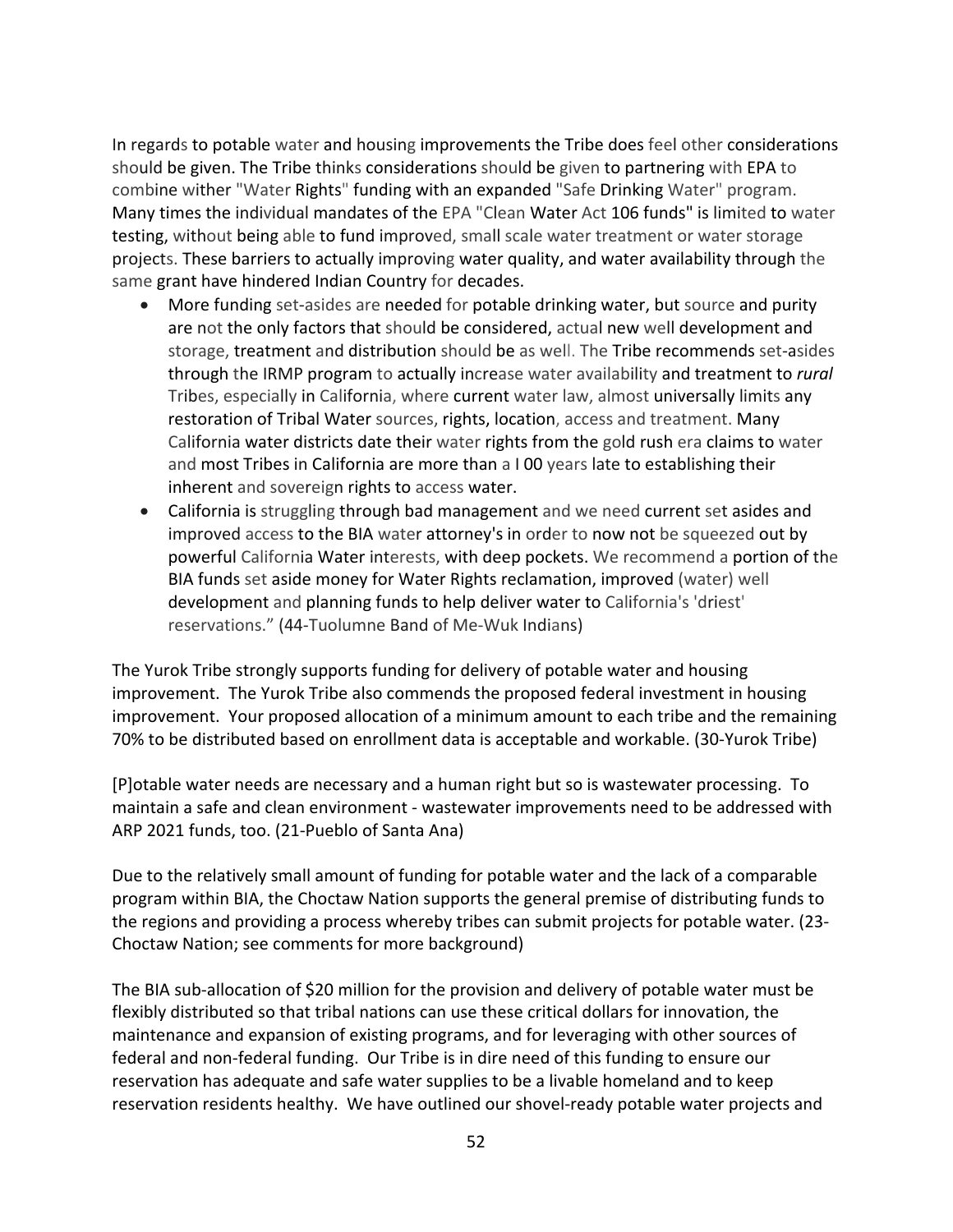specific water system needs in the Addendum to these consultation comments, titled, "Potable Water Delivery Needs for BIA ARP Funding." [W]e provide a highlight of the major recommendations that we have for the BIA to consider in allocating these funds. (24-Oglala Sioux Tribe; see comments for more background)

The \$20 million in funds managed by the BIA-DBD for Field Operations to provide and deliver potable water should be evenly distributed to a certain level amongst tribes, with opportunities given to tribes to submit for additional funding based on a Needs Analysis. (27-Chippewa Cree Tribe; see comments for more background)

The Yurok Tribe strongly supports funding for delivery of potable water and housing improvement. The Yurok Tribe is facing perhaps the worst drought year than has been seen in quite some time. As many of our reservation households rely on local streams, the Yurok Tribe is planning ahead for water deliveries. Clean, potable water is essential for fighting contagions like COVID-19. As the need will vary tribal nation to tribal nation, your proposed allocation system makes sense. (30-Yurok Tribe)

USET SPF agrees that [Potable Water Funds] should be distributed on an as-needed basis to Tribal governments. For DOI's benefit, we note that there are COVID-19-related situations among our membership where potable water is required, such as for temporary housing that cannot be connected to existing water infrastructure. (32-USET SPF)

We understand that the potable water is intended for providing emergency drinking water to our community members. However, this is only a temporary solution. We would like to propose that the BIA establish a long-term water program to address our potable water disparities on the reservation. We also understand that the water infrastructure funding will be available through IHS [Indian Health Service], but we want to stress that this amount is simply not sufficient for the infrastructure required for our community centers and homeowners on the reservation. Upgrades are needed for each of our water systems…to implement the proper systems for drinkable water within our communities. (33-Leech Lake Band; see comments for more background)

The BIA sub-allocation of \$20 million for the provision and delivery of potable water must be flexibly distributed so that tribal nations can use these critical dollars for innovation, the maintenance and expansion of existing programs, including traditional water infrastructure, and for leveraging with other sources of federal and non-federal funding. Our Pueblo is in need of this funding to ensure its reservation has adequate and safe water supplies to be a livable homeland and to keep reservation residents healthy. (35-Santa Clara Pueblo; see comments for more background)

# III. BIE \$850M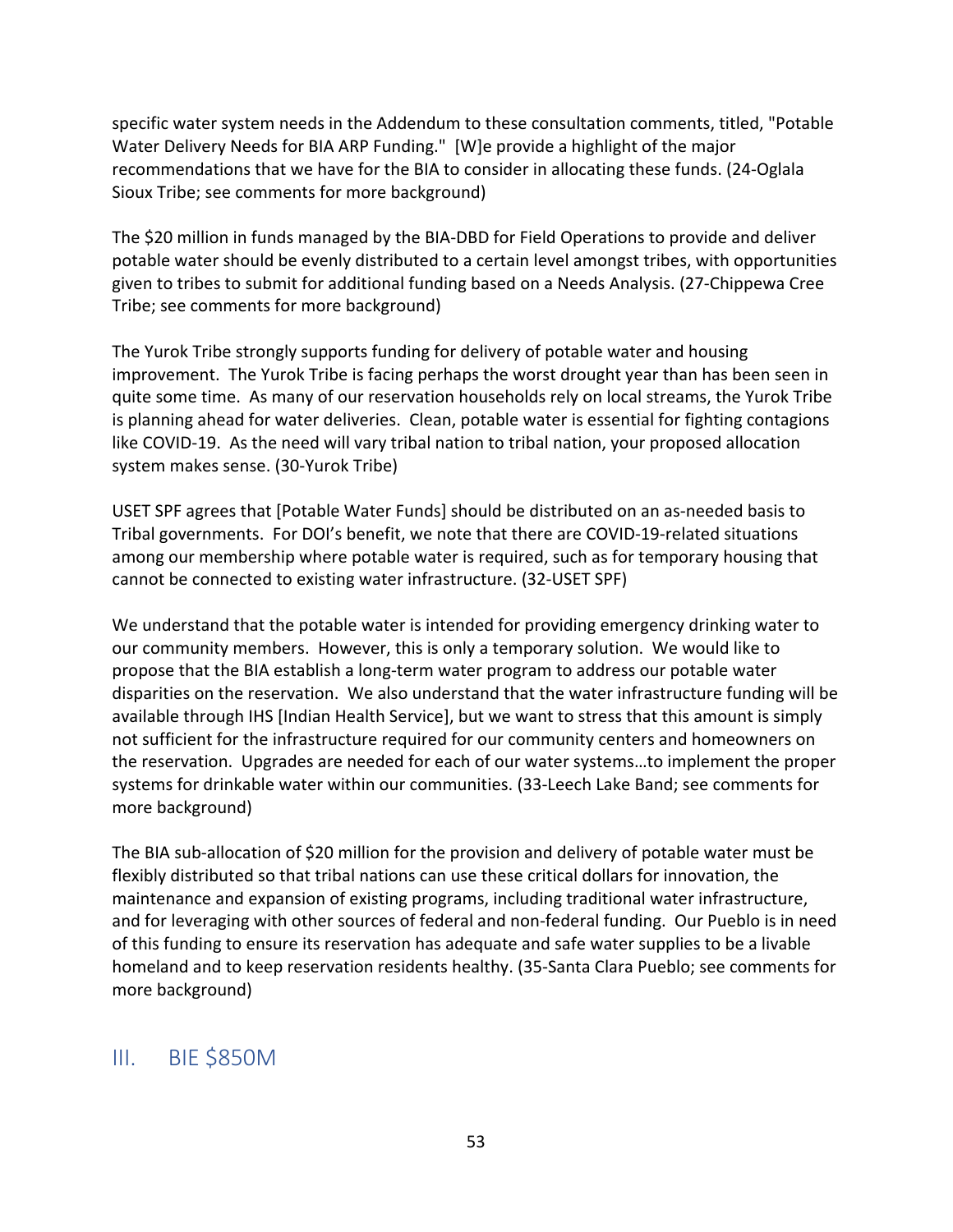## 1. Factors to Determine Allocation among K-12 and TCUs

## A. Support for An Equitable Formula

We support a fair and equitable distribution of the \$850 million dollars in ARP funds to BIE K-12 schools and the 35 TCUs. The Fort Belknap Indian Community has a TCU that operates as Aaniih Nakada College (ANC). ANC influences both the lives of students and the local economy in a remote area. The college plays a key role in helping students increase their employability and achieve their individual potential. Therefore, we support a more equitable distribution of the ARP education funds for TCUs. (17-Fort Berthold)

This is very important and needs to be equitably distributed to Tribes so that they individually can decide where the funds should go and meet needs they individually have prioritized. For example, we have a large infrastructure project at our K-8 school to pay for; the installation of a back-up generator providing electricity when the primary power is not avl. We have the generator on-site but need it moved and installed and operable. (78 – Coeur D'Alene)

Tribes are deeply invested in educating our children kids because we know these kids are our future community leaders, cultural protectors, and language speakers. Education is a central component of the trust obligation but the educational statistics for AI/AN children reflect academic achievements that lag significantly behind their white peers and a high school graduation rate that is less than 50% annually. The Federal government is failing to uphold their trust obligation to educate our AI/AN children. Currently, over 90% of AI/AN children attend public schools but the BIE's educational funding supports 8% of AI/AN children who attend either BIA or Tribally owned K-12 schools. We would advocate for funding to support the education of all AI/AN students that attend Tribal Headstart programs, K-12 educational institutions, Tribal colleges and universities, vocational institutions, and other institutions of higher learning. Since Jamestown S'Klallam children do not attend BIA or Tribally owned schools, we will refrain from commenting on the distribution of the \$850 million other than to say that we support funding all eligible schools on a fair and equitable basis. We would also urge DOI to coordinate with the Department of Education to ensure all AI/AN students are provided adequate funding and afforded a quality education. (67 - Jamestown S'Klallam)

#### B. Direct More Funding to K-12

We oppose all funds being directed to tribal colleges and tribal schools. Currently in California we do not have a tribal college, making this allocation unfair and does not provide for our community. Because of our isolated location, we have very limited enrollment. We would like to request that this funding be made available for tribal educational programs that support tribal members. The Chemehuevi Education Center has established programs that addressed the unmet needs from our school district during the COVID-19 pandemic since the shutdown and up to this point. Establishing the protective protocols to safely meet the needs of the tribe while all our local schools were closed and or providing only distance learning. In addition, the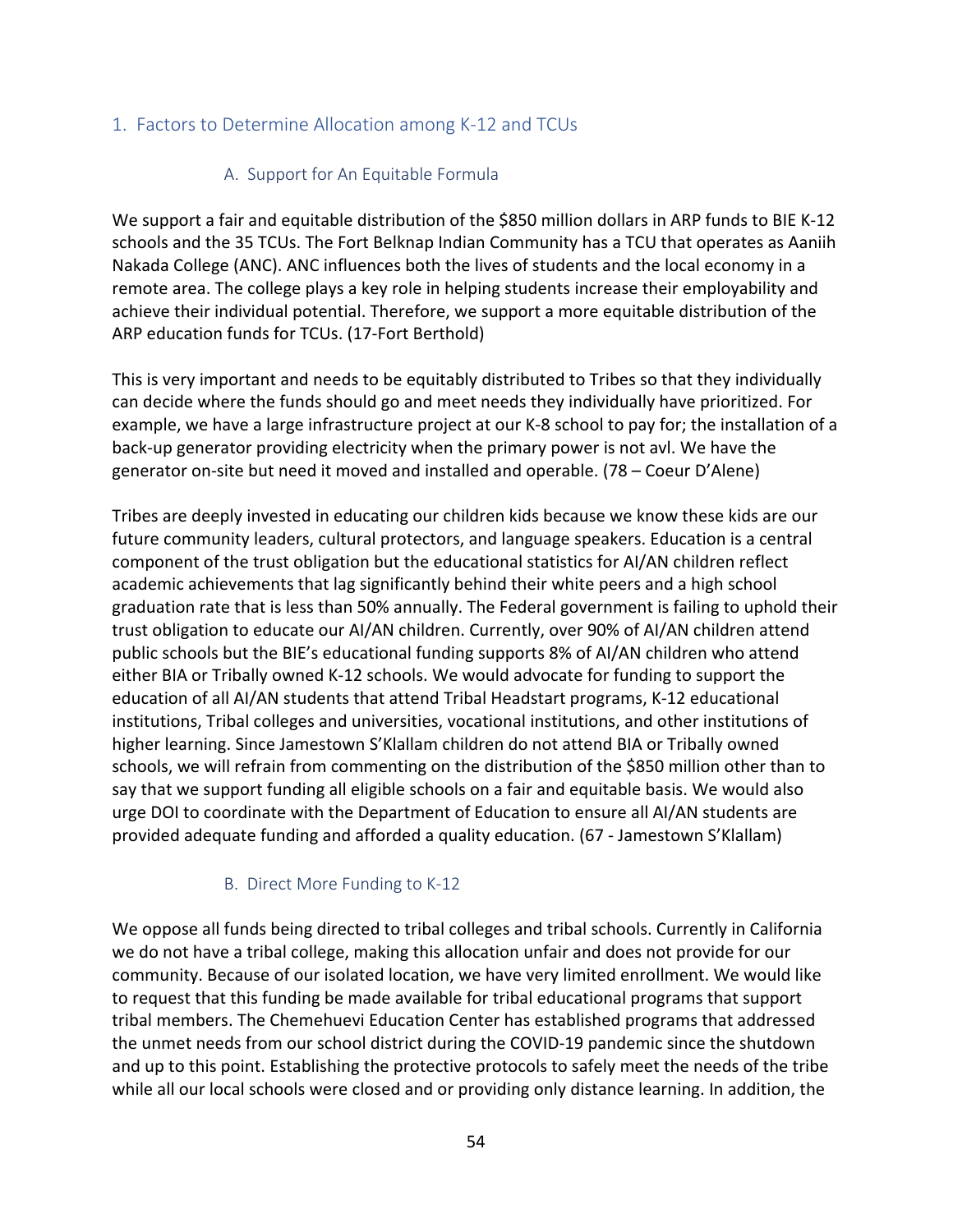Chemehuevi Education Center provides continuing education for our membership by means of scholarships, tutoring, school counseling, and many other support measures. (75 - Chemehuevi Indian Tribe)

Given that the Navajo Nation reservation is home to 32 BIE operated schools, we urge the BIE to allocate a greater portion of the \$850 million to support our K-12 schools. (57-Navajo Nation)

NIEA recommends that the Bureau of Indian Education allocate funding between K-12 Bureaufunded schools, Tribal Colleges and Universities, and administrative costs in proportion to the amounts allocated in annual appropriations for Fiscal Year 2021. This would amount to, reflected in the chart below [80% or \$6580 million to K-12 Bureau-funded schools; 15% or \$127.5 million to Tribal Colleges and Universities; 5% or \$42.5 to Education Management.] See comment for additional details. (52-NIEA)

We propose that a significant majority of funding directed through the Bureau of Indian Education be directed to the K-12 schools because primary and secondary education is fundamental to everything else and must be prioritized. The allocation could rationally be based on a "per student served" basis. We doubt the usefulness of allocating any ARP funds to Bureau-wide facilities improvements or a learning management system due to the multitude of unique circumstances facing each school. (43-Pueblo of Laguna)

SFIS recommends that not more than 5% of the funds be set aside for BIE Administrative use and that not less than 60% of these funds be distributed to BIE-funded elementary and secondary schools and dormitories. In addition, SFIS recommends that the portion of the \$850,000,000 allocated to BIE-funded elementary and secondary schools and dormitories be distributed according to 25 CFR Part 39, using the Indian School Equalization Formula (ISEF) based on Weighted Student Units (WSUs). Given the status of WSUs in the CFR and the fact that they are the current method for allocating funds, we believe that WSUs should be used as the basis for determining these funding allocations. (81-Santa Fe Indian School)

#### C. Direct More Funding to TCUs

AIHEC urges the Department of the Interior, and more specifically the Bureau of Indian Education, to provide TCUs and our students with an equitable share of the \$850 million provided to the Bureau of Indian Education. […] To equitably address ongoing TCU COVID-19 related needs and adaptation strategies of both BIE-funded elementary and secondary schools and TCUs, the BIE Education Stabilization Fund should be divided based on the number of *students* served. Given the number of students served (and using only academic students for TCUs), the TCU share of the BIE COVID-19 relief fund should be 40.84 percent, and the K-12 share would be 59.15 percent. Rounded, this would be 40 percent to the TCUs and 60 percent to the K-12 schools. This request is reasonable and justifiable based on the number of *students served in.*" See comment for additional details. (45-AIHEC)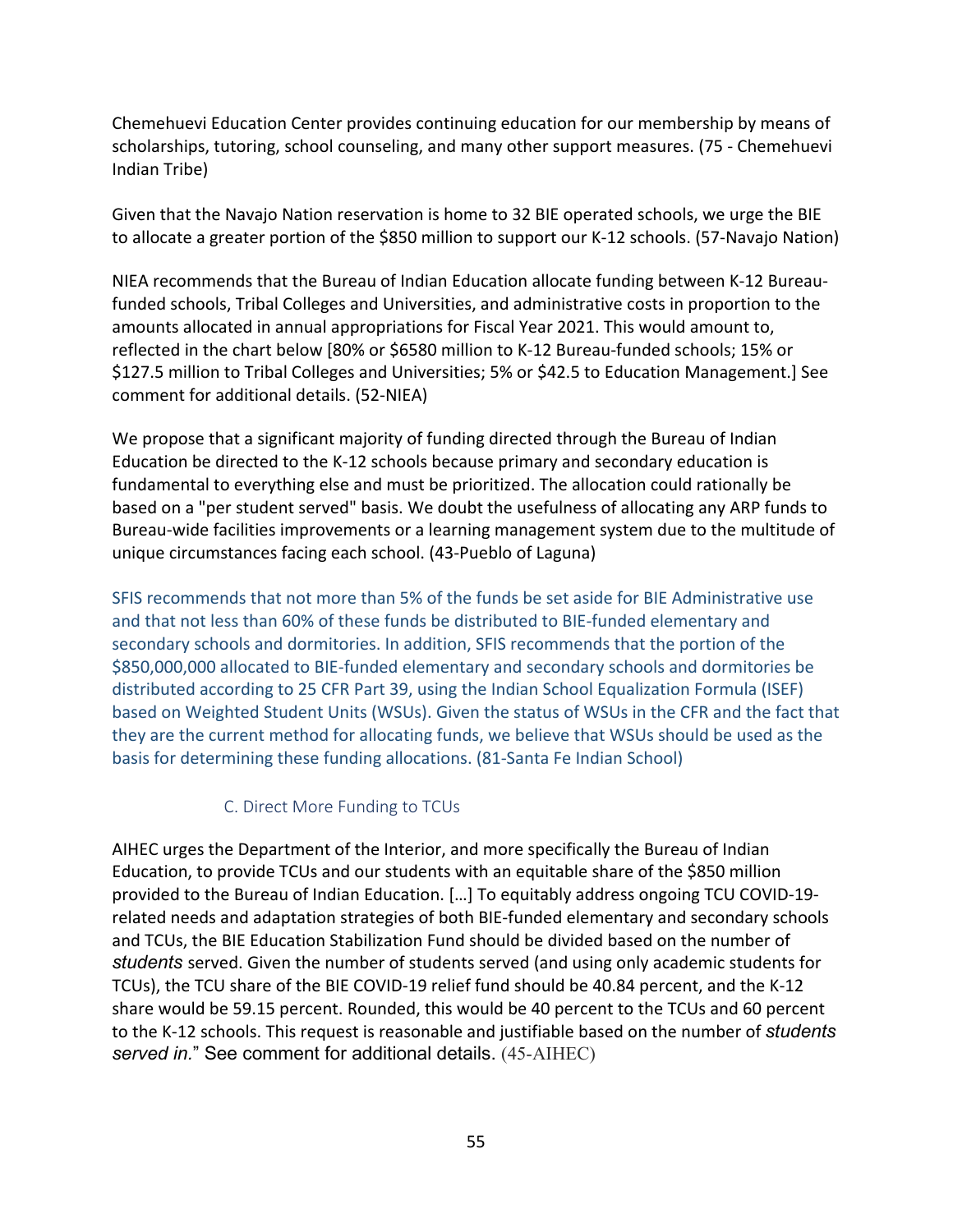## C. Weighted Student Unit (WSU) and Pro Rata

The factors to be used to determine fair and equitable distribution between K-12 systems and Tribal Colleges and Universities: For K-12 systems we would like to use the ISEP/WSU number. Schools must be held harmless to the end of this SY 20-21. Initiate student count in SY 21/22. Question: What is the percentage being proposed? (13 – Cheyenne River Sioux)

The BIE should provide additional funding to schools with older, inadequate facilities. In addition to funding for improved ventilation and social distancing, many of the schools have an acute need for funding for facility replacement. [W]e urge the BIE to analyze current school populations and trends prior to the COVID-19 pandemic.

- BIE should consider the 3-year averages for WSU, compare the WSU to building/facility age and space, and fund those schools who show a need for additional facility funding. As with the CRRSA funds, schools should be able to plan funding for facility upgrades, expansion, and repair.
- BIE should consider providing additional funding to residential programs. Additional funding is now needed for residential programs to meet the needs of students during and after the COVID pandemic. Consideration should be made by the BIE to provide additional funding to schools and residential programs that continued costly operations throughout the 2020-2021 school year.
- We strongly encourage BIE to consider distributing a portion of these funds to TPA Education programs, using the updated tribal enrollment data. The ARP provides that the \$850 million be distributed to "*programs or activities operated or funded by the Bureau of Indian Education*," not only BIE-operated schools and universities, and thus the BIE has authority to distribute funding to assist more Native students. (23-Choctaw Nation; see comments for more background)

The Nation supports the use of Weighted Student Unit for determining funds distribution. If the BIE were to take into consideration other factors, the BIE could consider the age of facilities or the needs based on the Operation and Maintenance MAXIMO system, which would show the need for repairs at facilities. Keeping our students safe in sound facilities is important. (25- Oneida Nation)

LLBO believes that pro-rata distribution based upon student count would be a fair and equitable distribution. Our student count is as of Dec 30, 2020, was at 211 students, will you need the updated student count as of Feb 1, 2021? (33-Leech Lake Band; see comments for more background)

We recommend that:

- The BIE distribute its \$850 million allocation under the ARPA on a percentage basis between BIE-funded K-12 schools and TCUs.
- The BIE reserve no more than 5% of the overall funding and that the use of such funds should be determined through consultation with tribal leaders.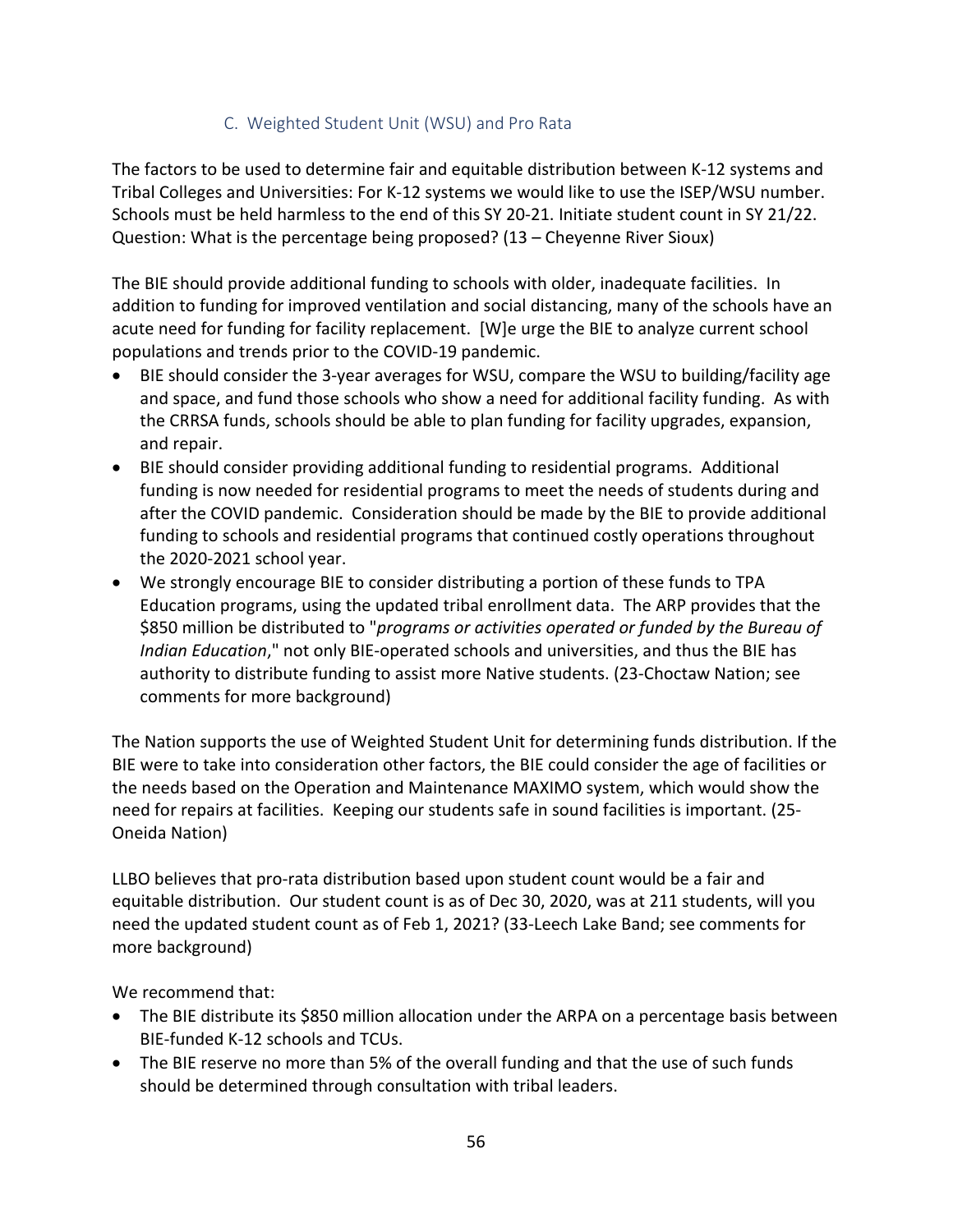- The BIE [consider] increased ISEP counts for School Year (SY) 20-21 for schools like KCS with increased enrollment in SY 20-21 as BIE determines how to allocate funding.
- The WSU needs to be reexamined and improved going forward. Although WSU seems like a fair way to distribute ARPA money to BIE K-12 schools, the weights within WSU are outdated.
- The BIE consider allowing these funds to be used for expenditures within the BIE-funded school system and TCUs to the maximum extent possible.

(35-Santa Clara Pueblo; see comments for more background)

### D. Funds to Special Needs, Head Start, and/or JOM

The Yurok Tribe, like many other tribes, does not have a BIE-funded school in its area. However, the Yurok Tribe is concerned about the welfare of its children and families. We support investment in head start, early head start, and FACE programs. We urge BIE to pay close attention to the students with special needs whose accommodation may be particularly difficult during this pandemic. (30-Yurok Tribe)

The Bureau of Indian Education (BIE) allocation of funds allocated by ARPA should not be confined to only BIE-funded K-12 schools and Tribal Colleges and Universities. Certainly, there are pressing needs at all 218 of those institutions, however other lines of funding administered via BIE should receive a portion of the funds. Just 2.5 percent of the BIA ARPA appropriation would grant a one-time doubling to the Johnson O'Malley (JOM) program, which serves Native children in non-BIE schools. According to the most recent National Indian Education Study, only about eight percent of Native students attend BIE schools. The ARPA statute does not direct BIE to distribute only to BIE institutions, and the decision to do so withholds funding from the 92 percent of Native K-12 students who attend U.S. public schools. While other sources of ARPA funding may be intended for public schools, they are not earmarked for Native students and experience teaches us that unrestricted dollars disproportionately go to non-Natives in these situations, if they reach them at all. The language of ARPA in section 11005 allows BIE to expend funds "for programs or activities operated or funded by the Bureau of Indian Education," which includes JOM. An increase to JOM would ensure that ARPA funds are spent on educational enhancement for Native students and should be implemented by DOI using this allocation. (37-Citizen Potawatomi Nation)

PGST would like to recommend Head Start to be included in the educational pool and support services for our youngest members who are served through home visiting and Head Start programs be included in this distribution. There are limitations in the allocations that DHHS receives for tribal programs and needs continue to go unmet. PGST [also] would like to have Johnson O'Malley to be included in the distribution, a majority of our students attend public schools. Also continued funding for our Academic Coach Program that works with local Public Schools and after school programs. (38-Port Gamble S'Klallam)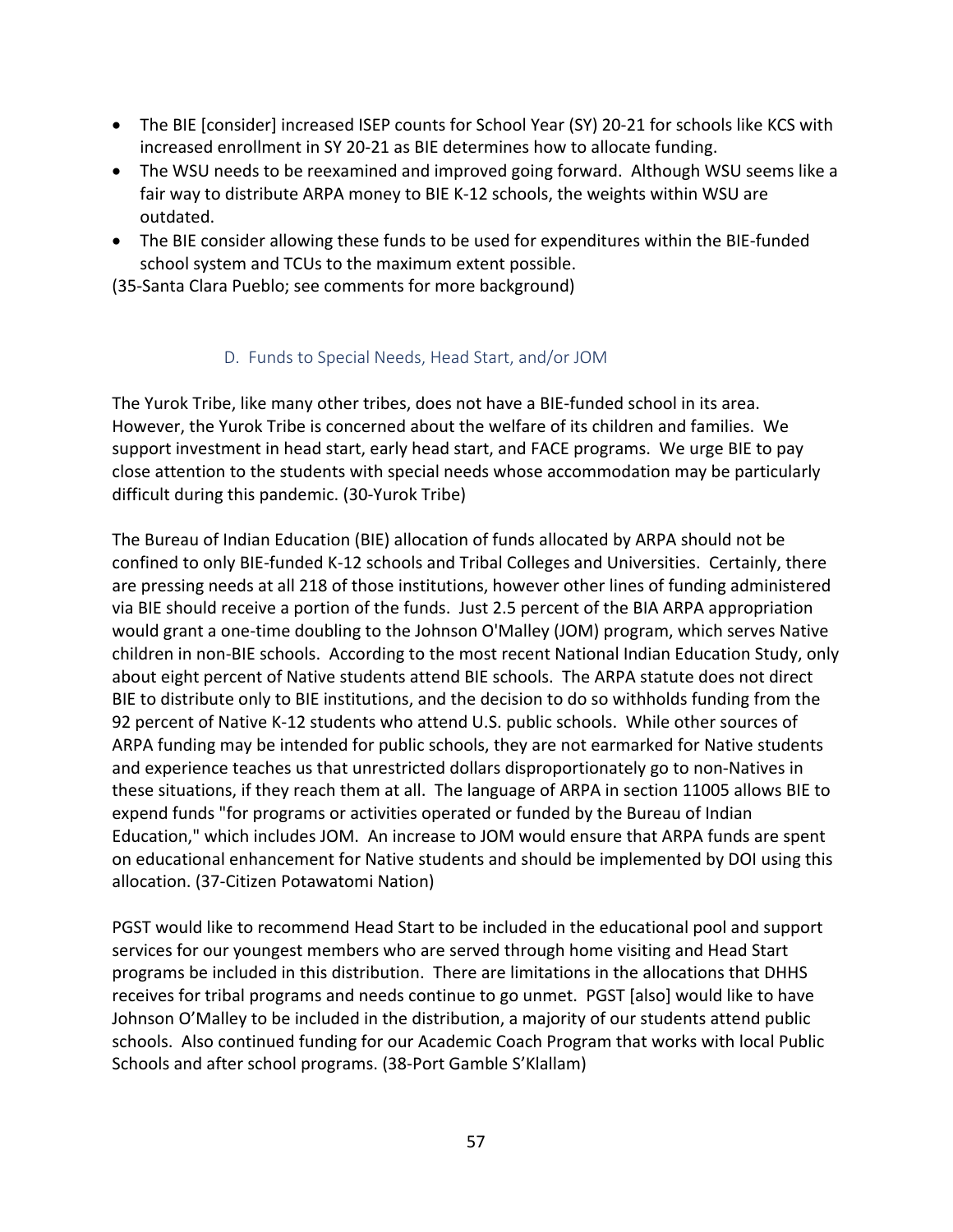### 2. Investment Areas in Addition to LMS and Facility Improvements

Learning Management Systems (LMS) or related technology investments: It would be difficult to use a LMS if connectivity continues to be an issue. Connectivity continues to be a major issue for some of the schools, due to the remoteness of their location and/or the lack of resources. There is a need for all students and staff to have current devices for virtual learning. Question: Who determines what LMS to use? The schools or the BIE?

- Facility-related improvements: Maximo continues to be a hinderance to some of the schools who lack the personnel to input information to Maximo. There is a need for a clear definition of facility management issues regarding maintenance, repair, replacement, and construction. Schools continue to have a need for hands on assistance with Maximo to assure the schools have access and understand the data entry access for all schools. Funding to support a Maximo trained data entry position would provide daily support for schools. All schools have safety issues and more now that COVID 19 has been impacted by the CDC safety guidelines for schools. Schools struggle with the ability to access the resources to repair or replace HV AC systems to meet identified CDC guidelines for ventilation; Space utilization for required social distancing and the placement of dividers; Signage for schools with face-to-face school to social distance safely. All schools need generators for when there is a lack of electricity to keep technology available for all. There are schools with outdated lagoons, that need an upgrade or the sewer systems to meet the needs of their school. Waste products need to be managed safely. Due to increased numbers of contaminated waste materials such as PPE items, disposable food containers, and other disposable waste, there is a need to increase equipment for the safe disposal of waste materials. Waste management costs increase additional funding requested to support safe waste management disposal. Access to additional funding for Personal Protective Equipment for identified personnel.
- Other area of investments:
	- o Transportation issues: School bus routes on substandard gravel/dirt roads lack maintenance for safe bus travel on the roads that are rough, washboards, soft surface, slick, road shoulders eroding away, bridge wash outs, buses becoming stuck in mud while transporting students, food, and delivery of student Wi-Fi.
	- o Mental and Social-Emotional Support for staff, students, and parent/ guardians: The pandemic mental impact has impacted the entire communities. There is a need for local support to address the social and emotional needs of staff, students, and parents/guardians. School will need financial support to arrange for health personnel at the school to help address health related issues from the pandemic for students and staff. Question: Can funds be used for Special Education, Johnson O'Malley, and Early Childhood (13 – Cheyenne River Sioux)

Chemehuevi requests that fund eligibilities are broadened to cover tribal educational programs also. This would allow our Education Center to be eligible for this funding.( 75 - Chemehuevi Indian Tribe)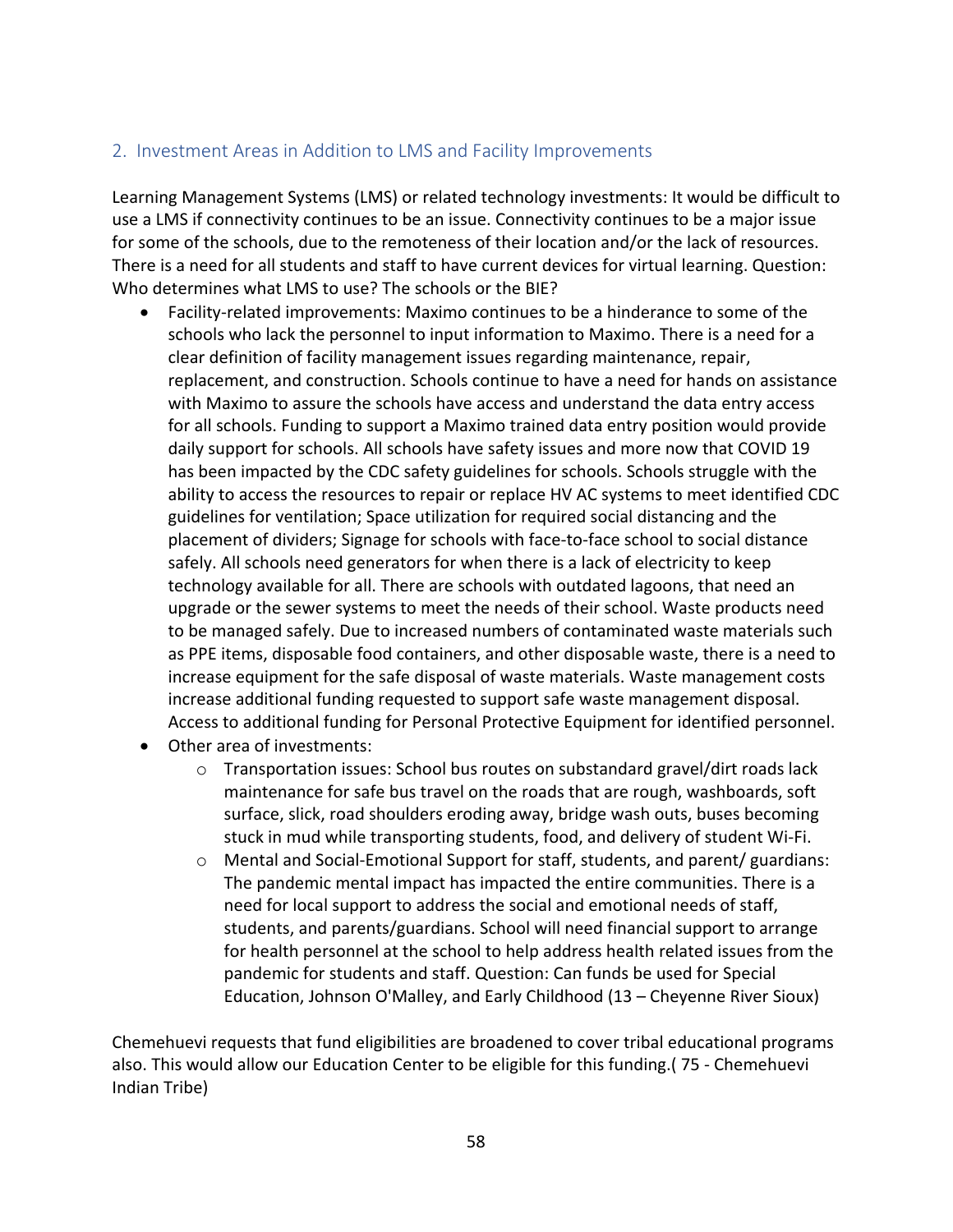BIE should provide maximum flexibility and tribal discretion on how these dollars are spent. For example, funds should be used to ensure our students can return to the classroom safely by improving ventilation and sanitation systems and retrofitting and expanding existing buildings to ensure social distancing. Additionally, funds should be used to increase the technical capacity of our schools by investing in technology that improves online learning, increases access to broadband, and equips our students with tablets and computers should we not be able to return to the classroom in the immediate future and/or should our communities be impacted by a similar, unfortunate event in the future. (57-Navajo Nation)

*Learning Management System:* Though NIEA appreciates the longstanding need for a learning management system, this system has not arisen because of the pandemic, nor does it significantly impact student health, safety, or ability to access educational services on a daily basis. For these reasons, we oppose the use of emergency funding for the use of a learning management system. *Infrastructure Improvements and Repairs:* As our schools look at reopening, even our newest facilities are undergoing major renovations to heating and air, plumbing, and other systems to ensure the safety of students, staff, and faculty in the building. Due to space limitations, some school leaders are considering the use of temporary modular classroom units to relieve overcrowding in classrooms. Due to emergent considerations regarding safety of students in reopening classrooms, NIEA strongly supports the use of emergency funds for critical infrastructure improvement and repair. (52-NIEA)

Congress has made clear that funding provided under all the COVID-19 relief bills must be spent solely on activities and programs specifically related to the pandemic. Funding cannot be used to address other needs, no matter how compelling; rather, unused funding must be returned to the federal treasury to reduce the federal budget deficit.

- A BIE-wide learning management system is not pandemic-related. (Further, this system would cover only BIE operated schools. It could not include the other BIE tribally controlled schools due to privacy issues.) Also, TCUs have their own systems developed over a number of years at great expense to each institution. One system could not address K-12 and higher education issues and needs.
- To date, BIE has received funding under CARES (\$69 million, plus \$153.75 million) and CRRSAA (\$409.4 million) to specifically address the needs listed. Many schools and TCUs have already addressed these needs, are in the process of addressing these needs, or can best address them at the local level. Centralized funding is not needed for local activities.
- This funding is intended to address local needs and to support students and families in our communities. As much funding as possible should go to the K-12 schools and TCUs, not to centralized administrations and for-profit contractors. Further, there is no way to ensure centralized funding is equitably distributed. For example, the TCUs have not been permitted to participate in the BIE's CARES Act programs (mental health counseling and IT infrastructure) despite significant needs and promises by the BIE that TCUs would be included.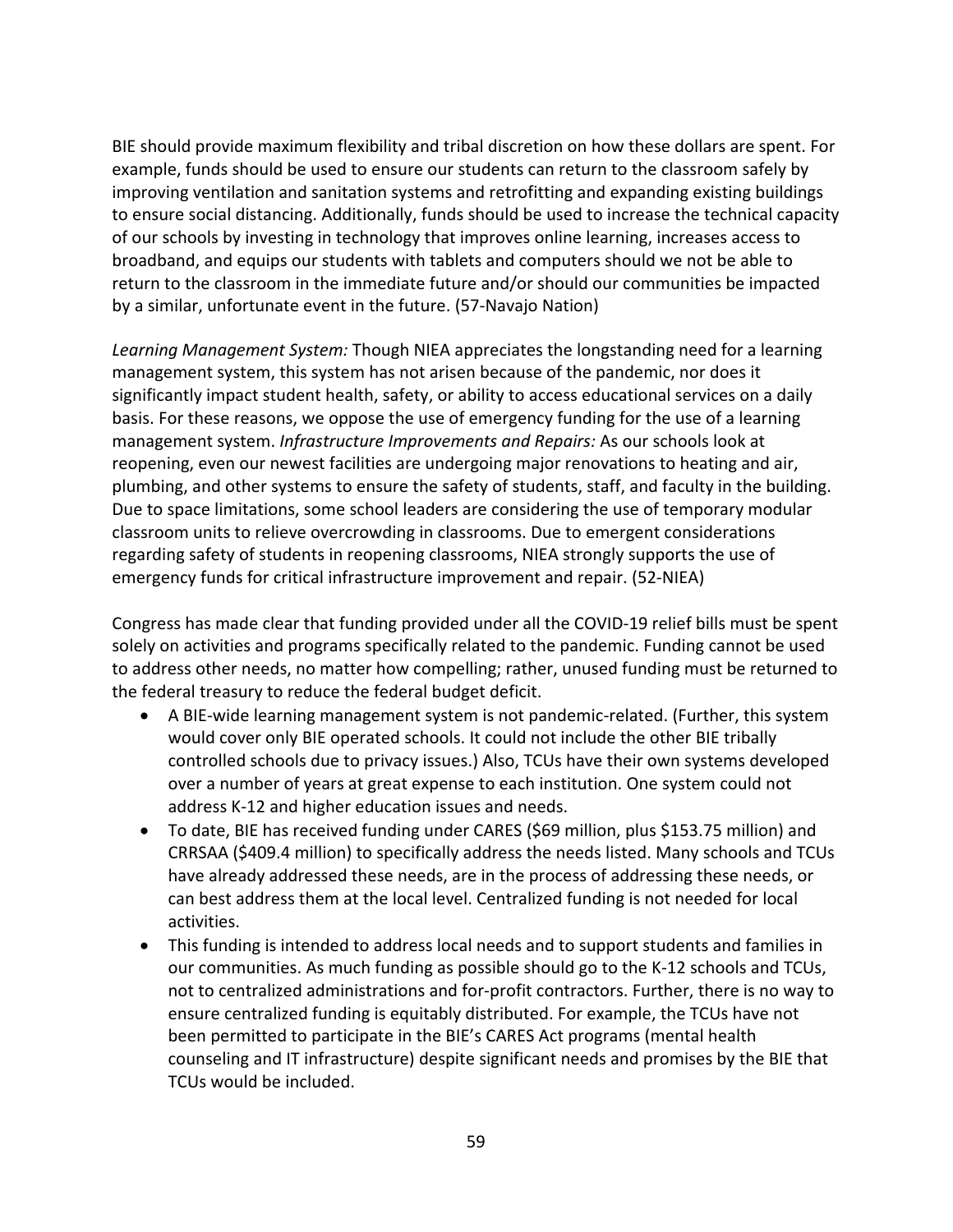- While TCUs received additional COVID-19 relief funds through the Department of Education, TCUs are required to use at least half of these funds for emergency aid to students. With the support of direct student aid, many TCU students were able to stay enrolled in school while also caring for family needs. This is another example of COVID-19 relief funds supporting local needs.
- AIHEC recently conducted a survey on the impact of COVID-19 on TCU students (February 2021). The survey revealed a variety of challenges, such as: difficulty adapting to online or hybrid classes, lack of dedicated studying space, lack of broadband access, and decline of mental and physical health. TCUs are uniquely positioned to support TCU students and families during these unprecedented times. However, TCUs need equitable support from the BIE to do so." (See comment for additional detail on survey results) (45-AIHEC)

As Tribes in rural California are currently experiencing, access to California Public and even private schools is getting more difficult for Native Americans living on or near Federal Indian Reservations. Due to the declining set asides in California Government for previously well funded school programs, that have enabled Native American school aged children better access to schools, transportation is now increasingly being cut back forcing more Native American Families to struggle with alternative methods for providing a safe method of transporting their children to and from school. In short, California schools are in decline and COVID schedule changes have made this decline worse for children from Native families to get safe access to schools. We recommend a small portion of funding for BIE or PSJ funds be set aside for " school transportation/safety improvement programs". Additional factors that should be considered for PSJ programs are those Tribes that are now assessing a Tribal Court or Tribal Public Safety Officer Program. Rural Tribe's should be given priority for these funds having never accessed these programs before. (44-Tuolumne Band)

The Tribe is requesting some funds be set-aside for alternative school programs that do not receive BIE funds currently. The Tribe operates both an afterschool tutoring program and an "in-school" tutoring program where Tribally funded, accredited teachers are made available to native students attending local California/Tuolumne County Schools. The Tribe needs a way to expand its either current tutoring program or open up new K-3 programs on Reservation or adult education GED programs and vocational schools. The Tribe suffers from underemployment and a lack of education and its current sources of funding are limited and shrinking. The Tribe would like to access BIE funds in the future, so the request is for 5% of the funds be set aside for schools to apply for pilot/demonstration progran1s that are new to many Tribes in similar circumstances. (44-Tuolumne Band)

The Choctaw Nation does not recommend holding funds from distribution for centrally managed projects. Funds should be distributed to the field allowing direction to local priorities. There are too many differences in the schools and TCUs to fund projects that can equally benefit all the BIE system. Tribal leaders and school administrators are in the best position to make those decisions based on the specific individual needs of our schools. (23-Choctaw Nation)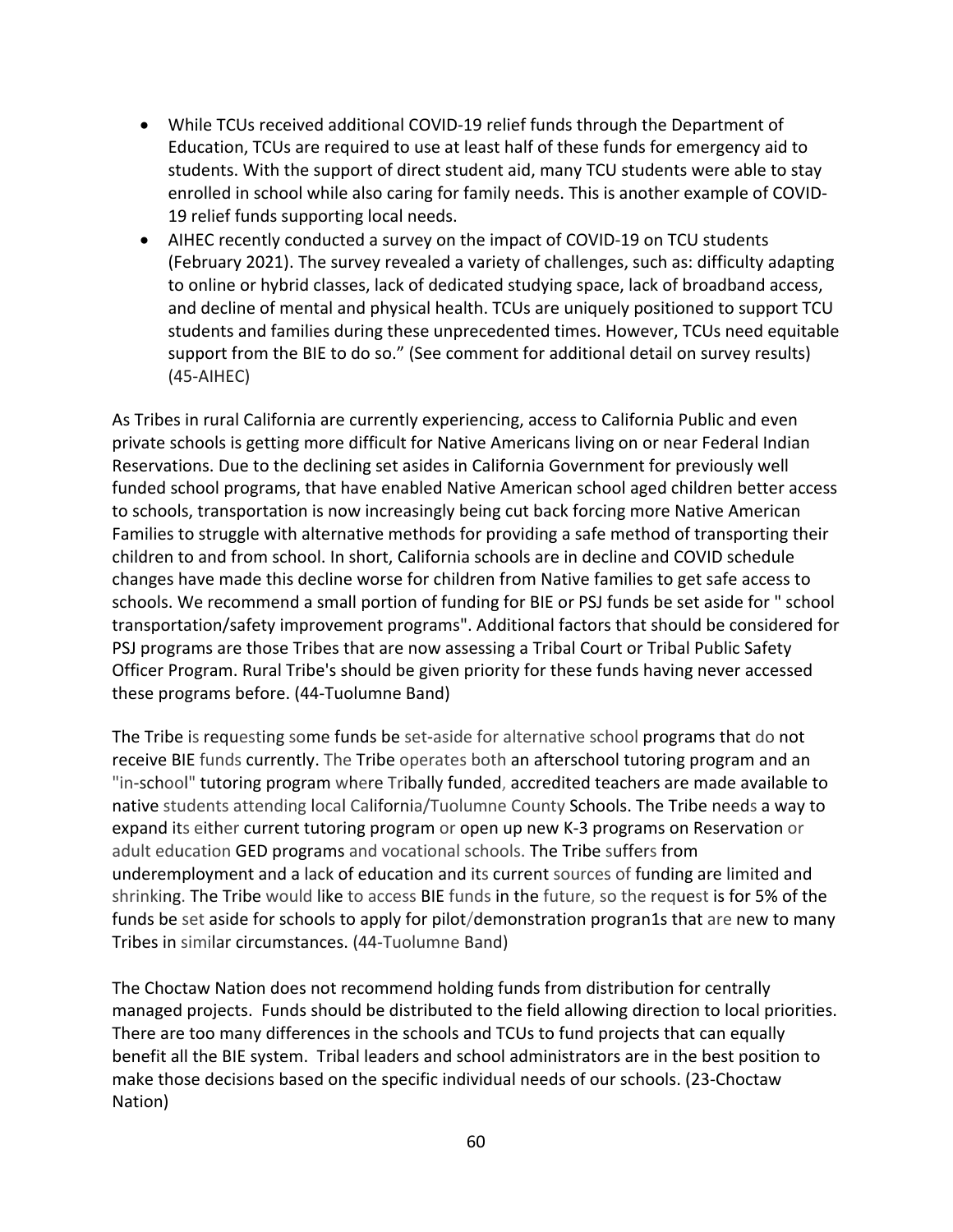The area of need, as seen across the many different locations of BIE school systems would be the facility need for upgrades to the ventilation systems in the older buildings. Another factor is many facilities do not have the space to allow for 6 feet apart, when students return beyond 50%. The Nation's elementary program will be planning for a 50% return with 30% of our students virtual. It will be hard to allow for all students to be back at half capacity with the current classrooms. Our school staff is aware of schools in the Western part of the country that have written applications and been approved for doublewide classrooms. While the Oneida Nation School System does have a common Learning Management System in Google Class with staff provided training on virtual instruction, this related expense for other school systems may be helpful. The Nation realizes some BIE-funded schools, located in remote areas have not developed an LMS system and some other elementary schools still deliver packets to homes, due to not having connectivity or devices/laptops for all the students. Our school system has planned for this virtual format with the earlier CARES funding and the back orders of devices has been delivered to keep our system working proficiently. The BIE facilities department would be an area that may benefit school systems that are in need of repair or needing urgently to build a new facility, due to the age of the structure, or placement of school programs within a shared facility. This alone would not be the sole reason for a new school structure, but sharing a space, along with a space analysis of the safety needs would be a program that would need additional funding in millions of dollars to assist in construction of additional spaces or buildings that comply with all the school safety measures. (25-Oneida Nation)

Infrastructure dollars will be essential to continue the build-out of broadband and affordable access to broadband that supports student needs and learning and to develop a Learning Management System and related info tech investments for instructional continuity that would benefit the equitable access to education and needs of the LLBO community. (33-Leech Lake Band; see comments for more background)

More funding is needed for our new Distance Learning Program to be able to continue to develop our Learning Management System and related technology for K-12. (38-Port Gamble S'Klallam)

SFIS recognizes that the pivot to remote learning requires the proficient use of digital tools, access to devices, and broadband connectivity for each student. Unfortunately, BIE schools in New Mexico had very limited access to and experience with all three prior to COVID-19, severely disadvantaging Native students. This is compounded in small rural schools without the staff and resources to easily pivot to remote learning. These are the locations who could best benefit by a centralized LMS implementation. Despite that hope and given the current position of IT operations outside of the BIE, we do not recommend that the BIE endeavor to implement a centralized LMS application. Were the BIE to have a dedicated IT Department, with a direct focus on educational technology and school network development, then the BIE would be in the position to grow and extend such services. Until IT support is located within BIE, a better use of the funds would be direct distribution to the schools who have the discretion to address their priority needs. Through the COVID-19 State of New Mexico response, there have been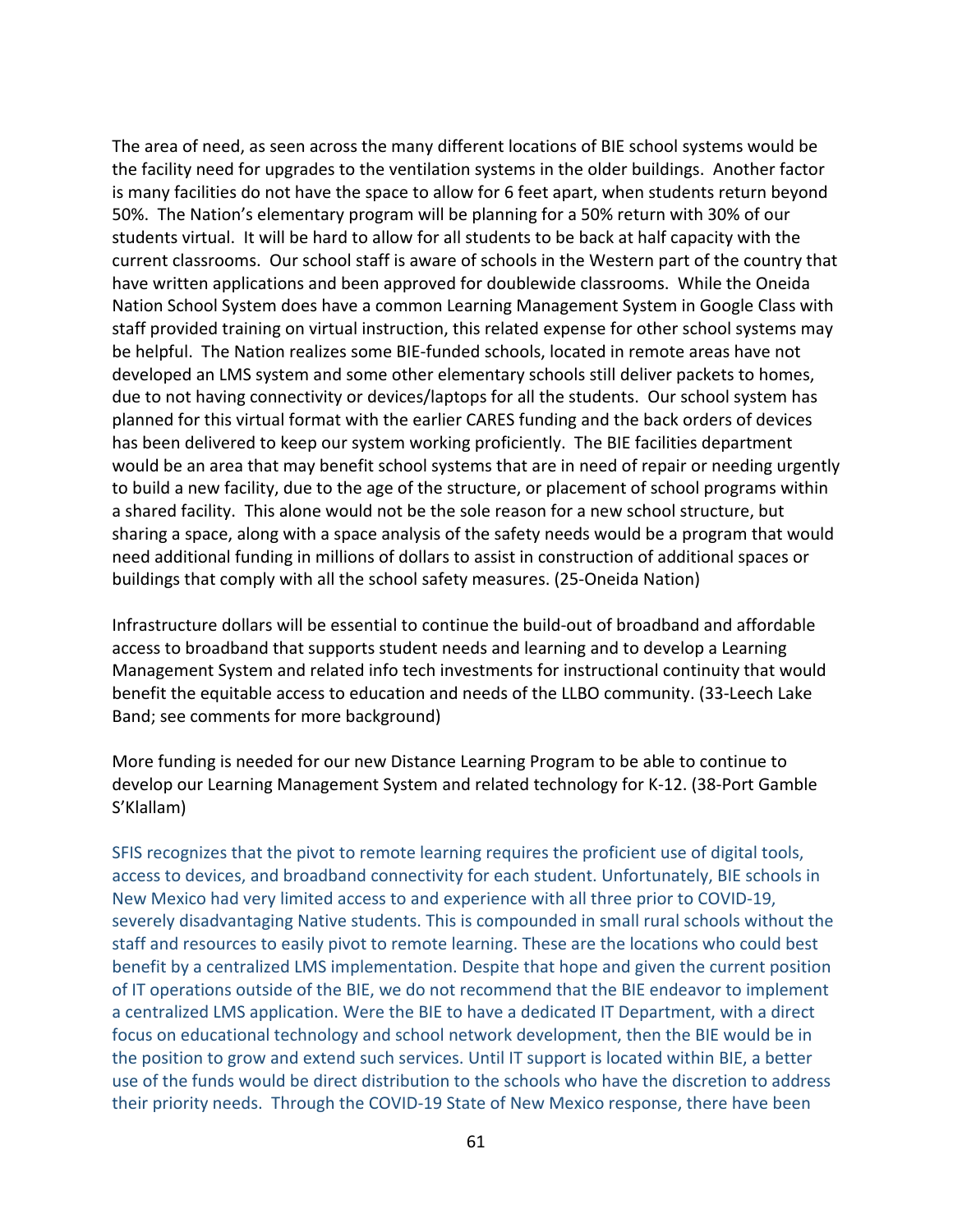various procurement tools developed to provide devices and connectivity to unserved students. However, due to a lack of data sharing agreements, BIE schools have systematically been excluded from participating in NM State programs to both identify the students and then match them to local low-cost Internet Service Provider options. To increase support for Native students in NM, SFIS emphasizes the importance of executing data sharing agreements and recommends that the BIE actively engage the State to complete this due diligence. This includes an outreach campaign and education for Tribally-controlled schools. (81-Santa Fe Indian School)

### 3. Other Comments Re: Distribution of the \$850M

Regarding the \$850 million for BIE related programs and services. We want to ensure that tribal BIE schools and Tribal Colleges have the maximum flexibility in the use of funds. We also hope the distribution methodology will be transparent and more expeditiously than the distribution of funds under last year's CARES Act, which was unnecessarily repeatedly delayed. (36-White Earth)

While we defer to our membership with BIE and Tribally-operated schools for their responses to the consultation questions, we note the distribution of similar funding under the CARES Act utilizing existing methodologies. While we also note the unreasonable delay associated with these funds, we are not aware of concerns related to the distribution methodology. (32-USET SPF)

Regarding the \$850 million for BIE related programs and services, Red Lake wants to make sure Tribal Colleges receive their fair share of these funds. Also, why not allocate some of the funds for the two principal BIE programs that tribes receive direct allocations from: Tribal Scholarships & Johnson O'Malley? The legislation says these funds are for BIE related and funded programs and services, and Tribal Scholarships and Johnson O'Malley are in fact BIE related programs and services. Tribes have covid 19 related funding needs for these two programs! (03-Red Lake Band)

Education should have been a separate consultation time. Education of our future should not have to take a second seat… Questions: (Since these questions were not answered during the Tribal Consultation I am including them in the document. I attended the March 26th, 2021 and March 29th, 2021 tribal consultation. The line was finally opened for me on March 29th, 2021.)

- 1. What is the Learning Management System? What does the research show regarding the impacts on Native Children learning? How can it benefit Tribal Schools? Can this be timely? Will it be carried through to the next 5-10 years? What is the effectiveness data?
- 2. Regarding the Mental Health funding that the Bureau of Indian Education held back, what is the status? The Tribal Schools keep asking. The student need is now. The staff need is now. If this funding was provided to the schools that have students on site they would have been already been receiving services regularly.
- 3. If schools utilize their funding to build/create/procure facility space that is needed for safe distancing children how is BIA facility going to work new space so the schools are receiving Operation and Maintenance funding immediately? How can you ensure the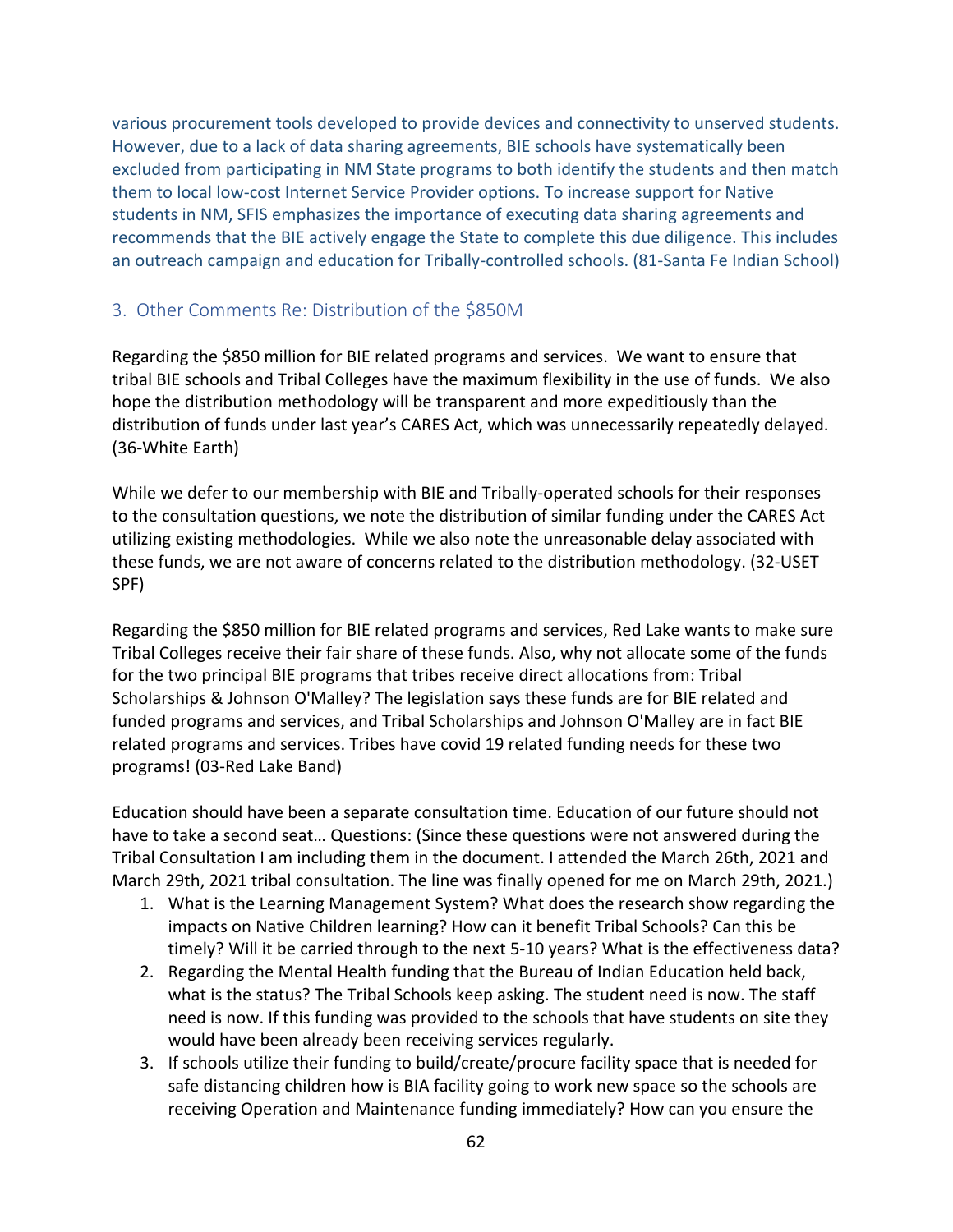timely scheduling and receiving timely BIA inspection completion? How can you ensure these are met and that it will be expedited to include to BIA Engineering and approval process?

- 4. What is meant by investments in Facilities for adequate air ventilation? How can that be fair to all schools? Schools are always pitted against each other to funding. What is meant by centrally invested? By the BIE? For BIE schools or for Tribally Controlled Schools?
- 5. 10% or \$15,385,000 was reserved by the BIE from the CARES act. What was that utilized for?
- 6. Congress requested a report by March 20, 2021 regarding IT and the BIE Broadband plan. There was FY21 increases in the funding level. Where is that plan and how can we get a copy? Can you elaborate?

#### Comments:

- 1. Additional funding should be set aside and provided to the schools that provided an onsite education program as they incurred extra costs for safe guarding students opposed to those schools that chose to have virtual school. This additional funding should be according to how many days that onsite education was held.
- 2. The Mental Health program funding should have been sent directly to all schools with the requirement that it was earmarked for direct student mental health and socioemotional health services. This is the most effective way to ensure that funding is spent the way it was intended. This would have ensured timely services to students that needed them. The additional financial resources for mental health would have been onsite at the schools and already operational.
- 3. Funding needs to be focused for Early Childhood Programs that are operated in and by the Schools. Strong Early Childhood Education can make the most impact early rather than trying to catch up children that are 2-3 grade levels behind later. Children are coming to school not ready for Kindergarten. The SWO Data is stating that. We need to invest in our early learners and their teachers to ensure that they are ready to learn. Another option should be a Junior Kindergarten focus or two year Kindergarten. Why have a child always struggling when given another year they could be at the top of their class. The maturation level of Native Children needs to be researched and compared to their non-native peers.
- 4. Family and Child Education (FACE) needs to have an increase funding. This funding level has been stagnant for years. Yearly teaching and support staff receive a cost of living increase and perhaps a step increase and yet the funding does not increase to accommodate this. Inflation of supplies, instructional tools and materials also increases with the changes in our economy but funding remains the same. There also is no availability to write for extra funding for exemplary programs or implement new projects internally.
- 5. Funding should be fairly divided by WSU for all K-12 students. There are 183 schools and 35 tribal colleges which in percentage is 84% are Tribal Schools and 16% are Tribal Colleges. That funding should be split as such according to the WSU's and Higher Ed Student Count. The formula should be skewed that the K-12 students should receive the greatest amount of funding for the basic compensatory education. K-2 Education should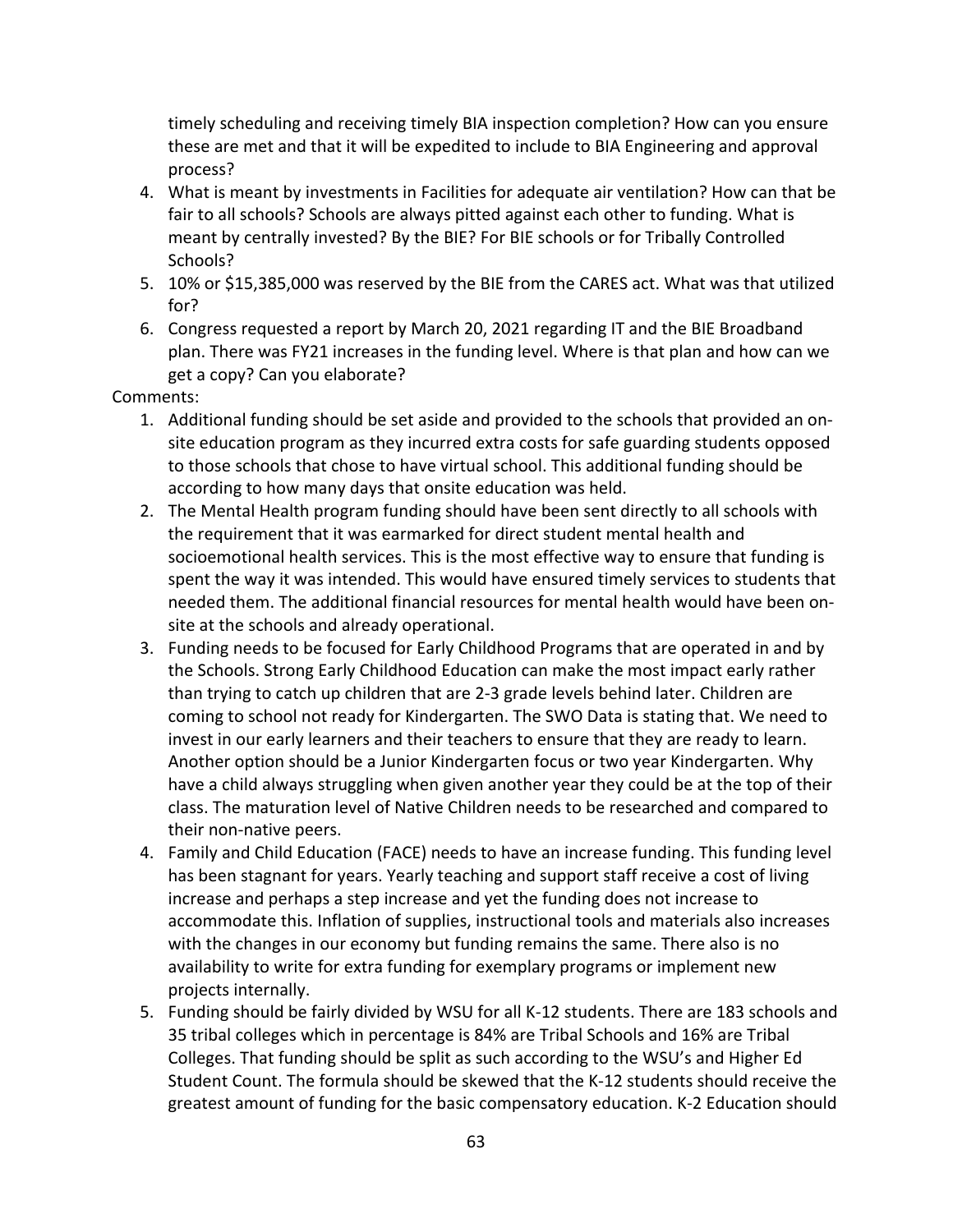receive the greatest amount of funding so that it ensures a stronger education program which mandates a lower teacher and student ratio.

- 6. ISEP funding needs an increase in the base funding. The Base funding has shown a little increase lately but it is not adequate to provide for student needs. ISEP funding is primarily utilized for Teacher salaries and thus with more funding more instructional staff can be employed.
- 7. Invest in Professional Develop Funding for a Grow Your Own Teacher program at each school. Teacher shortages in Indian Country is well documented and yet there is little funding to develop full programs that support teacher education. Programs should be operated at every school to help off-set the teacher shortages across the nation. Mentoring programs should be mandated to support teachers in the schools which should be monitored by the accreditation agencies or other oversite.
- 8. Learned Management Systems (I have many questions regarding this!) should be a sitebased management decision. The schools should be provided the funding for this and allowed to tailor the programs for the student's needs. This should be a decision by the School Administrative Teams that analyze quarterly informative assessment data, other school informative assessment data (Vocabulary, writing, science, math or other assessments) and the annual high stakes assessment data. This should not be a decision that is made for the schools.
- 9. Funding for school facilities needs to be increased. Currently the level of Operation and Maintenance funding is below 50% of the need. …Then we have to wonder why the BIE school buildings are not well maintained and have fallen in disrepair. To mitigate the problem the administrators have to supplement this budget and it is supplemented through Instructional funding (ISEP) for most part. Thus it causes a shortage in the Instructional Program but in this situation what do you do… you have to keep children safe in their educational environment.
- 10. It is unknown where the past CARES Act funding for technology initiatives went. They were not equally distributed and the schools nor students at Sisseton-Wahpeton Oyate did not benefit. A report needs to be requested on the Technology funding and who is benefited.
- 11. Adequate Construction funding needs to be requested and appropriated for the replacement school listing. Additional funding needs to be allocated for other facility repairs to include upgrading HVAC and other ventilation systems. Windows that open and allow fresh air to students need to be researched.
- 12. Funding should be provided to all schools to provide internet access for K-12 and college students equally rather than the BIE picking and choosing who shall receive the IT and Broad band extra funding.
- 13. Continue to provide support and funding for our JOM Programs for our students that attend public schools to help equalize education availability and resources. (08-Sisseton-Wahpeton Oyate)

BIE Process for Distributing \$850M ARP Funds – The rationale for employing an equitable distribution of BIA ARP funds also applies to the BIE funds. Small Tribes, such as ours, have education-related needs that are presently not being met by the BIE. We could certainly benefit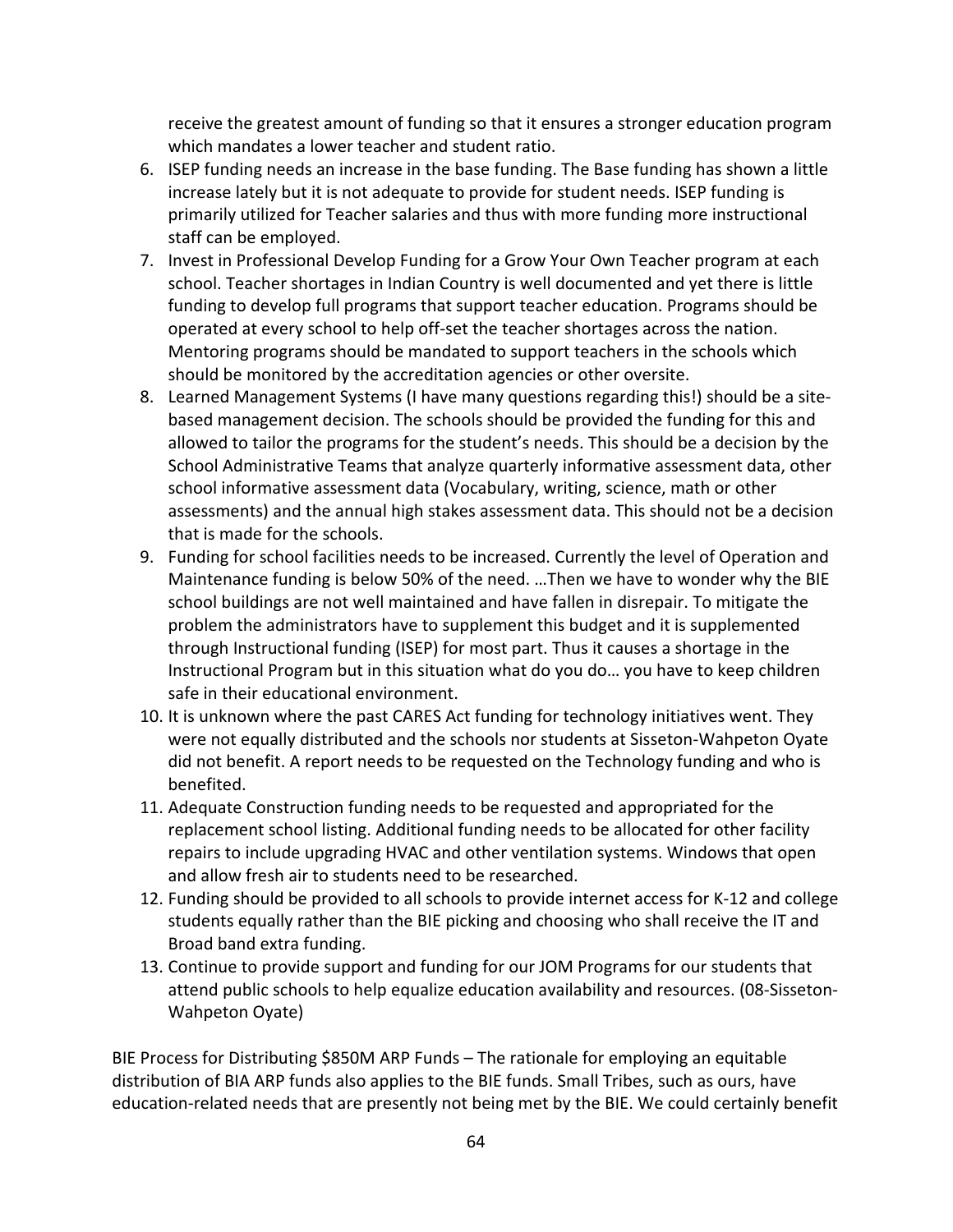from additional funds to be directed toward our education components. Although none is presently being funded by the BIE or BIA, we could make good use of additional ARP funds for our education program. To limit Tribal recipients of the additional BIE ARP funds only to Tribes with existing BIE programs, compounds the existing problem of underfunding or non-funding of similar programs operated by small Tribes. Congress could not have intended for Tribes, such as ours, to be left out of a funding distribution only to see Tribes with presently-funded programs widen the disparity in funding between the "haves" and the "have nots." (09-Kialegee Tribal Town)

The Community does not operate a BIE school, college, or university; as the \$ 850 million is strictly for current operating schools; as this funding does not apply to the Community in that context. However, there should be consideration of the native students attending public schools across the United States. According the National Indian Education Association (NIEA), 72% of Native students attend public schools. The Community' s student population majority attend the local public- school district or surrounding charter schools. There should be funding set aside to support our students outside the BIE school operation; either through education program funding or scholarship line items. (11-Ak-Chin Indian Community)

We do not have BIE schools in our region, but agree that those schools should be modernized and maintained up-to-code, as all school children and young learning adults, need to enjoy the safety, comforts and benefits of modern schools. (15-Asa'carsarmiut)

In response to your questions regarding the Bureau of Indian Education: Chemawa School is within our Service Area and it is essential to fill the Superintendent vacancy as soon as possible. It is our position that funds should be used on the Chemawa campus to repair/upgrade buildings and other areas, invest in the swimming pool by way of facilities maintenance and money, and provide additional classes like art, music, and sports. The administrators at the Bureau of Indian Education needs to pay attention to the needs of Chemawa. (19-Confederated Tribes of Siletz)

Both prior to and throughout the pandemic, the Internet speeds at a number of TCUs – particularly at their satellite campuses – are at or below 100 mbps. No other institutions of higher education in the country have Internet speeds this slow, yet **no TCUs** have been included in the BIE's announced commitment to use its own "10 percent reserve fund" to pay the costs needed to "ensure all BIE schools have Internet speeds of at least 100 mbps." Nor are TCUs able to participate in the federal E-rate program, which provides hundreds of thousands of dollars to BIE K-12 schools each year. TCUs must bear the costs of improving Internet access solely on their own, using their own funds, yet throughout the pandemic, they have provided equipment, hot spots, and monthly Internet access payments to students and their families, benefiting hundreds or thousands of BIE K-12 students. (45-AIHEC)

Since BIE-funded educational institutions have unique and varied needs, we must retain the flexibility to make the kinds of local decisions that best meet the needs of the students we all serve. For this reason, SFIS also contends that the BIE should not impose any arbitrary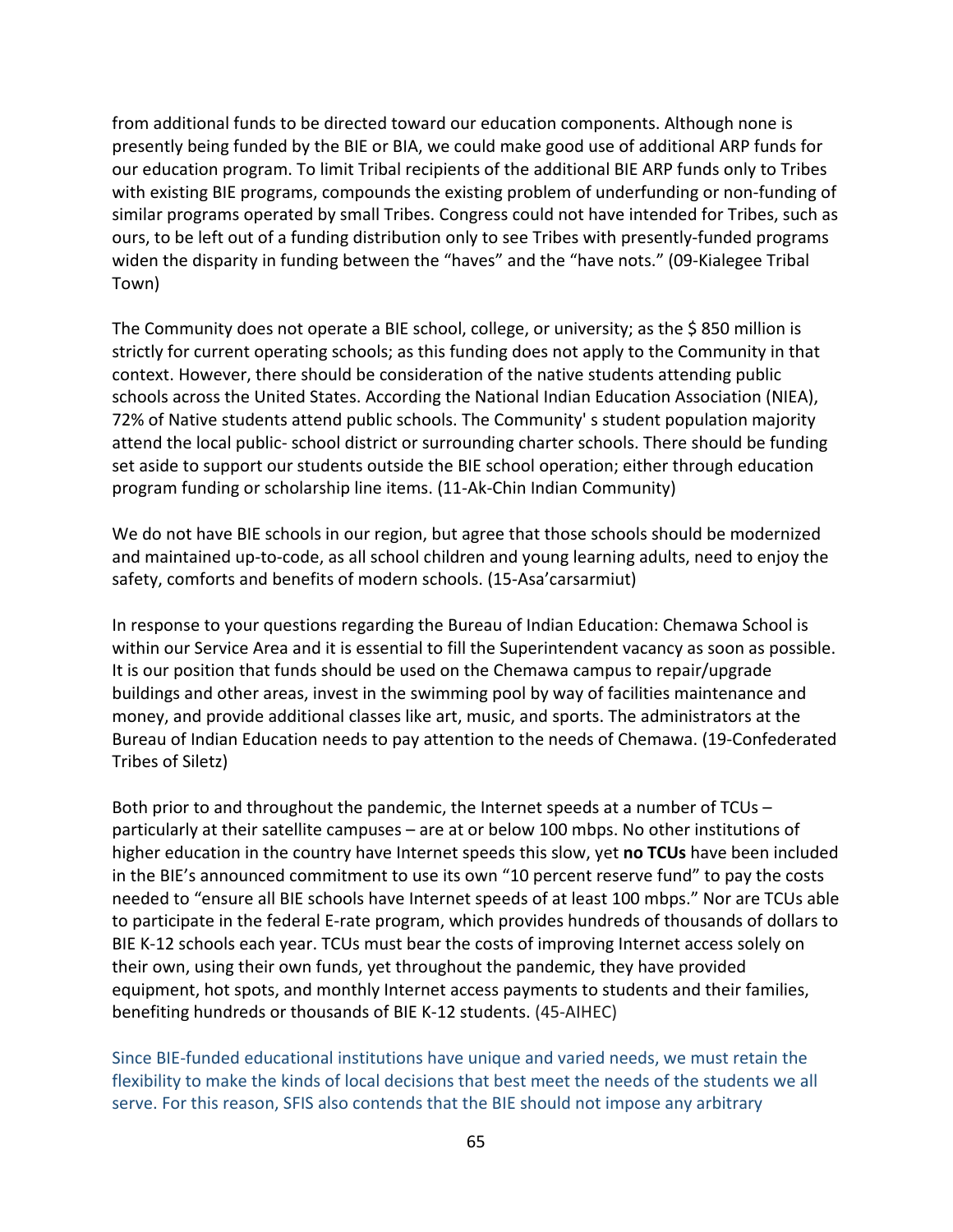restrictions on how these funds may be used, including timeframes or deadlines on expenditures. (81-Santa Fe Indian School)

# IV. Other Comments from Tribes

## 1. Contract Support Costs

BIA should find that Contract Support Costs (CSC) are applicable to these funds. Regardless of the source of direct funding or whether the funds are non-recurring, CSC costs are incurred by Tribal governments and must be paid. Tribes negotiate their Indirect Cost Rates in good faith, and those costs should be allowable. . (19-Confederated Tribes of Siletz)

Finally, we strongly recommend that DOI secure additional funding to cover contract support costs for ARP funds. Similar to the \$7.5 million DOI reserved to cover Federal administration and oversight, Tribes incur similar expenses in the administration of Federal programs and services that must be paid. (67 - Jamestown S'Klallam)

DOI must have a plan of action for timely payment of ARPA contract support costs. No later than thirty days after ARPA funds distribution, BIA should have a plan in place to capture data regarding estimated CSC needs and a timeline to share with tribes that details the process from end-to-end. (37-Citizen Potawatomi Nation)

The Choctaw Nation strongly recommends that the BIA declare that Contract Support Cost (CSC) funding will be added to these ARP funds. Regardless of the source of direct funding or whether the funds are non-recurring, CSC costs are incurred by tribes and must be paid. Should the BIA or BIE require tribes to fund CSC requirements with direct funds, our ability to address COVID-19 needs will be substantially reduced. Further, CSC calculations and payment should be made as soon as practicable, rather than delaying until the end of the fiscal year. (23-Choctaw Nation)

The [Chippewa Cree] Tribe is also concerned regarding collection of Contract Support Costs, the tribes were required to submit for CSC for the CARES Act funding, however there has been no further communication regarding submittal of these particular reports. The tribe would like to ensure that there is clear direction and communication regarding collection of these costs. (27- Chippewa Cree Tribe)

In addition to the specific questions posed by Indian Affairs, SGAC strongly recommends that Indian Affairs pay Contract Support Costs (CSC) on ARP funds. Regardless of the source of direct funding or whether the funds are non-recurring, CSC costs are incurred by Tribal governments and must be paid. As you know, since 2014, Congress has fully paid CSC in a separate line item to Tribal governments to cover the costs of providing services to their citizens under contracts and compacts with the DOI. Therefore, no portion of the ARP allocation should be used to pay CSC. The SGAC requests that CSC calculations and payments be made as soon as possible,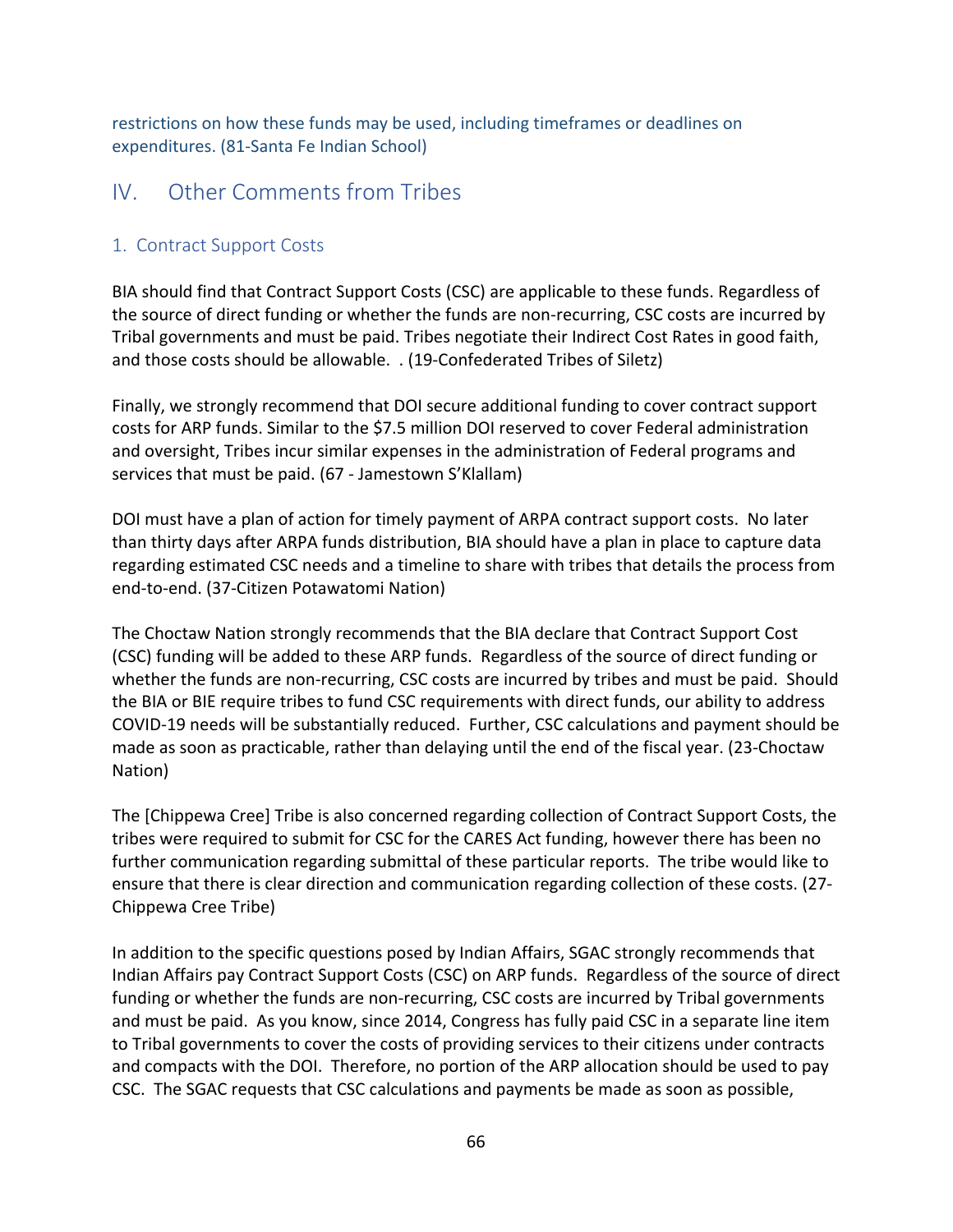rather than delaying the release of these funds until the end of the fiscal year. (31-Self-Governance Advisory Committee)

It is also vital that contract support costs be accounted for with ARPA funding. The intent behind the relief legislation is to alleviate burdens and costs for tribal governments, not to add to them. As such, the BIA should develop funding allocation methodologies that account for contract support costs as needed. (35-Santa Clara Pueblo)

DOI must have a plan of action for timely payment of ARPA contract support costs. Relief funds for both CARES and ARPA have generated their own significant administrative burden not covered by the existing CSC recovery of tribes. No later than thirty days after ARPA funds distribution, BIA should have a plan in place to capture data regarding estimated CSC needs and a timeline to share with tribes that details the process from end-to-end. Tribes should be paid CSC on both CARES and ARPA funds in lump sums based on a simple application of approved rates against the total amounts received in each distribution. (37-Citizen Potawatomi Nation)

MCN maintains that contract support costs (CSC) should be made available on any funding distributed to tribal governments or organizations as would normally be provided through a contract or compact. Further, MCN requests that the BIA collect CSC data in an orderly and professional manner that respects tribal decisions regarding the utilization and timing of funding deployment. Previously, this information was collected haphazardly and there are still tribes awaiting CSC payments from similar 2020 distributions, including MCN. (80-Muscogee Creek Nation)

# 2. Deference to Tribal Governments in Use of Funds

Deference should be granted to tribal governments and sovereignty. As sovereigns, Santo Domingo Pueblo and all tribal governments should be afforded the respect to expend funds in a responsive manner that is determined to be in the best interests of the tribal community served. Consistent with this premise, Santo Domingo Pueblo strongly advocates for Tribal governments to be allowed the same deference when it comes to the funds disbursed under the incoming relief legislation. Many federal agencies are active in addressing COVID-19 and its impacts, with efforts moving quickly. We ask that, as trustee, you ensure tribal nations' voices are meaningfully engaged in decision making regarding the ways in which DOI carries out the COVID-19 response effort.

- Treasury and Interior are therefore urged to conduct and complete meaningful consultation as soon as possible in order to allocate the appropriate amounts. In doing so, Treasury and Interior should resist any suggestions from non-Tribal government entities to confuse this duty with a broader mandate, not supported by the law, to distribute funds beyond federally recognized Tribal governments.
- We also ask that you facilitate tribal nation involvement in decision making by other federal agencies regarding their COVID-19 response efforts as they relate to Santo Domingo Pueblo and the rest of Indian Country. Our Tribe is on the ground taking care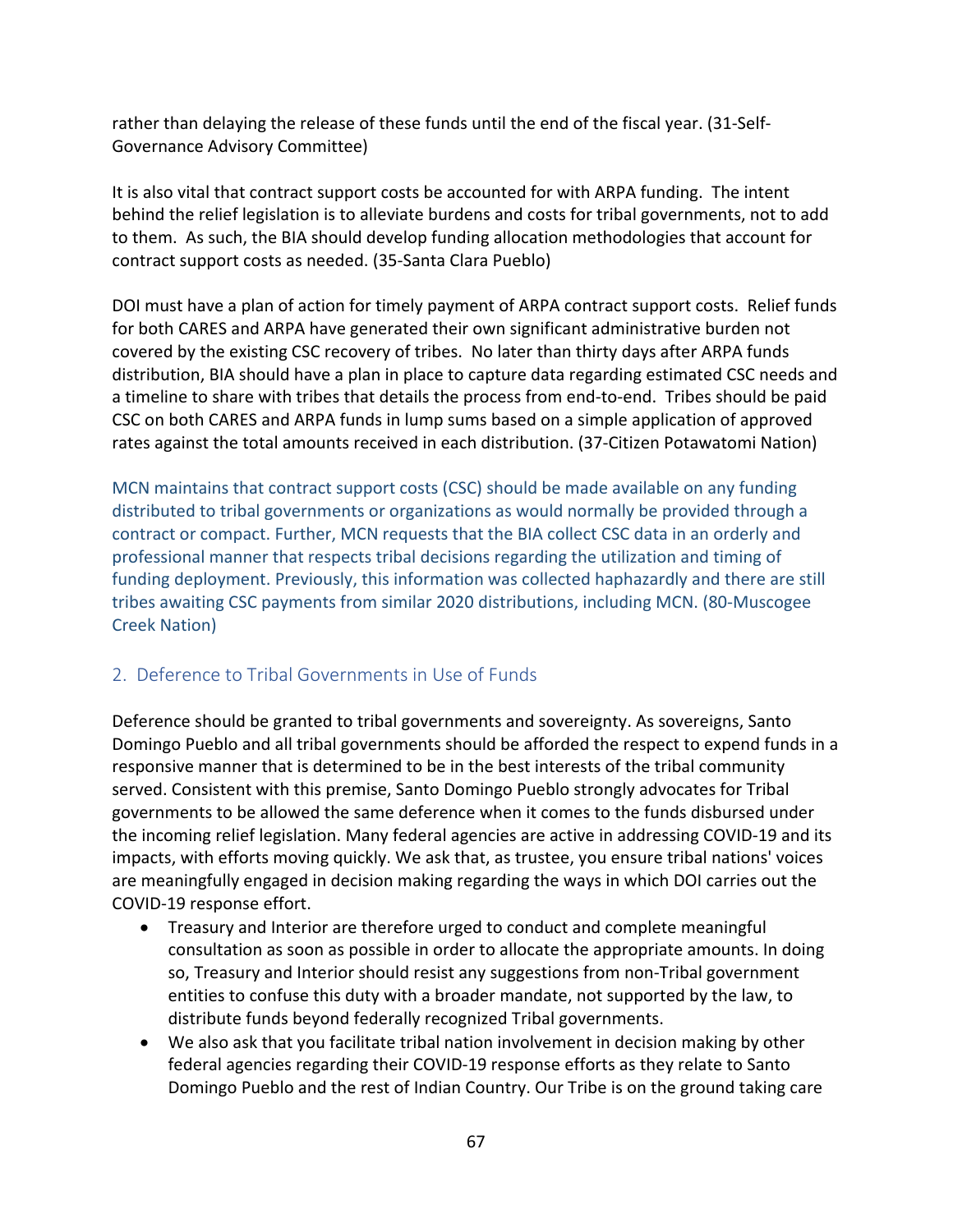of our people through this crisis and we know best what our needs are at this critical time. A safe harbor is necessary and equitable because Tribal governments have repeatedly sought direction economic stimulus assistance under CARES Act funds and been met with silence, re-direction, and confusing advice. Congress intended the funds to aid governments in responding to this pandemic and entrusted Treasury with providing guidance to recipients. Further, Treasury and Interior have a trust responsibility to Santo Domingo Pueblo and, accordingly, should assist tribal governments that have been seeking clarification in good faith to stay in compliance and meet the urgent needs of their citizens.

• In closing, Santo Domingo Pueblo appreciates Treasury and Interior's swift action to implement their consultation duties, and looks forward to the completion of a wellreasoned distribution formula. These funds will be critical to assist Tribal governments in withstanding the impacts of COVID-19. We stand ready to work with you to ensure your departments are prepared to uphold the federal trust responsibility to our tribal nations as you work to address the impact of this global crisis. (02-Santo Domingo)

The BIA should disburse available ARPA funds to Indian Tribes as quickly as possible and it should provide Tribes with the greatest possible flexibility in using these funds to meet the needs of their people during this public health emergency. The determinations of Indian Tribes concerning the relationship between public health and safety, economic relief, and tribal general welfare are entitled to deference under prevailing Federal law and policy and should not be disturbed. See, e.g., Pub. L. 113-168, § 2(b) (2014), codified at 26 U.S.C. sec. 139E note (providing that, under the Tribal General Welfare Exclusion Act, "deference shall be given to Indian tribal governments for the programs administered and authorized by the tribe to benefit the general welfare of the tribal community"). (71 - Cheyenne River Sioux) (73 - Sisseton-Wahpeton Oyate)

It is critically important that DOI allows for the broadest possible use of the funding so that Tribes receiving ARP A funding have maximum flexibility to tailor the funding to fit the specific needs of their own communities. […] The reason is simple-Tribal communities know what is most needed and what will work best in their own communities. They are best equipped to identify priorities and apply funding where it is needed most, when it is most needed.

- The same self-governance principles should guide DOI as it determines what parameters to establish for allowable uses of the Tribal ARP A funding in order for this funding to be most efficiently used for the benefit of Tribal Communities. The agencies should adopt an approach in which Tribes may determine for themselves how to put the ARPA funding to use in their own communities, so long as the funding is generally used in furtherance of the intent of the ARP A for expenditures made necessary by the corona virus pandemic. This approach would be grounded in proven self-governance principles that have and are working very well in Indian Country today, and will allow Tribes to establish their own priorities and utilize the ARP A funding in ways that are tailored to each individual Tribal community.
- Consequently, in keeping with self-governance principles, we request the following in your overall approach: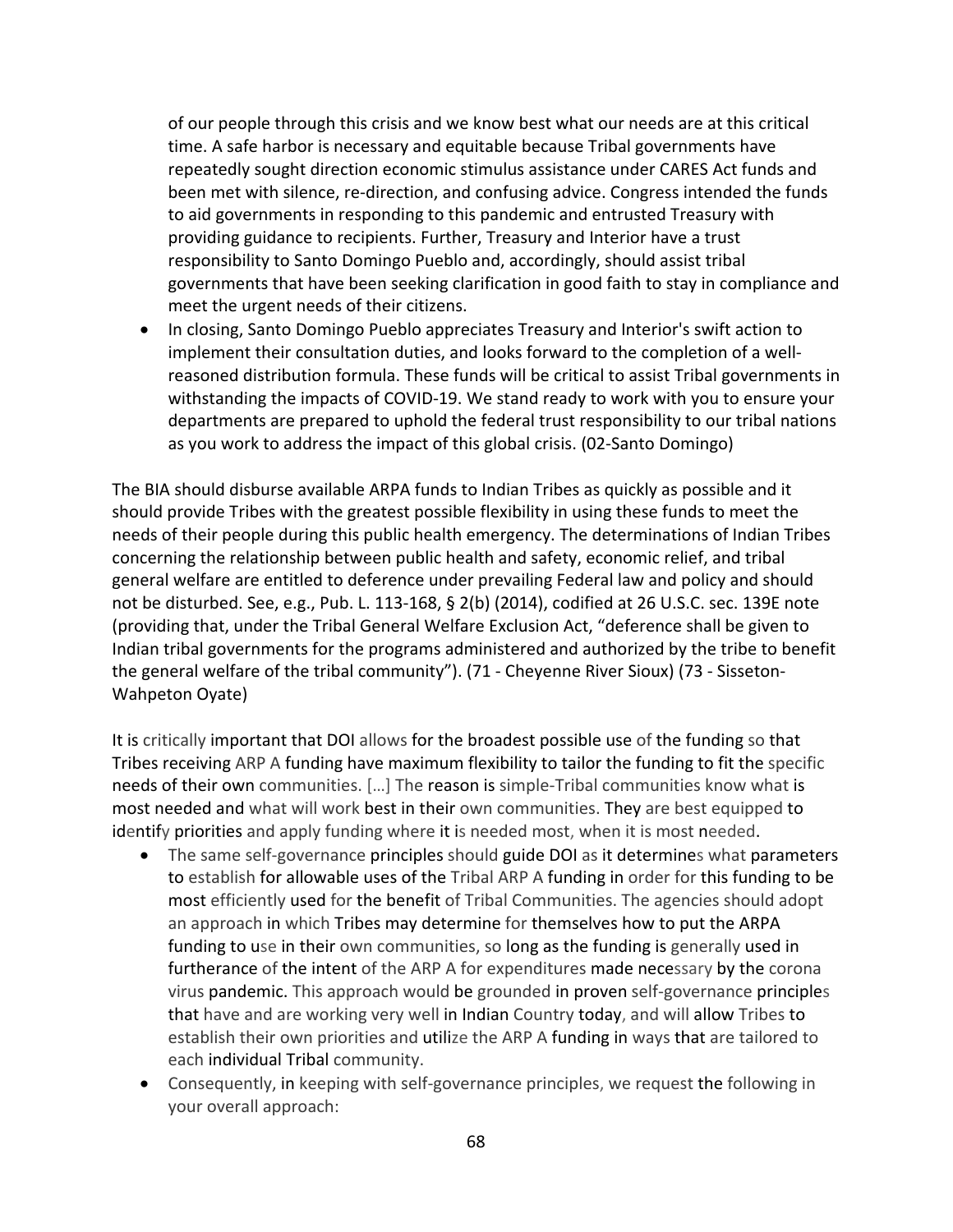- $\circ$  Do not establish a laundry list of qualified expenses that is exclusive so that if it is not on the list, it is not a qualified expense. And do not include restrictions on expenses that unnecessarily tie up this funding so that such restrictions become barriers or unknowns that raise concerns about audits. That has been a problem with CARES Act funding.
- o Ensure that the deadlines to expend the funds are realistic and feasible. Extend them out to give T1ibes adequate time. The effects of the pandemic will be impacting us for years.
- o Whatever the process, ensure that all Tribes, large land based or not, large or small population, are receiving an equitable share of the funding, if necessary, by distributing a percentage of the funding as a base amount not tied to other considerations such as population. (48-Kawerak Inc.)

We recommend that the BIA allocate [Tribal Government Services] funds directly to tribal governments under the tribal government services sub-category for internal capacity development. Such funds should be allocated, in part, by taking into consideration population size and should not be overly restrictive but all for broad expenditures to address local government needs. (24-Oglala Sioux Tribe; see comments for more background)

We request that contract and compact amendments be streamlined and not impose any additional restrictions or requirements other than those included in the ARP. [U]nder the prior administration, BIA initially placed inappropriate limitations on allowable uses of the funds authorized by the CARES Act. Although the limitation was ultimately reversed, it caused significant delays and confusion that prevented Tribal governments from using the funds to respond to urgent needs. To avoid a similar situation, the SGAC expects Indian Affairs will ensure that its offices do not place such limitations on use of funds authorized by ARP. (31-Self-Governance Advisory Committee)

Please consider these comments and recommendations:

1. The Self-Governance programs have an established distribution methodology.

2. Existing Self-Governance agreements are the fastest, easiest way to distribute funds to the Osage Nation and other Self-Governance tribes.

3. We have distributed other COVID restricted funds that are one time funding on a regular basis since the beginning of the pandemic. (34-Osage Nation; see comments for more background)

[Tribal Government Service] funds should be allocated, in part, by taking into consideration population size and should not be overly restrictive but allow for broad expenditures to address local government needs. We recommend that the BIA provide [housing improvement] funds with maximum flexibility to tribal governments pursuant to a needs-based methodology. In summary, we recommend that the \$900 million BIA allocation and the \$850 million BIE allocation be distributed quickly with maximum flexibility and minimum reporting requirements. (35-Santa Clara Pueblo; see comments for more background)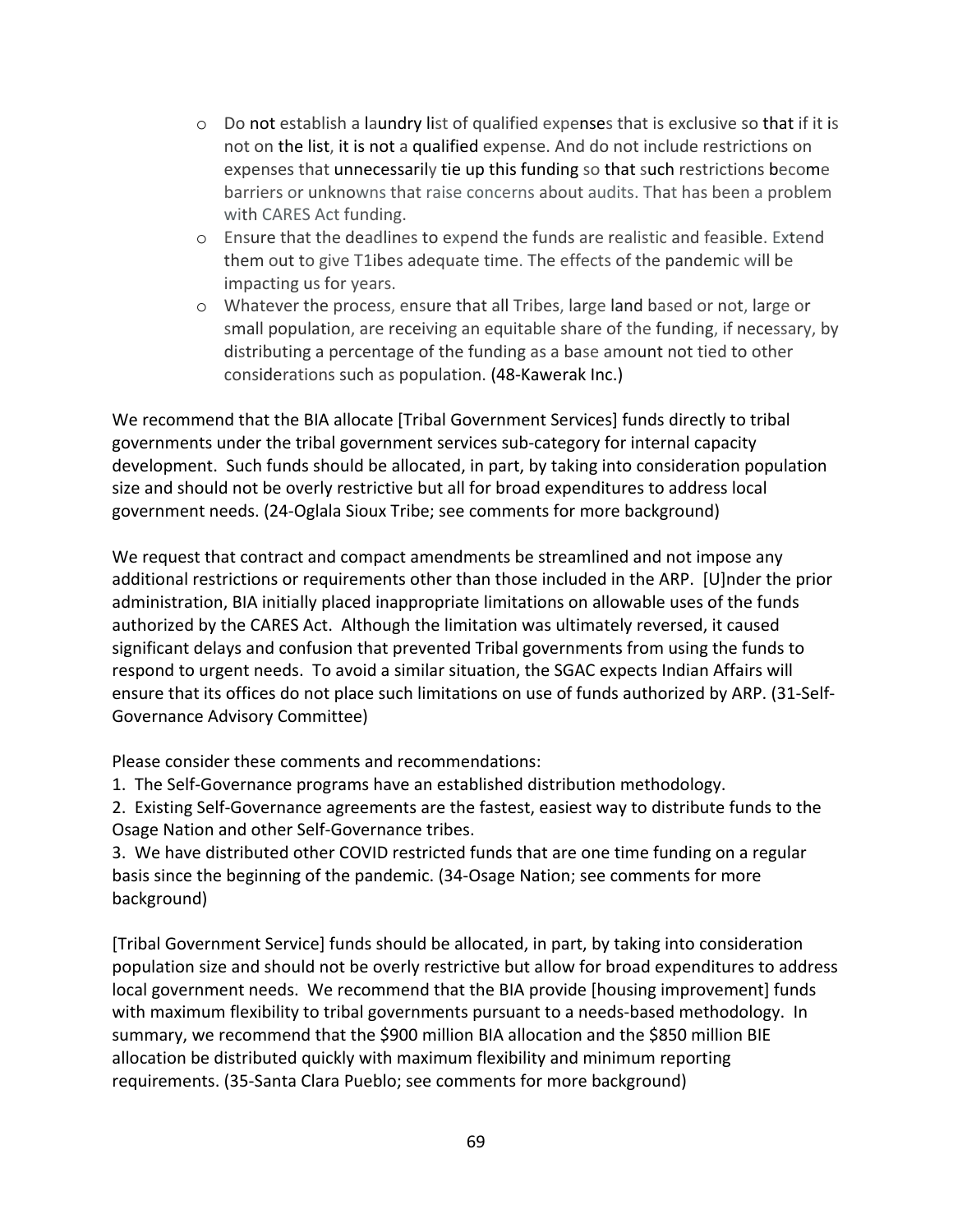We ask that you respect Tribal sovereignty by recognizing Tribal government authority to allocate funds in accordance with the Act. The Act identifies the intended purpose and allowable uses for the funds. Agency interpretations that limit allowable uses of the funds hinder Tribal governments' efforts to protect the health and welfare of their citizens and communities. (19-Confederated Tribes of Siletz)

## 3. Timing

There should be a reasonable timeline in which to spend the funding each tribe receives. Our Tribe was relieved when past funds were allocated to the Government Relief Fund under the CARES Act, but we remain concerned about the continued potential for inordinate distribution delays and resulting hardship by Tribes to spend funding by the initial deadline. Amidst these delays, the socio-economic impact of the pandemic grew and our Tribe worked to meet the growing response and recovery needs of our tribal citizens. In addition, it is likely that the nation will have to address the current pandemic for many more months and even years to come. This is especially true for our Pueblo whose economic and health disparities have become exacerbated by the pandemic. In addition to recurring outbreaks of COVID-19, we need to prepare in advance for the pandemics of the future. We urge your consultation with our Pueblo and other Tribes to determine a reasonable timeline in which we have to spend incoming relief funding. (02-Santo Domingo)

The fast track deadline for the expenditure of the funds, requires planning and immediate implementation. We are staffed and prepared to implement the expenditure of these funds. (34-Osage Nation; see comments for more background)

There is no time for developing new funding mechanisms as the public health emergency continues to rage on. Neither is there a need. BIA should send these monies out to tribal nations through existing program structures, where appropriate, and directly to tribal nations where such structures are not in place or are not inclusive of all tribal governments. Furthermore, the BIA should make immediate direct payments from these funds to tribal nations through their existing ISDEAA agreements, as authorized by the ARPA, where appropriate and requested by tribal leaders. (35-Santa Clara Pueblo; see comments for more background)

# 4. Criticisms of The Consultation

Currently, there are many Tribal consultations taking place within a small window to listen, respond, and write comments. We would recommend for the future, additional time to respond for written comments. Although the comments are due on March 31st, four (4) business days from the Tribal consultation, there needs to be consideration of all the other federal agencies also conducting their Tribal consultations. There are deadlines within days of each other, and it can be cumbersome to provide responses in the time for associated deadlines. (11-Ak-Chin Indian Community)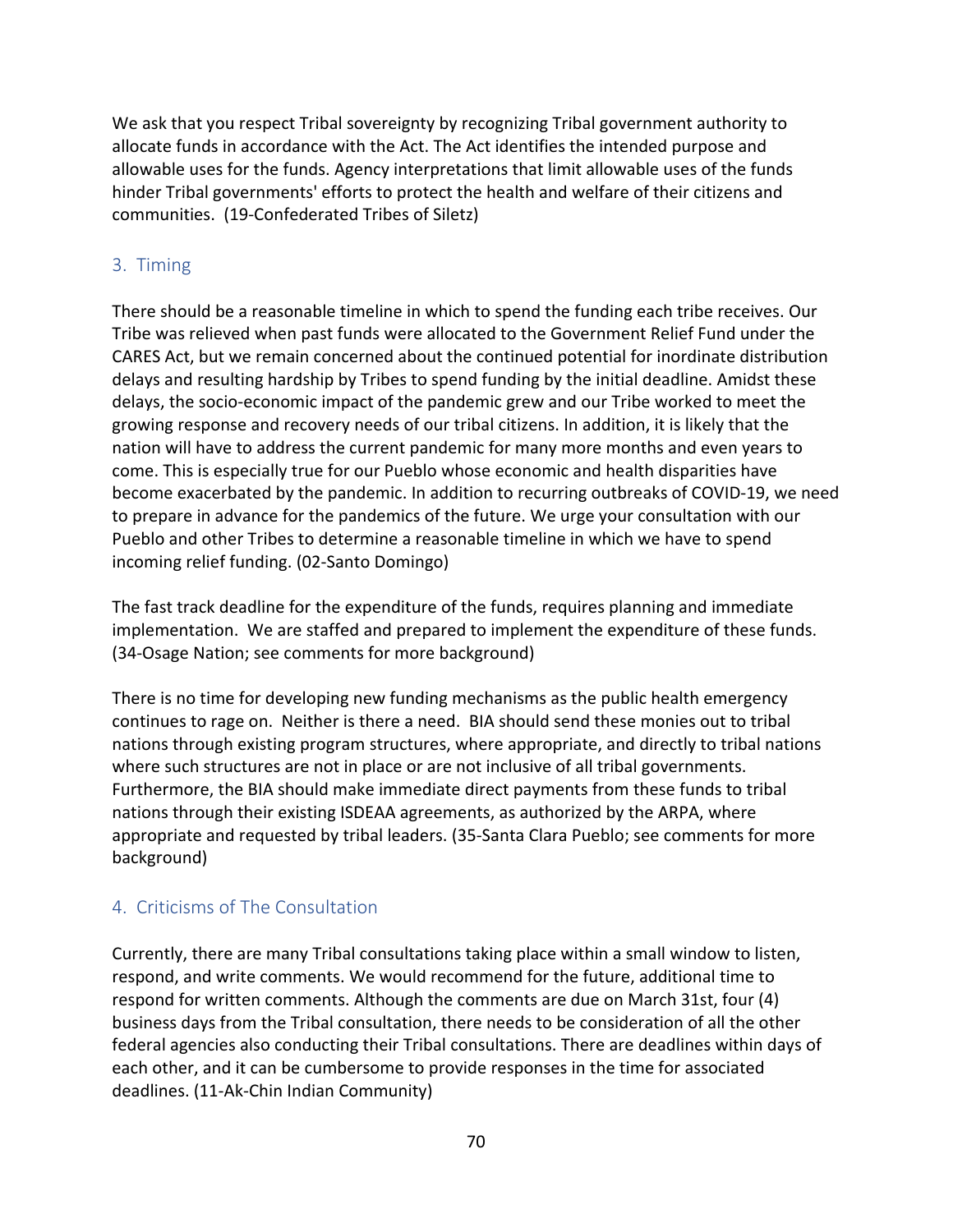We appreciate the effort DOI-IA has made to hold consultations and develop distribution plans in such a short time-frame. However, so little detail has been provided on the specifics of possible distribution methods it is difficult to make considered recommendations. (60 - Bristol Bay Native Assn)

It is also untrue that TPA money cannot be reprogrammed for this type of service; Aid to Tribal Government funding can be reprogrammed into tribally designed services that provide the same functions. The lack of clarity in this part of the consultation documents is of great concern. (60 - Bristol Bay Native Assn)

### 5. Miscellaneous

Please consider Alaska Native Corporations (ANCs) to receive funding.

- As an ANC we are required to treat all shareholders equally. My Tribe, Aniak Tribe has not helped me with the CARES ACT funding, along with many tribal members that do not reside in Aniak. There are Villages in The Kuskokwim Corporation region. We have villages that are isolated and have high costs of goods and are having them to live off the land. The only way to travel in and out of the villages is by plane and traveling the river by boat or on the ice road. Some of these villages do not have running water and no flush toilets. Imagine always packing drinking water and going to the community washeteria to wash your clothes and showering. We also need medical attention in our area. There has been a number of people who have died due to medical issues, they have very limited jobs and are required to rely on State funding regarding medical. This process goes to the YKHC health clinic and they send the patients information to the State of Alaska and this process takes weeks to month for our people to get seen, only to make another appointment and to follow this long process again.
- Please think of the Alaskan Village Tribal members and Alaska Nave Corporations to help with the struggles that they are facing**.** Most of the Tribes in our area have not had helped with the CARES ACT funding and these Tribal Members have been going to the Alaska Nave Corporations to seek help. I hope some of this funding will go to Alaska Nave Corporations because they are the ones helping Tribal Members that do not reside in the villages. (04-Kimberly Gregory)

Qinarmiut Corporation supports the [Native Village of Tuntutuliak] in receiving an equitable share of the BIA ARP funding, as it would meet the greatest needs of the tribal members. This would meet the…high costs of living in rural Alaska that are not on the road system. Basic necessities are supplemented through general assistance from the state, and would be disastrous if there was no assistance in place. Qinarmiut Corporation urges BIA to consider the unmet sanitation needs of the village and consider the high cost of living in rural Alaska. (26- Qinarmiut Corporation; see comments for more background)

The initial distribution of Coronavirus Relief Funds allowed the Walker River Paiute Tribe to implement critical programs that met urgent, but not all needs of members, these critical funds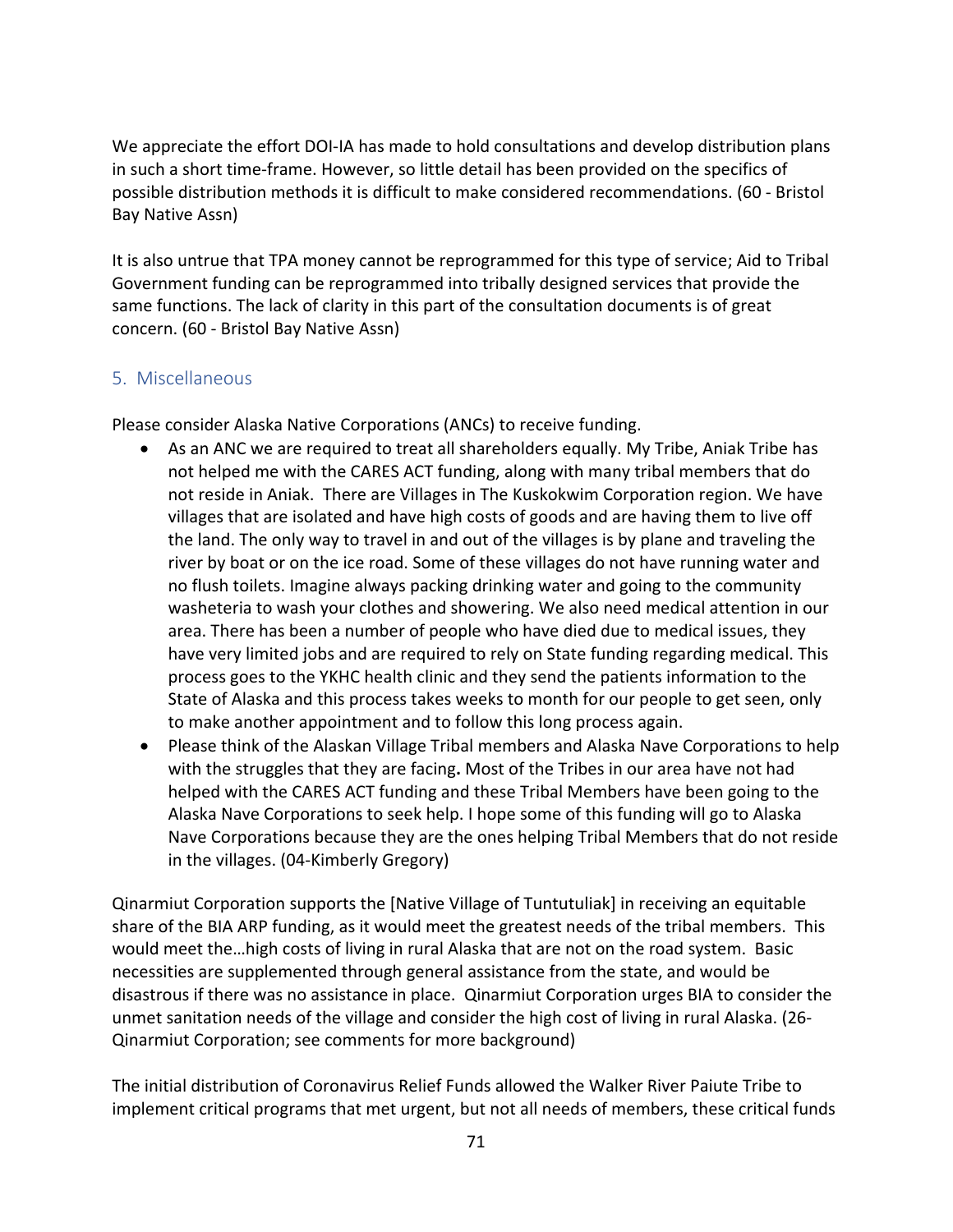enabled the tribe to implement basic preventative measures and responses to the COVID-19 pandemic. While the initial funds addressed critical and immediate needs, much remains to be done. The highly restrictive uses of funds, unrealistic timeline placed on the use of funds, and overly burdensome reporting requirements placed on tribes under the CARES Act only added to the many challenges the Walker River Paiute Tribe faced in implementing a comprehensive, long term, sustainable response plan to the pandemic. (68 - Walker River Paiute)

ANVCA requests that each tribe receives a minimum base allocation of \$10 Million. Alaska faces unique challenges, and COVID has disproportionately affected our people. (61 - ANVCA)

The absence of reliable, accurate, current data is a barrier to Tribes' ability to reach our full potential and self-reliance goals. Substandard or non-existent data throughout the Federal system has exacerbated the impacts of this deadly virus because it has impeded Tribes' ability to secure adequate resources. It is incumbent upon the agencies, as trustees, to work collectively with the Tribes to quantify the true unmet need/unfulfilled Federal obligation with credible metrics that will demonstrate an accurate community profile for each Tribe. We need economic statistics and data that establish and drive policy goals, ensure effective implementation of programs and services, measure funding impacts, prove effective and efficient use of funding, and to demonstrate program success. At this point in time, there is not a system in place that captures the data needed. There is an absence of good data agency wide. In fact, DOI imposed a moratorium on the collection of needs-based data for Tribes for the last four years and we view this as a failure of the trust and one of the contributing factors to the devastating effects of the pandemic on our communities. The agencies need to be held accountable and directed to work in partnership with Tribes to collect data that quantifies the true unmet needs/unfulfilled Federal obligations in Indian Country. (67 - Jamestown S'Klallam)

We are fully supportive of providing sufficient funding to DOI for administrative costs and oversight to ensure that trust and treaty obligations to Tribes are efficiently and effectively carried out. We are disappointed, however, that information on how the funding would be applied to Federal administrative costs and oversight was not provided on the call. We trust that DOI will exercise discretion in ensuring that any funding reserved to carry out the Federal functions associated with administrative costs and oversight will be wisely spent. Transparency breeds trust in the process and strengthens the Tribal-Federal relationship. (67 - Jamestown S'Klallam)

This is a brief confirmation that Tuntutuliak Traditional Council supports Calista Corporation's Comment on American Rescue Plan Investments for Indian Affairs. (56- Tuntutuliak Traditional Council)

We appreciate the broad categories of allowable expenditures that Congress has earmarked for the \$772.5 million sub-allocation of the BIA's new relief funds. Those determinations have been left to the BIA's discretion. We urge BIA to account for the recommendations of tribal leaders as it determines how to distribute the \$772.5 million among these accounts. We suggest that: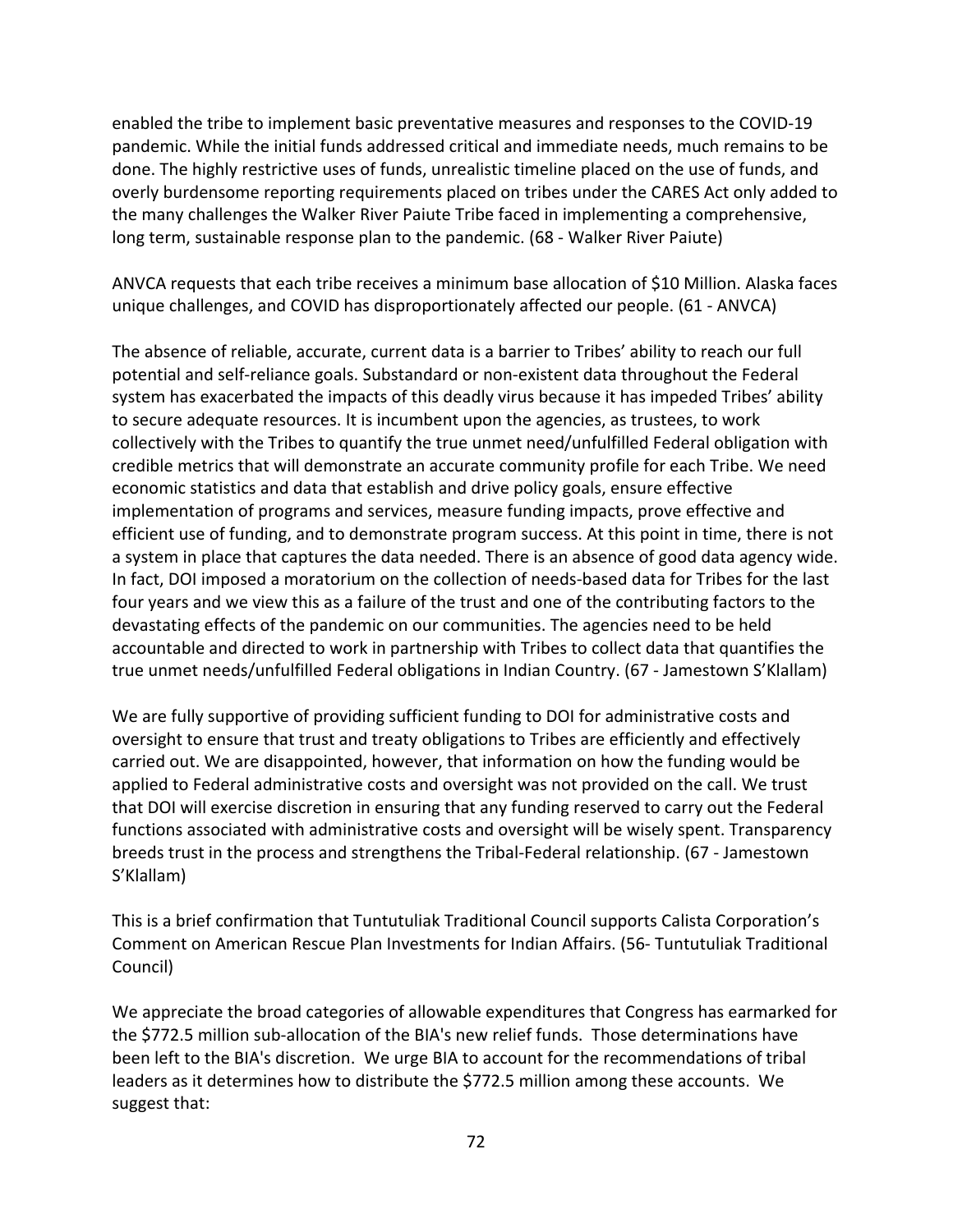- BIA allocate roads funding as a separate pot of funding from any law enforcement and justice services [and] that the BIA allocate the funds through its general BIA Roads Maintenance program and a new targeted roads improvement program for specific projects funded based on a tribal nation's geographic size, mile inventory, remoteness, and extreme seasonal weather conditions. The funds should cover maintenance, construction, and road equipment procurement.
- BIA allocate and/or broadly allow for workforce development programs to benefit from the new \$772.5 million sub-allocation of the ARPA.
- The BIA child welfare and related services sub-category must be expansively defined to include all…aspects of holistic child health.
- [T]argeted tribal allocation for…services that was provided as part of the Indian health system title of the ARPA…we recommend that the BIA and the Indian Health Service coordinate leveraging opportunities between their two pots of funding on this issue. Tribal governments should be authorized to the greatest extent possible to expend these monies jointly for the furthest reach in the community.
- ARPA child welfare funding should be provided broadly for allowable expenses in this area of local need, including for facilities procurement, maintenance, and new construction. (24- Oglala Sioux Tribe; see comments for more background)

[T]he Yurok Tribe must once again insist that Interior follow Congress' direction and implement an update to its base funding. We are located in a beautiful and precious but isolated and rural part of California, many hours away from any major population centers. Parts of the reservations still lack electricity, cell phone, internet service, and proper roads, making serving our community more difficult. Congress recognized these disparities and directed Interior to address them in Senate Report 100-564 regarding the Hoopa Yurok Settlement Act ("HYSA"). This direction from Congress remains unfulfilled. In addition, we have the largest population of tribal members of tribes in California, with over 6,200 enrolled members. The lack of infrastructure and resources on the Reservation are particularly challenging with so many members to serve during the COVID-19 pandemic. While all tribes share in a general lack of proper federal funding for operations, the Yurok Tribe faces significant injustice even as compared to other California tribes. The Yurok Tribe has been attempting to work with Interior for many years on the issue that our annual base funding was never properly set. Implementing the HYSA to finalize a list of members took years (ending in 2007) and our annual base funding, set in 2003, does not reflect that our membership has tripled. As we have repeatedly advocated with Interior, the Yurok Tribe's annual base funding considering membership, funding formulas with other tribes, and our unique inequities that Interior was tasked with resolving, should be several times over what we currently receive. Unlike some other tribes, Yurok does not have any significant sources of discretionary income to fill that gap. This inequity should be addressed immediately, building on the workgroup active in 2014-2015, to ensure no further distributions continue to rely on this historic and continuing inequity. (30- Yurok Tribe)

MCN is opposed to any effort to collect data or reporting on aid to tribal government or HIP funding which is not required by statute. Under the Indian Self-Determination and Education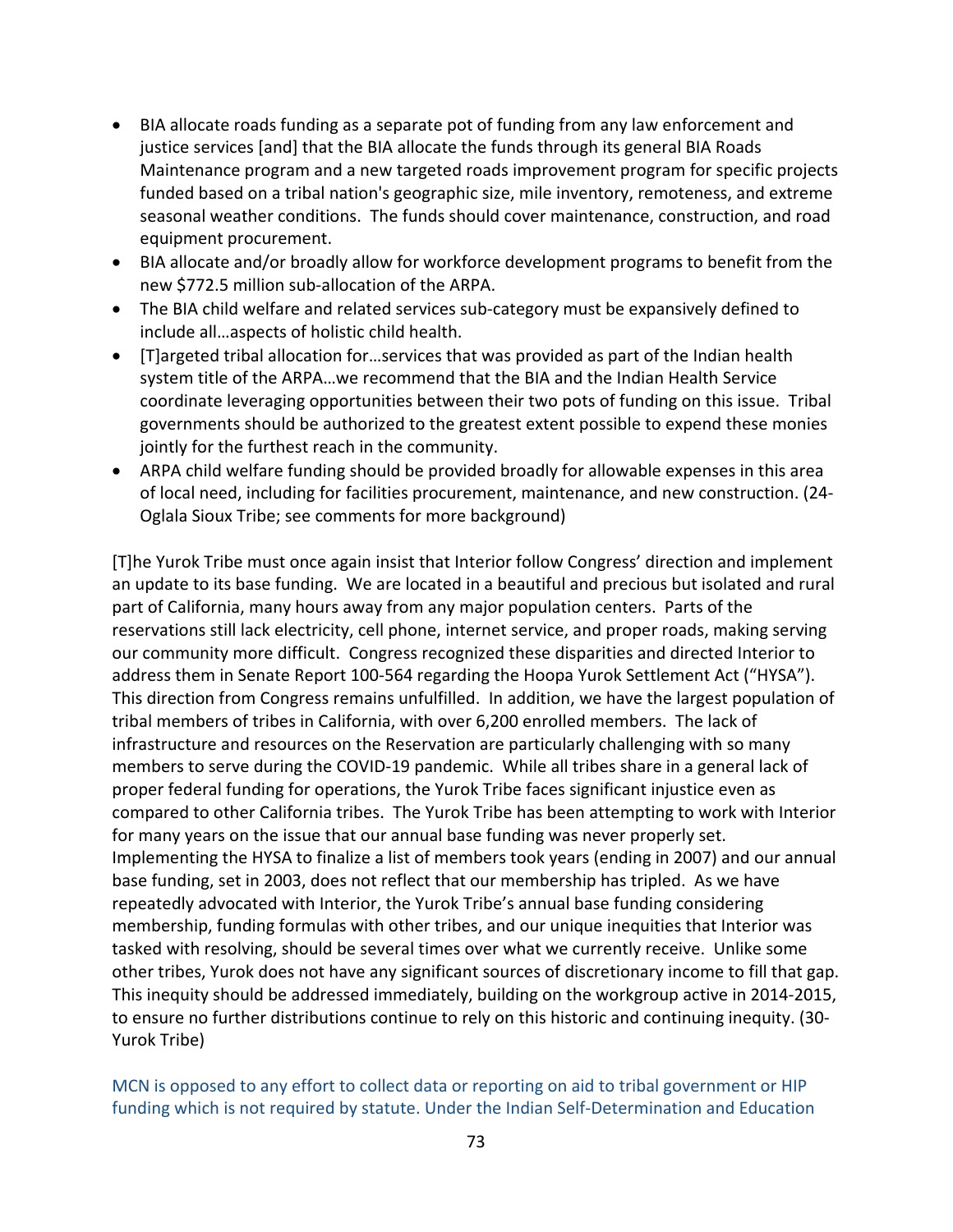Assistance Act, BIA cannot enforce reporting requirements which are not statutorily required or financially supported through federal funding, therefore BIA should avoid any administratively burdensome requirements with regard to deployment of the funding distributed to tribes through existing funding mechanisms. (80-Muscogee Creek Nation)

## V. Treasury Funds

Tribal Governments are the governing bodies of Federally Recognized Indian tribes. Treasury should distribute remaining CARES Act Tribal Governments CRF funds to Indian Tribes on the Secretary of the Interior's list of federally-recognized Indian Tribes. The Trump Administration erroneously disregarded the requirement of Federal recognition in deciding to distribute CARES Act Tribal Government Coronavirus Relief Funds to Alaska Native Regional and Village Corporations (ANCs). ANCs are not recognized by the Secretary of the Interior as Indian Tribes or Tribal Governments, but rather 229 Alaska Native villages are Federally Recognized Indian Tribes. ANCs are state chartered shareholder corporations, and are not eligible for CARES Act Tribal Government CRF distributions. Tribal Government CRF distributions must be made to Federally Recognized Indian Tribes as required by the CARES Act. The Biden Administration must correct the Trump Administration error. Treasury must immediately distribute all remaining Tribal Government CRF monies to Federally Recognized Indian Tribes. (01 – GPTCA)

With respect to factors to be considered in the final allocation of CRF funds, we ask the Treasury Department to prioritize four factors in the allocation formula for the remaining CRF funds:

• Tribal Population = Tribal Enrollment. Tribal membership is tribal citizenship—the selfgoverning political status of our Native People. Tribal members are enrolled in our Tribal Government to reflect their status as voting members of our Tribal Government Polity, our Indian Tribe. Our Tribal Governments track changes in Tribal enrollment, and tribal enrollment records are the most up-to-date and accurate records of Tribal population. In general, Tribal enrollment lists are comprehensive lists of all Tribal citizens enrolled in each Indian Tribe. Tribal enrollment data can be obtained from, and verified by, the Bureau of Indian Affairs. In contrast, the Census Bureau tracks the racial category of Native Americans, which is based upon self-identification and does not reflect the verified political status of tribal membership in an Indian tribe. Due to the Census Bureau's failure to mail initial enumeration forms to P.O. Boxes, which are very common in rural Indian country, and other factors, the Census has turned rural Indian Country into Hard-to-Count areas. In the Great Plains, our Indian nations and tribes are typically undercounted in the Census. The Indian Housing Block Grant (IHBG) records are derivative of the Census enumeration and are not reflective of tribal membership. The Treasury should not use IHBG population area formulas, since they rely on Census Bureau data, without any "boost" for HTC census tracts and without regard to Tribal enrollment data, and since they use Tribal Statistical Areas, not Indian country land bases. Accordingly, IHBG population numbers are flawed and Treasury should not use IHBG numbers. Treasury should use Tribal Enrollment.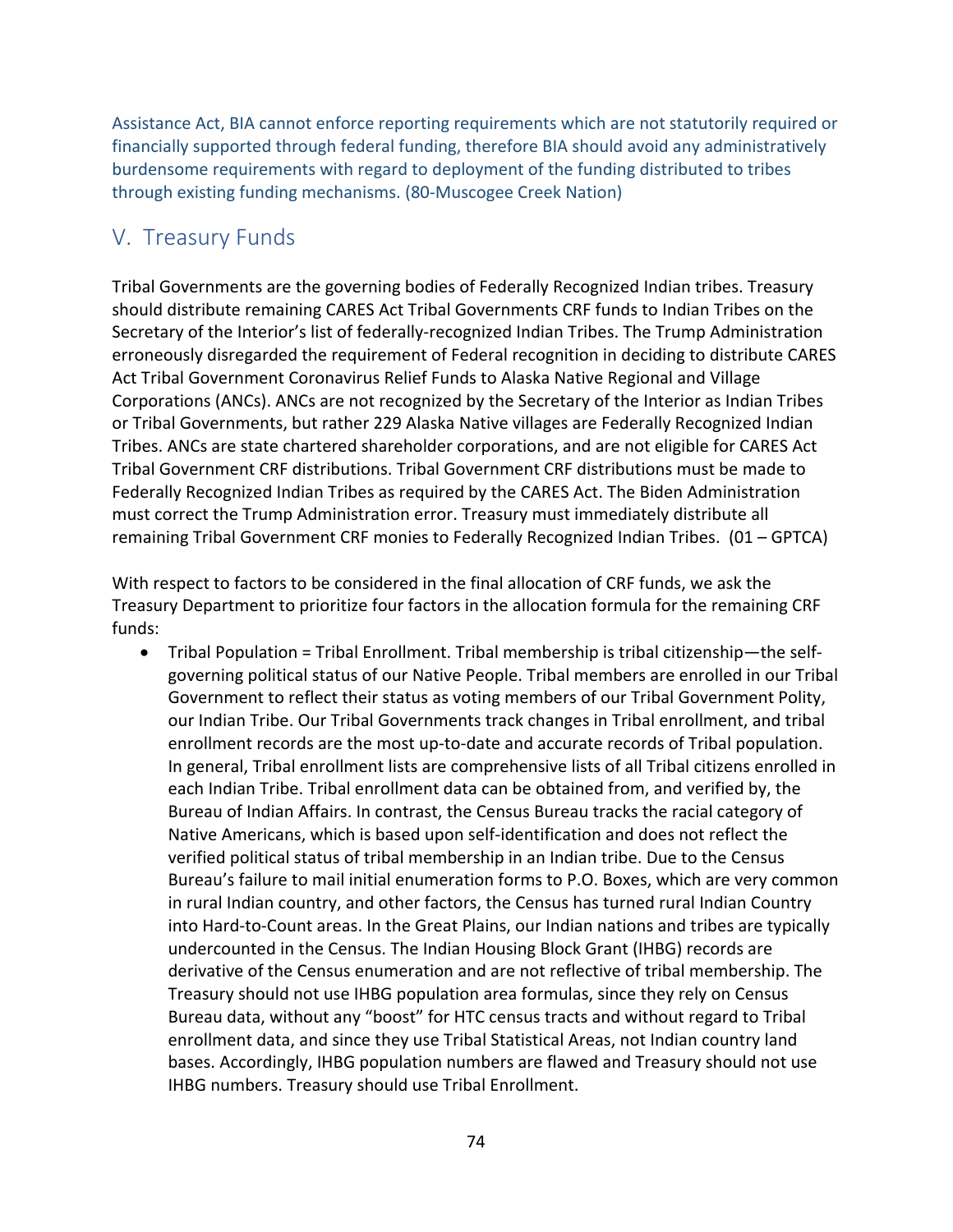- (2) Tribal Lands, Measured by Total Indian Country, Not Tribal Statistical Areas. Treasury should use Tribal Lands as an additional CRF allocation, including reservation lands, offreservation trust lands, and dependent Indian communities, as defined in 18 U.S.C. § 1151, Indian Country. For RST, the Rosebud Sioux Reservation is the proper measure of Tribal Lands because our Tribal Government service area extends throughout our 1889 Reservation. Treasury should not use the flawed Tribal Statistical Areas, which do not reflect Tribal Government jurisdiction. The size of an Indian Tribe's land base is directly related to its expenditures on the COVID-19 public health emergency, since transportation costs and the costs of providing remote health care and emergency housing assistance, food, and supportive services in disbursed, rural areas are greater than in more densely populated areas.
- (3) Tribal Economic Need, as measured by the Percent of Tribal Households in Poverty. The CDC has recognized that economic factors, including poverty, unemployment, low educational opportunity, poor health care, and overcrowded housing, which are endemic in tribal populations in low income areas result in pre-existing health conditions that make Native Americans more susceptible to the COVID-19 Coronavirus. Tribes with high poverty rates have had to address these factors in order to respond effectively to the COVID-19 pandemic. This has increased expenditures. Accordingly, Treasury should use as a Tribal Government CRF allocation factor the relative economic hardship of each Indian Tribe, measured by the poverty rate of persons living on the Indian reservation or within the Indian country of each Tribe, based on the most recent year for which such data are available from the American Community Survey and the Census.
- (4) Tribal Employees. Tribal Governments must also provide services to Tribal employees, which may include unemployment benefits, health care, housing, nutrition services and financial assistance during the COVID-19 National Public Health Emergency and Economic Crisis. Accordingly, Treasury should consider the number of Tribal Employees in the distribution of CRF Funds to Tribal Governments. Treasury may rely on numbers previously provided because Congress intended these funds to be distributed in 2020.
- Treasury should distribute remaining CARES Act Tribal Government Coronavirus Relief Funds among Federally Recognized Indian Tribes according to Tribal population (measured by Tribal Enrollment), Tribal Lands (as measured by Indian Country), Poverty or Economic Disadvantage, and Tribal Employment.
- As initially directed by Congress, Tribal Government CRF monies from the CARES Act are for the most part expended. Treasury can use the tribal enrollment data previously supplied by Indian tribes in 2020. To expedite the process, Treasury should rely on existing Tribal Government expenditure data supplied by Indian Tribes in 2020.
- (See also NCAI Comments attached to Comments) (01-GPTCA)

The distribution formula should more accurately reflect the actual impact ofCOVID-19 by considering the number of employees and economic factors in addition to population size and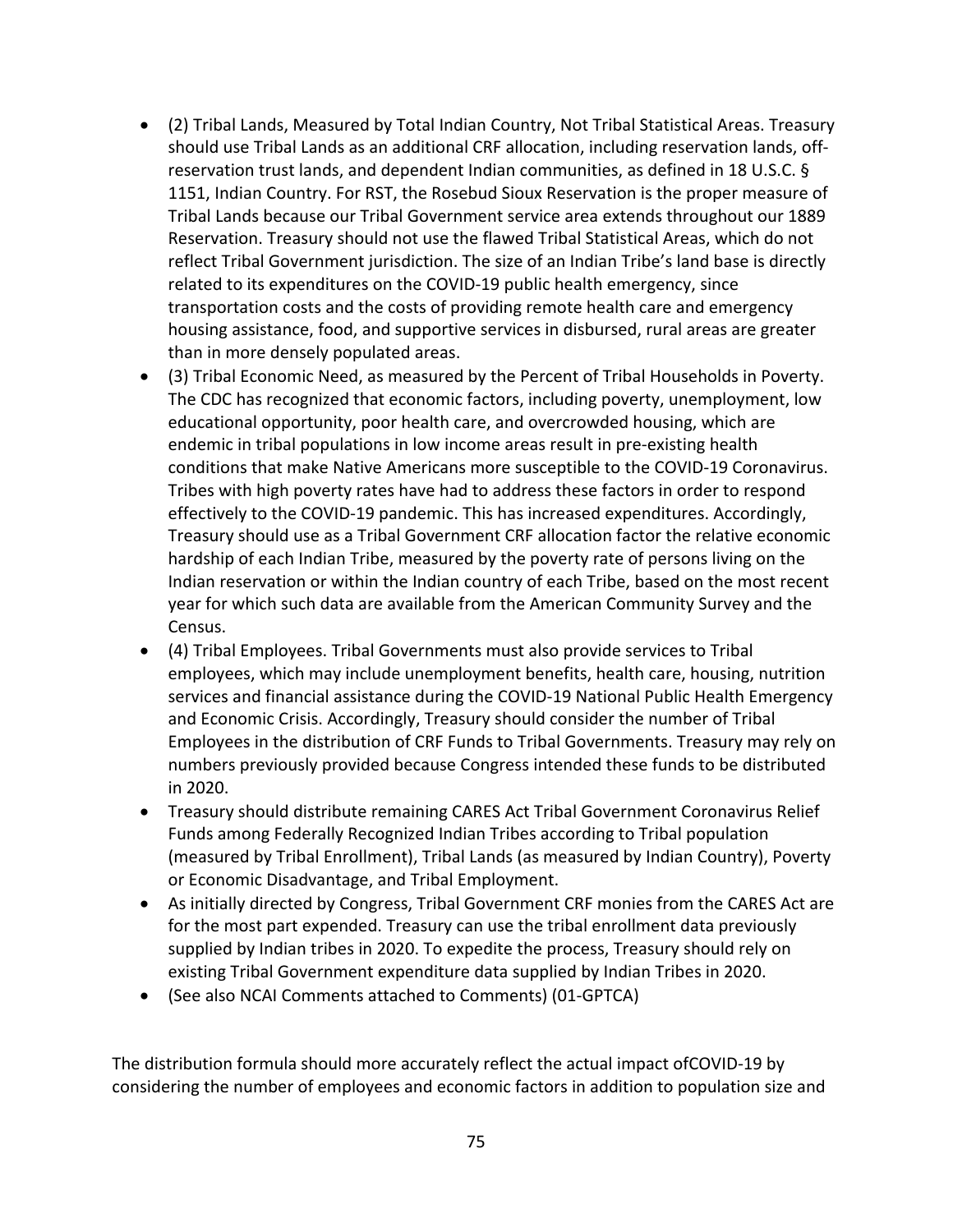should allow tribes to self-certify their populations rather than relying on any outside source; Santo Domingo Pueblo is appreciative of Treasury and Interior's intent to facilitate rapid of deployment of CARES Act resources to tribal nations using existing funding mechanisms, processes, agreements, and partnerships. However, pursuant to the distribution methodology chosen by Treasury under the CARES Act, some tribal governments received either an improper allocation or no allocation at all due to the use inappropriate population data based on participation in HUD's Indian Housing Block Grant program. We ask that Interior advocate and Treasury allow and distribute incoming funds as soon as possible in consultation with Tribes to accurately account for each Tribe's unique economic situation and allow tribal self-certification of populations rather than relying on outside sources. (02-Santo Domingo)

The ARP mandates that \$1 billion be distributed to each of the 574 Tribal governments in equal shares, which is about \$1,742,000 each. To best assist Alaska Native Tribes, we propose that the Treasury Department allocate an additional \$10,000,000 per Tribe as a base element of its distribution formula. In addition, we request that the ARP formula incorporate an element based on actual economic need. For example, the ARP Local Assistance and Tribal Consistency Fund focuses distribution of the \$250 million fund on the economic condition of a Tribe based on poverty rates, household income, land values, and unemployment rates. We believe that a similar factor should be included in the formula distributing for all ARP funding to Tribal governments. (61 - ANVCA)

We want to ensure we do not run into a similar situation that occurred with the CARES Act distribution at the Department of the Treasury. (67 - Jamestown S'Klallam)

Due to the federal government's chronic failure to fully fund trust and treaty obligations, as well as ongoing failures to provide necessary resources, Tribal Nations continue to operate with limited and diminishing resources as we work to address the impacts of COVID-19. While the \$31.2 billion allocated to Tribal Nations under ARP provides hope in both the short- and longterm, DOI needs to work with Tribal Nations to ensure the \$1.75 billion it administers, as well as the \$20 billion under Treasury's Fiscal Recovery Fund, is distributed as equitably as possible and in full recognition of Tribal sovereignty. Expeditious, but thoughtful, distribution of these resources will allow Tribal Nations to both address and begin to recover from the COVID-19 pandemic. (32-USET SPF)

Our experience with direct distributions from Treasury and other government agencies of the COVID funds has involved burdensome reporting requirements and delayed delivery of funds. (34-Osage Nation)

I respectfully request that the Department of Treasury immediately disburse the one billion dollars of non-discretionary monies included the American Rescue Plan Coronavirus Recovery Funds ("ARP CRF") and designated to be distributed on a pro rata basis to all federally recognized Tribes and, in the interest of developing a just and equitable distribution methodology for the remaining monies, give a pro rata amount of not less than \$10 million dollars to each tribe and extend time to submit comments to the Department on the ARP CRF.